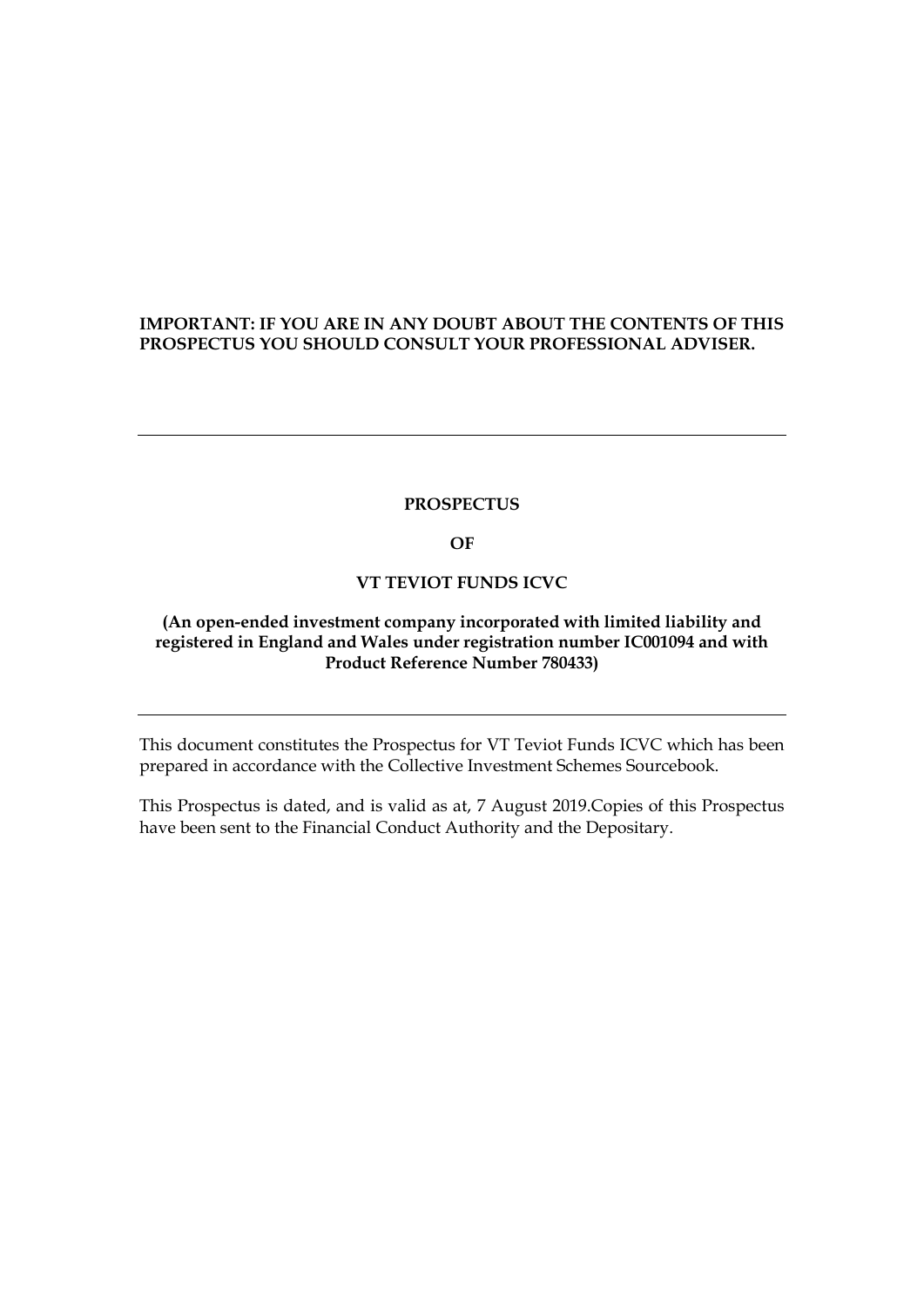# **CONTENTS**

| 1.  |                                                                                                                    |  |  |
|-----|--------------------------------------------------------------------------------------------------------------------|--|--|
| 2.  |                                                                                                                    |  |  |
| 3.  |                                                                                                                    |  |  |
| 4.  |                                                                                                                    |  |  |
| 5.  |                                                                                                                    |  |  |
| 6.  |                                                                                                                    |  |  |
| 7.  |                                                                                                                    |  |  |
| 8.  |                                                                                                                    |  |  |
| 9.  |                                                                                                                    |  |  |
| 10. |                                                                                                                    |  |  |
| 11. |                                                                                                                    |  |  |
| 12. |                                                                                                                    |  |  |
|     |                                                                                                                    |  |  |
|     | APPENDIX II PART I ELIGIBLE SECURITIES MARKETS AND ELIGIBLE                                                        |  |  |
|     | APPENDIX III INVESTMENT AND BORROWING POWERS OF THE COMPANY                                                        |  |  |
|     | APPENDIX IV LIST OF OTHER INTERESTS OF DIRECTORS AND OTHER<br>AUTHORISED COLLECTIVE INVESTMENT SCHEMES OPERATED BY |  |  |
|     | APPENDIX V PAST PERFORMANCE AND INVESTOR PROFILE 84                                                                |  |  |
|     |                                                                                                                    |  |  |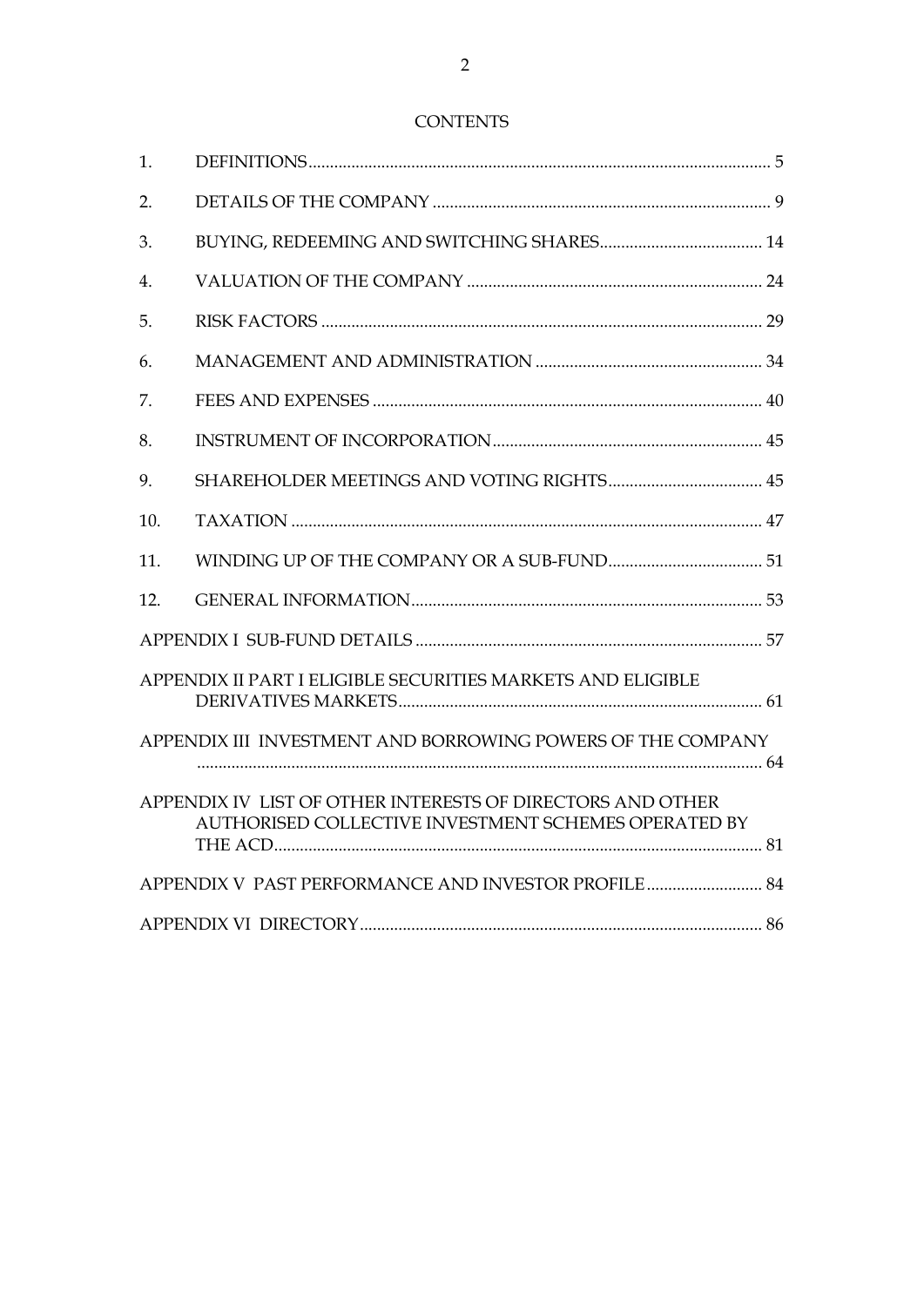#### **Important Information**

**If you are in any doubt about the contents of this Prospectus you should consult your professional adviser.**

The Company is an investment company with variable capital incorporated with limited liability and registered in England under registered number IC001094 and with Product Reference Number 780433. It is a UCITS scheme as defined in COLL, and also an umbrella company for the purposes of the OEIC Regulations.

Valu-Trac Investment Management Limited, the authorised corporate director ("ACD") of the Company, is the person responsible for the information contained in this Prospectus. To the best of its knowledge and belief (having taken all reasonable care to ensure that such is the case) the information contained herein does not contain any untrue or misleading statement or omit any matters required by the Collective Investment Schemes Sourcebook to be included in it. Valu-Trac Investment Management Limited accepts responsibility accordingly.

No person has been authorised by the Company or the ACD to give any information or to make any representations in connection with the offering of Shares other than those contained in this Prospectus and, if given or made, such information or representations must not be relied upon as having been made by the Company or the ACD. The delivery of this Prospectus (whether or not accompanied by any reports) or the issue of Shares shall not, under any circumstances, create any implication that the affairs of the Company have not changed since the date hereof.

The provisions of the Instrument of Incorporation are binding on each of the Shareholders and a copy of the Instrument of Incorporation is available on request from Valu-Trac Investment Management Limited.

This Prospectus has been issued for the purpose of section 21 of the Financial Services and Markets Act 2000 by Valu-Trac Investment Management Limited.

The distribution of this Prospectus and the offering of Shares in certain jurisdictions may be restricted. Persons into whose possession this Prospectus comes are required by the Company to inform themselves about and to observe any such restrictions. This Prospectus does not constitute an offer or solicitation by anyone in any jurisdiction in which such offer or solicitation is not authorised or to any person to whom it is unlawful to make such offer or solicitation.

US Persons are not permitted to subscribe for units in the Funds. The units in the Funds have not and will not be registered under the United States Securities Act 1933, the United States Investment Company Act 1940, or the securities laws of any of any of the States of the United States of America and may not be directly or indirectly offered or sold in the United States of America or for the account or benefit of any US Person, except pursuant to an exemption from, or in a transaction not subject to, the registration requirements of the United States Securities Act 1933, United States Investment Company Act 1940 and similar requirements of such state securities law.

The distribution of this Prospectus in certain jurisdictions may require that this Prospectus is translated into the official language of those countries. Should any inconsistency arise between the translated version and the English version, the English version shall prevail.

This Prospectus is based on information, law and practice at the date hereof. The Company and ACD cannot be bound by an out of date prospectus when a new version has been issued and investors should check with Valu-Trac Investment Management Limited that this is the most recently published prospectus.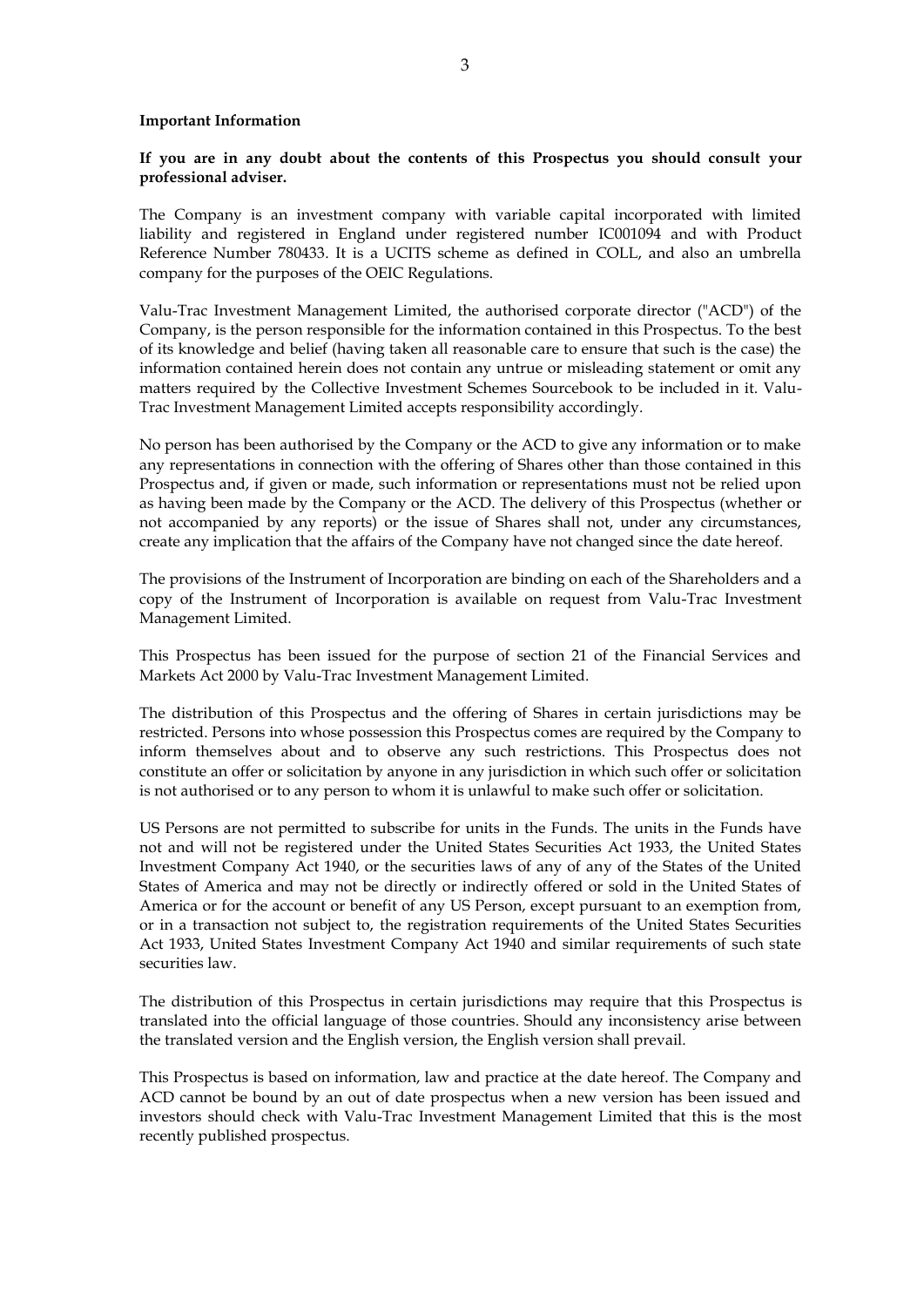Shares in the Company are not listed on any investment exchange.

Potential investors should not treat the contents of this Prospectus as advice relating to legal, taxation, investment or any other matters and are recommended to consult their own professional advisers concerning the acquisition, holding or disposal of Shares.

Except from the information about itself as Depositary contained in this Prospectus, the Depositary is not a person responsible for the information contained in this Prospectus and accordingly does not accept any responsibility therefore under the COLL Sourcebook or otherwise.

The ACD may transfer your personal information to countries located outside of the European Economic Area (the "EEA"). This may happen when the ACD's servers, suppliers and/or service providers are based outside of the EEA. The data protection laws and other laws of these countries may not be as comprehensive as those that apply within the EEA. In these instances the ACD will take steps to ensure that your privacy rights are respected. Details relevant to you may be provided upon request.

The Money Laundering Regulations 2017, The Proceeds of Crime Act 2002, The FCA Senior Management Arrangements Systems & Controls Source book and Joint Money Laundering Steering Group guidance notes (which are updated from time to time) state that the ACD must check your identity and the source of the money invested. The checks may include an electronic search of information held about you on the electoral roll and using credit reference agencies. The credit reference agency may check the details you supply against any particulars on any database (public or otherwise) to which they have access and may retain a record of that information although this is only to verify your identity and will not affect your credit rating. They may also use your details in the future to assist other companies for verification purposes. If you apply for shares you are giving the ACD permission to ask for this information in line with the General Data Protection Regulation. Data Protection Act 2018 and related legislation . If you invest through a financial adviser they must fill an identity verification certificate on your behalf and send it to the ACD with your application.

**Target market for MiFID II purposes:** The Target Market for MiFID II purposes for each Subfund is set out in Appendix I.

The ACD shall not divulge any confidential information concerning investors unless required to do so by law or regulation or as set out in this Prospectus or the ACD's Privacy Policy (available at [www.valu-trac.com](http://www.valu-trac.com/) or otherwise on request). Shareholders and potential investors acknowledge that their personal data as well as confidential information contained in the application form and arising from the business relationship with the ACD may be stored, modified, processed or used in any other way by the ACD, its agents, delegates, sub-delegates and certain third parties in any country in which the ACD conducts business or has a service provider (even in countries that do not provide the same statutory protection towards investors' personal data deemed equivalent to those prevailing in the European Union) for the purpose of administering and developing the business relationship with the investor. Subject to applicable law, investors may have rights in respect of their personal data, including a right to access and rectification of their personal data and, in some circumstances, a right to object to the processing of their personal data. Further details are set out in the ACD's Privacy Policy.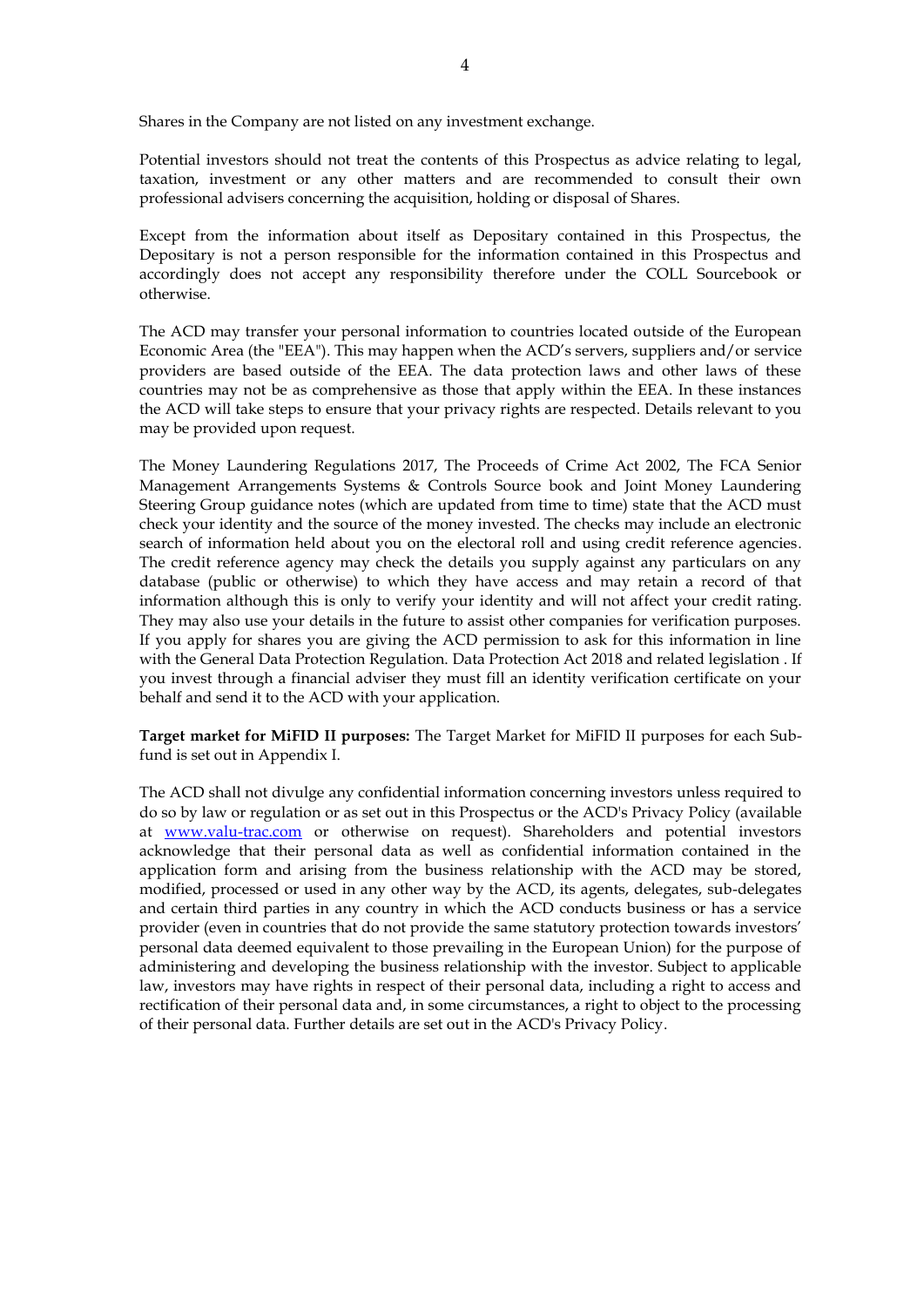### <span id="page-4-0"></span>**1. DEFINITIONS**

"**ACD**" means Valu-Trac Investment Management Limited, the authorised corporate director of the Company.

"**ACD Agreement**" means an agreement between the Company and the ACD.

"**Approved Bank**" means (in relation to a bank account opened by the Company):

- (a) if the account is opened at a branch in the United Kingdom:
	- (i) the Bank of England; or
	- (ii) the central bank of a member state of the OECD; or
	- (iii) a bank; or
	- (iv) a building society; or
	- (v) a bank which is supervised by the central bank or other banking regulator of a member state of the OECD; or
- (b) if the account is opened elsewhere:
	- (i) a bank in (a); or
	- (ii) a credit institution established in an EEA State other than in the United Kingdom and duly authorised by the relevant Home State Regulator; or
	- (iii) a bank which is regulated in the Isle of Man or the Channel Islands; or
	- (iv) a bank supervised by the South African Reserve Bank;

As such definition may be updated in the glossary of definitions in the FCA Handbook from time to time.

"**Associate**" means any other person whose business or domestic relationship with the ACD or the ACD's associate might reasonably be expected to give rise to a community of interest between them which may involve a conflict of interest in dealings with third parties.

"**Auditor**" means Johnston Carmichael LLP, or such other entity as is appointed to act as auditor to the Company from time to time.

"**Business Day**" means a day on which the London Stock Exchange is open. If the London Stock Exchange is closed as a result of a holiday or for any other reason, or there is a holiday elsewhere or other reason which impedes the calculation of the fair market value of the Sub-fund's portfolio of securities or a significant portion thereof, the ACD may decide that any business day shall not be construed as such.

"**Class**" or "**Classes**" means in relation to Shares, means (according to the context) all of the Shares related to a single Sub-fund or a particular class or classes of Share related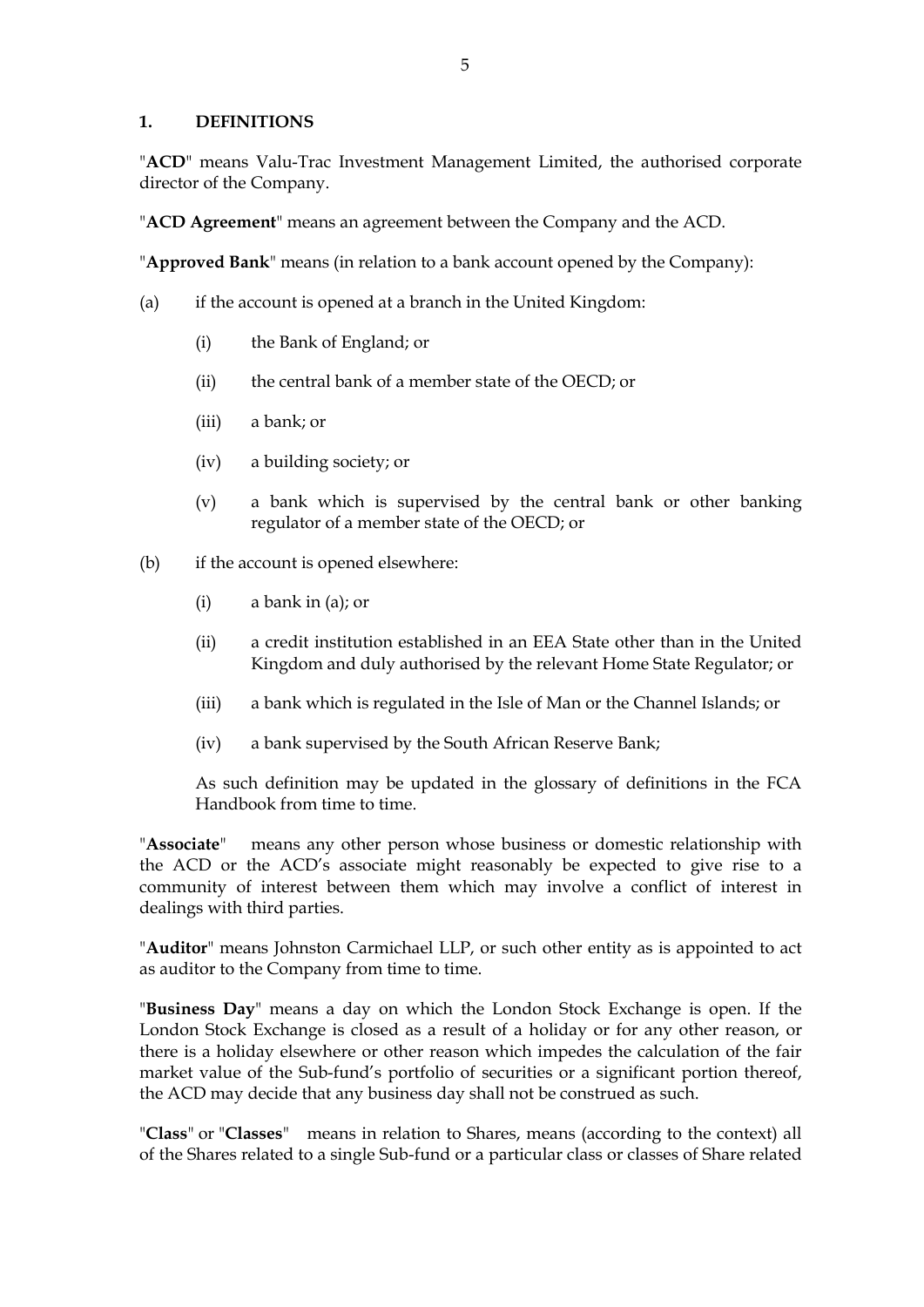to a single Sub-fund.

"**COLL**" refers to the appropriate chapter or rule in the COLL Sourcebook.

"**the COLL Sourcebook**" means the Collective Investment Schemes Sourcebook issued by the FCA (and forming part of the FCA Handbook)as amended from time to time.

"**Company**" means VT Teviot Funds ICVC.

"**Custodian**" means RBC Investor Services Trust, UK Branch or such other entity as is appointed to act as Custodian.

"**Dealing Day**" means Monday to Friday inclusive when these are Business Days and other days at the ACD's discretion.

"**Depositary**" means NatWest Trustee and Depositary Services Limited, or such other entity as is appointed to act as Depositary.

"**Director**" or "**Directors**" means the director(s) of the Company from time to time (including the ACD).

"**EEA State**" means a member state of the European Union and any other state which is within the European Economic Area.

"**Efficient Portfolio Management or EPM**" means for the purposes of this Prospectus, means an investment technique where derivatives are used for one or more of the following purposes: reduction of risk, reduction of costs or the generation of additional capital or income for the Sub-funds with a risk level which is consistent with the risk profile of the Sub-funds and the risk diversification rules laid down in COLL.

"**Eligible Institution**" means one of certain eligible institutions as defined in the glossary of definitions to the FCA Handbook.

"**the FCA**" means the Financial Conduct Authority or any other regulatory body which may assume its regulatory responsibilities from time to time.

"**the FCA Handbook**" means the FCA Handbook of Rules and Guidance, as amended from time to time.

"**the Financial Services Register**" means the public record, as required by section 347 of the Financial Services and Markets Act 2000 and as defined in the glossary of definitions to the FCA Handbook.

"**Home State**" has the meaning given to it in the glossary of definitions to the FCA Handbook.

"**Instrument of Incorporation**" means the instrument of incorporation of the Company as amended from time to time.

"**Investment Manager**" means Teviot Partners LLP, or such other entity as is appointed to act as the investment manager of the Company from time to time.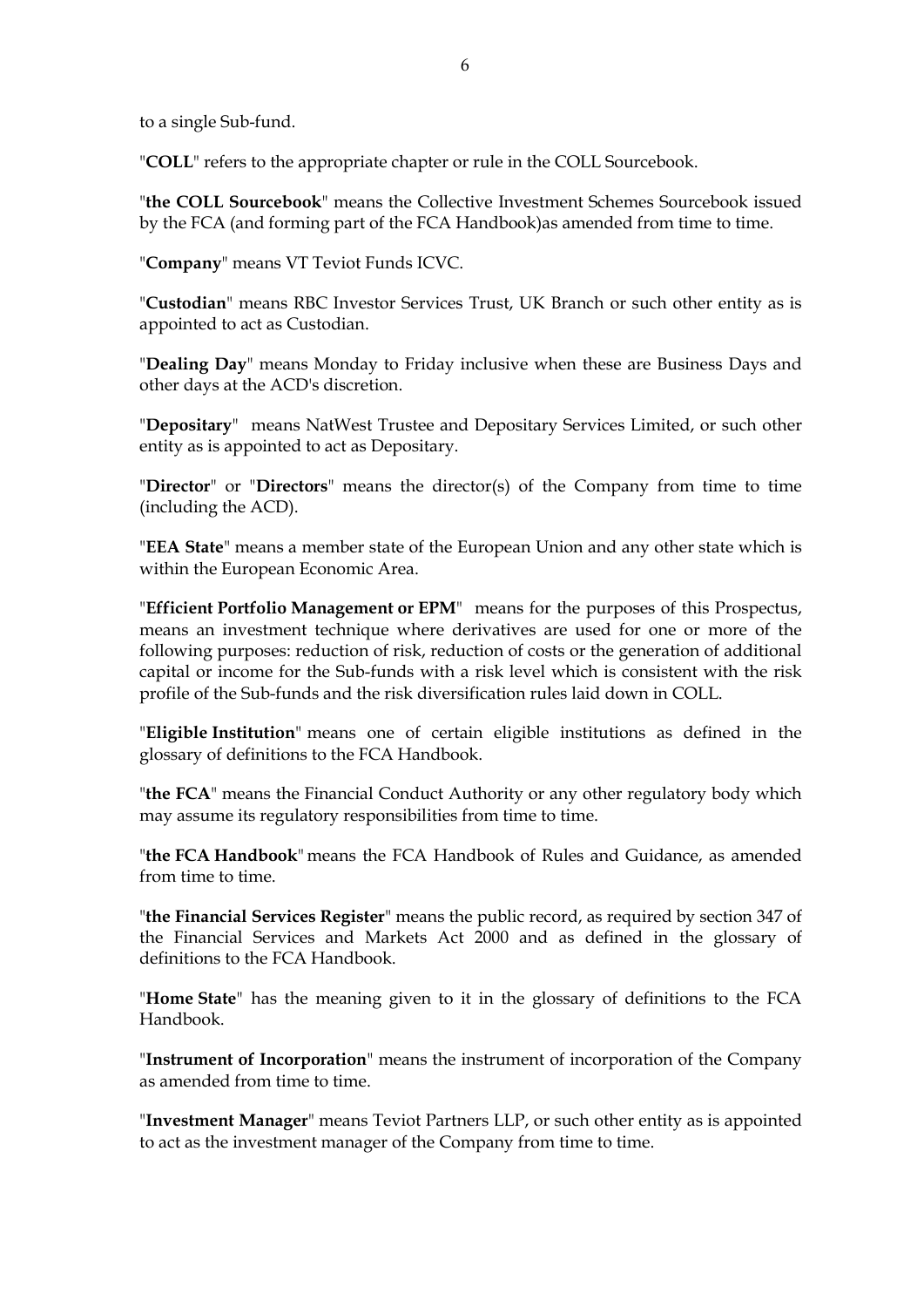"**IOSCO**" means the International Organisation of Securities Commissions.

"MiFID II" means the Markets in Financial Instruments Directive 201465/EU.

"**Net Asset Value**" or "**NAV**" means the value of the Scheme Property of the Company or of any Sub-fund (as the context may require) less the liabilities of the Company (or of the Sub-fund concerned) as calculated in accordance with the Instrument of Incorporation.

"**OEIC Regulations**" means the Open-Ended Investment Companies Regulations 2001 as amended or re-enacted from time to time.

"**OTC**" means over-the-counter: a derivative transaction which is not traded on an investment exchange.

"**Register**" means the register of Shareholders of the Company.

"**Registrar**" means Valu-Trac Investment Management Limited, or such other entity as is appointed to act as Registrar to the Company from time to time.

"**Regulated Activities Order**" means the Financial Services and Markets Act 2000 (Regulated Activities) Order 2001 (SI 2001/544) as amended from time to time.

"**Regulations**" means the OEIC Regulations and the FCA Handbook (including the COLL Sourcebook), as amended.

"**Scheme Property**" means the scheme property of the Company or a Sub-fund (as appropriate) required under the COLL Sourcebook to be given for safekeeping to the Depositary.

"**SDRT**" means stamp duty reserve tax.

"**Share**" or "**Shares**" means a share or shares in the Company (including larger denomination shares, and smaller denomination shares equivalent to one thousandth of a larger denomination share).

"**Shareholder**" means a holder of registered Shares in the Company.

"**Sub-fund**" or "**Sub-funds**" means a sub-fund of the Company (being part of the Scheme Property of the Company which is pooled separately) to which specific assets and liabilities of the Company may be allocated and which is invested in accordance with the investment objective applicable to such sub-fund.

"**Switch**" means the exchange where permissible of Shares of one Class or Sub-fund for Shares of another Class or Sub-fund.

"**UCITS scheme**" means a scheme constituted in accordance with the UCITS Directive (a European Directive relating to undertakings for collective investment in transferable securities which has been adopted in the UK).

"**UCITS Directive**" means the European Parliament and Council Directive of 13 July 2009 on the coordination of laws, regulations and administrative provisions relating to undertakings for collective investments in transferable securities (UCITS) (No.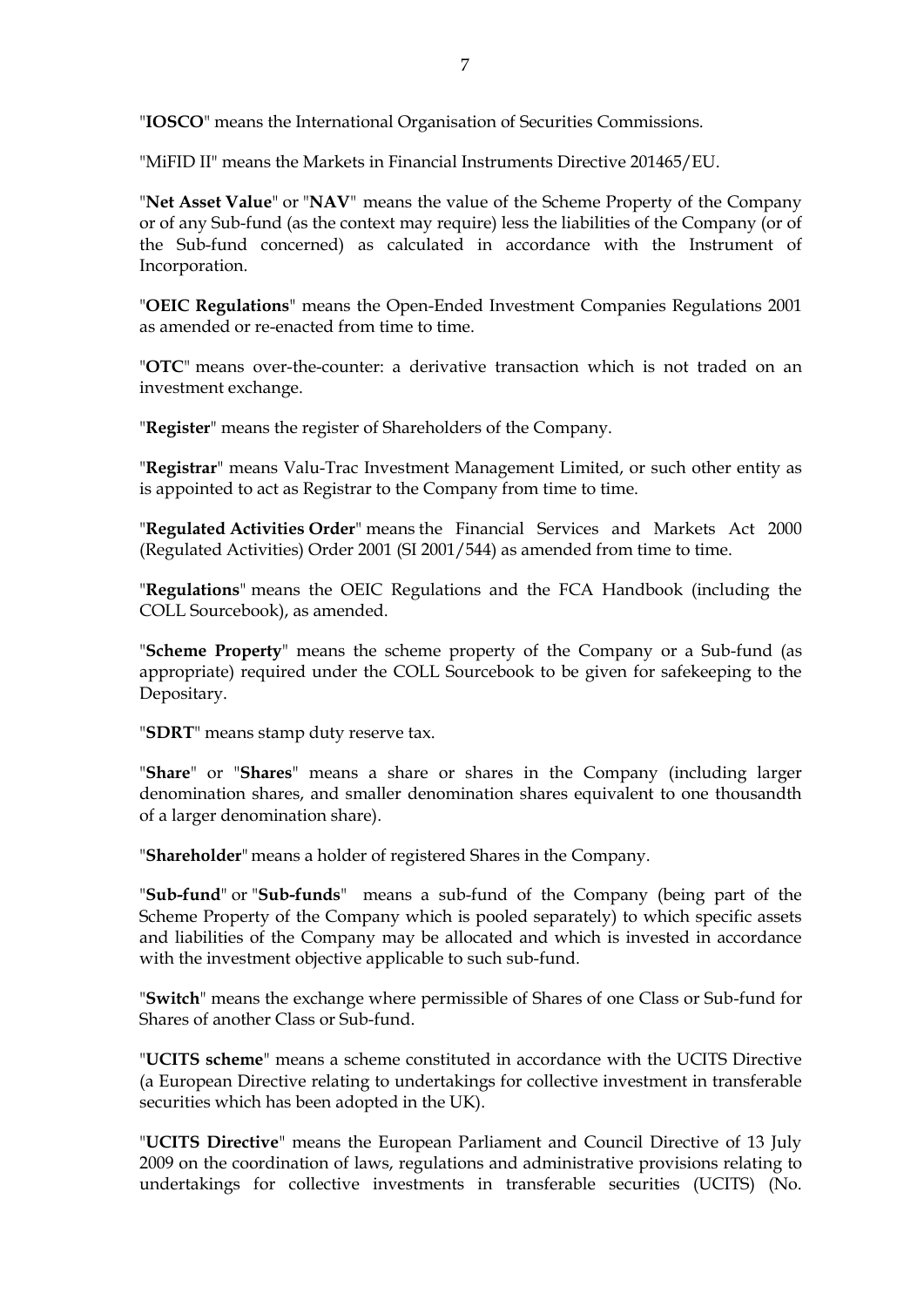2009/65/EC) as amended.

"**Valuation Point**" means the point on a Dealing Day whether on a periodic basis or for a particular valuation, at which the ACD carries out a valuation of the Scheme Property for the Company or a Sub-fund (as the case may be) for the purpose of determining the price at which Shares of a Class may be issued, cancelled or redeemed. The current Valuation Point is 12 noon London time on each Dealing Day.

"**VAT**" means value added tax.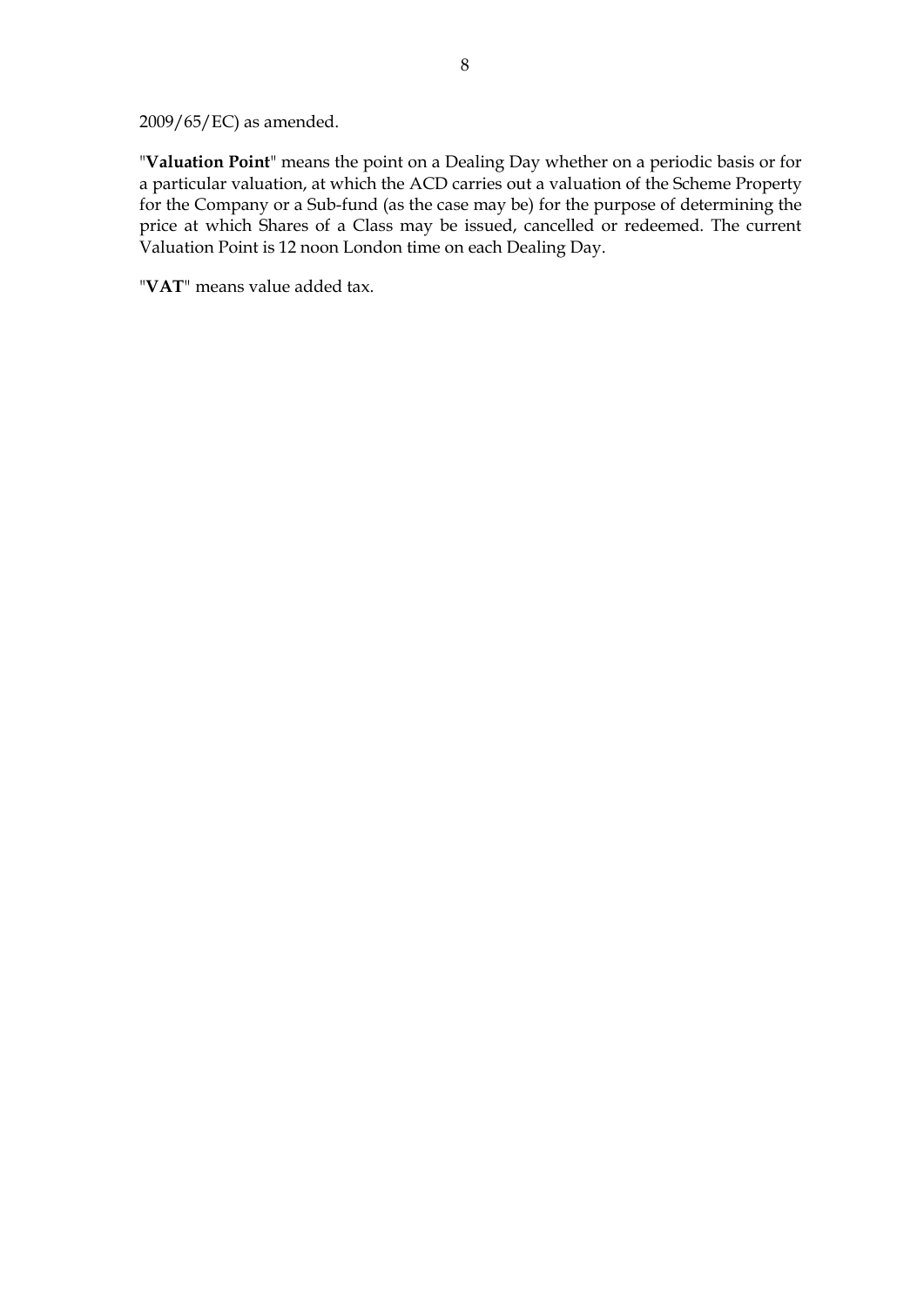### <span id="page-8-0"></span>**2. DETAILS OF THE COMPANY**

### 2.1. **General information**

### 2.1.1. **General**

VT Teviot Funds ICVC (the Company) is an investment company with variable capital incorporated in England and Wales under the OEIC Regulations with registration number IC001094 and with Product Reference Number 780433)and authorised by the Financial Conduct Authority pursuant to an authorisation order dated 31 July 2017. The Company has an unlimited duration.

The Company is a UCITS scheme and is an umbrella company (as defined in the OEIC Regulations). Each Sub-fund would be a UCITS scheme if it had a separate authorisation order.

Shareholders are not liable for the debts of the Company.

A Shareholder is not liable to make any further payment to the Company after he has paid the price on purchase of the Shares.

The ACD is also the manager of certain authorised unit trusts and open-ended investment companies details of which are set out in Appendix IV.

Details of a typical investor in the Company and historical performance data in respect of each Sub-fund is set out in Appendix V.

### 2.1.2. **Head Office**

The head office of the Company is at Level 13 Broadgate Tower, 20 Primrose Street, London EC2A 2EW and its principal place of business is at Orton, Moray IV32 7QE.

#### 2.1.3. **Address for Service**

The head office is the address of the place in the UK for service on the Company of notices or other documents required or authorised to be served on it.

#### 2.1.4. **Base Currency**

The base currency of the Company and each Sub-fund is Pounds Sterling.

#### 2.1.5. **Share Capital**

Maximum £100,000,000,000

Minimum £1,000

Shares have no par value. The share capital of the Company at all times equals the sum of the Net Asset Values of each of the Sub-funds.

### 2.1.6. **Marketing in EEA states**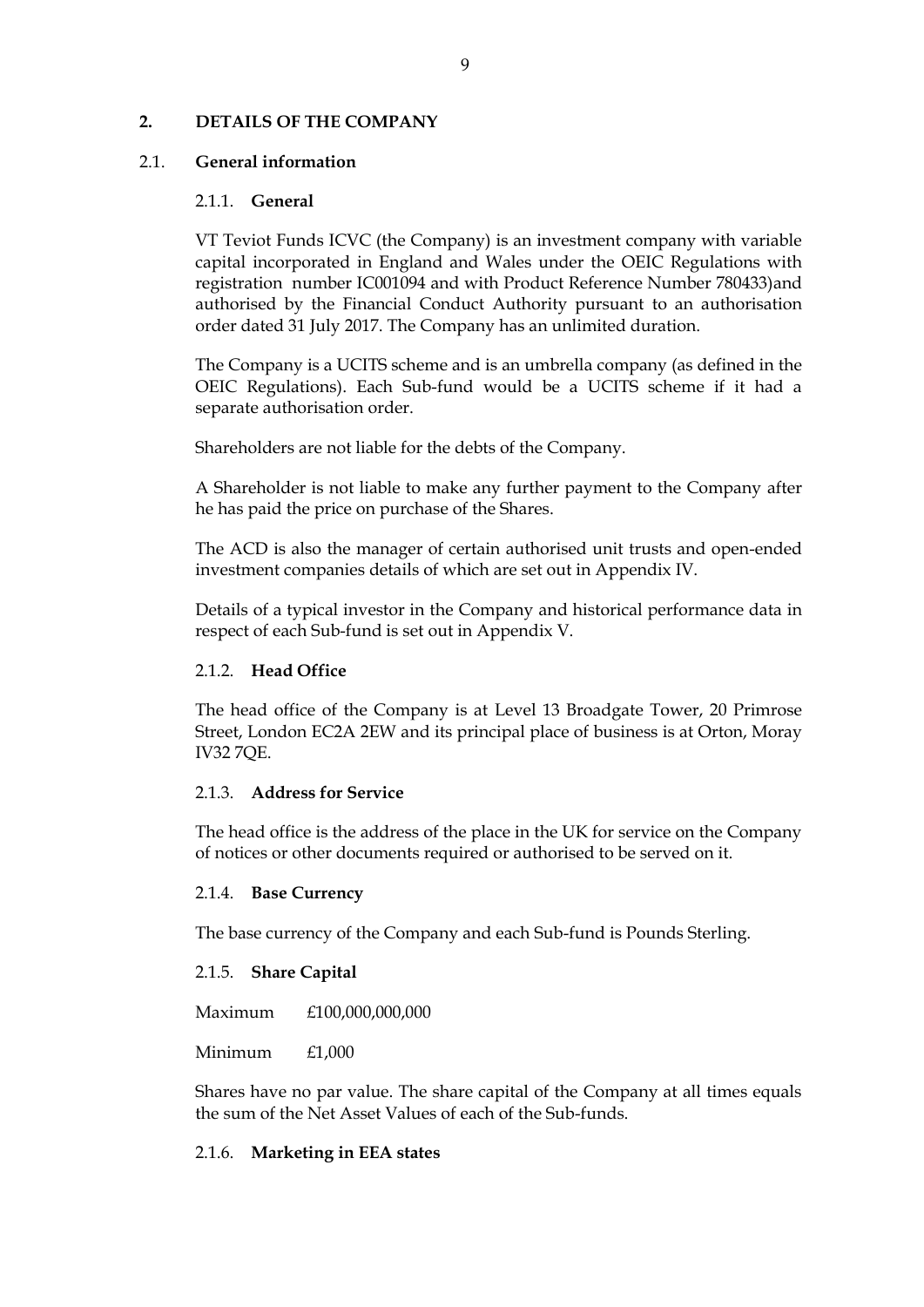In connection with marketing Shares in EEA States to other than the United Kingdom, there are currently no special arrangements in place for:

- (a) paying in that EEA State amounts distributable to Shareholders resident in that EEA State;
- (b) redeeming in that EEA State the Shares of Shareholders resident in the EEA State;
- (c) inspecting and obtaining copies in that EEA State of the Instrument of Incorporation, this Prospectus and the annual and half-yearly report; and
- (d) making public the price of Shares of each Class.

Accordingly, the provisions applicable to the marketing of the shares in the Company in the UK shall also apply in these cases.

Shares in the Company may be marketed in other Member States and in countries outside the European Union and European Economic Area, subject to the Regulations, and any regulatory constraints in those countries, if the ACD so decides.

## 2.2. **The structure of the Company**

## 2.2.1. **The Sub-funds**

The Company is structured as an umbrella company, in that different Sub-funds may be established from time to time by the ACD with the approval of the FCA and the agreement of the Depositary. On the introduction of any new Sub-fund or Class, a revised prospectus will be prepared setting out the relevant details of each Sub-fund or Class.

The Company is a UCITS scheme.

The Sub-funds are segregated portfolios of assets and, accordingly, the assets of a Sub-fund belong exclusively to that Sub-fund and shall not be used to discharge directly or indirectly the liabilities of, or claims against, any other person or body, including the Company, or any other Sub-fund, and shall not be available for any such purpose. While the provisions of the OEIC Regulations provide for segregated liability between sub-funds, the concept of segregated liability is relatively new. Accordingly, where claims are brought by local creditors in foreign courts or under foreign law contracts, it is not yet known how those foreign courts will react to regulations 11A and 11B (segregated liability and cross-investment provisions) of the OEIC Regulations. Therefore, it is not possible to be certain that the assets of a Sub-fund will always be completely insulated from the liabilities of another Sub-fund of the Company in every circumstance.

The assets of each Sub-fund will be treated as separate from those of every other Sub-fund and will be invested in accordance with the investment objective and investment policy applicable to that Sub-fund. Investment of the assets of each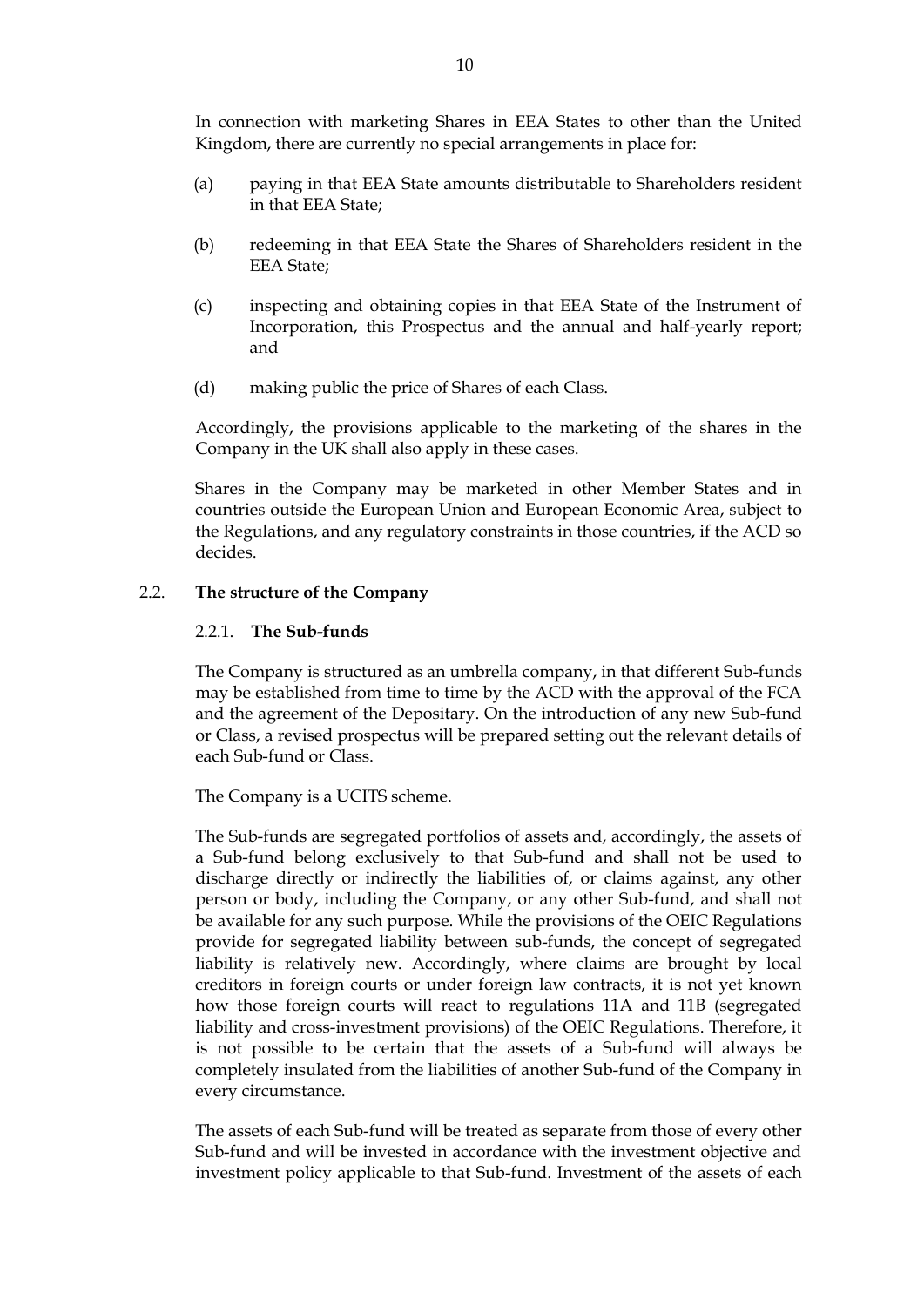of the Sub-funds must comply with the COLL Sourcebook and the investment objective and policy of the relevant Sub-fund. Details of the Sub-funds, including their investment objectives and policies, are set out in Appendix I.

The eligible securities markets and eligible derivatives markets on which the Sub-funds may invest are set out in Appendix II. A detailed statement of the general investment and borrowing restrictions in respect of each type of Subfund is set out in Appendix III.

Subject to the above, each Sub-fund will be charged with the liabilities, expenses, costs and charges of the Company attributable to that Sub-fund, and within each Sub-fund charges will be allocated between Classes in accordance with the terms of issue of Shares of those Classes. Any assets, liabilities, expenses, costs or charges not attributable to a particular Sub-fund may be allocated by the ACD in a manner which it believes is fair to the Shareholders generally. This will normally be pro rata to the Net Asset Value of the relevant Sub-funds.

#### 2.2.2. **Shares**

Shares of different Classes may from time to time be issued in respect of each Sub-fund. The differences between Classes may be the minimum subscription, the minimum holding, the charges to be borne and/or the Class Currency, as detailed in Appendix I. In most cases either net or gross income Shares or net or gross accumulation Shares are offered. The Classes currently available in each Sub-fund are set out in Appendix I.

Further Classes of Share may be established from time to time by the ACD with the approval of the FCA, the agreement of the Depositary and in accordance with the Instrument of Incorporation and the Regulations. On the introduction of any new Sub-fund or Class a revised prospectus will be prepared, setting out the details of each Sub-fund or Class.

The currency in which each new Class of Shares will be denominated will be determined at the date of creation and set out in the Prospectus issued in respect of the new Class of Shares.

The net proceeds from subscriptions to a Sub-fund will be invested in the specific pool of assets constituting that Sub-fund. The Company will maintain for each current Sub-fund a separate pool of assets, each invested for the exclusive benefit of the relevant Sub-fund.

Shares have no par value and, within each Class in each Sub-fund subject to their denomination, are entitled to participate equally in the profits arising in respect of, and in the proceeds of, the liquidation of the Company or termination of a relevant Sub-fund. Shares do not carry preferential or preemptive rights to acquire further Shares.

To the extent that any Scheme Property, or any assets to be received as part of the Scheme Property, or any costs, charges or expenses to be paid out of the Scheme Property, are not attributable to one Sub-fund only, the ACD will allocate such Scheme Property, assets, costs, charges or expenses between Sub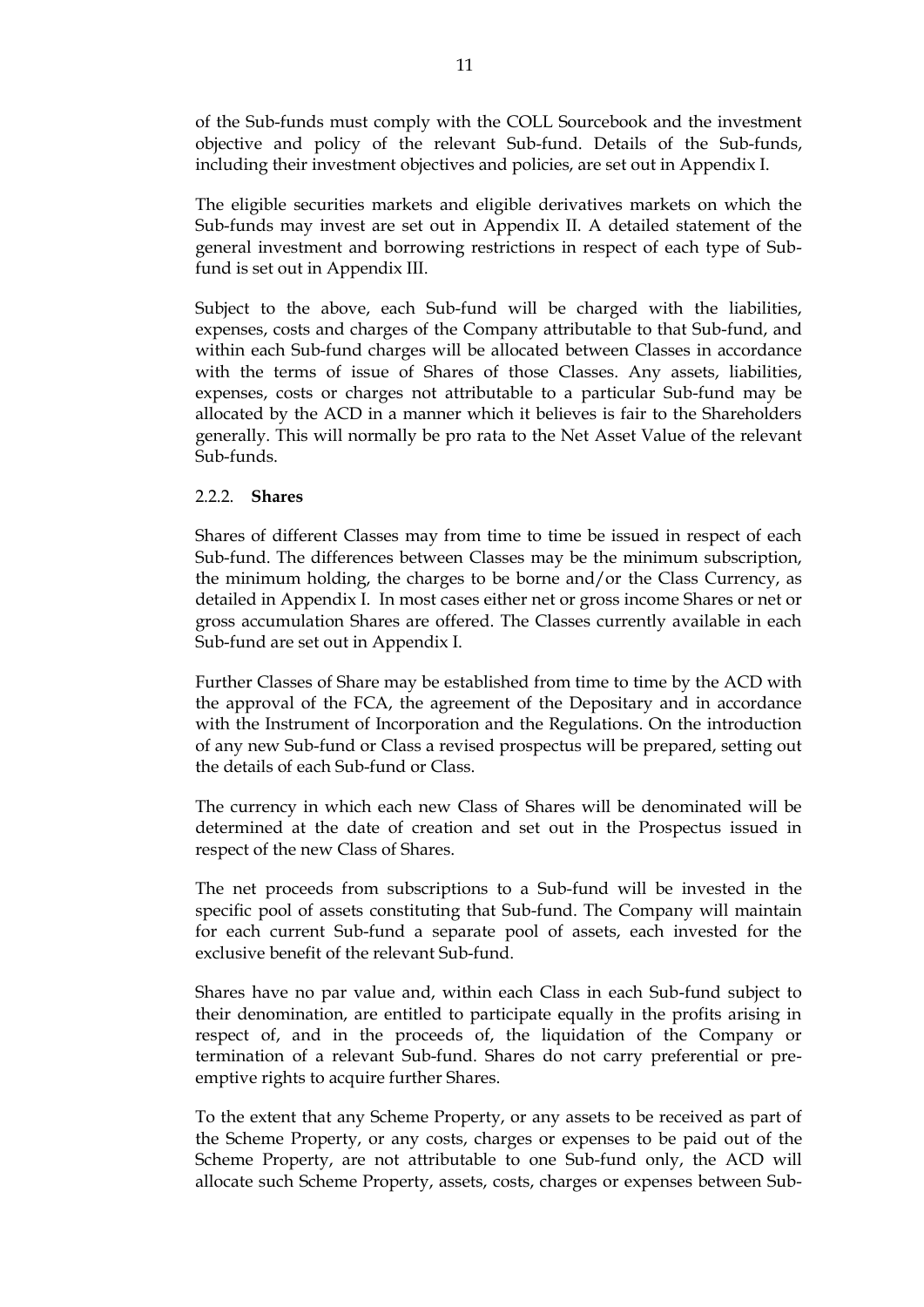funds in a manner which is fair to all Shareholders of the Company.

Where a Sub-fund has different Classes, each Class may attract different charges and so monies may be deducted from the Scheme Property attributable to such Classes in unequal proportions. In these circumstances, the proportionate interests of the Classes within a Sub-fund will be adjusted accordingly. Also, each Class may have its own investment minima or other features, such as restricted access, at the discretion of the ACD.

Shareholders are entitled (subject to certain restrictions) to Switch all or part of their Shares in a Class or a Sub-fund for Shares of another Class within the same Sub-fund or for Shares of the same or another Class within a different Sub-fund of the Company. Details of this switching facility and the restrictions are set out in paragraph 3.4 "Switching".

### Registered Shares

All Shares are in registered form. Certificates will not be issued in respect of Shares. Ownership of Shares will be evidenced by an entry in the Company's register of Shareholders.

At least twice per year the ACD will send a statement to each person who holds shares or has held shares since the previous statement. Where shares are jointly held, statements are sent to the first named Shareholder. The statement will describe the current holding(s) of Shares at the date of the statement and any transactions in Shares since the date of the last statement. Individual statements will also be issued at any time on request by the registered Shareholder.

### Larger and smaller denomination shares

Shares will be issued in larger and smaller denominations. There are 1,000 smaller denomination Shares to each larger denomination Share. Smaller denomination Shares represent what, in other terms, might be called fractions of a larger Share and have proportionate rights.

#### Class of Shares

As at the launch date, only the following share classes shall be available: (i) NET Accumulation shares and (ii) NET Income shares.

#### Income and accumulation shares

Each Sub-fund may issue income and accumulation Shares. Further details of the Shares presently available for each Sub-fund, including details of their criteria for subscription and fee structure, are set out in Appendix I.

Holders of income Shares are entitled to be paid the distributable income attributed to such Shares on any relevant interim and annual allocation dates.

Holders of accumulation Shares are not entitled to be paid the income attributed to such Shares, but that income is automatically transferred to (and retained as part of) the capital assets of the relevant Sub-fund on the relevant interim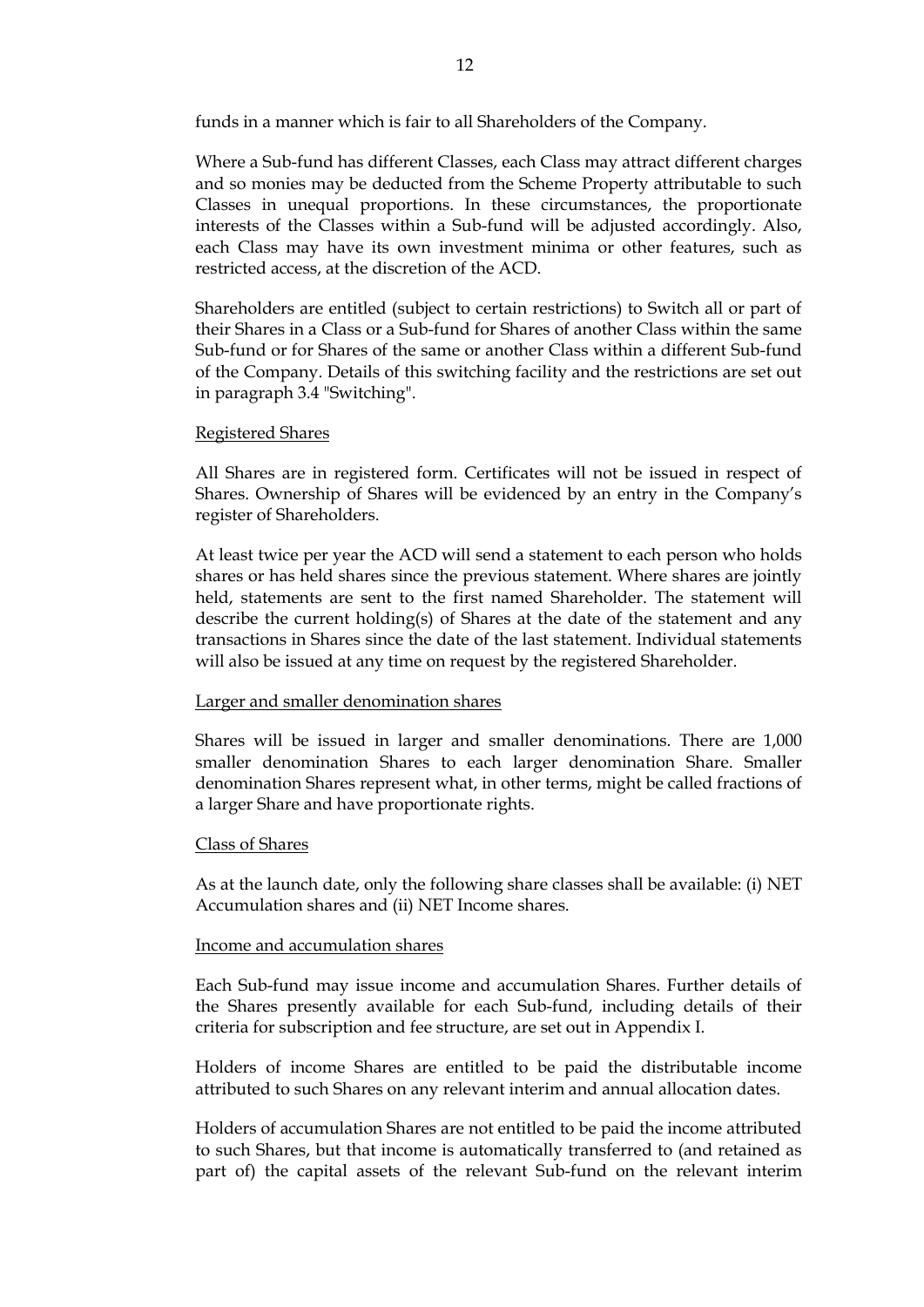and/or annual accounting dates. This is reflected in the price of an accumulation Share.

#### Net Shares and Gross Shares

The Instrument of Incorporation allows gross income and gross accumulation Shares to be issued, as well as net income and net accumulation Shares.

Net Shares are Shares in respect of which income allocated to them is distributed periodically to the Shareholders (in the case of net income Shares) or added periodically to capital (in the case of net accumulation Shares) in accordance with relevant tax law, net of any tax deducted or accounted for by the Company.

Gross Shares are Shares in respect of which income allocated to them is distributed periodically to the Shareholders (in the case of gross income Shares) or added periodically to capital (in the case of gross accumulation Shares) in accordance with relevant tax law, without any tax being deducted or accounted for by the Company. All references in this Prospectus are to net Shares unless otherwise stated.

Where a Sub-fund has different Classes, each Class may attract different charges and so monies may be deducted from the Scheme Property attributable to such Classes in unequal proportions. In these circumstances, the proportionate interests of the Classes within a Sub-fund will be adjusted accordingly

Shareholders are entitled (subject to certain restrictions) to Switch all or part of their Shares in a Class or a Sub-fund for Shares of another Class within the same Sub-fund or for Shares of the same or another Class within a different Sub-fund of the Company. Details of this switching facility and the restrictions are set out in clause 3.4 "Switching".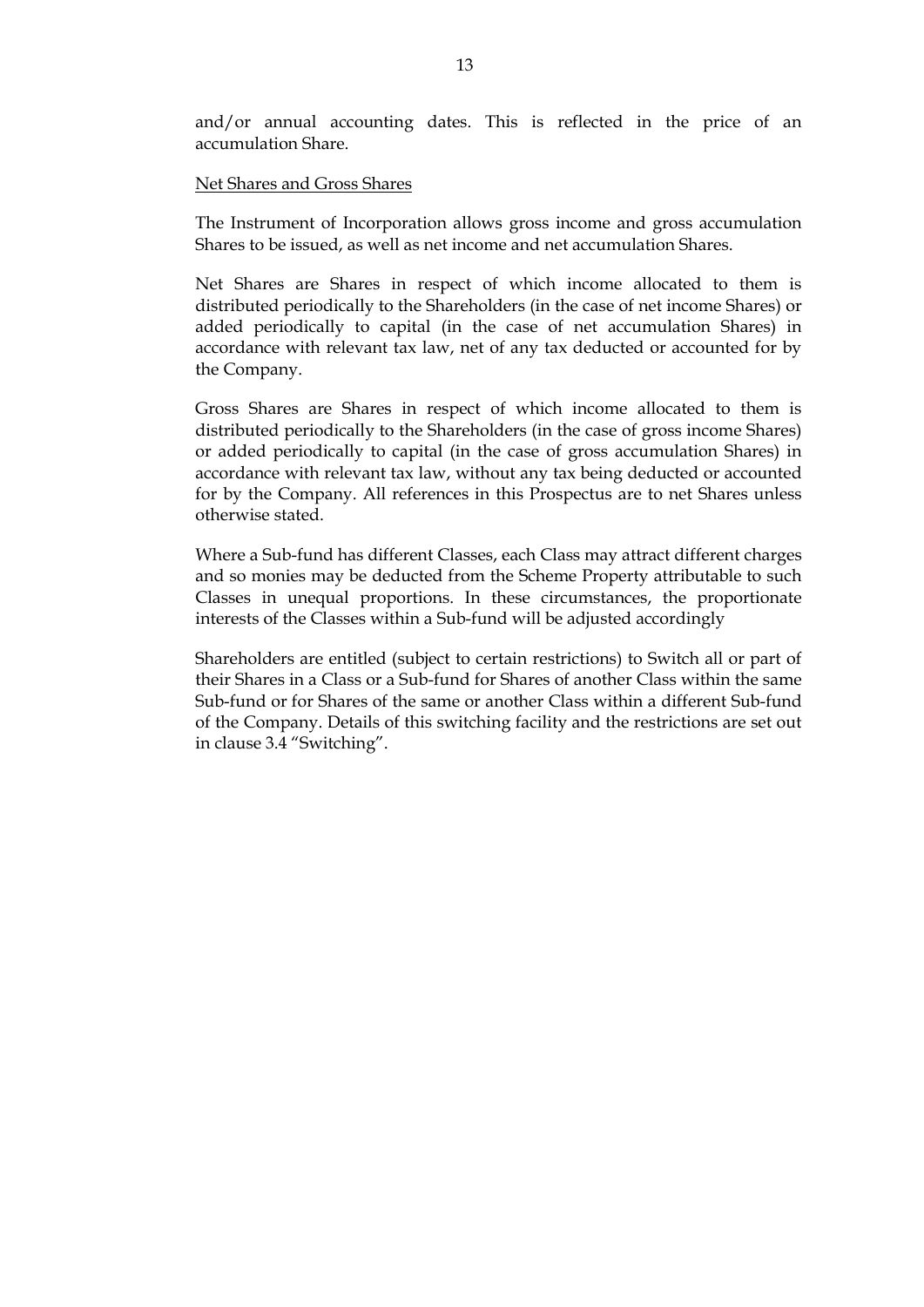### <span id="page-13-0"></span>**3. BUYING, REDEEMING AND SWITCHING SHARES**

The dealing office of the ACD will normally be open from 8.30 a.m. to 5.30 p.m. (London time) on each Business Day to receive requests for the purchase, sale and switching of Shares. The ACD may vary these times at its discretion. Requests to deal in Shares may be made by sending clear written instructions (or an application form) to the ACD or by telephoning 01343 880 344 (or such other number as published from time to time). The initial purchase must, at the discretion of the ACD, be accompanied by an application form.

In addition, the ACD may from time to time make arrangements to allow Shares to be bought or sold on-line or through other communication media (electronic or otherwise).

Telephone calls may be recorded. The ACD may also, at its discretion, introduce further methods of dealing in Shares in the future.

### 3.1. **Money laundering**

As a result of legislation in force in the UK to prevent money laundering, the ACD is responsible for compliance with anti money laundering regulations. In order to implement these regulations, in certain circumstances investors may be asked to provide proof of identity when buying or redeeming Shares. Until satisfactory proof of identity is provided, the ACD reserves the right to refuse to issue Shares, pay the proceeds of a redemption of Shares, or pay income on Shares to the investor. In the case of a purchase of Shares where the applicant is not willing or is unable to provide the information requested within a reasonable period, the ACD also reserves the right to sell the Shares purchased and return the proceeds to the account from which the subscription was made. These proceeds may be less than the original investment.

### 3.2. **Buying Shares**

#### 3.2.1. **Procedure**

Shares may be bought directly from the ACD or through a professional adviser or other intermediary. In addition, the ACD may from time to time make arrangements to allow Shares to be bought through other communication media. For details of dealing charges see paragraph 3.6 below. Application forms may be obtained from the ACD.

Valid applications to purchase Shares in a Sub-fund will be processed at the Share price calculated, based on the Net Asset Value per Share, at the next Valuation Point following receipt of the application, except in the case where dealing in a Sub-fund has been suspended as set out in paragraph 3.11.

The ACD, at its discretion, has the right to cancel a purchase deal if settlement is materially overdue (being more than five Business Days of receipt of an application form or other instruction) and any loss arising on such cancellation shall be the liability of the applicant. For postal applications payment in full must accompany the instruction. At the ACD's discretion, payment for large purchases of Shares may be made by bank transfer. The ACD is not obliged to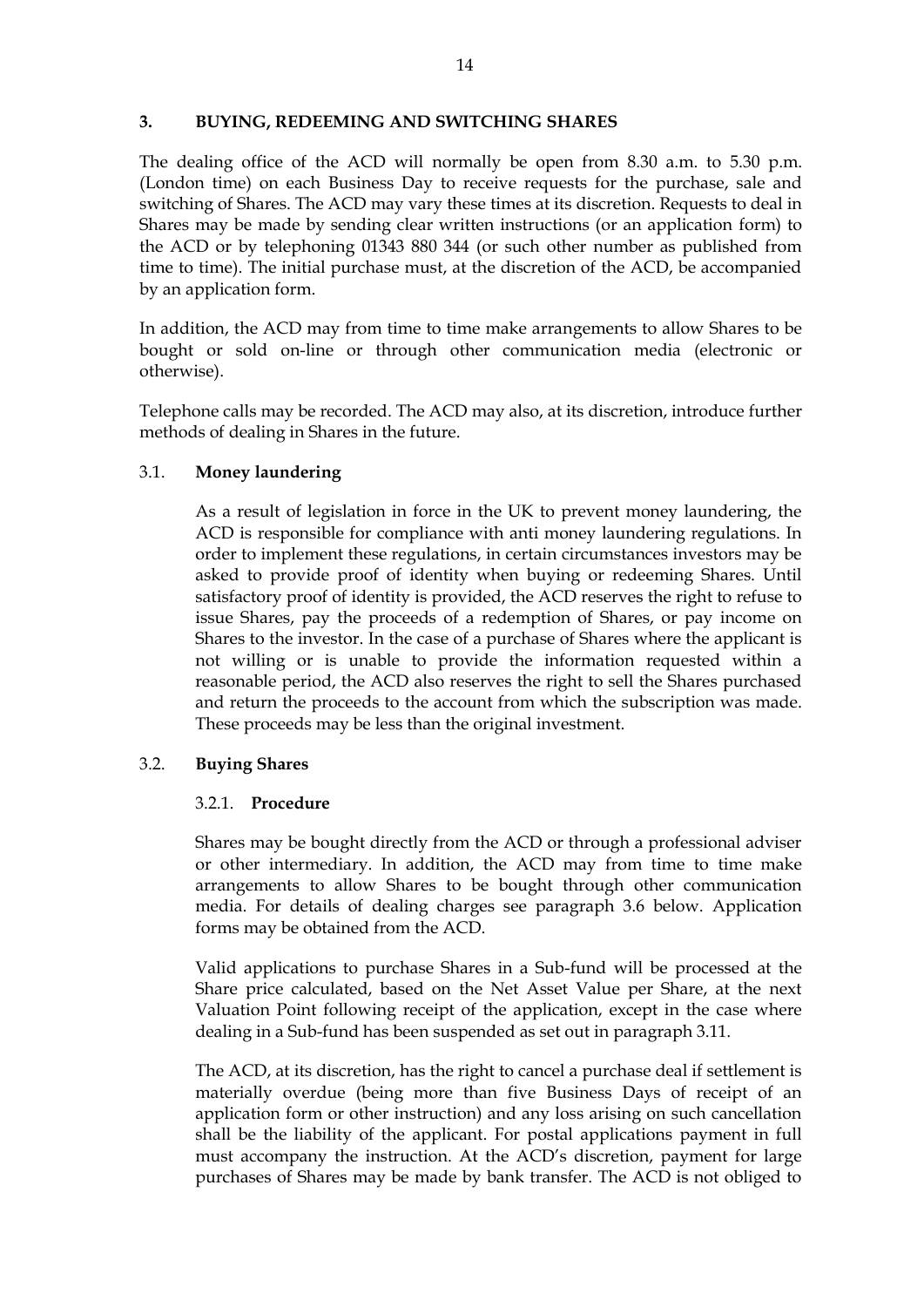issue Shares unless it has received cleared funds from an investor.

A purchase of Shares in writing or by telephone or any other communication media made available is a legally binding contract. Applications to purchase, once made are, except in the case where cancellation rights are applied, irrevocable. However, subject to its obligations under the Regulations, the ACD has the right to reject, on reasonable grounds relating to the circumstances of the applicant, any application for Shares in whole or part, and in this event the ACD will return any money sent, or the balance of such monies, at the risk of the applicant.

Any subscription monies remaining after a whole number of Shares have been issued will not be returned to the applicant. Instead, smaller denomination Shares will be issued. A smaller denomination Share is equivalent to one thousandth of a larger denomination Share.

Applicants who have received advice may have the right to cancel their application to buy Shares at any time during the 14 days after the date on which they receive a cancellation notice from the ACD. If an applicant decides to cancel the contract, and the value of the investment has fallen at the time the ACD receives the completed cancellation notice, they will not receive a full refund as an amount equal to any fall in value will be deducted from the sum originally invested. The ACD may extend cancellation rights to other investors but is under no obligation to do so.

### 3.2.2. **Documents the buyer will receive**

A confirmation giving details of the number and price of Shares bought will be issued no later than the end of the Business Day following the Valuation Point by reference to which the price is determined, together with, where appropriate, a notice of the applicant's right to cancel.

Registration of Shares can only be completed by the ACD upon receipt of any required registration details. These details may be supplied in writing to the ACD or by returning to the ACD the properly completed registration form and copy of the confirmation.

Settlement is due within 4 Business Days of the Valuation Point. An order for the purchase of Shares will only be deemed to have been accepted by the ACD once it is in receipt of cleared funds for the application. If settlement is not made within a reasonable period, then the ACD has the right to cancel any Shares issued in respect of the application. In the event of such a sale or realisation, the ACD shall be entitled to transfer such investments to such persons as it shall specify and, recover any shortfall from that investor.

The ACD reserves the right to charge interest at 4% above the prevailing Bank of England base rate, on the value of any settlement received later than the 4th Business Day following the Valuation Point.

No interest will be paid on funds held prior to investment. Shares that have not been paid for cannot be redeemed.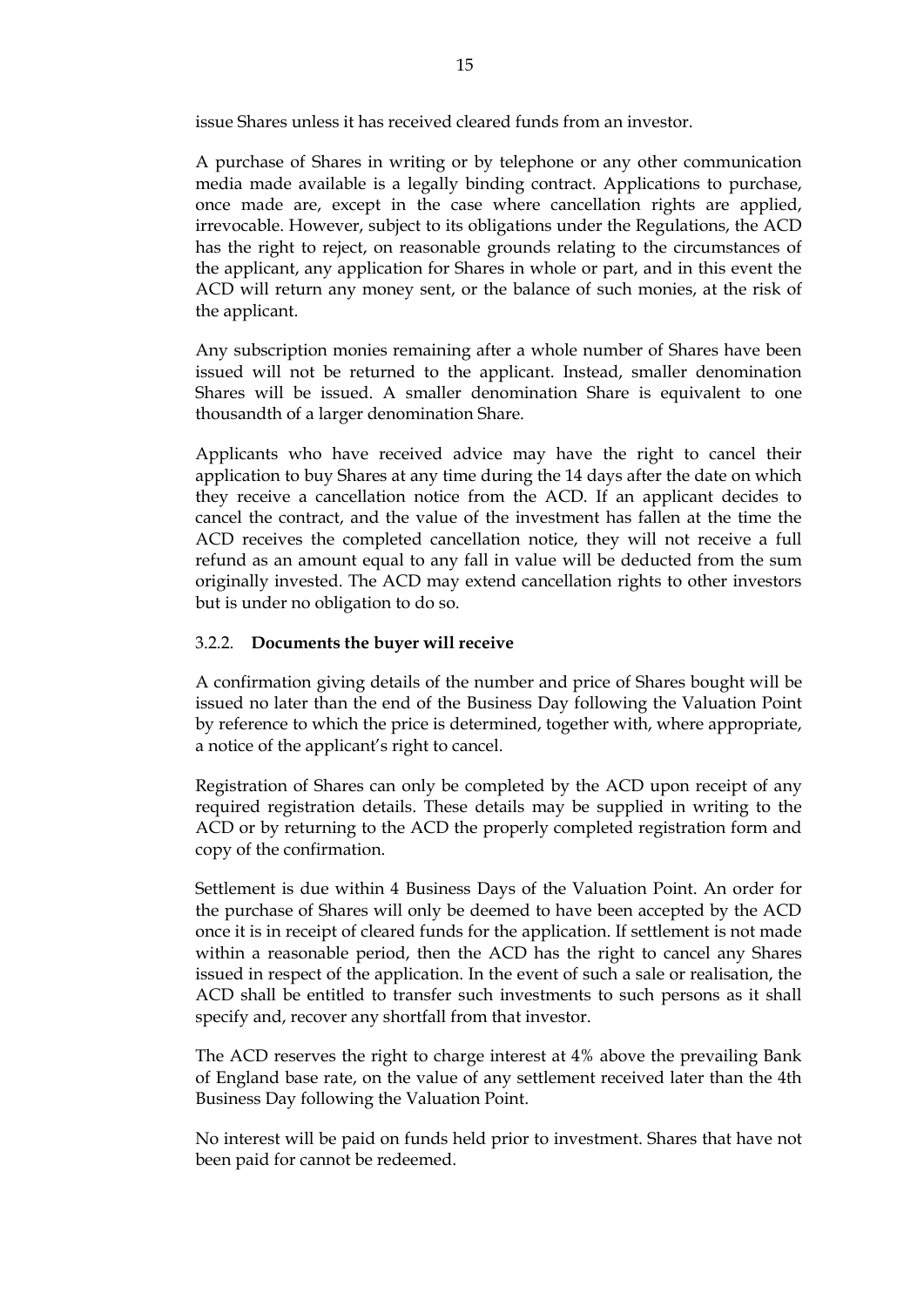Settlement must be made by electronic bank transfer to the bank account detailed on the application form.

Share certificates will not be issued in respect of Shares. Ownership of Shares will be evidenced by an entry on the Register. Tax vouchers in respect of periodic distributions on Shares will show the number of Shares held by the recipient.

## 3.2.3. **Minimum subscriptions and holdings**

The minimum initial subscriptions, subsequent subscriptions and holdings levels for each Class of Share in a Sub-fund are set out in Appendix I.

The ACD may at its sole discretion accept subscriptions and/or holdings lower than the minimum amount(s).

If following a redemption, Switch or transfer, a holding in any Class of Share should fall below the minimum holding for that Class, the ACD has the discretion to effect a redemption of that Shareholder's entire holding in that Class of Share. The ACD may use this discretion at any time. Failure not to do so immediately after such redemption, Switch or transfer does not remove this right.

## 3.3. **Redeeming Shares**

### 3.3.1. **Procedure**

Every Shareholder is entitled on any Dealing Day to redeem its Shares, which shall be purchased by the ACD dealing as principal.

Valid instructions to the ACD to redeem Shares in a Sub-fund will be processed at the Share price calculated, based on the Net Asset Value per Share, at the next Valuation Point following receipt of the instruction, except in the case where dealing in a Sub-fund has been suspended as set out in paragraph 3.11.

A redemption instruction in respect of Shares in writing or by telephone or any other communication media made available is a legally binding contract. However, an instruction to the ACD to redeem Shares, although irrevocable, may not be settled by either the Company or the ACD if the redemption represents Shares where the money due on the earlier purchase of those Shares has not yet been received or if insufficient documentation or anti-money laundering information has been received by the ACD.

For details of dealing charges see paragraph 3.6 below.

### 3.3.2. **Documents a redeeming Shareholder will receive**

A confirmation giving details of the number and price of Shares redeemed will be sent to the redeeming Shareholder (or the first named Shareholder, in the case of joint Shareholders) together with (if sufficient written instructions have not already been given) a form of renunciation for completion and execution by the Shareholder (or, in the case of a joint holding, by all the joint Shareholders)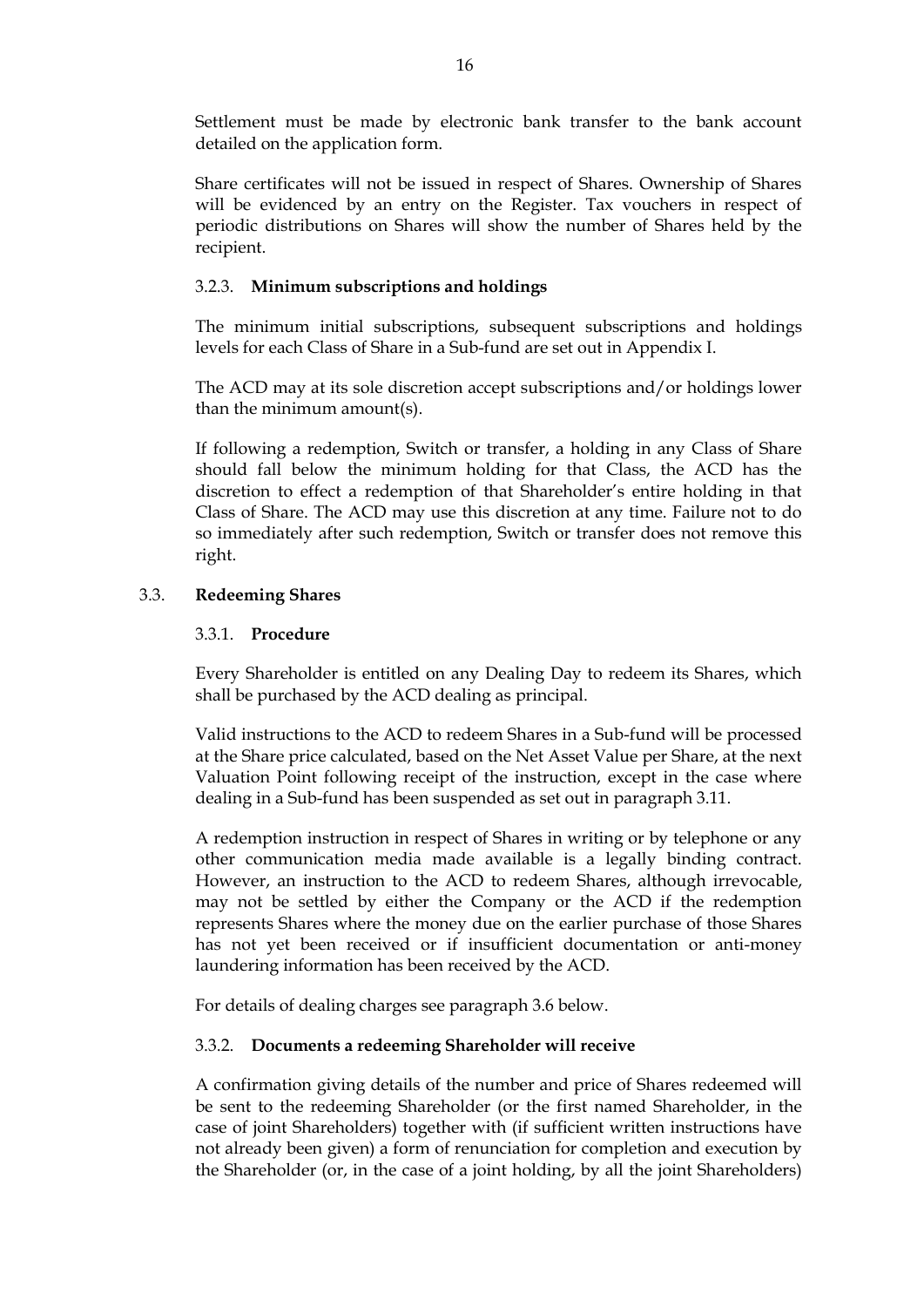no later than the end of the Business Day following the later of the request to redeem Shares or the Valuation Point by reference to which the price is determined.

Payment of redemption proceeds will normally be made to the first named Shareholder (at their risk) at the ACD's discretion, via bank transfer in accordance with any instruction received (the ACD may recover any bank charge levied on such transfers). Instructions to make payments to third parties (other than intermediaries associated with the redemption) will not normally be accepted.

Such payment will be made within four Business Days of the later of (a) receipt by the ACD of the form of renunciation (or other sufficient written instructions) duly signed and completed by all the relevant Shareholders together with any other documentation and appropriate evidence of title, any required anti-money laundering related documentation, and (b) the Valuation Point following receipt by the ACD of the request to redeem.

### 3.3.3. **Minimum redemption**

Part of a Shareholder's holding may be redeemed but the ACD reserves the right to refuse a redemption request if the value of the Shares of any Sub-fund to be redeemed is less than the minimum stated in respect of the appropriate Class in the Sub-fund in question (see Appendix I).

## 3.4. **Switching**

Subject to any restrictions on the eligibility of investors for a particular Share Class, a Shareholder in a Sub-fund may at any time Switch all or some of his Shares of one Class or Sub-fund ("the Original Shares") for Shares of another Class or Sub-fund ("the New Shares") in the Company. The number of New Shares issued will be determined by reference to the respective prices of New Shares and Original Shares at the Valuation Point applicable at the time the Original Shares are redeemed and the New Shares are issued.

Telephone switching instructions may be given but Shareholders are required to provide written instructions to the ACD (which, in the case of joint Shareholders, must be signed by all the joint Shareholders) before switching is effected.

The ACD may at its discretion make a charge on the switching of Shares between Sub-funds or Classes. Any such charge on switching does not constitute a separate charge payable by a Shareholder, but is rather the application of any redemption charge on the Original Shares and any initial charge on the New Shares, subject to certain waivers. For details of the charges on switching currently payable, please see paragraph 3.6.3 "Charges on Switching".

If a partial Switch would result in the Shareholder holding a number of Original Shares or New Shares of a value which is less than the minimum holding in the Class concerned, the ACD may, if it thinks fit, convert the whole of the applicant's holding of Original Shares to New Shares (and make a charge on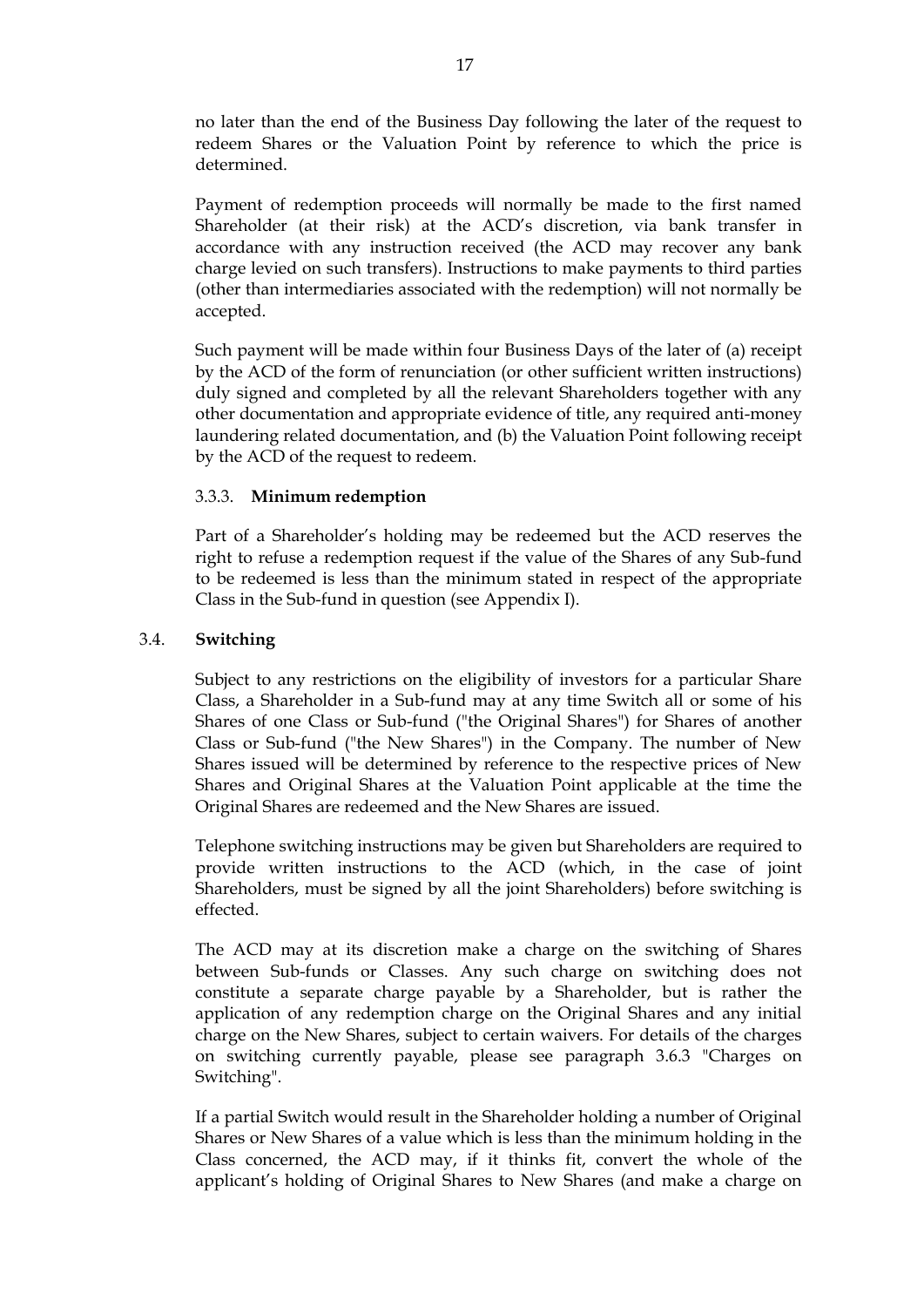switching on such conversion) or refuse to effect any Switch of the Original Shares. Save as otherwise specifically set out, the general provisions on procedures relating to redemption will apply equally to a Switch. Written instructions must be received by the ACD before the Valuation Point on a Dealing Day in the Sub-fund or Sub-funds concerned to be dealt with at the prices at the Valuation Point on that Dealing Day or at such other Valuation Point as the ACD at the request of the Shareholder giving the relevant instruction may agree. Switching requests received after a Valuation Point will be held over until the next day which is a Dealing Day in each of the relevant Sub-fund or Sub-funds.

The ACD may adjust the number of New Shares to be issued to reflect the application of any charge on switching together with any other charges or levies in respect of the application for the New Shares or redemption of the Original Shares as may be permitted pursuant to the COLL Sourcebook.

**Please note that under UK tax law a Switch of Shares in one Sub-fund for Shares in any other Sub-fund is treated as a redemption of the Original Shares and a purchase of New Shares and will, for persons subject to taxation, be a realisation of the Original Shares for the purposes of capital gains taxation, which may give rise to a liability to tax, depending upon the Shareholder's circumstances. A conversion of Shares in one Class for Shares in another Class in relation to the same Sub-fund will not normally be treated as a realisation for UK tax purposes.**

**A Shareholder who Switches Shares in one Sub-fund for Shares in any other Sub-fund (or who Switches between Classes of Shares) will not be given a right by law to withdraw from or cancel the transaction.**

#### 3.5. **Market timing**

The ACD may refuse to accept a new subscription in the Company or a switch from another Sub-fund if, in the opinion of the ACD, it has reasonable grounds for refusing to accept a subscription or a switch from them. In particular, the ACD may exercise this discretion if it believes the Shareholder has been or intends to engage in market timing.

For these purposes, market timing activities include investment techniques which involve short term trading in and out of shares generally to take advantage of variation in the price of Shares between the daily valuation points in the Company. Short term trading of this nature may often be detrimental to long term Shareholders, in particular, the frequency of dealing may lead to additional dealing costs which can affect long term performance.

#### 3.6. **Dealing charges**

The price per Share at which Shares are bought, redeemed or switched is the Net Asset Value per Share. Any initial charge or redemption charge, (or dilution levy or SDRT on a specific deal, if applicable) is payable in addition to the price or deducted from the proceeds and is taken from the gross subscription or redemption monies.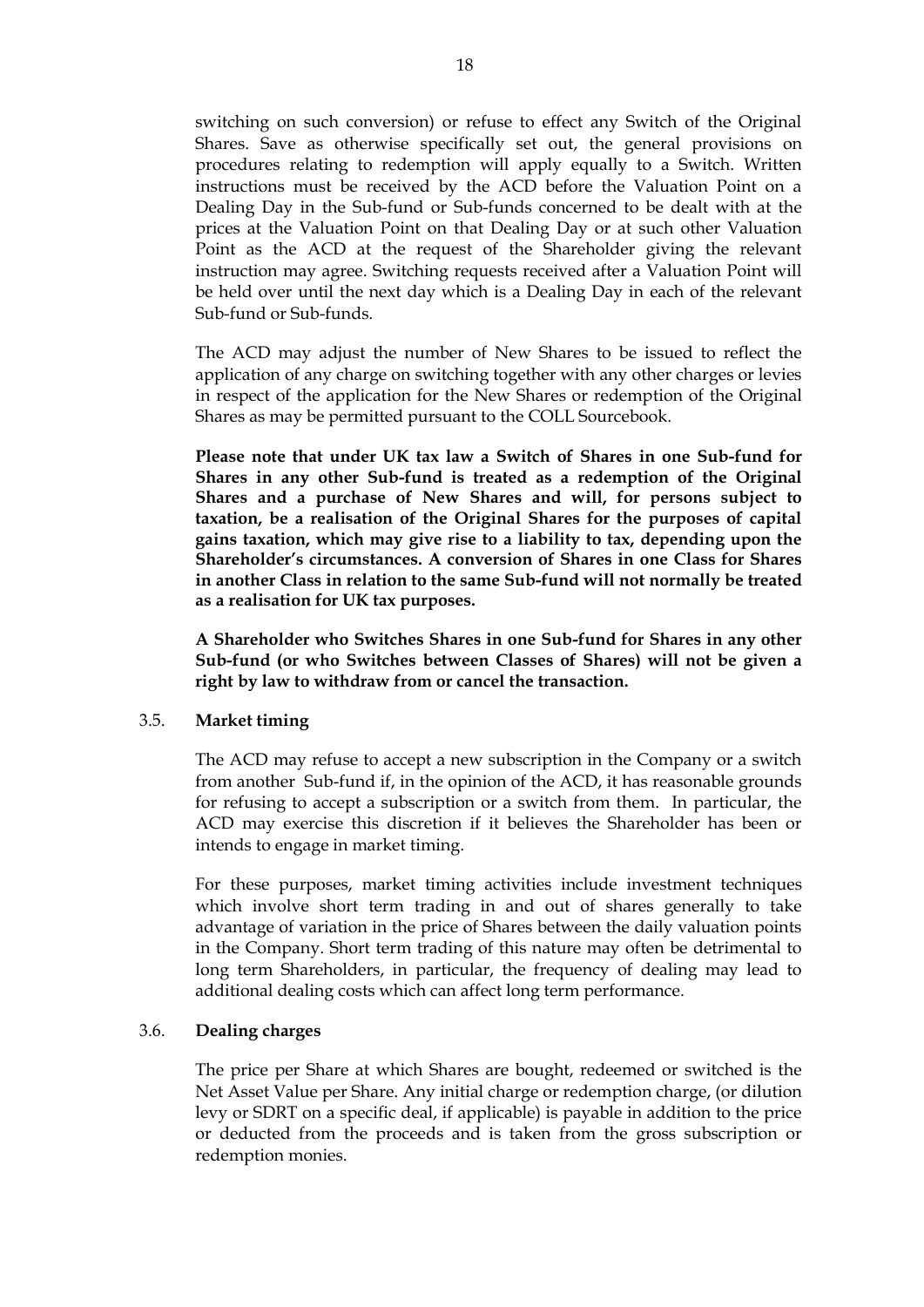### 3.6.1. **Initial charge**

The ACD may impose a charge on the purchase of Shares in each Class. The current initial charge, if any, is calculated as a percentage of the amount invested by a potential Shareholder in respect of each Sub-fund is set out in Appendix I. The ACD may waive or discount the initial charge at its discretion.

The initial charge (which is deducted from subscription monies) is payable by the Shareholder to the ACD. The current initial charge (if any) of a Class may only be increased in accordance with the Regulations.

### 3.6.2. **Redemption charge**

The ACD may make a charge on the redemption of Shares in each Class. At present, no redemption charge is levied.

The ACD may only introduce a redemption charge in accordance with the Regulations. Also, if such a charge was introduced, it would not apply to Shares issued before the date of the introduction (i.e., those not previously subject to a redemption charge).

### 3.6.3. **Charges on Switching**

On the switching of Shares between Sub-funds or Classes in the Company the Instrument of Incorporation authorises the Company to impose a charge on switching. If a redemption charge is payable in respect of the Original Shares, this may become payable instead of, or as well as, the then prevailing initial charge for the New Shares. The charge on switching is payable by the Shareholder to the ACD.

The ACD's current policy is to only levy a charge on switching between Subfunds that is no more than the excess of the initial charge applicable to New Shares over the initial charge applicable to the Original Shares as specified in Appendix I. There is currently no charge for switching Shares in one Class of a Sub-fund for Shares in another Class of the same Sub-fund.

### 3.6.4. **Dilution levy**

In order to mitigate the dilutive effect of shareholder transactions on the existing shareholders of the Company and the Company's Net Asset Value, the ACD retains discretion to charge a dilution levy of up to 2.5% on all purchases and redemptions of shares. The actual rate will be reviewed monthly. This policy is based on historical data.

In its absolute discretion the ACD may waive or reduce the dilution levy. The ACD may alter its current dilution policy in accordance with the procedure set out in the Regulations.

**On the occasions that the dilution levy is not applied, there may be an adverse impact on the total assets of the relevant Sub-fund which may otherwise constrain the future growth of that Sub-fund. It should be noted that, as dilution is directly related to the inflows and outflows of monies from**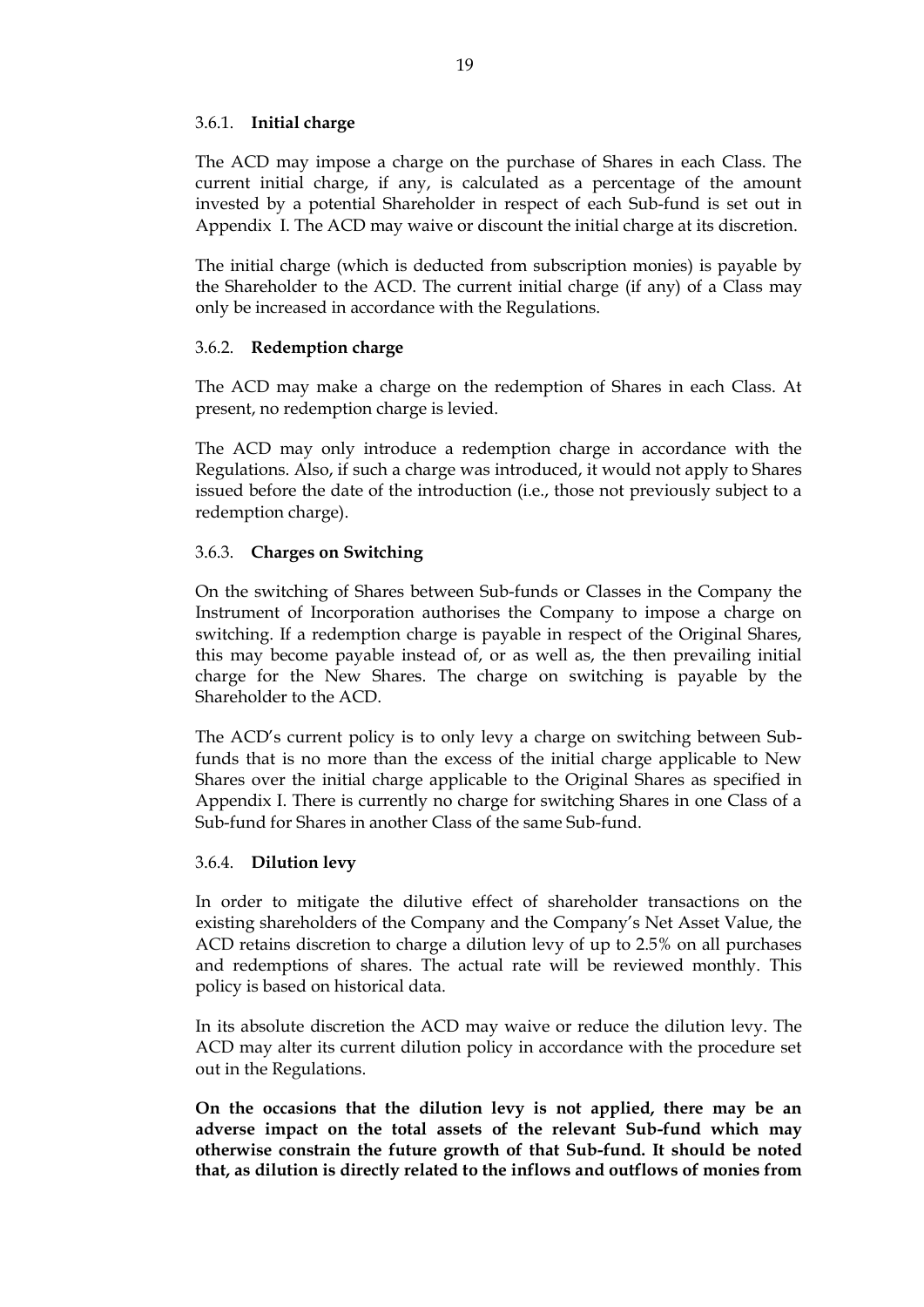**the Company, it is not possible to predict accurately the exact amount of such a charge in advance on a particular transaction.**

## 3.6.5. **Stamp duty reserve tax ("SDRT")**

The charging of SDRT (at a rate of 0.5%) on the redemption of shares has now been abolished except in relation to non-pro rata in specie redemptions.

The current policy is that all SDRT costs (if applicable) will be paid out of the Company's Scheme Property and charged to capital and that SDRT will not be recovered from individual Shareholders. However, the ACD reserves the right to require individual Shareholders to pay SDRT whenever it considers that the circumstances have arisen which make such imposition fair to all Shareholders or potential Shareholders. Deductions of any such costs from capital may erode or constrain capital growth.

## 3.7. **Transfers**

Shareholders are entitled to transfer their Shares to another person or body. All transfers must be in writing in the form of an instrument of transfer approved by the ACD for this purpose. Completed instruments of transfer must be returned to the ACD in order for the transfer to be registered by the ACD. The ACD may refuse to register a transfer unless any provision for SDRT due has been paid.

## 3.8. **Restrictions and compulsory transfer, conversion and redemption**

The ACD may from time to time impose such restrictions as it may think necessary for the purpose of ensuring that no Shares are acquired or held by any person in breach of the law or governmental regulation (or any interpretation of a law or regulation by a competent authority) of any country or territory or which would result in the Company incurring any liability to taxation which the Company is not able to recoup itself or suffering any other adverse consequence. In this connection, the ACD may, inter alia, reject in its discretion any application for the purchase, redemption, transfer or switching of Shares.

If it comes to the notice of the ACD that any Shares ("affected Shares"):

- (a) are owned directly or beneficially in breach of any law or governmental regulation (or any interpretation of a law or regulation by a competent authority) of any country or territory; or
- (b) would result in the Company incurring any liability to taxation which the Company would not be able to recoup itself or suffering any other adverse consequence (including a requirement to register under any securities or investment or similar laws or governmental regulation of any country or territory); or
- (c) are held in any manner by virtue of which the Shareholder or Shareholders in question is/are not qualified to hold such Shares or if it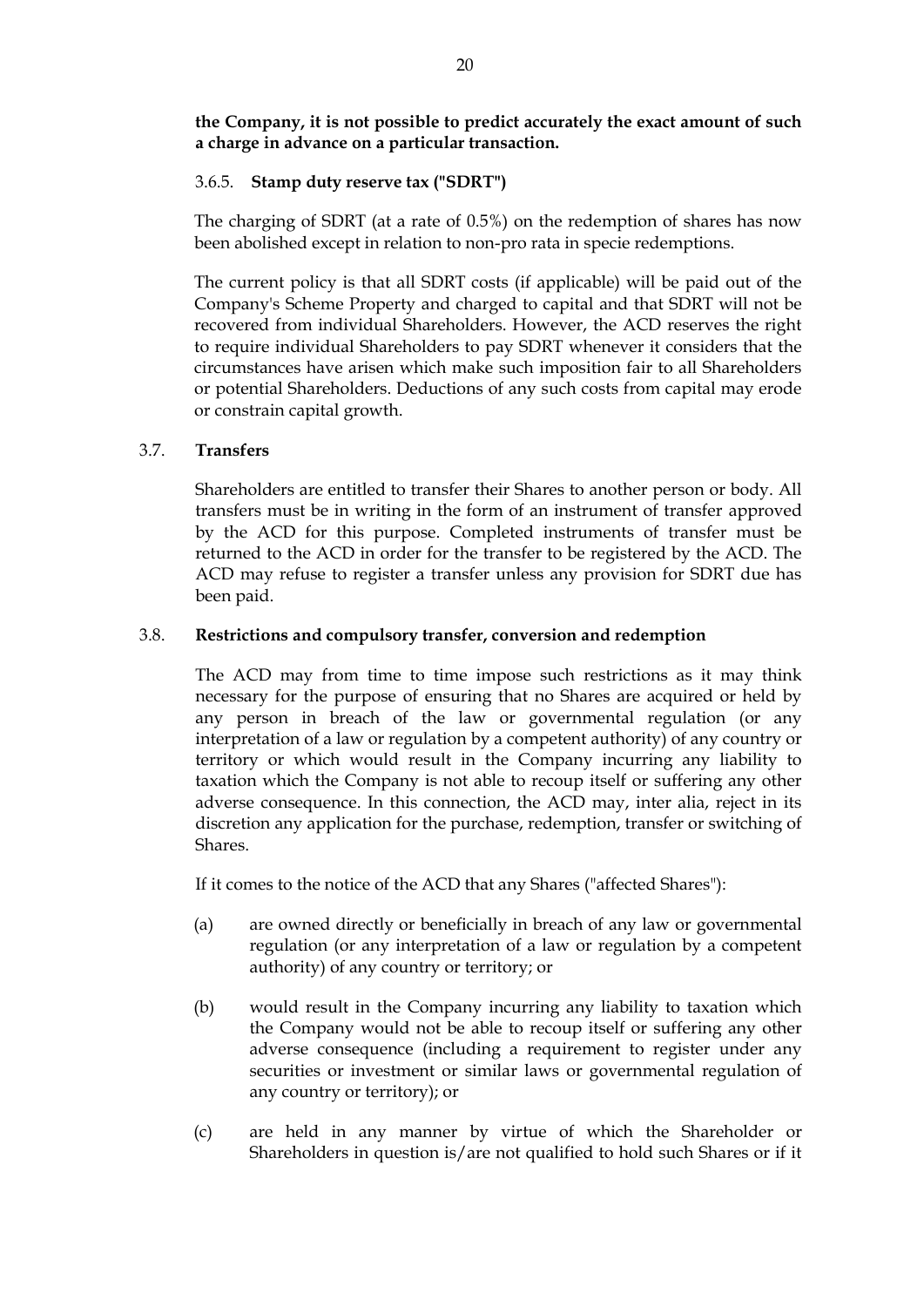reasonably believes this to be the case;

the ACD may give notice to the Shareholder(s) of the affected Shares requiring the transfer of such Shares to a person who is qualified or entitled to own them or that a request in writing be given for the redemption of such Shares in accordance with the COLL Sourcebook. If any Shareholder upon whom such a notice is served does not within 30 days after the date of such notice transfer his affected Shares to a person qualified to own them or submit a written request for their redemption to the ACD or establish to the satisfaction of the ACD (whose judgement is final and binding) that he or the beneficial owner is qualified and entitled to own the affected Shares, he shall be deemed upon the expiry of that 30 day period to have given a request in writing for the redemption or cancellation (at the discretion of the ACD) of all the affected Shares.

A Shareholder who becomes aware that he is holding or owns affected Shares shall immediately, unless he has already received a notice as set out above, either transfer all his affected Shares to a person qualified to own them or submit a request in writing to the ACD for the redemption of all his affected Shares.

Where a request in writing is given or deemed to be given for the redemption of affected Shares, such redemption will (if effected) be effected in the same manner as provided for in the COLL Sourcebook.

#### 3.9. **Issue of Shares in exchange for in specie assets**

The ACD may arrange for the Company to issue Shares in exchange for assets other than cash, but will only do so where the Depositary has taken reasonable care to determine that the Company's acquisition of those assets in exchange for the Shares concerned is not likely to result in any material prejudice to the interests of Shareholders.

The ACD will ensure that the beneficial interest in the assets is transferred to the Company with effect from the issue of the Shares.

The ACD will not issue Shares in any Sub-fund in exchange for assets the holding of which would be inconsistent with the investment objective or policy of that Sub-fund.

#### 3.10. **In specie redemptions**

If a Shareholder requests the redemption of Shares the ACD may, where it considers that deal to be substantial in relation to the total size of a Sub-fund or in some way detrimental to the Sub-fund, arrange for scheme property having the appropriate value to be transferred to the Shareholder (an 'in specie transfer'), in place of payment for the Shares in cash. Before the redemption is effected, the ACD will give written notice to the Shareholder of the intention to make an in specie transfer.

The ACD will select the property to be transferred in consultation with the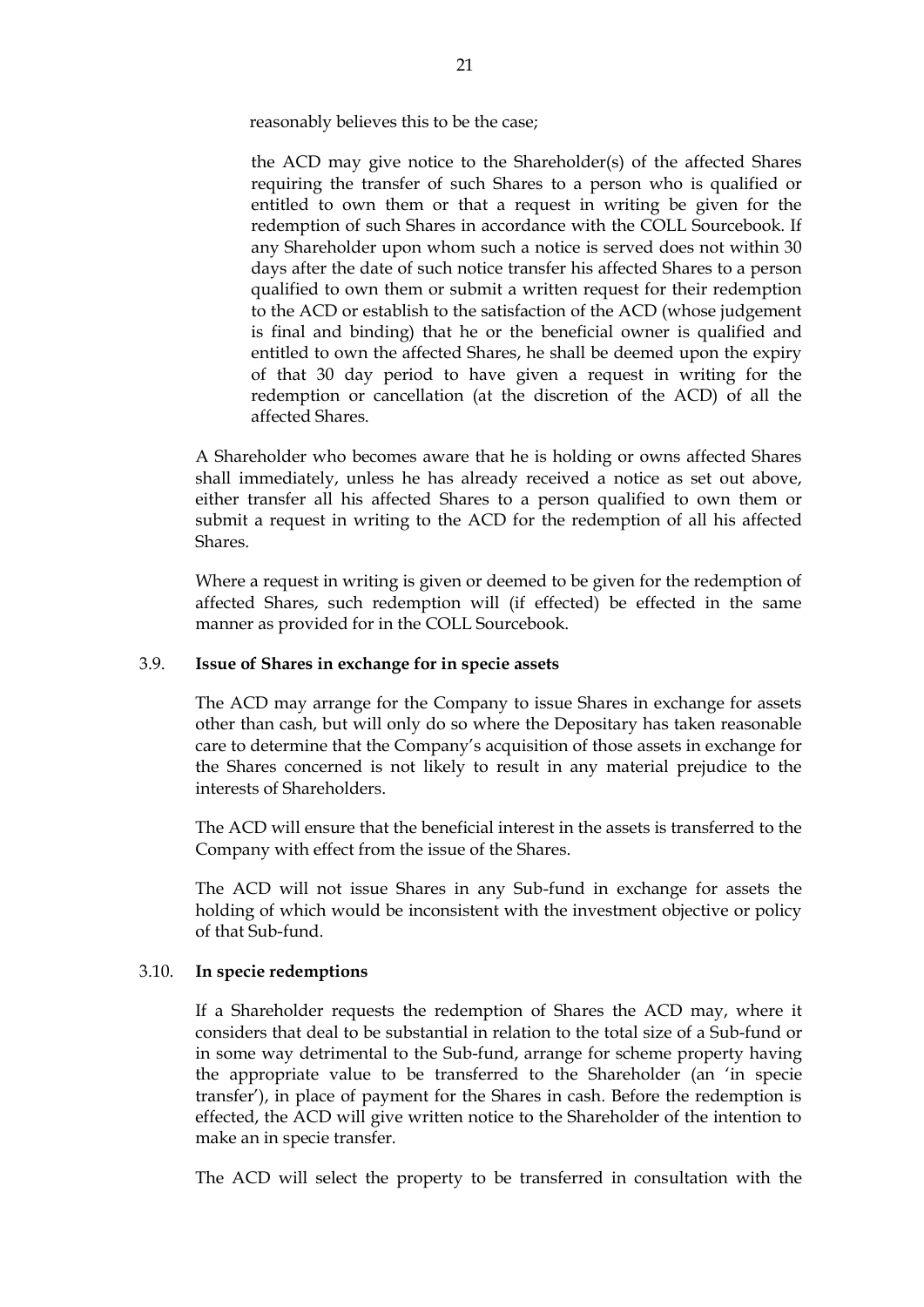Depositary. The ACD and Depositary must ensure that the selection is made with a view to achieving no more advantage or disadvantage to the Shareholder requesting the redemption than to the continuing Shareholders.

### 3.11. **Suspension of dealings in the Company**

The ACD may, with the prior agreement of the Depositary, and must without delay if the Depositary so requires temporarily suspend the issue, cancellation, sale and redemption of Shares in the Company where due to exceptional circumstances it is in the interests of all the Shareholders in the Company.

The ACD and the Depositary must ensure that the suspension is only allowed to continue for as long as is justified having regard to the interests of Shareholders.

The ACD or the Depositary (as appropriate) will immediately inform the FCA of the suspension and the reasons for it and will follow this up as soon as practicable with written confirmation of the suspension and the reasons for it to the FCA and the regulator in each EEA state where the Company is offered for sale.

The ACD will notify Shareholders as soon as is practicable after the commencement of the suspension, including details of the exceptional circumstances which have led to the suspension, in a clear, fair and not misleading way and giving Shareholders details of how to find further information about the suspension.

Where such suspension takes place, the ACD will publish details on its website or other general means, sufficient details to keep Shareholders appropriately informed about the suspension, including, if known, its possible duration.

During the suspension none of the obligations in COLL 6.2 (Dealing) will apply but the ACD will comply with as much of COLL 6.3 (Valuation and Pricing) during the period of suspension as is practicable in light of the suspension.

Suspension will cease as soon as practicable after the exceptional circumstances leading to the suspension have ceased but the ACD and the Depositary will formally review the suspension at least every 28 days and will inform the FCA of the review and any change to the information given to Shareholders.

The ACD may agree during the suspension to deal in Shares in which case all deals accepted during and outstanding prior to the suspension will be undertaken at a price calculated at the first Valuation Point after the restart of dealings in Shares.

### 3.12. **Deferred redemption of Shares**

If requested redemptions of Shares on a particular Dealing Day exceed 10% of a Sub-fund's value, redemptions of Shares of that Fund may be deferred to the next Valuation Point. Any such deferral would only be undertaken in such manner as to ensure consistent treatment of all Shareholders who had sought to redeem Shares at the Valuation Point at which redemptions were deferred, and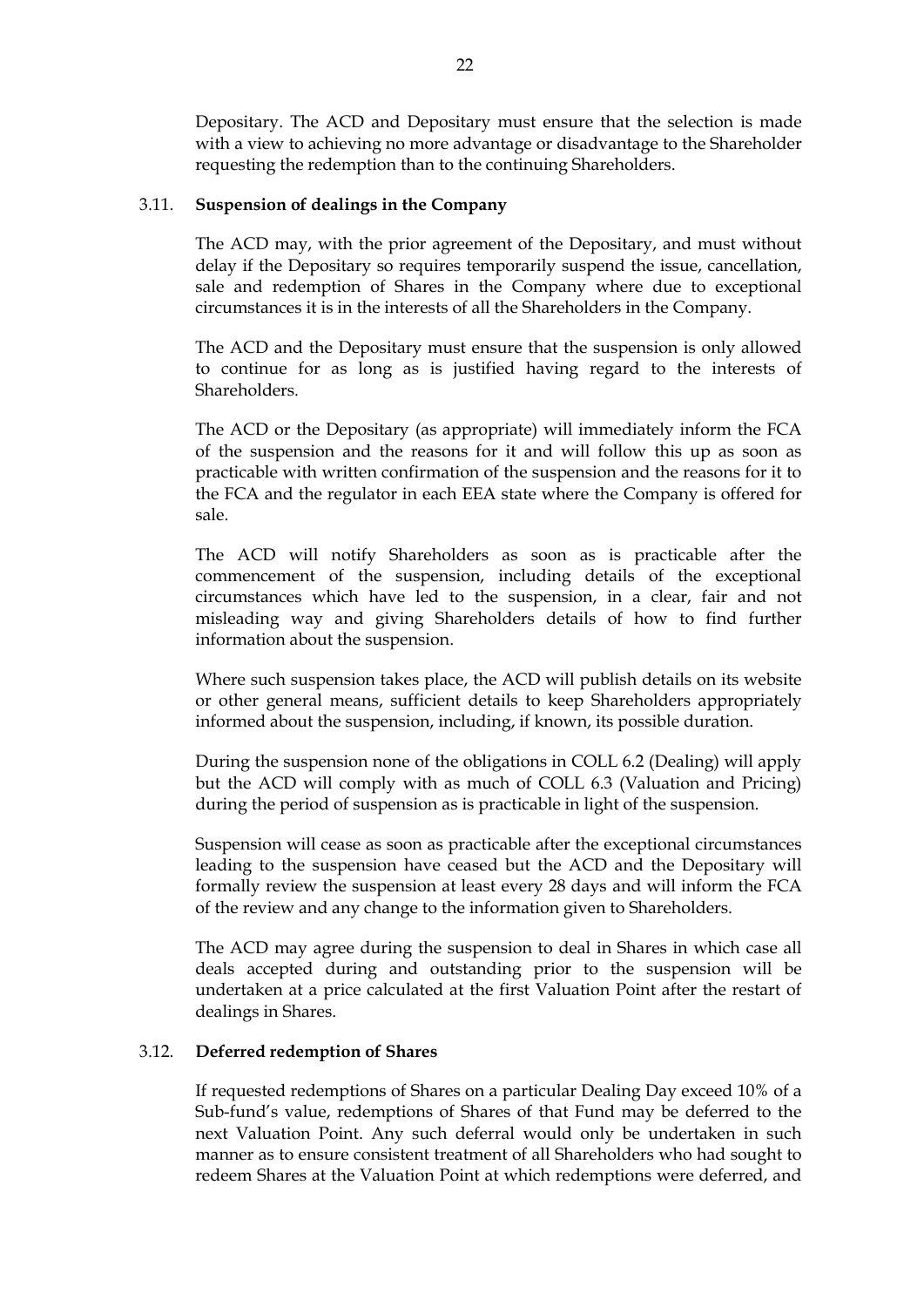so that all deals relating to the earlier Valuation Point were completed before those relating to a later Valuation Point were considered. The intention of the deferred redemption power is to reduce the impact of dilution on the Scheme Property. In times of high levels of redemption, deferred redemption provisions would enable the ACD to protect the interests of continuing Shareholders by allowing it to match the sale of property of a Sub-fund to the level of redemptions of Shares in that Sub-fund.

### 3.13. **Governing law**

All deals in Shares are governed by the law of England and Wales.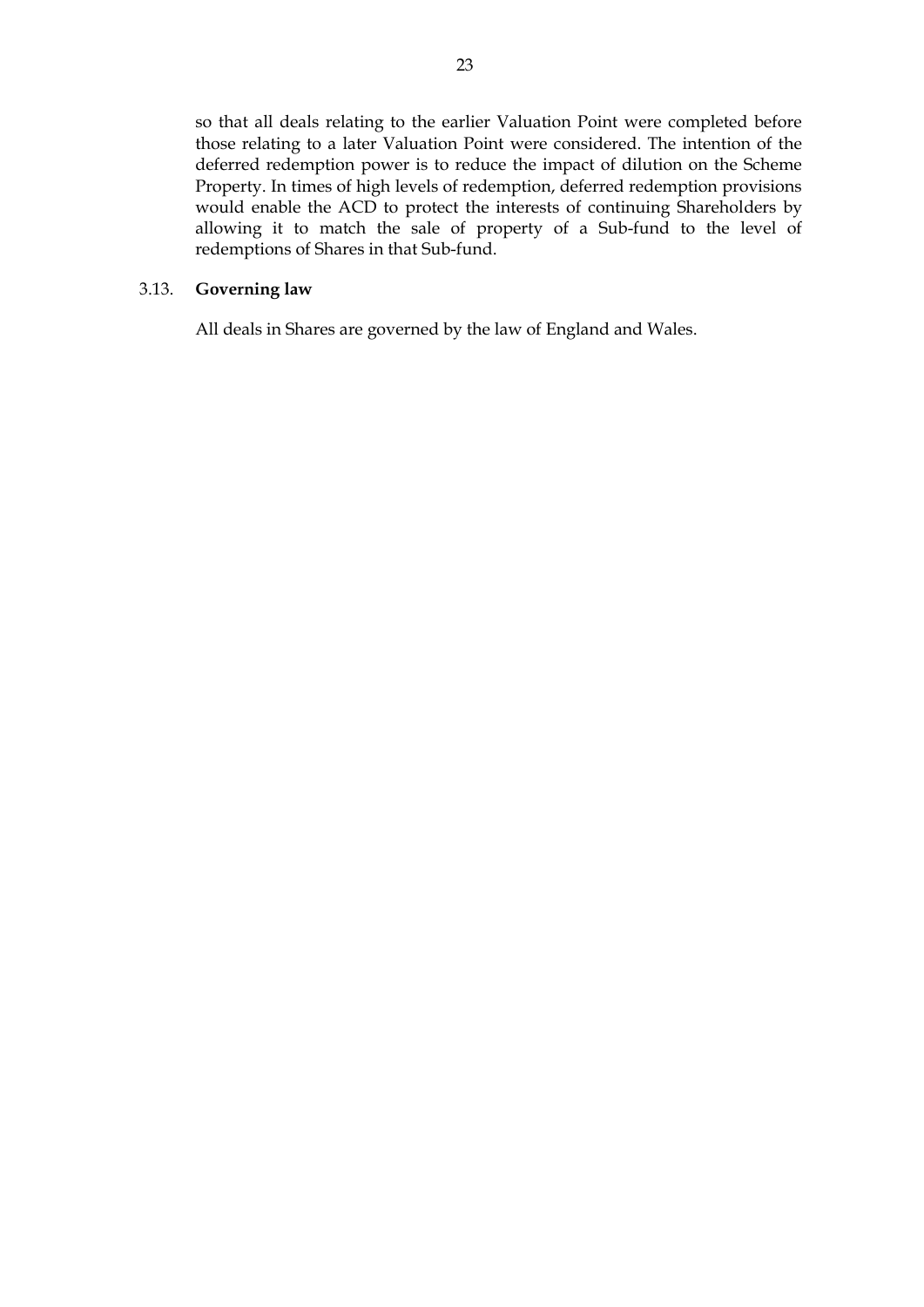#### <span id="page-23-0"></span>**4. VALUATION OF THE COMPANY**

#### 4.1. **General**

The price of a Share is calculated by reference to the Net Asset Value of the Subfund to which it relates. The Net Asset Value per Share of a Sub-fund is currently calculated at 12 noon (London time) (this being the Valuation Point) on each Dealing Day.

The ACD may at any time during a Business Day carry out an additional valuation if it considers it desirable to do so. The ACD shall inform the Depositary of any decision to carry out any such additional valuation. Valuations may be carried out for effecting a scheme of amalgamation or reconstruction which do not create a Valuation Point for the purposes of dealings. Where permitted and subject to the Regulations, the ACD may, in certain circumstances (for example where a significant event has occurred since the closure of a market) substitute a price with a more appropriate price which in its opinion reflects a fair and reasonable price for that investment.

The ACD will, upon completion of each valuation, notify the Depositary of the price of Shares, of each Class of each Sub-fund and the amount of any dilution levy applicable in respect of any purchase or redemption of Shares.

A request for dealing in Shares must be received by the Valuation Point on a particular Dealing Day in order to be processed on that Dealing Day. A dealing request received after this time will be held over and processed on the next Dealing Day, using the Net Asset Value per Share calculated as at the Valuation Point on that next Dealing Day.

#### 4.2. **Calculation of the Net Asset Value**

The value of the Scheme Property shall be the value of its assets less the value of its liabilities determined in accordance with the following provisions:

- 4.2.1. All the Scheme Property (including receivables) is to be included, subject to the following provisions.
- 4.2.2. Scheme Property which is not cash (or other assets dealt with in paragraph 3.2.3 and 3.2.4 below) shall be valued as follows and the prices used shall (subject as follows) be the most recent prices which it is practicable to obtain:
	- (a) Units or shares in a collective investment scheme:
		- (i) if a single price for buying and redeeming units or shares is quoted, at that price; or
		- (ii) if separate buying and redemption prices are quoted, at the average of the two prices provided the buying price has been reduced by any initial charge included therein and the redemption price has been increased by any exit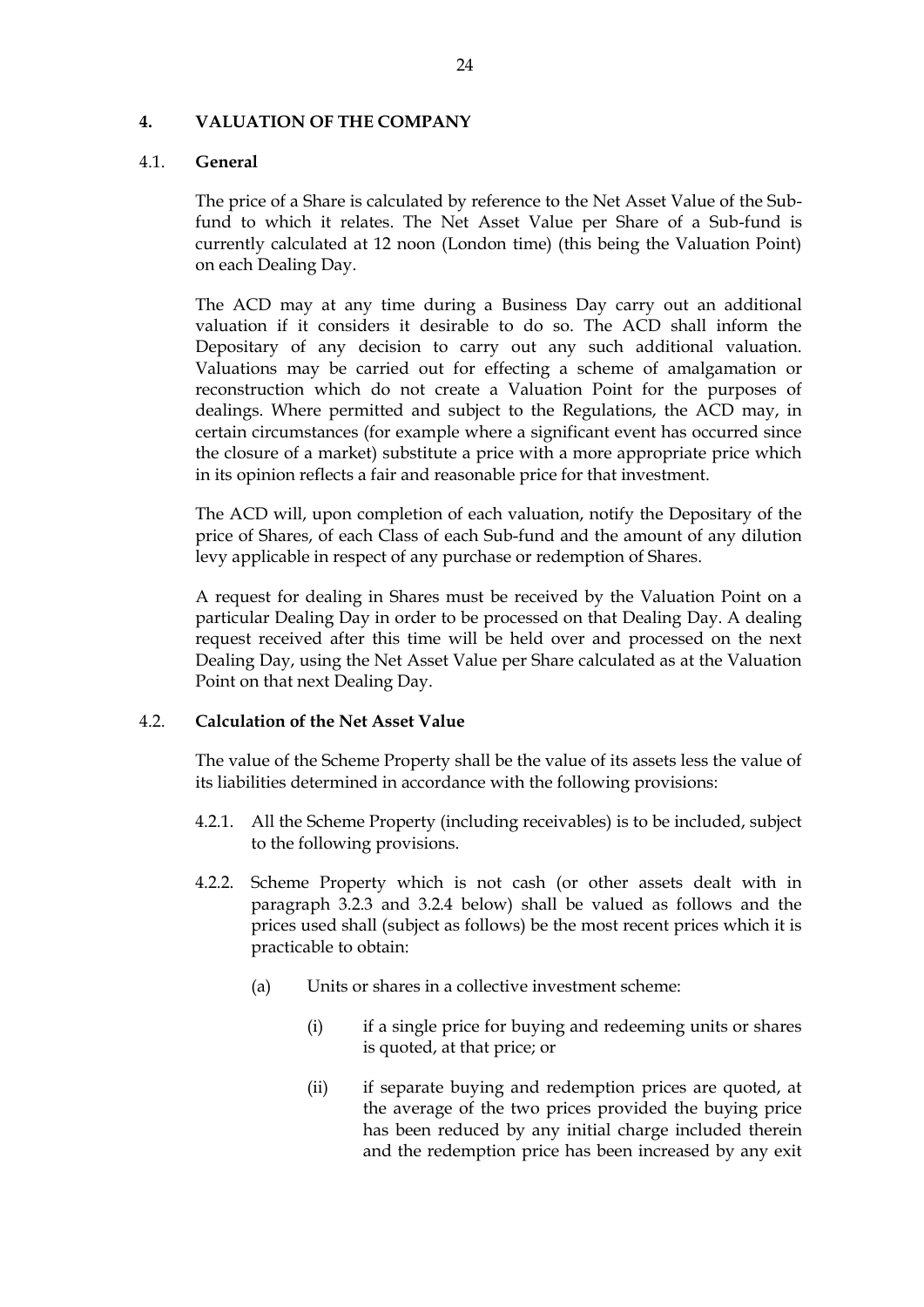or redemption charge attributable thereto; or

- (iii) if, in the opinion of the ACD, the price obtained is unreliable or no recent traded price is available or if no recent price exists, at a value which, in the opinion of the ACD, is fair and reasonable;
- (b) exchange traded derivative contracts:
	- (i) if a single price for buying and selling the exchangetraded derivative contract is quoted, at that price; or
	- (ii) if separate buying and selling prices are quoted, at the average of the two prices;
- (c) over-the-counter derivative contracts shall be valued in accordance with the method of valuation as shall have been agreed between the ACD and the Depositary;
- (d) any other investment:
	- (i) if a single price for buying and redeeming the security is quoted, at that price; or
	- (ii) if separate buying and redemption prices are quoted, at the average of the two prices; or
	- (iii) if, in the opinion of the ACD, the price obtained is unreliable or no recent traded price is available or if no recent price exists or if the most recent price available does not reflect the ACD's best estimate of the value, at a value which, in the opinion of the ACD, is fair and reasonable;
- (e) Scheme Property other than that described in paragraphs 3.2.2(a) to 3.3.2(d) above, at a value which, in the opinion of the ACD, is fair and reasonable;
- 4.2.3. Cash and amounts held in current and deposit accounts and in other time related deposits shall be valued at their nominal values.
- 4.2.4. In determining the value of the Scheme Property, all instructions given to issue or cancel Shares shall be assumed (unless the contrary is shown) to have been carried out and any cash paid or received and all consequential action required by the Regulations or this Instrument of Incorporation shall be assumed (unless the contrary has been shown) to have been taken.
- 4.2.5. Subject to paragraphs 3.2.6 and 3.2.7 below, agreements for the unconditional sale or purchase of Scheme Property which are in existence but uncompleted shall be assumed to have been completed and all consequential action required to have been taken. Such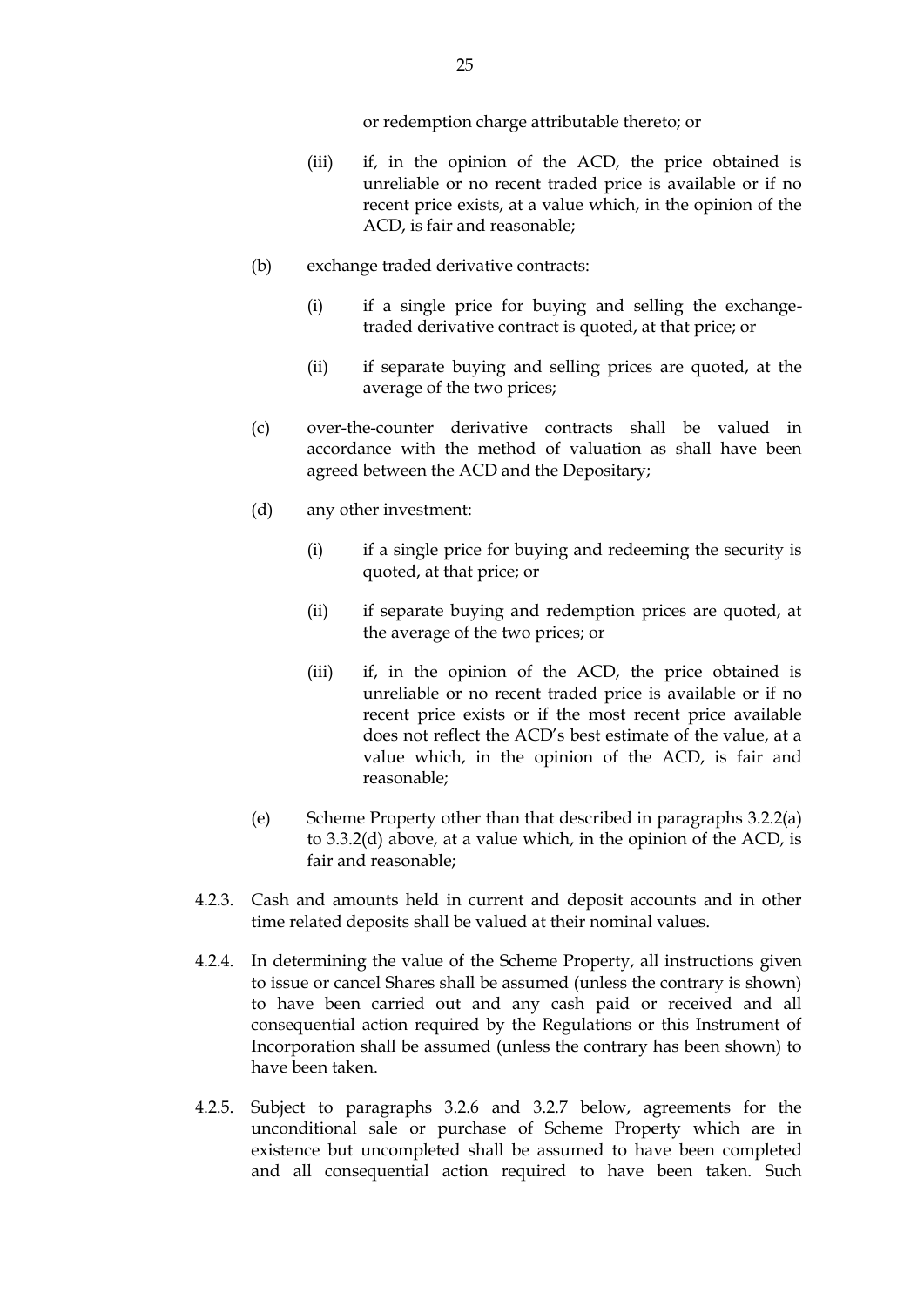unconditional agreements need not be taken into account if made shortly before the valuation takes place and if, in the opinion of the ACD, their omission will not materially affect the final net asset amount.

- 4.2.6. Futures or contracts for differences which are not yet due to be performed and unexpired and unexercised written or purchased options shall not be included under paragraph 32.5.
- 4.2.7. All agreements are to be included under paragraph 3.2.5 which are, or ought reasonably to have been, known to the person valuing the Scheme Property assuming that all other persons in the ACD's employment take all reasonable steps to inform it immediately of the making of any agreement.
- 4.2.8. Deduct an estimated amount for anticipated tax liabilities (on unrealised capital gains where the liabilities have accrued and are payable out of the property of the Scheme; on realised capital gains in respect of previously completed and current accounting periods; and on income where the liabilities have accrued) including (as applicable and without limitation) capital gains tax, income tax, corporation tax, VAT, stamp duty, SDRT and any foreign taxes or duties.
- 4.2.9. Deduct an estimated amount for any liabilities payable out of the Scheme Property and any tax or duty thereon, treating periodic items as accruing from day to day.
- 4.2.10. Deduct the principal amount of any outstanding borrowings whenever repayable and any accrued but unpaid interest on borrowings.
- 4.2.11. Add an estimated amount for accrued claims for tax of whatever nature which may be recoverable.
- 4.2.12. Add any other credits or amounts due to be paid into the Scheme Property.
- 4.2.13. Add a sum representing any interest or any income accrued due or deemed to have accrued but not received and any stamp duty reserve tax provision anticipated to be received.
- 4.2.14. Currencies or values in currencies other than Sterling shall be converted at the relevant Valuation Point at a rate of exchange that is not likely to result in any material prejudice to the interests of Shareholders or potential Shareholders.

### 4.3. **Price per Share in each Sub-fund and each Class**

The price per Share at which Shares are bought or are redeemed is the Net Asset Value per Share at the Valuation Point. Any initial charge or redemption charge, (or dilution levy or SDRT on a specific deal, if applicable) is payable in addition to the price or deducted from the proceeds and is taken from the gross subscription or redemption monies.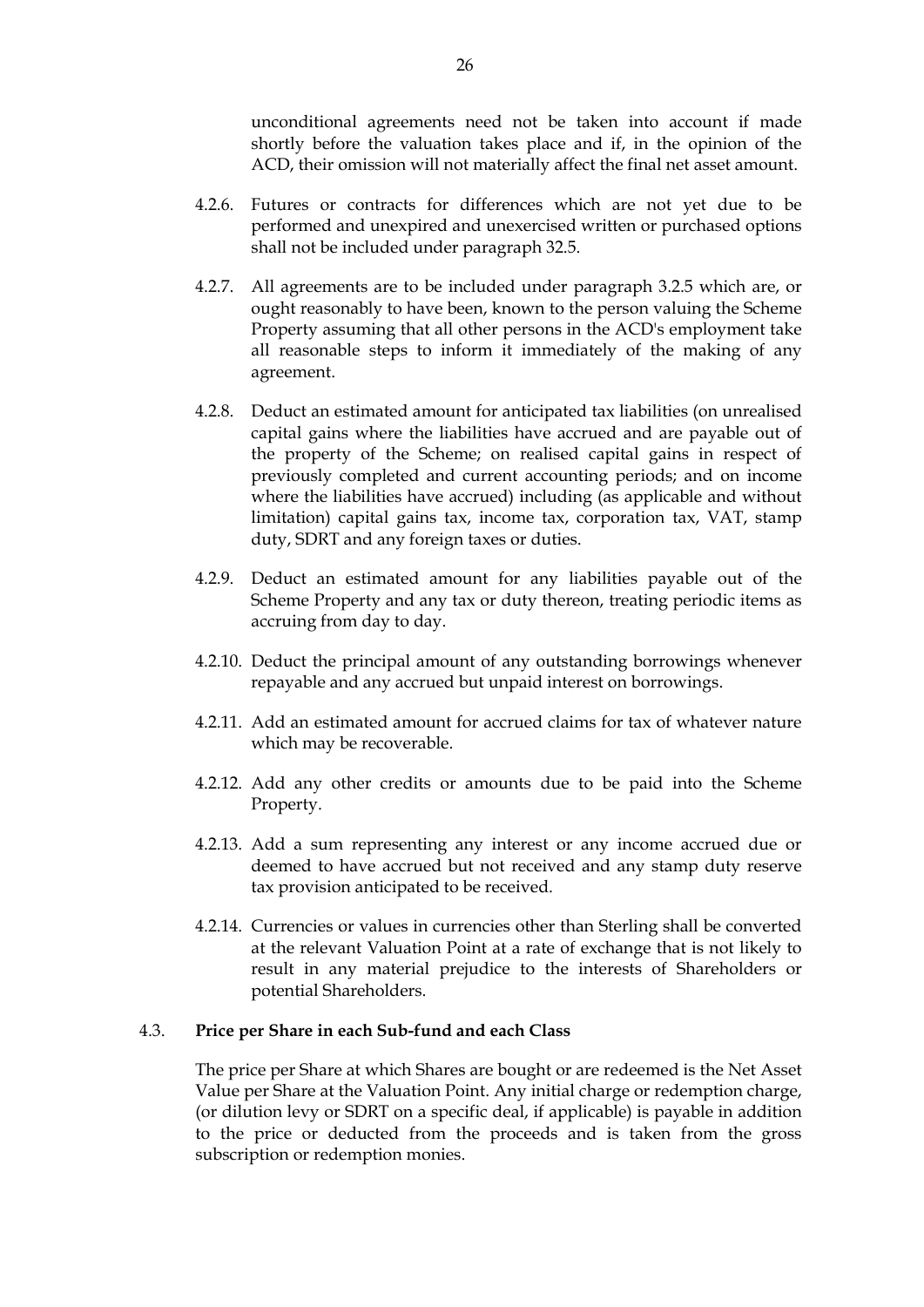Each allocation of income made in respect of any Sub-fund at a time when more than one Class is in issue in respect of that Sub-fund shall be done by reference to the relevant Shareholder's proportionate interest in the income property of the Sub-fund in question calculated in accordance with the Instrument of Incorporation.

The ACD will make use of the revised 'delivery versus payment' (DvP) exemption as set out in the FCA Rules, which provides for a one business day window during which money held for the purposes of settling a transaction in Shares is not treated as 'client money'. Specifically, under the DvP exemption, money received by the ACD from an investor, or money due to be paid to an investor by the ACD, need not be treated as client money if: (i) the ACD receives the money from an investor for the subscription of Shares and the money is passed to the Depositary for the purpose of creating Shares in a Sub-fund within one business day of receipt of money from the investor; or (ii) the ACD holds the money in the course of redeeming Shares provided that the proceeds of that redemption are paid to an investor within one business day of receipt from the Depositary.

Accordingly under the exemption when investors are buying Shares the ACD will protect investor money in a client money account if it does not pass the investor's money onto the Depositary by the close of the Business Day following receipt. Similarly when Shareholders sell shares in the ICVC, the ACD will protect their money in a client money account if it does not pass their money to them by the close of the Business Day following receipt from the Depositary.

### 4.4 **Fair Value Pricing**

Where the ACD has reasonable grounds to believe that no reliable price exists for an investment at a Valuation Point, or that the most recent price available does not reflect the ACD's best estimate of the value of the investment at the Valuation Point, then the ACD may value the investment at a price which, in its opinion, reflects a fair and reasonable price for that investment (the fair value price).

The circumstances which may give rise to a fair value price being used include no recent trade in the security concerned; or suspension of dealings in the security concerned; or the occurrence of a significant event since the most recent closure of the market where the price of the security is taken.

In determining whether to use such a fair value price, the ACD will include in its consideration (but need not be limited to) the type of authorised fund concerned; the investments involved; the basis and reliability of the alternative price used; and the ACD's policy on the valuation of Scheme Property as disclosed in this Prospectus.

#### **4.5 Pricing basis**

The ACD deals on a forward pricing basis. A forward price is the price calculated at the next Valuation Point after the purchase or redemption is deemed to be accepted by the ACD. Shares in the Company are single priced.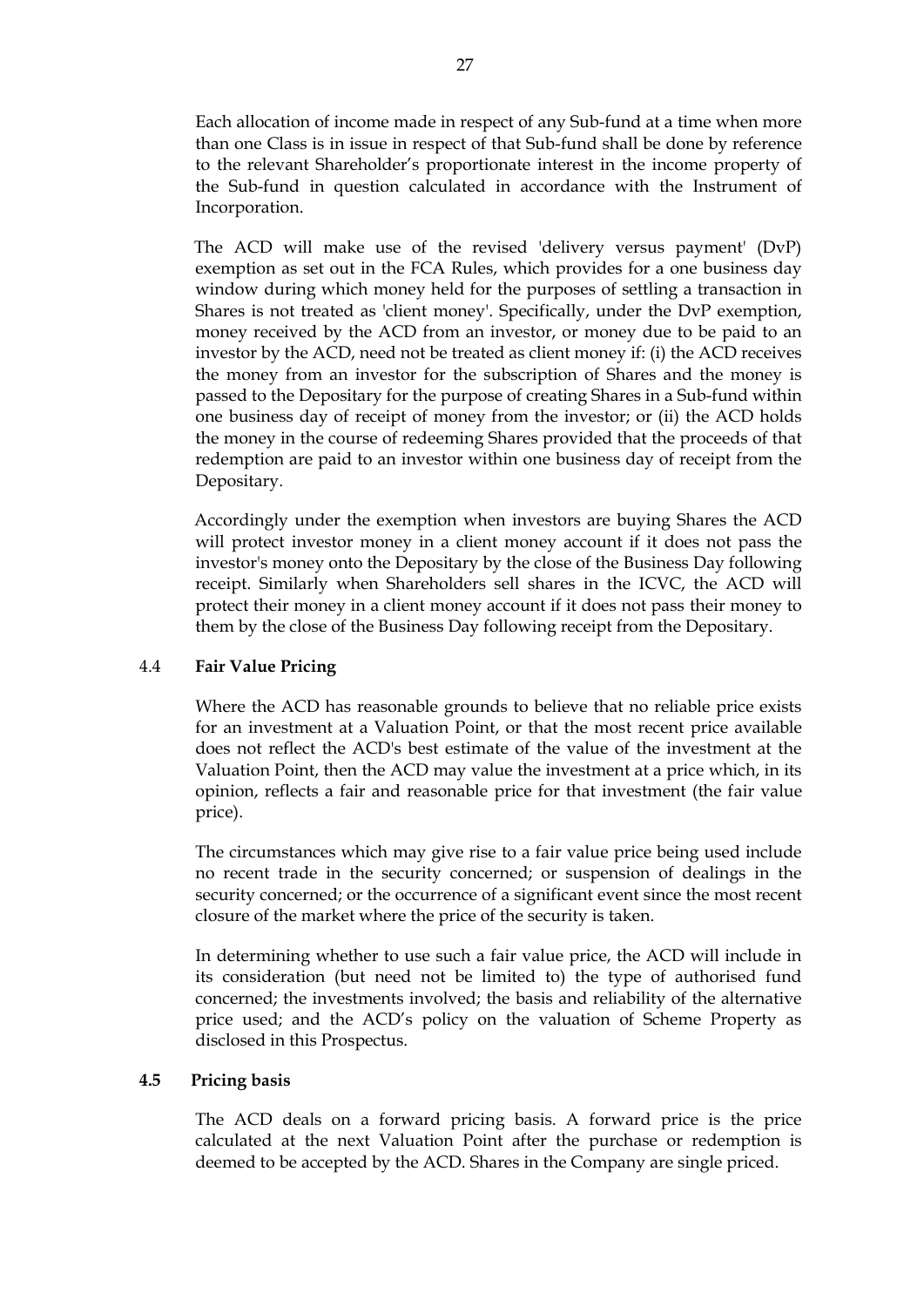#### **4.6 Publication of prices**

The prices of all Shares are published on the ACD's website (www.valutrac.com). The prices of Shares may also be obtained by calling 01343 880 344 during the ACD's normal business hours.

As the ACD deals on a forward pricing basis, the price that appears in these sources will not necessarily be the same as the one at which investors can currently deal. The ACD may also, at its sole discretion, decide to publish certain Share prices in other third party websites or publications but the ACD does not accept responsibility for the accuracy of the prices published in, or for the non-publication of prices by, these sources for reasons beyond the control of the ACD.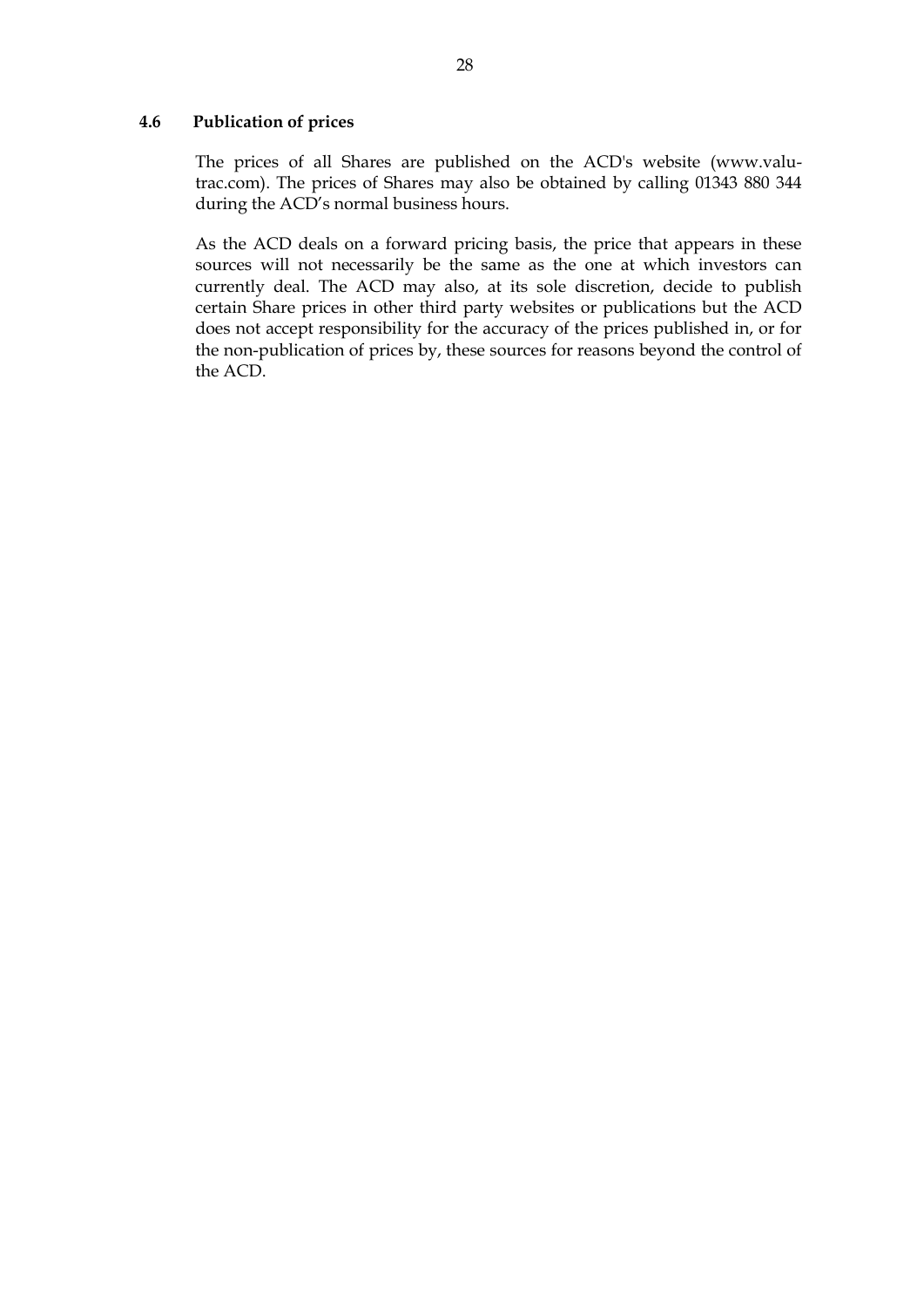## <span id="page-28-0"></span>**5. RISK FACTORS**

Potential investors should consider the following risk factors before investing in the Company (or in the case of specific risks applying to specific Sub-funds, in those Subfunds).

## 5.1. **General**

The investments of the Company are subject to normal market fluctuations and other risks inherent in investing in securities. There can be no assurance that any appreciation in the value of investments will occur. The value of investments and the income derived from them may fall as well as rise and investors may not recoup the original amount they invest in the Company. There is no certainty that the investment objective of the Sub-funds will actually be achieved and no warranty or representation is given to this effect. The level of any yield for a Sub-fund may be subject to fluctuations and is not guaranteed.

Inflation will affect the future buying power of any investment. If the returns on an investment in the Company have not beaten the rate of inflation, such investment will have less buying power in the future.

The entire market of a particular asset class or geographical sector may fall, having a more pronounced effect on funds heavily invested in that asset class or region. There will be a variation in performance between funds with similar objectives due to the different assets selected.

### 5.2. **Effect of initial charge or redemption charge**

Where an initial charge or redemption charge is imposed, an investor who realises his Shares may not (even in the absence of a fall in the value of the relevant investments) realise the amount originally invested.

In particular, where a redemption charge is payable, investors should note that the percentage rate at which the redemption charge is calculated is based on the market value rather than the initial value of the Shares. If the market value of the Shares has increased the redemption charge will show a corresponding increase. Currently there is no initial or redemption charge levied on Shares.

The Shares should be viewed as medium to long term investments.

### 5.3. **Dilution**

A Sub-fund may suffer a reduction in the value of its Scheme Property due to dealing costs incurred when buying and selling investments. To offset this dilution effect the ACD may require the payment of a dilution levy in addition to the price of Shares when bought or as a deduction when sold.

## 5.4. **Charges to capital**

Where the investment objective of a Sub-fund is to treat the generation of income as a higher priority than capital growth, or the generation of income and capital growth have equal priority, all or part of the ACD's fee may be charged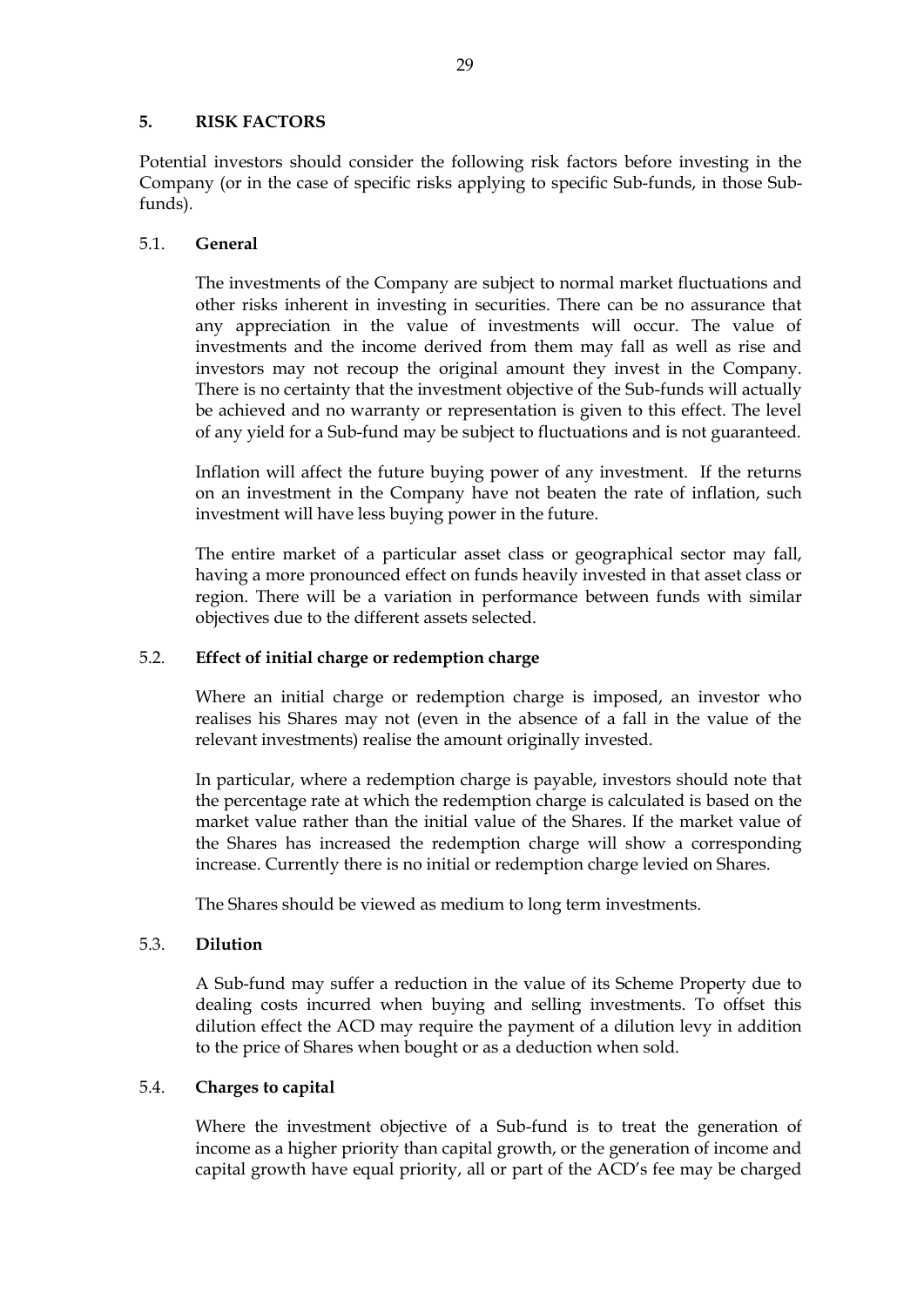against capital instead of against income. The treatment of the ACD's fee may increase the amount of income (which may be taxable) available for distribution to Shareholders in the Sub-fund concerned but will erode capital and may constrain capital growth.

For VT Teviot UK Smaller Companies Fund, 25% of the periodic charges will be taken from capital and 75% of the periodic charges will be taken from income.

### 5.5. **Investment in UK Smaller Companies**

UK smaller companies tend to be more volatile and more illiquid than their larger counterparts. In addition, smaller companies which are traded on AIM with lower corporate governance requirements than the London Stock Exchange main market will be subject to lower disclosure requirements and may be less scrutinised in general than their larger counterparts.

UK smaller companies may be more focussed on the UK market and therefore more subject to the economic environment in the UK and less diversified.

Smaller companies may find it more difficult to find attractive alternative sources of funding and/or may have fewer resources to attract the level or calibre of assistance required.

Funds investing in smaller companies invest in transferable securities which may be less liquid than the securities of larger companies, as a result of inadequate trading volume or restrictions on trading. Securities in smaller companies may possess greater potential for capital appreciation, but also involve risks, such as limited product lines, markets and financial or managerial resources and trading in such securities may be subject to more abrupt price movements than trading in the securities of larger companies.

### 5.6. **Suspension of dealings in Shares**

Investors are reminded that in certain circumstances their right to redeem Shares (including a redemption by way of switching) may be suspended.

### 5.7. **Currency exchange rates**

Currency fluctuations may adversely affect the value of a Sub-fund's investments and the income thereon and, depending on an investor's currency of reference, currency fluctuations may adversely affect the value of his investment in Shares.

#### 5.8. **Warrants and convertibles**

The Investment Manager may invest in warrants and convertible securities from time to time. Such instruments may be more volatile and more illiquid than the underlying securities to which they relate

### 5.9. **Credit and fixed interest securities**

Fixed interest securities are particularly affected by trends in interest rates and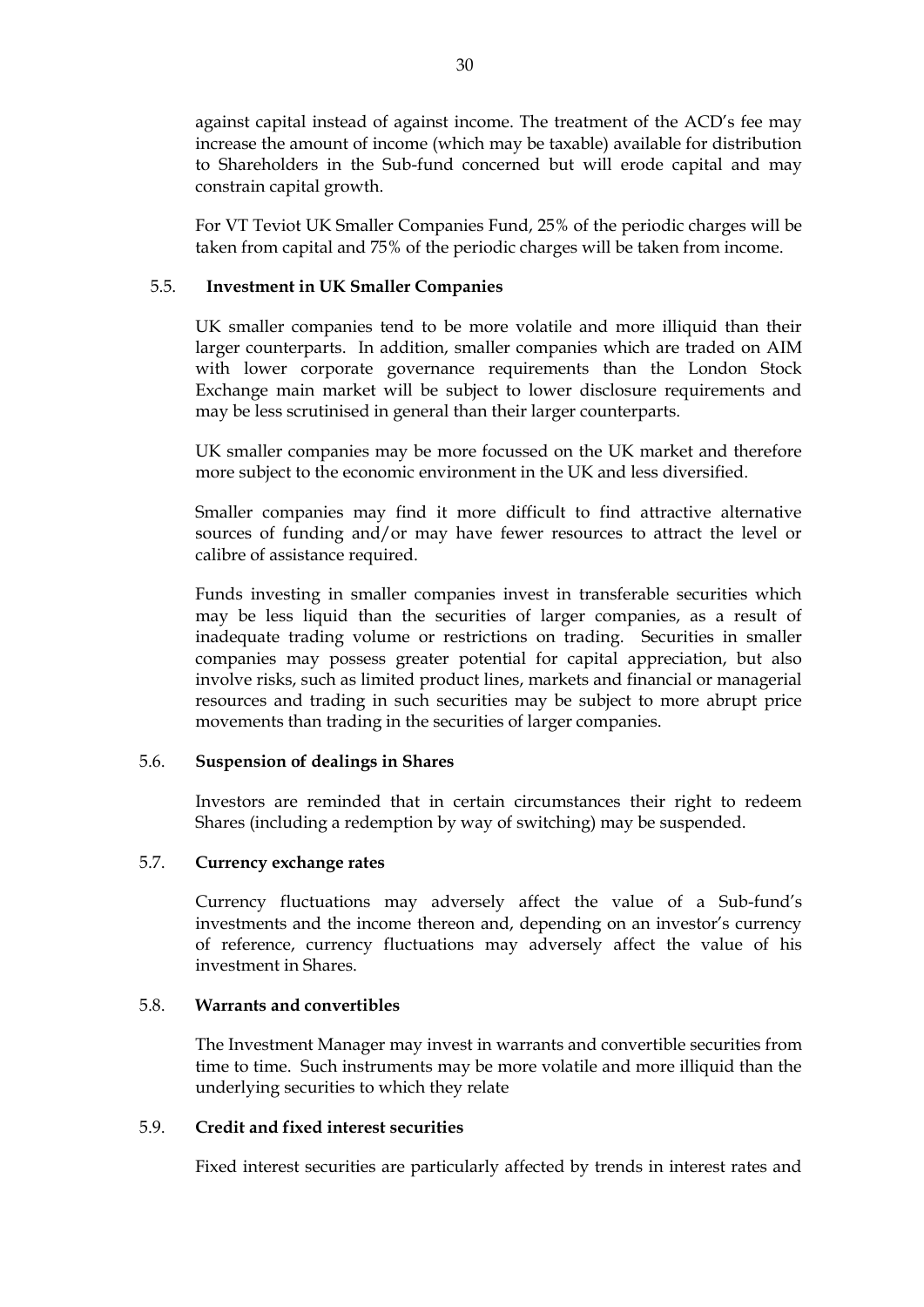inflation. If interest rates go up, the value of capital may fall, and vice versa. Inflation will also decrease the real value of capital.

The value of a fixed interest security will fall in the event of the default or reduced credit rating of the issuer. Generally, the higher the yield, the higher the perceived credit risk of the issuer. High yield bonds with lower credit ratings (also known as sub-investment grade bonds) are potentially more risky (higher credit risk) than investment grade bonds. A sub-investment grade bond has a Standard & Poor's credit rating of below BBB or equivalent. BBB is described as having adequate capacity to meet financial commitments. However, adverse economic conditions or changing circumstances are more likely to lead to a weakened capacity of the bond issuer to meet its financial commitments.

### 5.10. **Counterparty and settlement**

The Sub-funds will be exposed to a credit risk on parties with whom it trades and will also bear the risk of settlement default.

### 5.11. **Tax**

Tax laws currently in place may change in the future which could affect the value of your investments. See the section headed 'Taxation' for further details about taxation of the Sub-funds.

#### 5.12. **Inflation and interest rates**

The real value of any returns that an investor may receive from the Sub-fund could be affected by interest rates and inflation over time.

#### 5.13. **Custody**

There may be a risk of loss where the assets of the Sub-funds are held in custody that could result from the insolvency, negligence or fraudulent action of a custodian or sub-custodian.

#### 5.14. **Liquidity**

Depending on the types of assets the Company invests in there may be occasions where there is an increased risk that a position cannot be liquidated in a timely manner at a reasonable price.

#### 5.15. **Legal and regulatory risks**

Legal and regulatory (including taxation) changes could adversely affect the Company. Regulation (including taxation) of investment vehicles such as the Company is subject to change. The effect of any future legal or regulatory (including taxation) change on the Company is impossible to predict, but could be substantial and have adverse consequences on the rights and returns of Shareholders.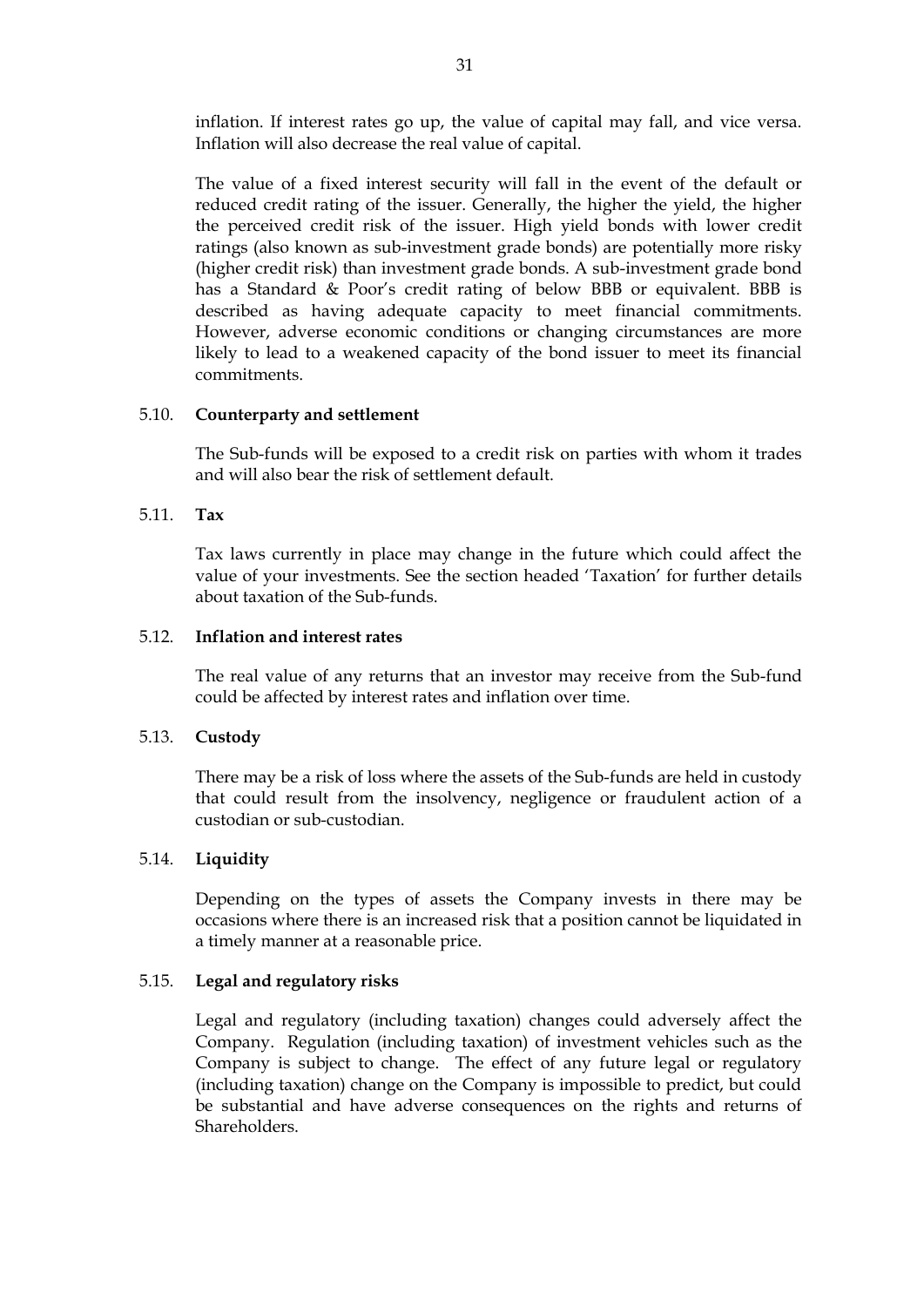#### 5.16. **Risks associated with the UK leaving the European Union ("Brexit")**

In a referendum held on 23 June 2016, the UK voted to leave the European Union (informally known as "Brexit"). The formal process of implementing this decision exists in Article 50 of the Lisbon Treaty.

The political, economic and legal consequences of the referendum vote are not yet known. It is possible investments in the UK may be more difficult to value, to assess for suitability of risk, harder to buy or sell or subject to greater or more frequent rises and falls in value.

In the longer term, there is likely to be a period of uncertainty as the UK seeks to negotiate its exit from the European Union. The UK's laws and regulations concerning funds may in future diverge from those of the European Union. This may lead to changes in the operation of the Company or the rights of investors or the territories in which the Shares of the Company may be promoted and sold.

#### 5.17. **Cyber Security**

As the use of technology has become more prevalent in the course of business, funds have become more susceptible to operational and financial risks associated with cyber security, including: theft, loss, misuse, improper release, corruption and destruction of, or unauthorised access to, confidential or highly restricted data relating to the company and the Shareholders and compromises or failures to systems, networks, devices and applications relating to the operations of the Company and its service providers. Cyber security risks may result in financial losses to the Company and the Shareholders; the inability of the Company to transact business with the Shareholders; delays or mistakes in the calculation of the Net Asset Value or other materials provided to Shareholders; the inability to process transactions with Shareholders or the parties; violations of privacy and other laws,; regulatory fines, penalties and reputational damage; and compliance and remediation costs, legal fees and other expenses. The Company's service providers (including but not limited to the ACD and the Depositary and their agents), financial intermediaries, companies in which a Sub-fund invests and parties with which the Company engages in portfolio or other transactions also may be adversely impacted by cyber security risks in their own business, which could result in losses to a Subfund or the Shareholders. While measures have been developed which are designed to reduce the risks associated with cyber security, there is no guarantee that those measures will be effective, particularly since the Company does not directly control the cyber security defences or plans of its service providers, financial intermediaries and companies in which a Sub-fund invests or with which it does business.

#### 5.18. **Lack of operating history**

Each new Sub-fund is a sub-fund of the Company which is a newly incorporated entity and has no operating history. The past investment performance of the ACD, the Investment Manager or their affiliates may not be construed as an indicator of the future results of an investment in any Sub-fun.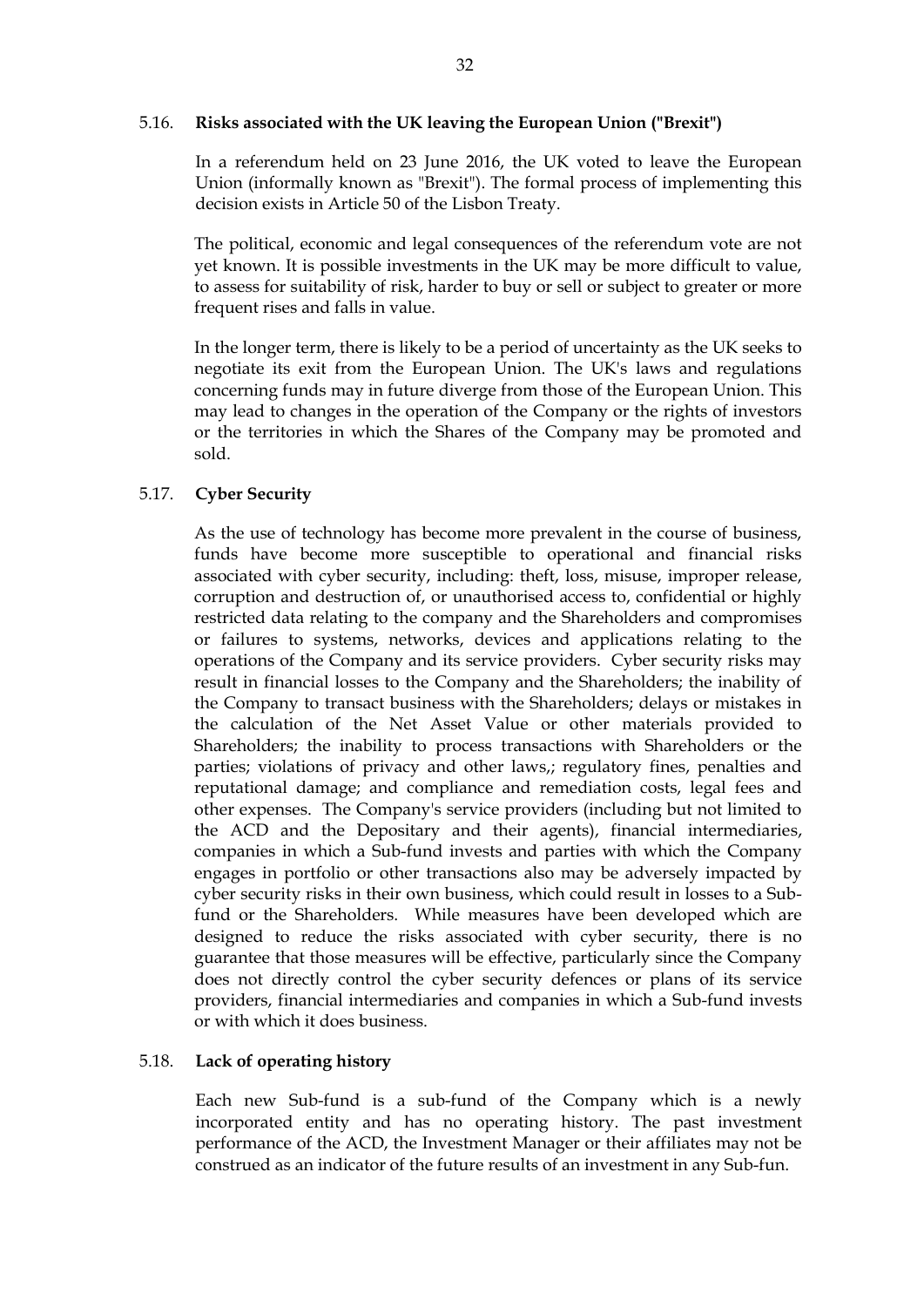#### 5.19. **Concentration**

The Sub-fund will not be managed on a concentrated basis but may invest in a relatively narrow range of stocks and so may be more volatile than more broadly diversified equity funds.

### 5.20. **Benchmark**

The VT Teviot UK Smaller Companies Sub-fund has as its benchmark the performance of the Numis UK Smaller Companies Index (including AIM but excluding investment companies). It is possible that the Sub-fund may outperform its benchmark but on an absolute basis lose money. It is possible that the Sub-fund may not match or exceed its benchmark.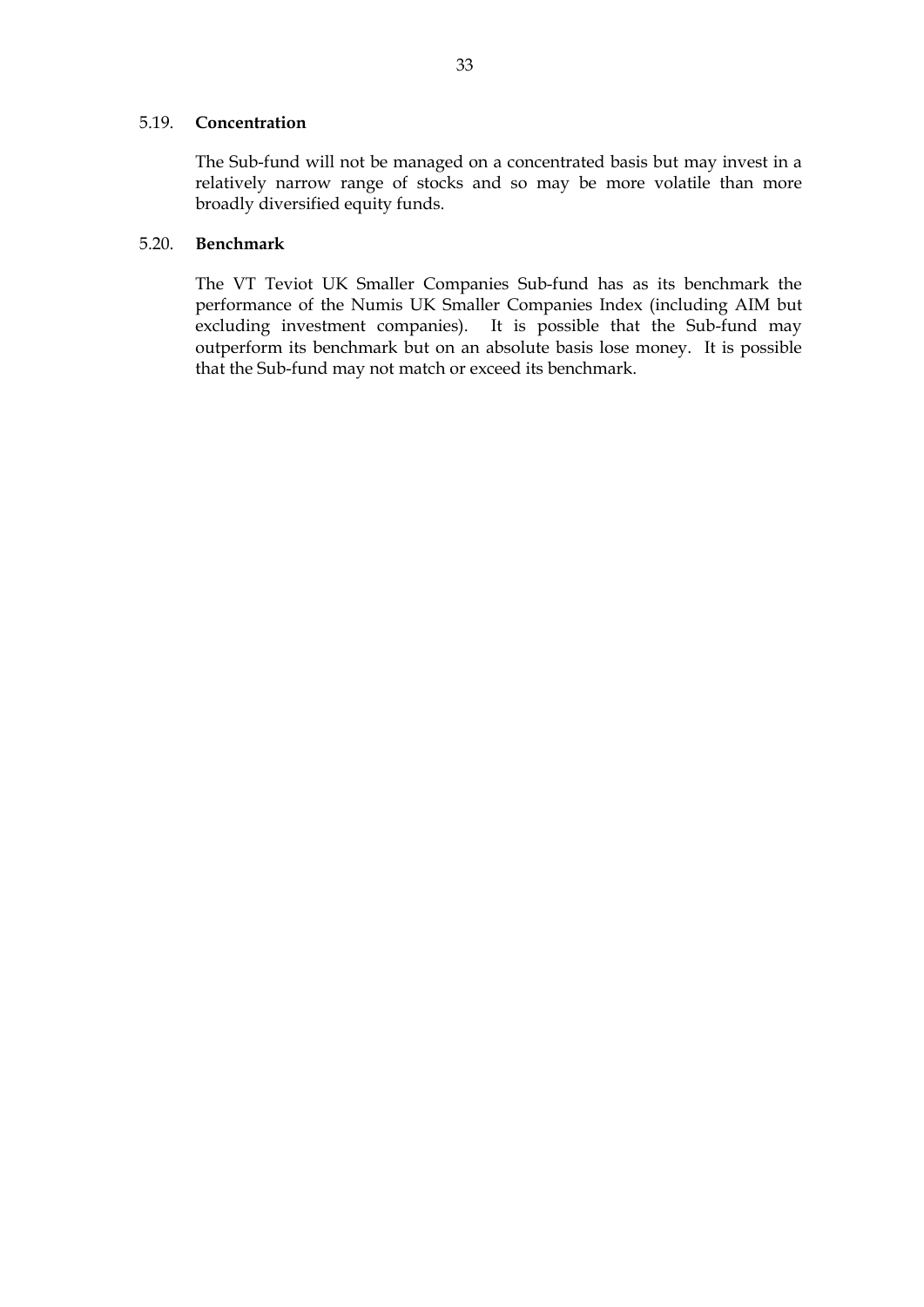### <span id="page-33-0"></span>**6. MANAGEMENT AND ADMINISTRATION**

### 6.1. **Regulatory status**

The ACD, the Depositary and the Investment Manager are authorised and regulated by the Financial Conduct Authority of 12 Endeavour Square, London, E20 1JN.

### 6.2. **Authorised Corporate Director**

### 6.2.1. **General**

The ACD is Valu-Trac Investment Management Limited which is a private company limited by shares incorporated in England and Wales on 3 October 1989 with company number 02428648.

The directors of the ACD are:

- R Peter W Millar
- Anne Laing
- Martin Henderson
- Douglas Halley
- Michael Barron

The directors of the ACD and their significant business activities (if any) not connected with the business of the ACD are as set out in Appendix IV.

| <b>Registered office:</b>                                   | Level 13 Broadgate Tower, 20 Primrose Street,<br>London EC2A 2EW.                        |  |  |
|-------------------------------------------------------------|------------------------------------------------------------------------------------------|--|--|
| <b>Principal place of business: Orton, Moray, IV32 7QE.</b> |                                                                                          |  |  |
| Share capital:                                              | It has a share capital of $£1,673,295$ ordinary shares<br>of £1 each issued and paid up. |  |  |

**Ultimate holding company**: Valu-Trac Limited, a company incorporated in Bermuda.

The ACD is responsible for managing and administering the Company's affairs in compliance with the COLL Sourcebook. The ACD may delegate its management and administration functions, but not responsibility, to third parties, including associates subject to the rules in the COLL Sourcebook.

It has therefore delegated to the Investment Manager the function of managing and acting as the investment adviser for the investment and reinvestment of the assets of the Sub-funds (as further explained in paragraph 6.4 below).

### 6.2.2. **Terms of appointment:**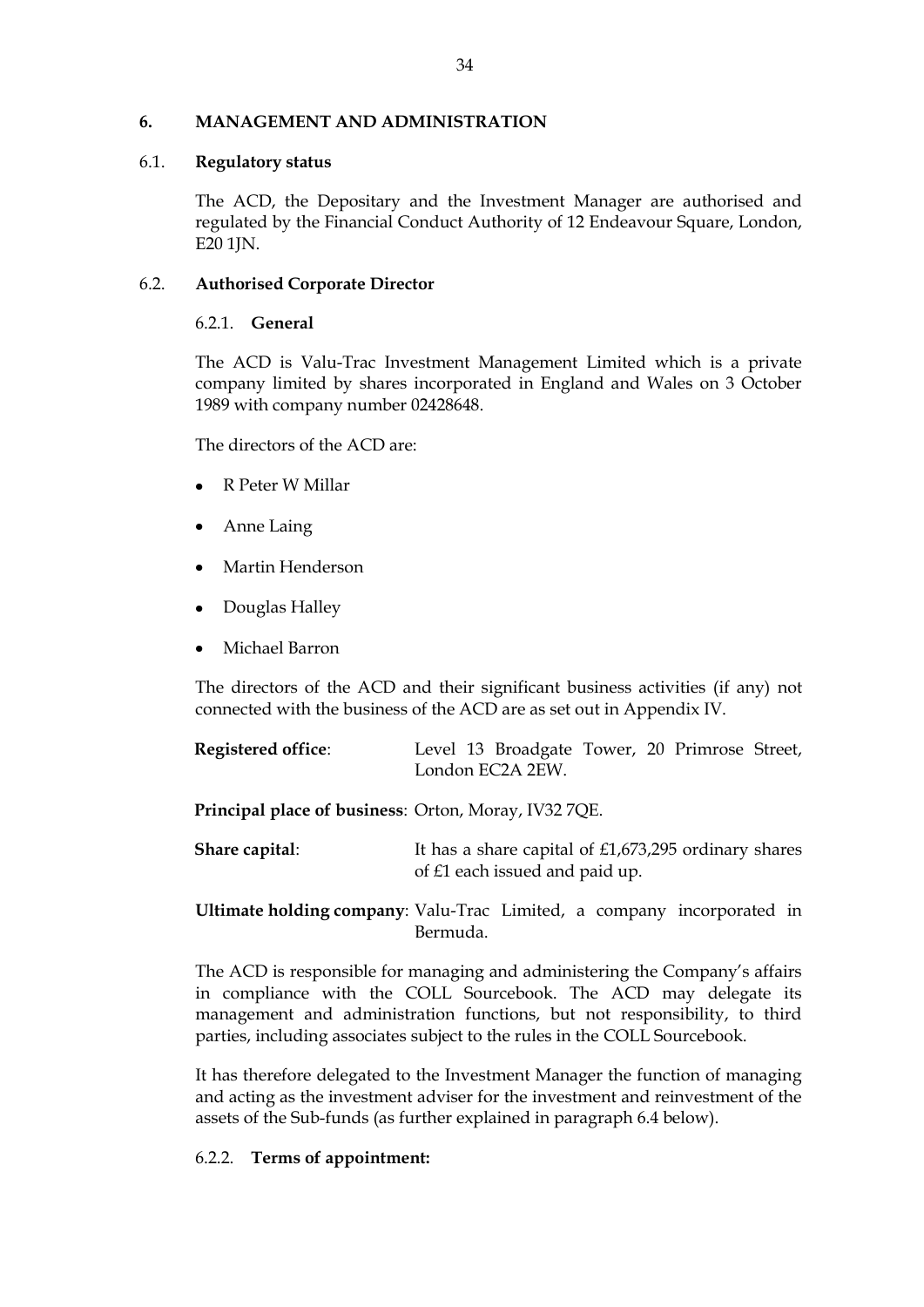The appointment of the ACD has been made under an agreement between the Company and the ACD, as amended from time to time (the "ACD Agreement").

Pursuant to the ACD Agreement, the ACD manages and administers the affairs of the Company in accordance with the Regulations, the Instrument of Incorporation and this Prospectus. The ACD Agreement incorporates detailed provisions relating to the ACD's responsibilities.

The ACD Agreement may be terminated by either party after on not less than six months written notice or earlier upon the happening of certain specified events. The ACD Agreement contains detailed provisions relating to the responsibilities of the ACD and excludes it from any liability to the Company or any Shareholder for any act or omission except in the case of negligence, wilful default, fraud, bad faith, breach of duty or breach of trust in relation to the Company on its part. The ACD Agreement provides indemnities to the ACD to the extent allowed by the Regulations and other than for matters arising by reason of its negligence, wilful default, fraud, bad faith, breach of duty or breach of trust in the performance of its duties and obligations. Subject to certain limited exceptions set out in the Regulations, the ACD may retain the services of any person to assist it in the performance of its functions.

Details of the fees payable to the ACD are set out in paragraph 7.2 "Charges payable to the ACD" below.

The Company has no directors other than the ACD. The ACD is the manager or authorised corporate director of certain authorised unit trusts and open-ended investment companies details of which are set out in Appendix IV.

#### 6.2.3. **Remuneration Policy**

FCA Rules require that the ACD applies remuneration policies and practices that are consistent with, and promote, effective risk management for certain categories of staff (namely those whose activities have a material impact on the risk profile of the ACD or the UCITS funds that it manages ("Code Staff")). The ACD, taking account of the principle of proportionality, has in place a remuneration policy (the "Remuneration Policy") which is reviewed at least annually.

The ACD considers the Remuneration Policy to be appropriate to the size, internal operations, nature, scale and complexity of the Funds and in line with the risk profile, risk appetite and the strategy of the Sub-funds.

The Remuneration Policy will apply to the fixed and variable (if any) remuneration received by the Code Staff.

In respect of any investment management delegates, the ACD requires that: (i) the entities to which such activities have been delegated are subject to regulatory requirements on remuneration that are equally as effective as those applicable under the European Securities and Markets Authority's ("ESMA") Guidelines on Sound Remuneration Policies under the UCITS Directive and AIFMD/Article 14 of the UCITS Directive; or (ii) appropriate contractual arrangements are put in place with entities to which such activities have been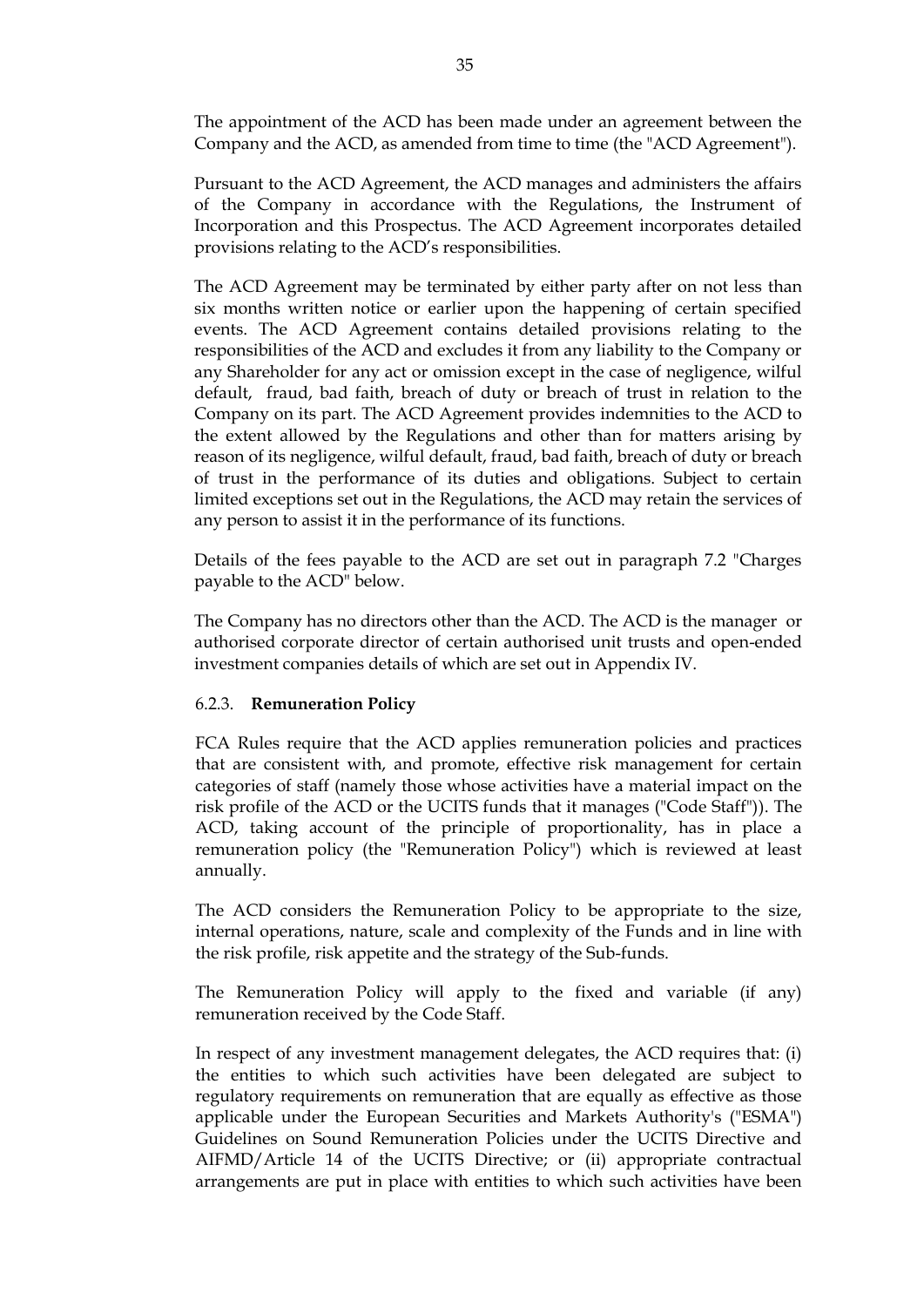delegated in order to ensure that there is no circumvention of the remuneration rules set out in the ESMA Guidelines or the FCA Handbook.

The ACD's remuneration policy requires, amongst other items, that the remuneration practices within the ACD:

- i. are consistent with and promote sound and effective risk management;
- ii. do not encourage risk taking and are consistent with the risk profiles of the funds which the ACD manages; and
- iii. do not impair the ACD's ability to comply with its duty to act in the best interests of the funds which it manages.

Details of the Remuneration Policy, including a description of how remuneration and benefits are calculated, and the identities of persons responsible for awarding the remuneration and benefits, will be made available on the ACD's website [\(www.valu-trac.com\)](http://www.valu-trac.com/) and a paper copy will be made available free of charge from the ACD upon request.

### 6.3. **The Depositary**

*The Depositary*

- 6.3.1. NatWest Trustee and Depositary Services Limited is the Depositary of the Company.
- 6.3.2. The Depositary is incorporated in England as a private limited company. Its registered and head office is at 250 Bishopsgate, London EC2M 4AA. The ultimate holding company of the Depositary is The Royal Bank of Scotland Group plc, which is incorporated in Scotland. The principal business activity of the Depositary is the provision of trustee and depositary services. The Depositary is authorised and regulated by the FCA. It is authorised to carry on investment business in the United Kingdom by virtue of its authorisation and regulation by the regulator

### *Duties of the Depositary*

6.3.3. The Depositary is responsible for the safekeeping of all the Scheme Property of the Company and for monitoring the cash flows of the Company. The Depositary also has a duty to take reasonable care to ensure that the Company is managed in accordance with the Instrument of Incorporation and the provisions of COLL Sourcebook relating to the pricing of, and dealing in, Shares and relating to the income and the investment and borrowing powers of the Sub-funds.

### *Conflicts of interest*

6.3.4. The Depositary may act as the depositary of other open-ended investment companies and as trustee or custodian of other collective investment schemes.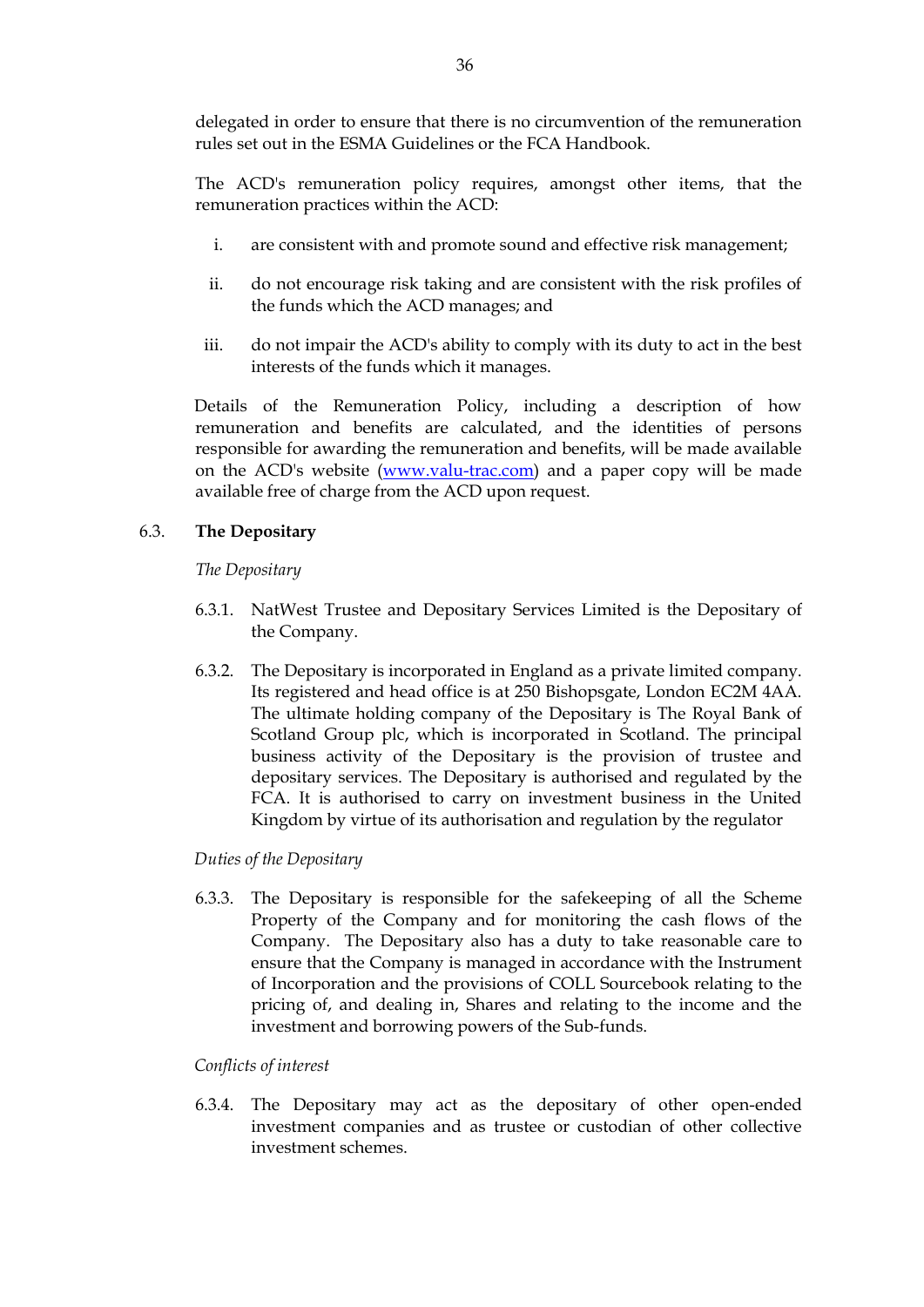- 6.3.5. It is possible that the Depositary and/or its delegates and sub-delegates may in the course of its or their business be involved in other financial and professional activities which may on occasion have potential conflicts of interest with the UCITS and/or other funds managed by the ACD or other funds for which the Depositary acts as the depositary, trustee or custodian. The Depositary will, however, have regard in such event to its obligations under the Depositary Agreement and the Regulations and, in particular, will use reasonable endeavours to ensure that the performance of its duties will not be impaired by any such involvement it may have and that any conflicts which may arise will be resolved fairly and in the best interests of Shareholders collectively so far as practicable, having regard to its obligations to other clients.
- 6.3.6. Nevertheless, as the Depositary operates independently from the Company, Shareholders, the ACD and its associated suppliers and the Custodian, the Depositary does not anticipate any conflicts of interest with any of the aforementioned parties.
- 6.3.7. Up to date information regarding (i) the Depositary's name, (ii) the description of its duties and any conflicts of interest that may arise between the Company, the Shareholders or the ACD and the Depositary, and (iii) the description of any conflicts of interest that may arise from such delegation, and the list showing the identity of each delegate and sub-delegate, will be made available to Shareholders on request.

## *Delegation of safekeeping functions*

- 6.3.8. The Depositary is permitted to delegate (and authorise its delegate to sub-delegate) the safekeeping of Scheme Property.
- 6.3.9. The Depositary has delegated safekeeping of Scheme Property to RBC Investor Services Trust (UK Branch) (the "Custodian"). In turn, the Custodian has delegated the custody of assets in certain markets in which the Company may invest to various sub-delegates ("Sub-Custodians"). A list of Sub-Custodians is given in Appendix II (Part II). Investors should note that the list of Sub-Custodians is updated only at each Prospectus review. An updated list of Sub-Custodians is maintained by the ACD at [www.valu-](http://www.valu/)trac.com.

#### *Updated information*

6.3.10. Up-to-date information regarding the Depositary, its duties, its conflicts of interest, the delegation of its safekeeping functions and a list showing the identity of each delegate and sub-delegate will be made available to unitholders on request.

#### *Terms of appointment*

- 6.3.11. The Depositary was appointed under a depositary agreement between the Company and the Depositary (the "Depositary Agreement").
- 6.3.12. Under the Depositary Agreement, the Depositary is free to render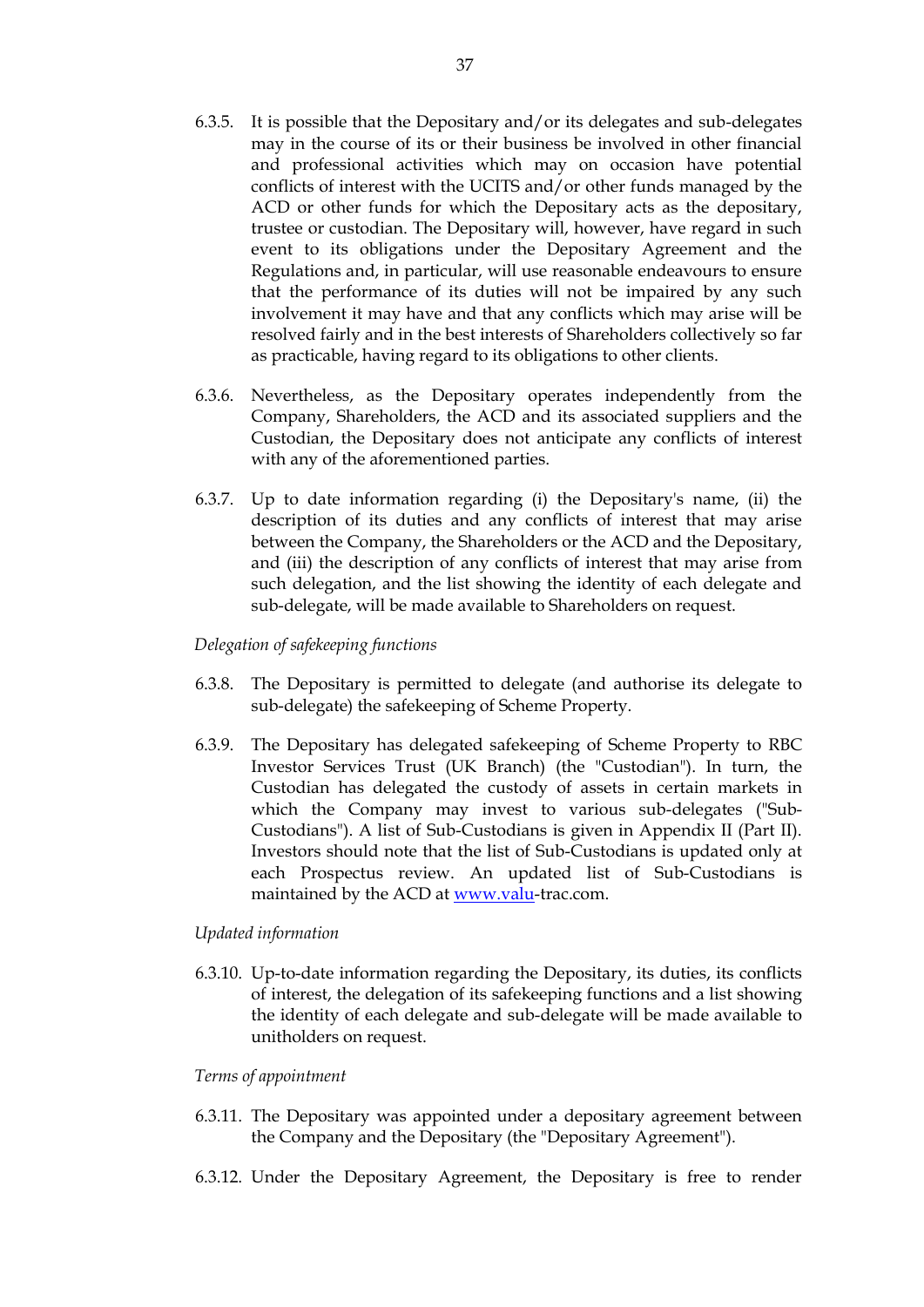similar services to others and the Depositary, the Company and the ACD are subject to a duty not to disclose confidential information.

- 6.3.13. The powers, duties, rights and obligations of the Depositary, the Company and the ACD under the Depositary Agreement shall, to the extent of any conflict, be overridden by the FCA Rules.
- 6.3.14. Under the Depositary Agreement the Depositary will be liable to the Company for any loss of financial instruments held in custody or for any liabilities incurred by the Company as a result of the Depositary's negligent or intentional failure to fulfil its obligations.
- 6.3.15. However, the Depositary Agreement excludes the Depositary from any liability except in the case of fraud, wilful default, negligence or failure to exercise due care and diligence in the performance or nonperformance of its obligations.
- 6.3.16. It also provides that the Company will indemnify the Depositary for any loss suffered in the performance or non-performance of its obligations except in the case of fraud, wilful default, negligence or failure to exercise due care and diligence on its part.
- 6.3.17. The Depositary Agreement may be terminated on 90 days' notice by the Company or the Depositary or earlier on certain breaches, or the insolvency of a party. However, termination of the Depositary Agreement will not take effect, nor may the Depository retire voluntarily until the appointment of a new Depositary.
- 6.3.18. Details of the fees payable to the Depositary are given in clause 7.3.

#### 6.4. **The Investment Manager**

#### 6.4.1. **General**

The ACD has appointed the Investment Manager, Teviot Partners LLP, to provide investment management services to the ACD. The Investment Manager is authorised and regulated by the Financial Conduct Authority.

Its principal place of business is at 46 Charlotte Square, Edinburgh, Scotland EH2 4HQ and its registered office is at 69 Albert Road, Grappenhall, Warrington, Cheshire, England, WA4 2PF.

The principal activity of the Investment Manager is the provision of investment management services.

#### 6.4.2. **Terms of appointment:**

The terms of the Investment Management Agreement between the ACD and the Investment Manager provide that the Investment Manager has authority to make decisions on behalf of the ACD on a discretionary basis in respect of day to day investment management of the Scheme Property including authority to place purchase orders and sale orders. Subject to the agreement of the ACD, the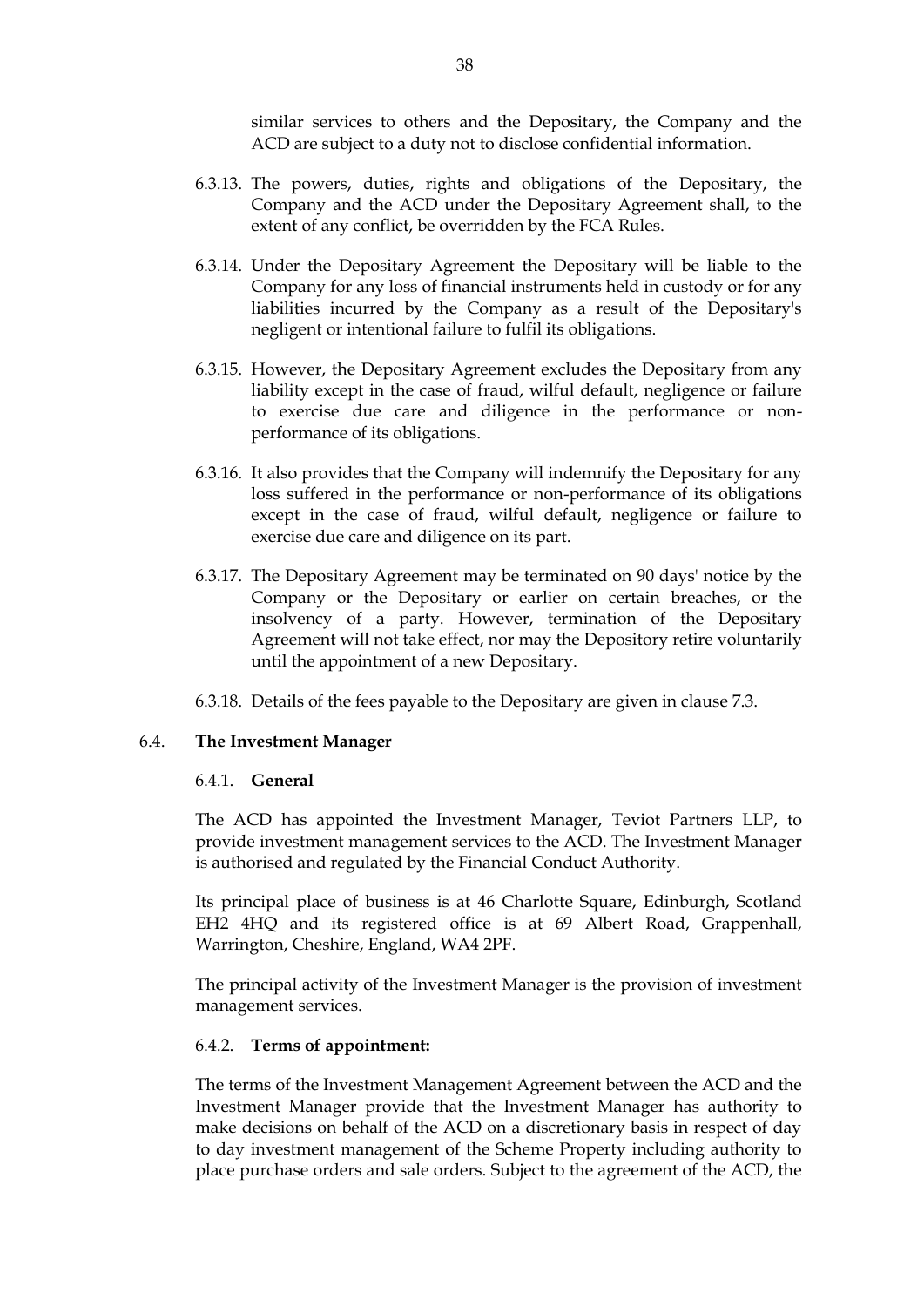Investment Manager may appoint Sub-Investment Advisers to discharge some or all of these duties. The Agreement may be terminated by either party on not less than six months' written notice or earlier upon the happening of certain specified events.

The Investment Manager will receive a fee paid by the ACD out of its remuneration received each month from the Sub-funds as explained in paragraph 7.4 below.

## 6.5. **The Registrar**

The ACD will also act as Registrar with responsibility for maintaining the Register. The Register will be kept at the offices of the ACD, where it can be inspected by Shareholders during normal business hours.

#### 6.6. **The Auditors**

The auditors of the Company are Johnston Carmichael LLP whose principal place of business is at 11 Melville Street, Edinburgh EH3 7PE.

## 6.7. **Conflicts of interest**

The ACD, the Investment Manager and other companies within the ACD and/or the Investment Manager's group may, from time to time, act as investment manager or advisers to other funds or Sub-funds which follow similar investment objectives to those of the Sub-funds. It is therefore possible that the ACD and/or the Investment Manager may in the course of their business have potential conflicts of interest with the Company or a particular Sub-fund or that a conflict exists between the Company and other funds managed by the ACD. Each of the ACD and the Investment Manager will, however, have regard in such event to its obligations under the ACD Agreement and the Investment Management Agreement respectively and, in particular, to its obligation to act in the best interests of the Company so far as practicable, having regard to its obligations to other clients, when undertaking any investment business where potential conflicts of interest may arise. Where a conflict of interest cannot be avoided, the ACD and the Investment Manager will ensure that the Company and other collective investment schemes it manages are fairly treated.

The ACD acknowledges that there may be some situations where the organisational or administrative arrangements in place for the management of conflicts of interest are not sufficient to ensure, with reasonable confidence, that risks of damage to the interests of the Company or its shareholders will be prevented. Should any such situations arise the ACD will disclose these to shareholders in the report and accounts or otherwise an appropriate format.

The Depositary may act as the depositary of other open-ended investment companies and as trustee or custodian of other collective investment schemes.

Details of the ACD's conflicts of interest policy are available on its website at: [www.valu-](http://www.valu/)trac.com.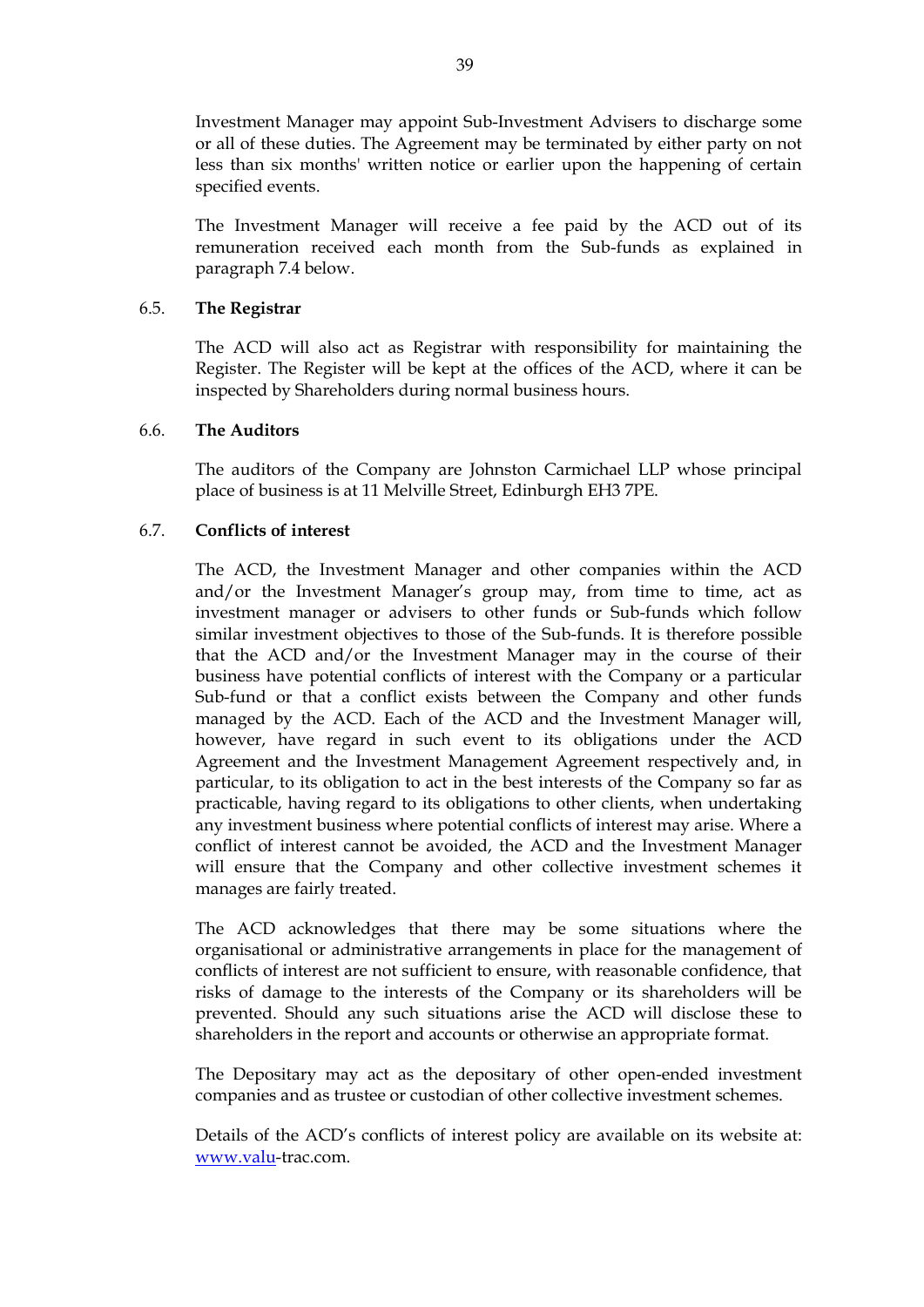#### **7. FEES AND EXPENSES**

#### 7.1. **Ongoing**

Other costs, charges, fees or expenses, other than the charges made in connection with the subscription and redemption of Shares (see paragraph 3.6) payable by a Shareholder or out of Scheme Property are set out in this section.

The Company or each Sub-fund (as the case may be) may, so far as the COLL Sourcebook allows, pay out of the Scheme Property all relevant costs, charges, fees and expenses including, but not limited to, the following:

- 7.1.1. the fees and expenses and other charges payable to the ACD, the Investment Manager, the Registrar/Administrator and the Depositary;
- 7.1.2. broker's commission, fiscal charges (including stamp duty and/or stamp duty reserve tax) and other disbursements which are necessary to be incurred in effecting transactions for the Sub-funds and normally shown in contract notes, as appropriate;
- 7.1.3. fees and expenses in respect of establishing and maintaining the register of Shareholders, including any sub-registers and any associated incurred expenses whether they are provided by the ACD, its associates or any other person;
- 7.1.4. any costs incurred in or about the listing of Shares in the Company on any Stock Exchange, and the creation, conversion and cancellation of Shares;
- 7.1.5. any costs incurred in establishing or maintaining any services or facilities for electronic dealing in shares;
- 7.1.6. any costs incurred by the Company in publishing the price of the Shares in a national or other newspaper or any other form of media;
- 7.1.7. any costs incurred in producing and dispatching any payments made by the Company, or the yearly and half-yearly reports of the Company;
- 7.1.8. any fees, expenses or disbursements of any legal or other professional adviser of the Company or of the ACD or Investment Manager in relation to the Company;
- 7.1.9. any costs incurred in taking out and maintaining any insurance policy in relation to the Company;
- 7.1.10. any costs incurred in respect of meetings of Shareholders convened for any purpose;
- 7.1.11. any payment permitted by clause 6.7.15R of the COLL Sourcebook;
- 7.1.12. interest on borrowings and charges incurred in effecting or terminating such borrowings or in negotiating or varying the terms of such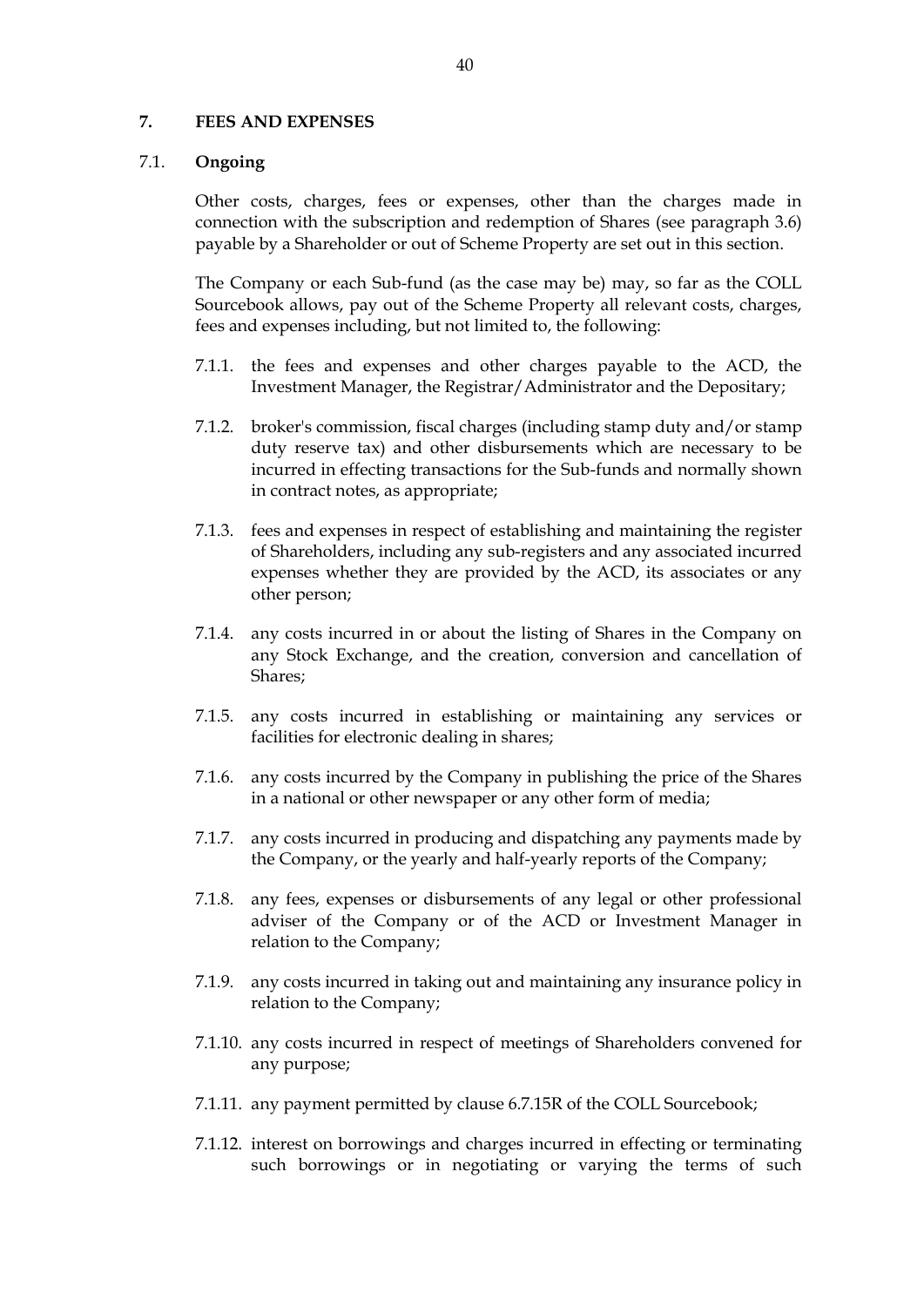borrowings;

- 7.1.13. taxation and duties payable in respect of the Scheme Property or the issue or redemption of Shares;
- 7.1.14. the audit fees of the Auditors (including VAT) and any expenses of the Auditors;
- 7.1.15. the fees of the FCA, in accordance with FCA's Fee Manual, together with any corresponding periodic fees of any regulatory authority in a country or territory outside the United Kingdom in which shares in the Company are or may be marketed;
- 7.1.16. any expense incurred in relation to company secretarial duties including the cost of maintenance of minute books and other documentation required to be maintained by the Company;
- 7.1.17. any costs incurred in modifying the Instrument of Incorporation, Prospectus, KIIDs and other materials of the Company;
- 7.1.18. any costs incurred in printing reports, accounts, the Instrument of Incorporation, Prospectus and KIIDs of the Company, and any costs incurred as a result of periodic updates of such documents and any other administrative expenses;
- 7.1.19. all fees and expenses of paying agents in countries other than the UK where shares in the Company are registered for retail sale;
- 7.1.20. the total amount of any cost relating to the authorisation and incorporation of any additional Sub-fund and of its initial offer or issue of shares;
- 7.1.21. any other fee, cost, charge or expense otherwise due or permitted to be deducted from the Company under the Regulations;
- 7.1.22. any value added or similar tax relating to any change or expense set out herein;
- 7.1.23. expenses properly incurred by the ACD in the performance of its duties as ACD of the Company, including without limitation any costs incurred in preparing, translating, producing (including printing), distributing and modifying, any instrument of incorporation any prospectus or key investor information document (apart from the cost of distributing the key investor information document), or reports, accounts, statements, contract notes and other like documentation or any other relevant document required under the Regulations;
- 7.1.24. such other expenses as the ACD resolves are properly payable out of the Sub-funds property;

The ACD is also entitled to be paid by the Company out of the Scheme Property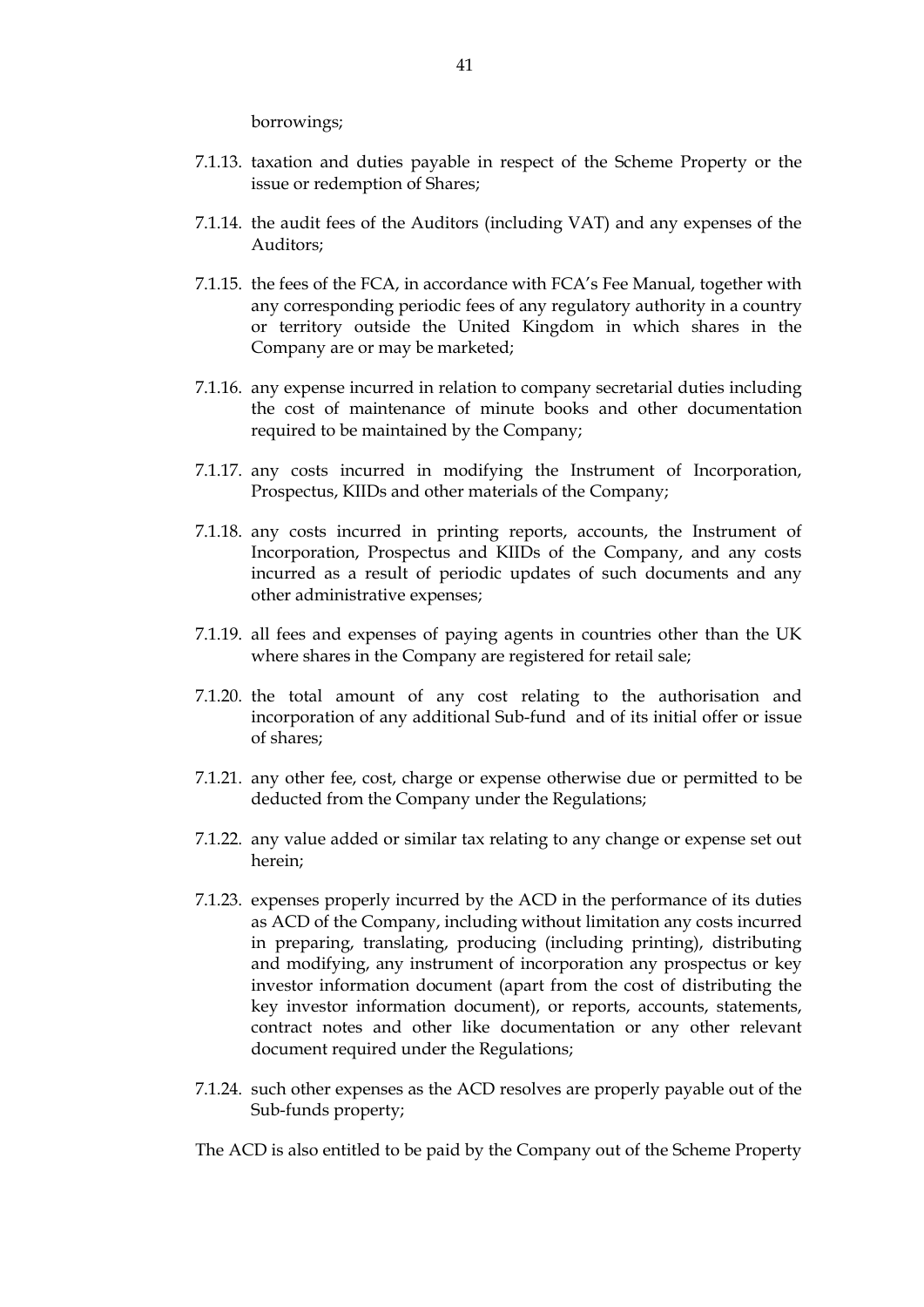any expenses incurred by the ACD or its delegates of the kinds described above.

VAT will be added to these fees, charges and expenses where appropriate and will be payable by the Company.

## Allocation of expenses

Expenses are allocated between capital and income in accordance with the Regulations. However, the approach for a given Sub-fund is set out in Appendix I. **Deducting charges from capital may erode or constrain capital growth.**

Where expenses are deducted in the first instance from income, if and only if this is insufficient, the ACD and Depositary have agreed that all or part of the deductions will be made from capital (save for any charge made in respect of SDRT under paragraph 3.6.5 "Stamp Duty Reserve Tax"). If deductions were made from capital, this would result in capital erosion and constrain growth.

The ACD and the Depositary have agreed that the fees payable to the ACD and the Depositary will be apportioned as is set out in Appendix I in respect of each share class of each Sub-fund.

# 7.2. **Charges payable to the ACD**

#### 7.2.1. **Annual management charge**

In payment for carrying out its duties and responsibilities the ACD is entitled to take an annual fee out of each Sub-fund as set out in Appendix I. The annual management charge will accrue on a daily basis in arrears by reference to the Net Asset Value of the Sub-fund on the immediately preceding Dealing Day and the amount due for each month is payable on the last Dealing Day of each month. The current annual management charges for the Sub-funds (expressed as a percentage per annum of the Net Asset Value of each Sub-fund) are set out in Appendix I. The fees payable to the Investment Manager are payable by the ACD out of its own fee income.

#### 7.2.2. **Expenses**

The ACD is also entitled to all reasonable, properly documented, out of pocket expenses incurred in the performance of its duties as set out above, including stamp duty, stamp duty reserve tax on transactions in shares and expenses incurred in effecting regulatory changes to the Company.

VAT is payable on the charges or expenses mentioned above, where appropriate.

If a Class's expenses in any period exceed its income the ACD may take that excess from the capital property attributable to that Class.

The current annual fee payable to the ACD for a Class may only be increased or a new type of remuneration introduced in accordance with the Regulations.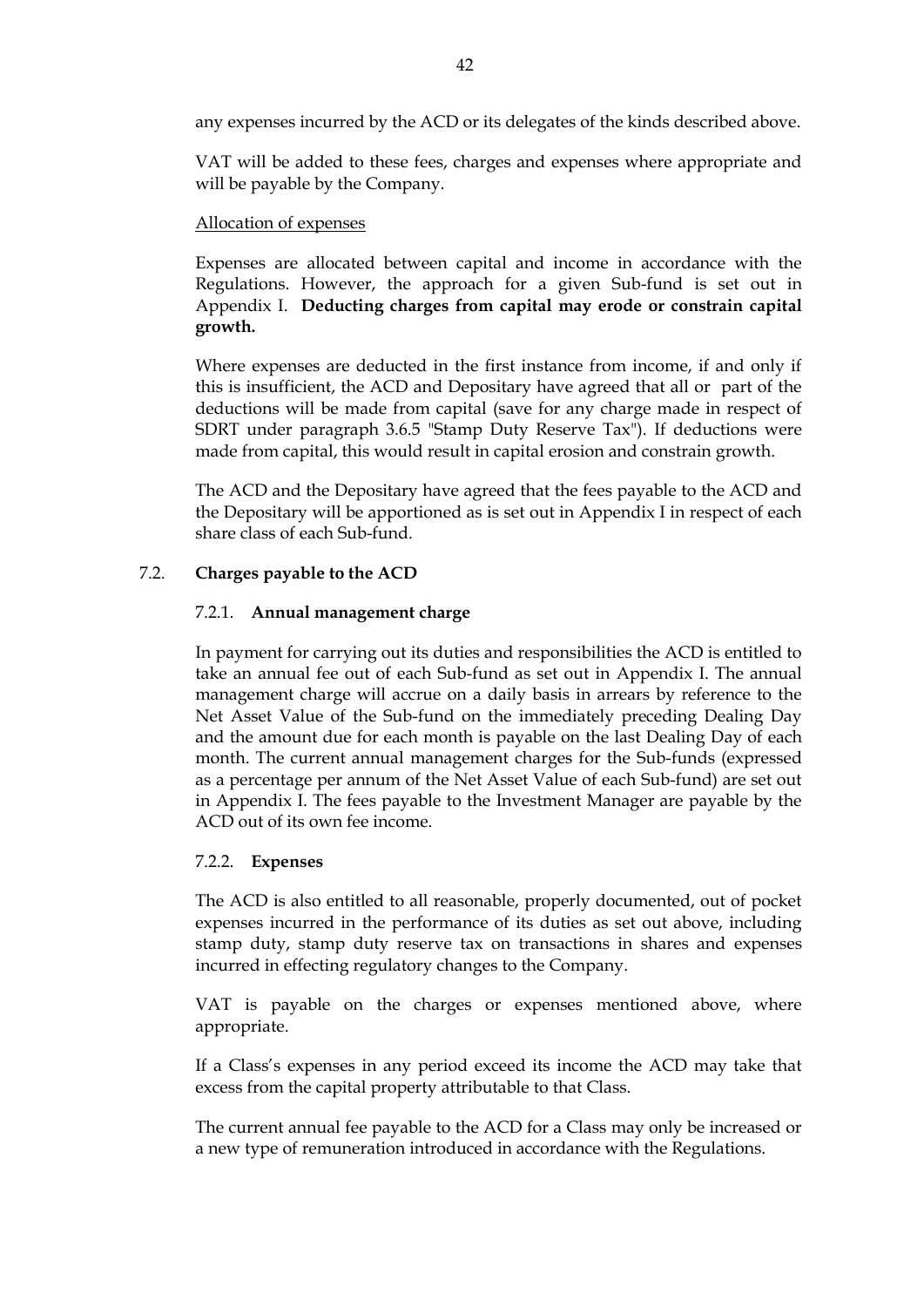## 7.3. **Depositary's fee and expenses**

The Depositary receives for its own account a periodic fee which will accrue and is due monthly on the last Valuation Point in each calendar month in respect of that day and the period since the last Valuation Point in the preceding month and is payable within seven days after the last Valuation Point in each month. The fee is calculated by reference to the value of the Company on the last Valuation Point of the preceding month except for the first accrual which is calculated by reference to the first Valuation Point of the Company. The rate of the periodic fee shall be as agreed between the ACD and the Depositary from time to time and is currently on the following sliding scale –

First £25 million of the NAV of the Scheme Property of a Sub-fund – 4 bps per annum.

£25 to £50 million – 3.75 bps per annum.

£50 to  $£100$  million  $-3.5$  bps per annum.

Excess over £100 million – 3 bps per annum.

(Bps means "basis points". One basis point is 0.01)

The fee is subject to a minimum of £15,000 per annum per Sub-fund. The fee is also subject to applicable VAT.

This fee may be reduced in respect of any Sub-fund with the agreement of the Depositary and ACD.

These rates can be varied from time to time in accordance with the OEIC Regulations and the Rules.

In addition to the periodic fee referred to above, the Depositary shall also be entitled to be paid transaction and custody charges in relation to transaction handling and safekeeping of the Scheme Property as follows:

*Item Range*

Custody charges 0.0% to 0.12%

Transaction charges £0 to £40 per transaction

Transaction and custody charges vary from country to country depending on the markets and the type of transaction involved. Transaction charges accrue at the time the transactions are effected and are payable as soon as is reasonably practicable, and in any event not later than the last Business Day of the month when such charges arose or as otherwise agreed between the Depositary and the ACD. Custody charges accrue and are payable as agreed from time to time by the ACD, the Depositary and the Custodian.

Where relevant, the Depositary may make a charge for (or otherwise benefit from) providing services in relation to: distributions, the provision of banking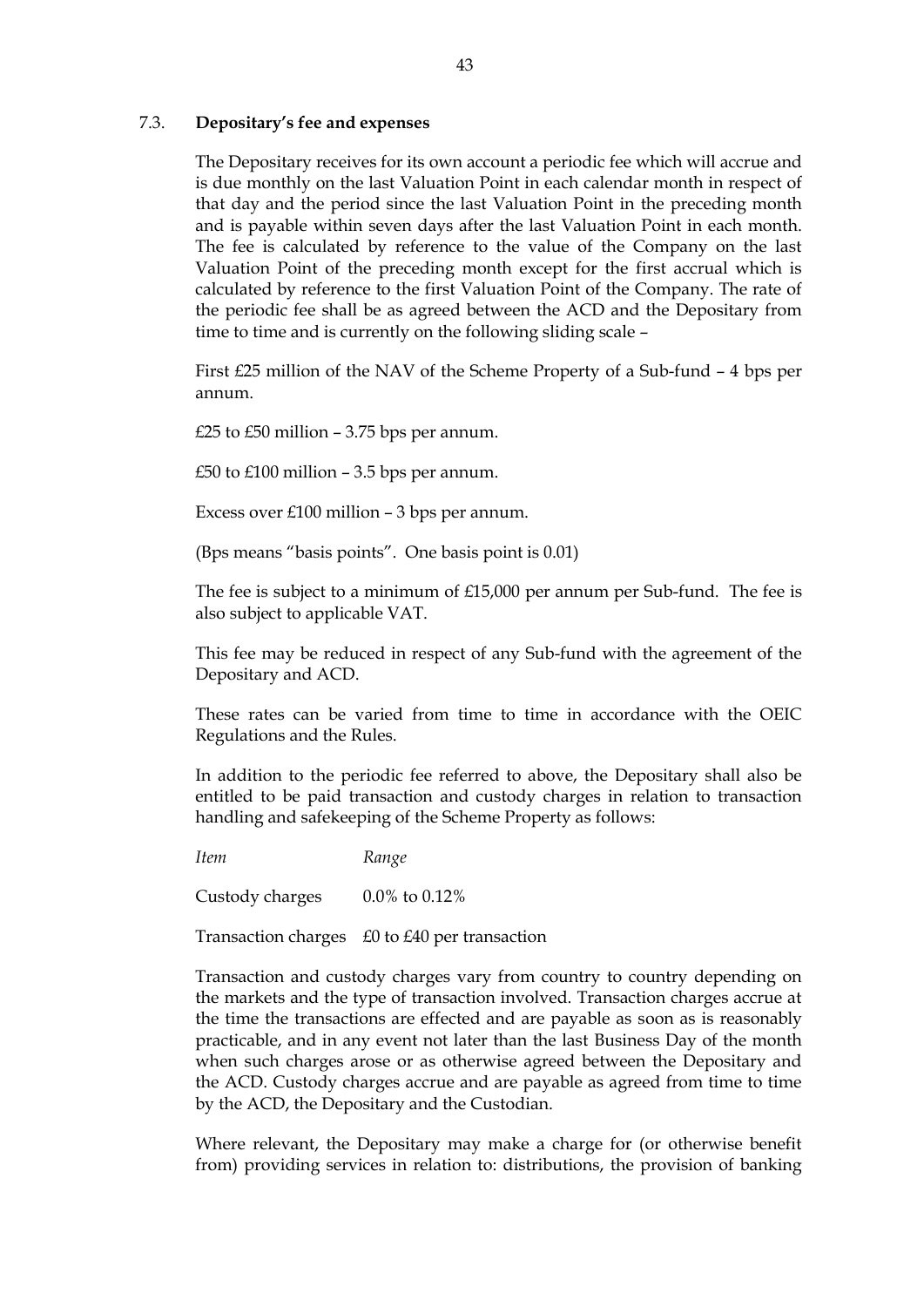services, holding money on deposit, lending money or engaging in stock lending or derivative transactions in relation to the Company and may purchase or sell or deal in the purchase or sale of Scheme Property, provided always that the services concerned and any such dealing are in accordance with the provisions of the OEIC Regulations or the Rules.

The Depositary will also be entitled to payment and reimbursement of all costs, liabilities and expenses properly incurred in the performance of, or arranging the performance of, functions conferred on it by the Instrument of Incorporation, the OEIC Regulations, the Rules or the general law.

On a winding up, redemption or termination of the Company, the Depositary will be entitled to its pro rata fees, charges and expenses to the date of winding up, redemption or termination (as appropriate) and any additional expenses necessarily realised in settling or receiving any outstanding obligations.

Any value added tax on any fees, charges or expenses payable to the Depositary will be added to such fees, charges or expenses.

Any of the Depositary's fees, charges and expenses described above may be payable to any person (including the ACD or any associate or nominee of the Depositary or of the ACD) who has had the relevant duty delegated to it by the Depositary pursuant to the FCA Rules.

#### 7.4. **Investment Manager's fee**

The Investment Manager's fees and expenses (plus VAT thereon if applicable) for providing investment management services will be paid by the ACD out of its remuneration under the ACD Agreement.

Further details of this agreement are summarised in paragraph 6.4.2 "Terms of Appointment" above.

# 7.5. **Allocation of fees and expenses between Sub-funds**

All the above fees, duties and charges (other than those borne by the ACD) will be charged to the Sub-fund in respect of which they were incurred. This includes any charges and expenses incurred in relation to the Register of Shareholders, except that these will be allocated and charged to each class of Shares on a basis agreed between the ACD and the Depositary.

Where an expense is not considered to be attributable to any one Sub-fund, the expense will, subject to applicable law, normally be allocated to all Sub-funds pro rata to the value of the Net Asset Value of the Sub-funds, although the ACD has discretion to allocate these fees and expenses in a manner which it considers fair to Shareholders generally in accordance with COLL.

Where income is insufficient to pay charges the residual amount is taken from capital.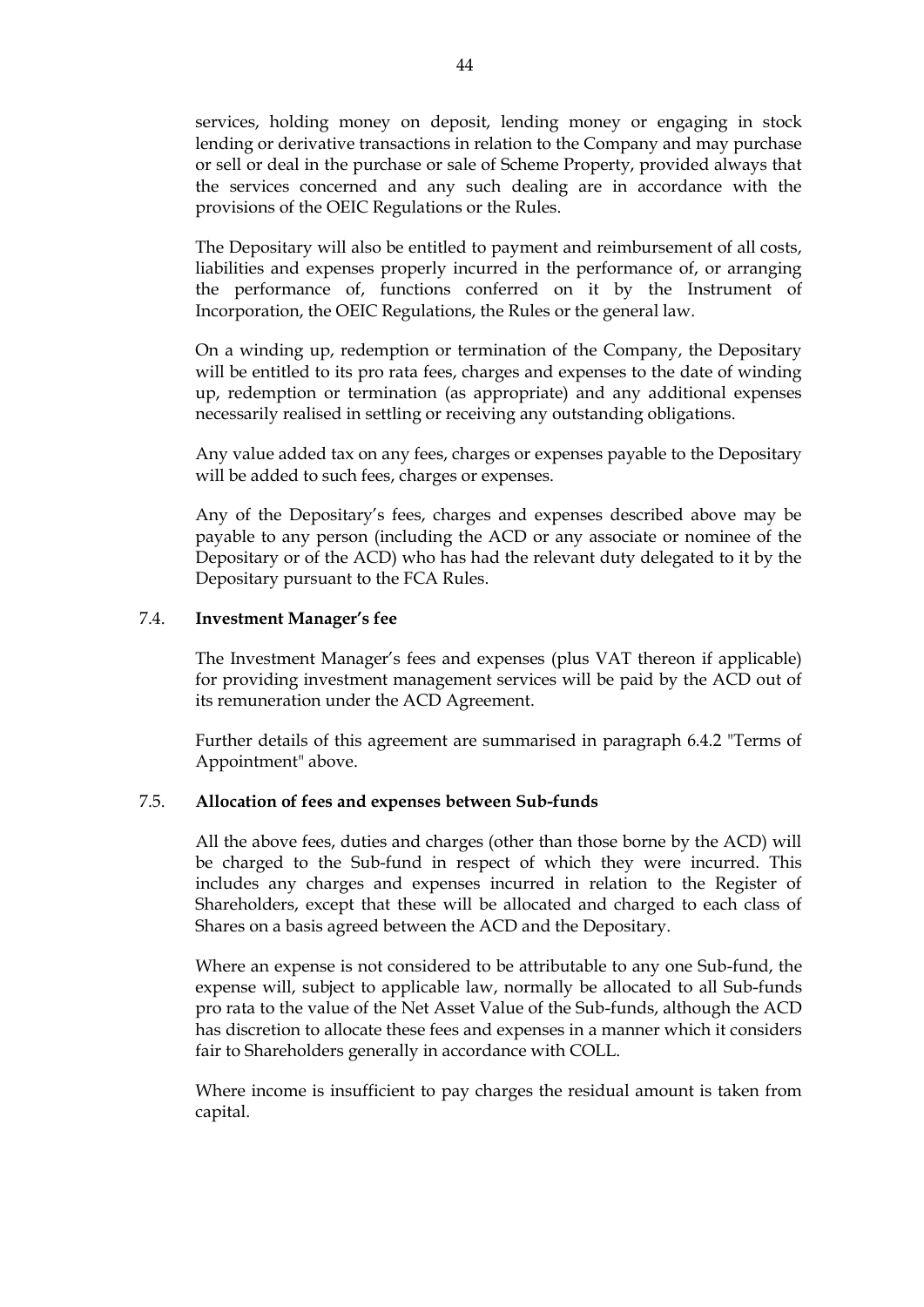## **8. INSTRUMENT OF INCORPORATION**

The Instrument of Incorporation is available for inspection at the ACD's offices at Orton, Moray, IV32 7QE.

# **9. SHAREHOLDER MEETINGS AND VOTING RIGHTS**

# 9.1. **Class, Company and Sub-fund meetings**

The Company has dispensed with the holding of annual general meetings.

The provisions below, unless the context otherwise requires, apply to Class meetings and meetings of Sub-funds as they apply to general meetings of the Company, but by reference to Shares of the Class or Sub-fund concerned and the Shareholders and value and prices of such Shares.

# 9.2. **Requisitions of meetings**

The ACD may requisition a general meeting at any time.

Shareholders may also requisition a general meeting of the Company. A requisition by Shareholders must state the objects of the meeting, be dated, be signed by Shareholders who, at the date of the requisition, are registered as holding not less than one tenth in value of all Shares then in issue and the requisition must be deposited at the head office of the Company. The ACD must convene a general meeting no later than eight weeks after receipt of such requisition.

# 9.3. **Notice and quorum**

Shareholders will receive at least 14 days' notice of a general meeting and are entitled to be counted in the quorum and vote at such meeting either in person or by proxy. The quorum for a meeting is two Shareholders, present in person or by proxy. The quorum for an adjourned meeting is one person entitled to be counted in a quorum. Notices of meetings and adjourned meetings will be sent to Shareholders at their registered addresses.

# 9.4. **Voting rights**

At a general meeting, on a show of hands every Shareholder who (being an individual) is present in person or (being a corporation) is present by its representative properly authorised in that regard, has one vote.

On a poll vote, a Shareholder may vote either in person or by proxy. The voting rights attaching to each Share are such proportion of the voting rights attached to all the Shares in issue that the price of the Share bears to the aggregate price of all the Shares in issue at the date seven days before the notice of meeting is sent out, such date to be decided by the ACD.

A Shareholder entitled to more than one vote need not, if he votes, use all his votes or cast all the votes he uses in the same way.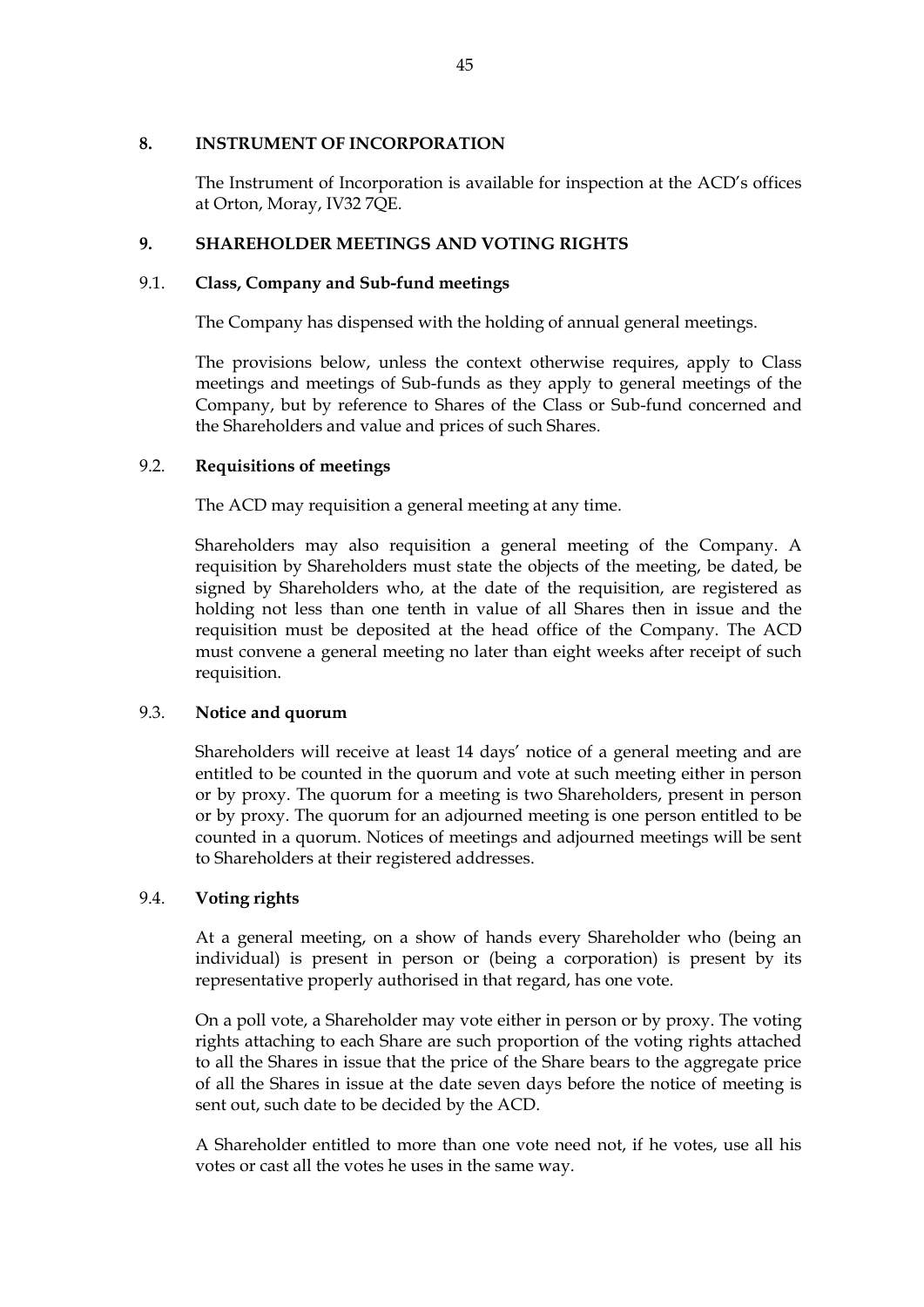In the case of joint Shareholders, the vote of the most senior Shareholder who votes, whether in person or by proxy, must be accepted to the exclusion of the votes of the other joint Shareholders. For this purpose seniority must be determined by the order in which the names stand in the Register.

Except where the COLL Sourcebook or the Instrument of Incorporation require an extraordinary resolution (which needs at least 75% of the votes cast at the meeting to be in favour if the resolution is to be passed) any resolution required by the COLL Sourcebook will be passed by a simple majority of the votes validly cast for and against the resolution.

The ACD may not be counted in the quorum for a meeting and neither the ACD nor any associate (as defined in the COLL Sourcebook) of the ACD is entitled to vote at any meeting of the Company except in respect of Shares which the ACD or associate holds on behalf of or jointly with a person who, if the registered Shareholder, would be entitled to vote and from whom the ACD or associate has received voting instructions.

Where all the Shares in a Sub-fund are registered to, or held by, the ACD or its associates and they are therefore prohibited from voting and a resolution (including an extraordinary resolution) is required to conduct business at a meeting, it shall not be necessary to convene such a meeting and a resolution may, with the prior written agreement of the Depositary, instead be passed with the written consent of Shareholders representing 50% or more, or for an extraordinary resolution 75% or more, of the Shares in issue.

"Shareholders" in this context means Shareholders on the date seven days before the notice of the relevant meeting was sent out but excludes holders who are known to the ACD not to be shareholders at the time of the meeting.

## 9.5. **Variation of Class or Sub-fund rights**

The rights attached to a Class or Sub-fund may not be varied without the sanction of an extraordinary resolution passed at a meeting of Shareholders of that Class or Sub-fund.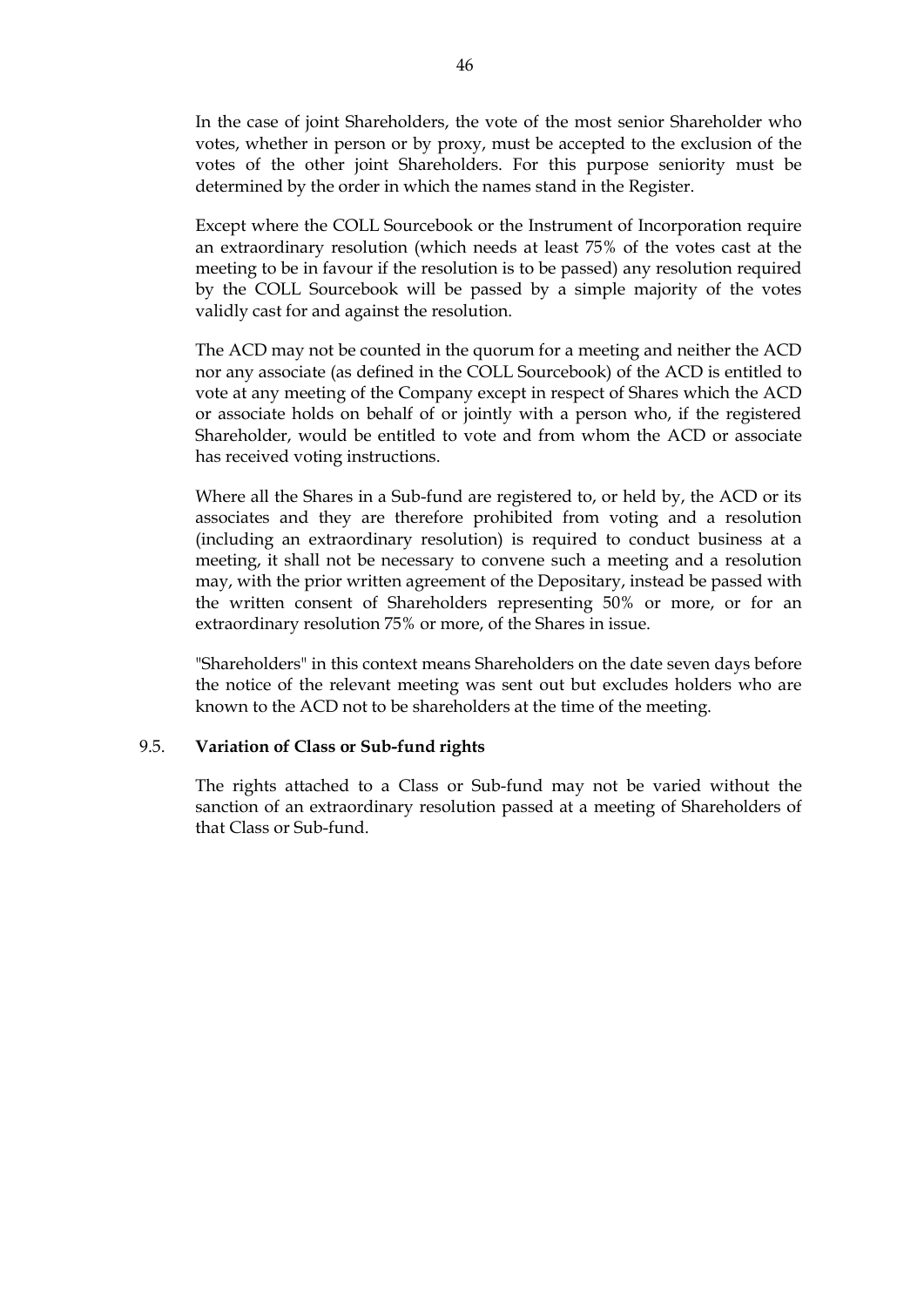## **10. TAXATION**

## 10.1. **General**

The information below is a general guide based on current United Kingdom law and HM Revenue & Customs practice, all of which are subject to change. It summarises the tax position of the Company and of investors who are United Kingdom resident individuals and hold Shares as investments. The regime for taxation of income and capital gains received by individual investors depends on the tax law applicable to their personal circumstances and/or the place where the Scheme Property is invested. Prospective investors who are in any doubt about their tax position, or who may be subject to tax in a jurisdiction other than the United Kingdom, are recommended to take professional advice.

## 10.2. **The Company**

Each Sub-fund will be treated as a separate entity for United Kingdom tax purposes.

The Company is generally exempt from United Kingdom tax on capital gains realised on the disposal of its investments. However, any gains realised on holdings in non-reporting offshore funds will incur a tax charge on disposal.

Any dividend distribution received by the Company will not normally be charged to corporation tax provided that it falls within one of the exempt classes set out in the relevant legislation. The Company will be subject to corporation tax on most other types of income but after deducting allowable management expenses and the gross amount of any interest distributions. Where the Company suffers foreign tax on income received, this will normally be an irrecoverable tax expense.

The Company will make dividend distributions except where more than a certain percentage of its property has been invested throughout the distribution period in interest-paying investments, in which case it will make interest distributions.

#### 10.3. **Shareholders**

#### 10.3.1. **Income distributions**

Any income distribution made by the Company will be treated as if it were a dividend from a UK company. No deduction of UK income tax is made from a dividend distribution.

Corporate Shareholders within the charge to UK corporation tax receive this income distribution as franked investment income to the extent that the distribution relates to underlying franked investment income (before deduction of expenses, but net of UK corporation tax) for the period in respect of which the distribution is made. Any part of the distribution which is not received as franked investment income is deemed to be an annual payment from which income tax at the rate of 20% has been deducted. Any repayment of the tax deemed to have been deducted is restricted by reference to the Shareholder's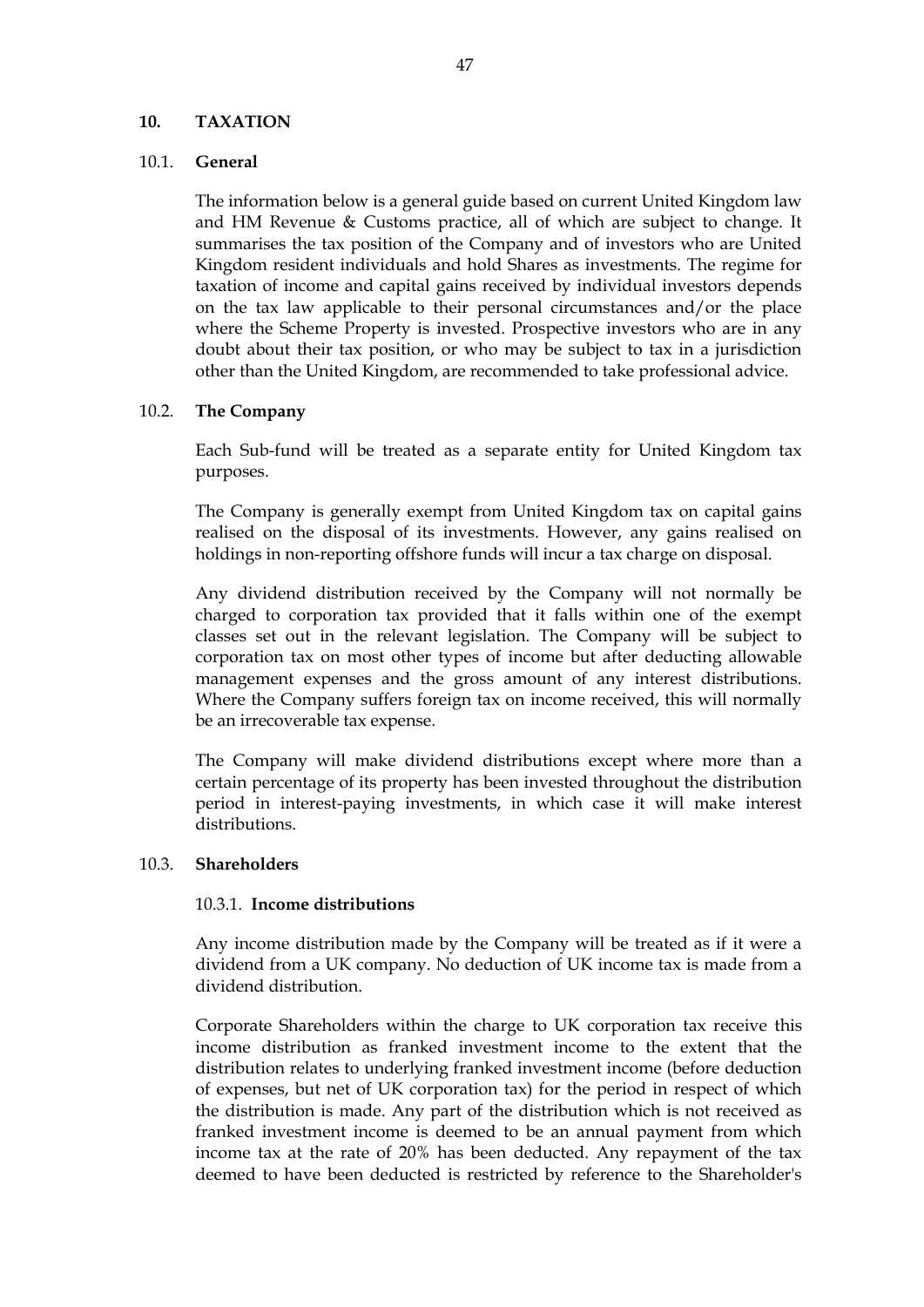proportion of the Company's UK corporation tax liability for the period.

## 10.3.2. **Capital gains**

Shareholders who are resident in the UK for tax purposes may be liable to capital gains tax or, where the Shareholder is a company, corporation tax in respect of gains arising from the sale, exchange or other disposal of Shares (including Switches between Sub-funds but not Switches between Classes in respect of the same Sub-fund.

Capital gains made by individual Shareholders on disposals from all chargeable sources of investment will be tax free if the net gain (after deduction of allowable losses) falls within an individual's annual capital gains exemption. .

Shareholders chargeable to UK corporation tax must include all chargeable gains realised on the disposal of Shares in their taxable profits. The amount chargeable will be reduced by an indexation allowance.

The amount representing the income equalisation element of the Share price is a return of capital and is not taxable as income in the hands of Shareholders. This amount should be deducted from the cost of Shares in computing any capital gain realised on subsequent disposal.

## 10.4. **Reporting of tax information**

The Company and the ACD are subject to obligations which require them to provide certain information to relevant tax authorities about the Company, investors and payments made to them.

The International Tax Compliance Regulations SI 2015/878 (which give effect in the UK to amendments made to the EU Directive on Administrative Cooperation, Directive 2011/16/EU, which replace the reporting obligations under the Taxation of Savings Income Directive 2003/48/EC) may require the disclosure to HMRC of details of payments of interest and other income (which may include distributions to HMRC of details of payments of interest and other income (which may include distributions on redemption payments by collective investment funds) to shareholders who are individuals or residual entities, and HMRC will pass such details to the EU member state where the shareholder resides.

The International Tax Compliance (Crown Dependencies and Gibraltar) Regulations 2014 imposed a separate reporting regime for investors from several of the UK's overseas territories: Jersey, Guernsey, Isle of Man and Gibraltar.

The International Tax Compliance Regulations 2015 give effect to reporting obligations under the OECD's Common Reporting Standard, which replaced the reporting regime for investors from the UK's overseas territories with effect from 1 January 2016 and extends it to investors from other jurisdictions.

The International Tax Compliance Regulations 2015 also give effect to an intergovernmental agreement between the US and the United Kingdom in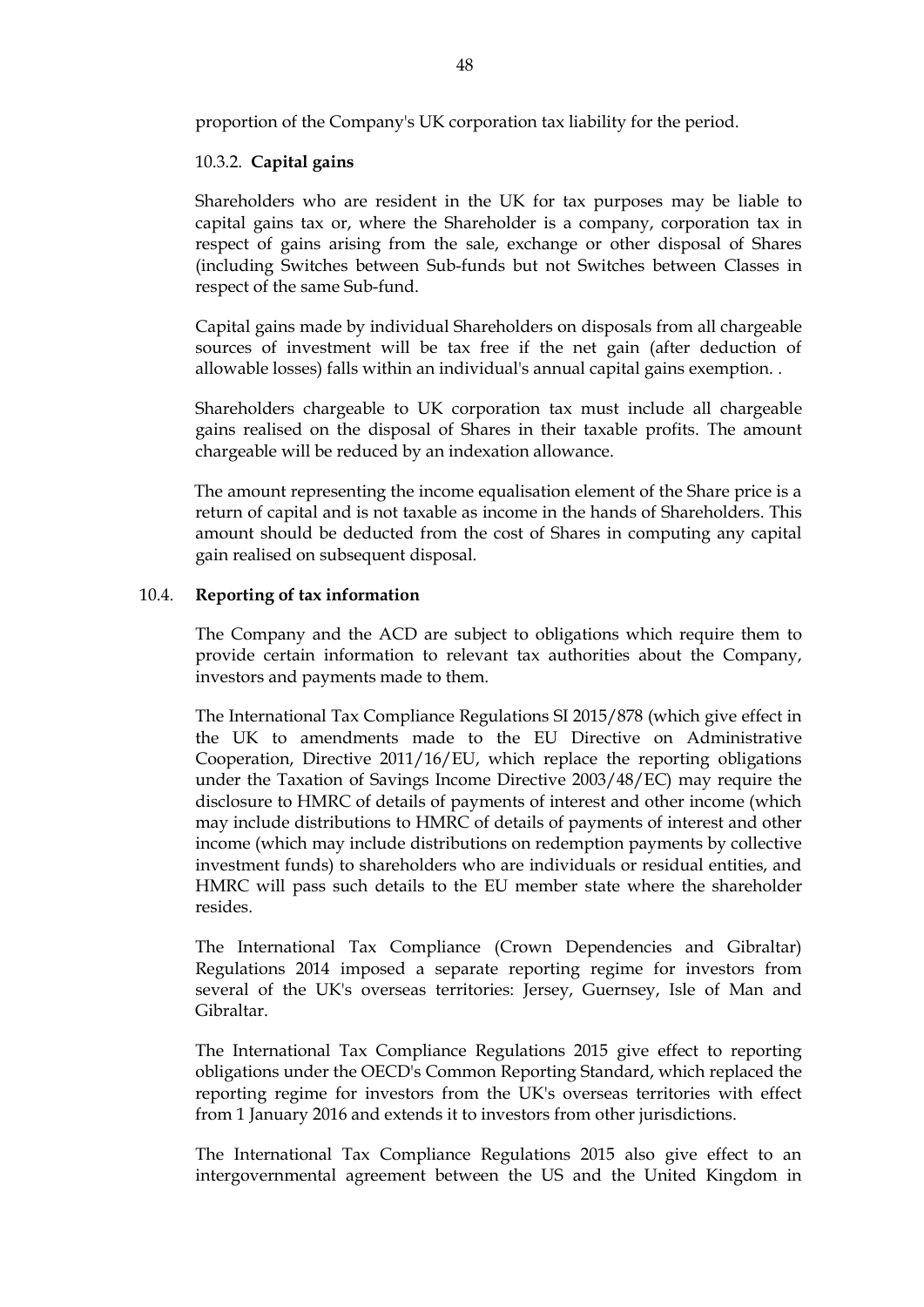relation to the US Foreign Account Tax Compliance Act ("FATCA"). FATCA is designed to help the Internal Revenue Service (the "IRS") combat US tax evasion. It requires financial institutions, such as the Sub-funds, to report on US investors or US holdings, whether or not this is relevant. Failure to comply (or be deemed compliant) with these requirements will subject a sub-fund to US withholding taxes on certain US-sourced income and gains.

Provided the Sub-funds comply with their obligations under the International Tax Compliance Regulations 2015 to identify and report US taxpayer information directly to HMRC, it should be deemed compliant with FATCA.

HMRC will share such information with the IRS.

Shareholders may be asked to provide additional information to the ACD to enable the Sub-fund to satisfy these obligations. Failure to provide requested information may subject a Shareholder to liability for any resulting US withholding taxes, US tax information reporting and/or mandatory redemption, transfer or other termination of the Shareholder's interest in a Subfund.

To the extent a Sub-fund is subject to withholding tax as a result of:

- i. a Shareholder failing (or delaying) to provide relevant information to the ACD;
- ii. a Shareholder failing (or delaying) to enter into a direct arrangement with the IRS;
- iii. the Sub-fund becoming liable under FATCA or any legislation or regulation to account for tax in any jurisdiction in the event that a Shareholder or beneficial owner of a Share receives a distribution, payment or redemption, in respect of their Shares or disposes (or be deemed to have disposed) of part or all of their Shares in any way,

(each a "Chargeable Event"),

the ACD may take any action in relation to a Shareholder's or a beneficial owner's holding to ensure that such withholding is economically borne by the relevant Shareholder or beneficial owner, and/or the ACD and/or its delegate or agent shall be entitled to deduct from the payment arising on a Chargeable Event an amount equal to the appropriate tax. The action by the ACD may also include, but is not limited to, removal of a non-compliant Shareholder from the Sub-fund or the ACD or its delegates or agents redeeming or cancelling such number of Shares held by the Shareholder or such beneficial owner as are required to meet the amount of tax. Neither the ACD nor its delegate or agent will be obliged to make any additional payments to the Shareholder or beneficial owner in respect of such withholding or deduction.

Each investor agrees to indemnify the Company, each Sub-fund and/or the ACD and its delegates/agents for any loss caused by such investor arising to the Company, a Sub-fund and/or ACD and/or its delegates/agents by reason of them becoming liable to account for tax in any jurisdiction on the happening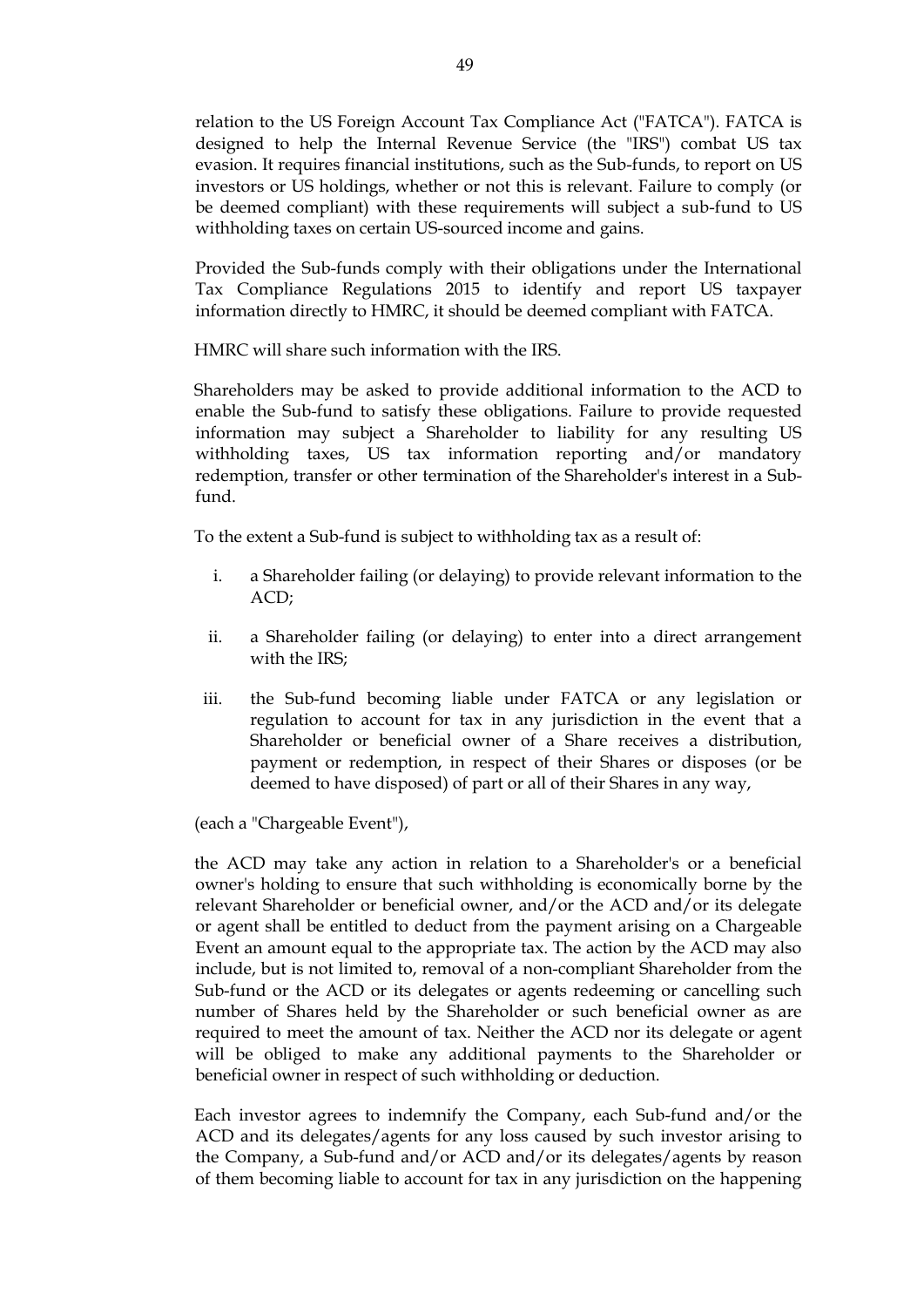of a Chargeable Event.

**The foregoing statements are based on UK law and HMRC practice as known at the date of this Prospectus and are intended to provide general guidance only. Shareholders and applicants for Shares are recommended to consult their professional advisers if they are in any doubt about their tax position.**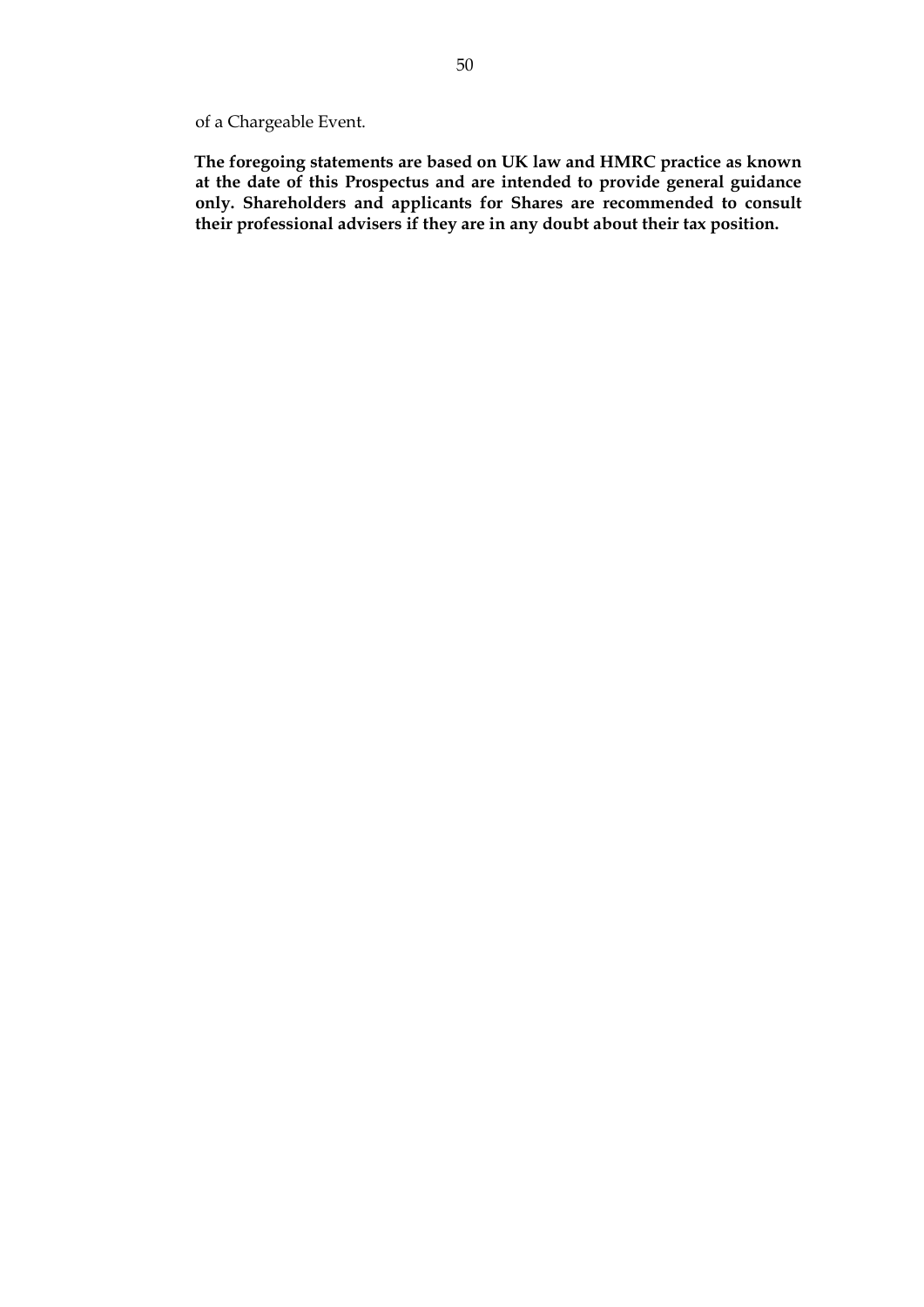## **11. WINDING UP OF THE COMPANY OR A SUB-FUND**

The Company will not be wound up except as an unregistered company under Part V of the Insolvency Act 1986 or under the COLL Sourcebook. A Sub-fund may only be terminated under the COLL Sourcebook.

Where the Company is to be wound up or a Sub-fund terminated under the COLL Sourcebook, such winding up or termination may only be commenced following approval by the FCA. The FCA may only give such approval if the ACD provides a statement (following an investigation into the affairs of the Company or Sub-fund) either that the Company (or Sub-fund) will be able to meet its liabilities within 12 months of the date of the statement or that the Company (or Sub-fund) will be unable to do so. The Company may not be wound up or a Sub-fund terminated under the COLL Sourcebook if there is a vacancy in the position of ACD at the relevant time.

The Company shall be wound up or a Sub-fund must be terminated under the COLL Sourcebook:

- 11.1. if an extraordinary resolution to that effect is passed by Shareholders; or
- 11.2. when the period (if any) fixed for the duration of the Company or a particular Sub-fund by the Instrument of Incorporation expires, or any event occurs on the occurrence of which the Instrument of Incorporation provides that the Company or a particular Sub-fund is to be wound up (for example, if the Share capital of the Company or (in relation to any Sub-fund) the Net Asset Value of the Sub-fund is below £1 million, or if a change in the laws or regulations of any country means that, in the ACD's opinion, it is desirable to terminate the Subfund);
- 11.3. on the date stated in any agreement by the FCA to a request by the ACD for the revocation of the authorisation order in respect of the Company or for the termination of the relevant Sub-fund;
- 11.4. on the effective date of a duly approved scheme of arrangement which is to result in the Company or Sub-fund ceasing to hold any Scheme Property; or
- 11.5. on the date on which all of the Sub-funds of the Company fall within 11.4 or have otherwise ceased to hold any Scheme Property, notwithstanding that the Company may have assets and liabilities that are not attributable to any particular Sub-fund.

On the occurrence of any of the above:

- 11.6. COLL 6.2 (Dealing), COLL 6.3 (Valuation and Pricing) and COLL 5(Investment and borrowing powers) will cease to apply to the Company or the relevant Subfund;
- 11.7. the Company will cease to issue and cancel Shares in the Company or the relevant Sub-fund and the ACD shall cease to sell or redeem Shares or arrange for the Company to issue or cancel them for the Company or the relevant Sub-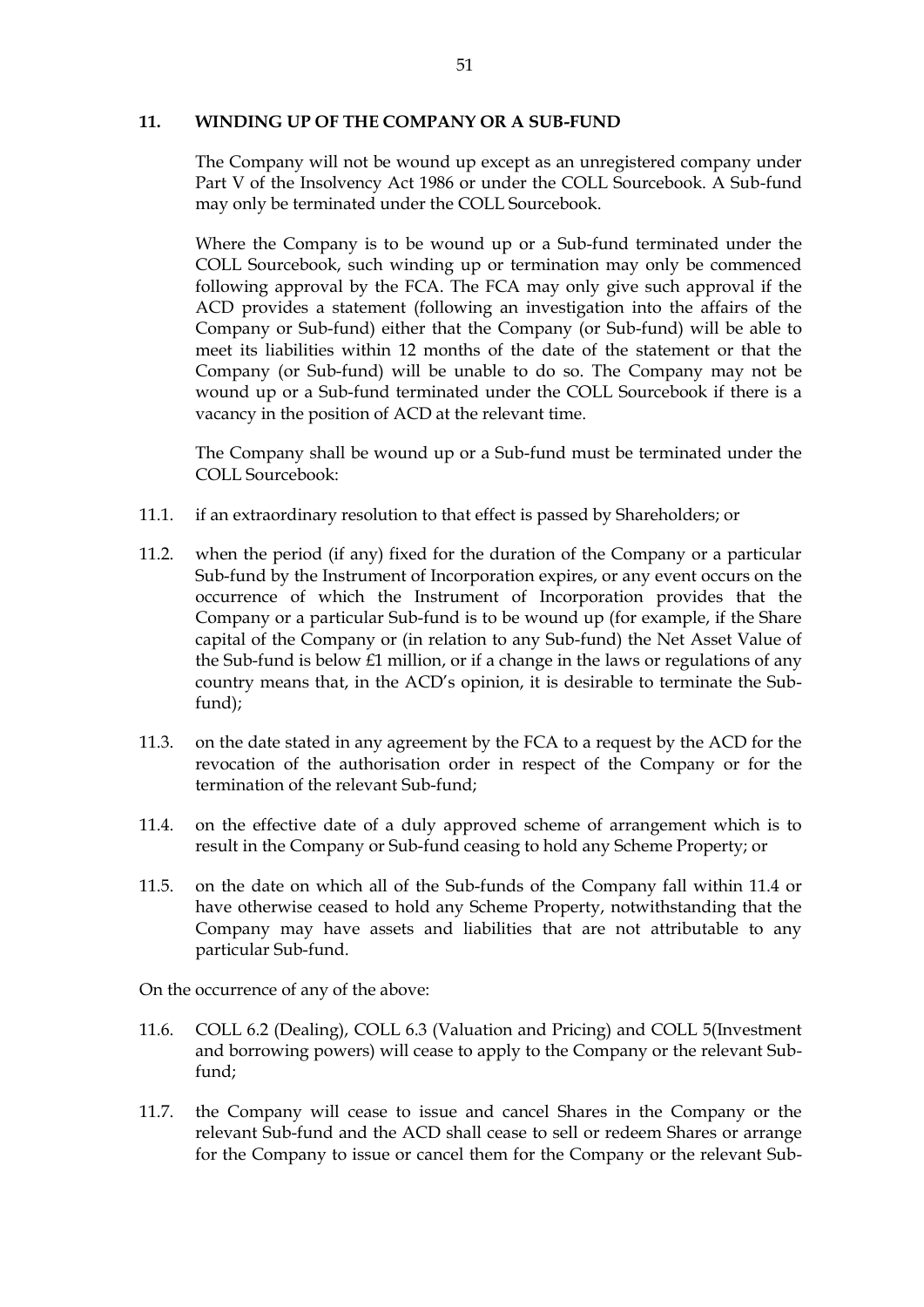fund;

- 11.8. no transfer of a Share shall be registered and no other change to the Register of Shareholders shall be made without the sanction of the ACD;
- 11.9. where the Company is being wound up, the Company shall cease to carry on its business except in so far as it is beneficial for the winding up of the Company;
- 11.10. the corporate status and powers of the Company and subject to 11.6 to 11.9 above, the powers of the ACD shall continue until the Company is dissolved.

The ACD shall, as soon as practicable after the Company or the Sub-fund falls to be wound up or terminated, realise the assets and meet the liabilities of the Company and, after paying out or retaining adequate provision for all liabilities properly payable and retaining provision for the costs of winding up, or termination arrange for the Depositary to make one or more interim distributions out of the proceeds to Shareholders proportionately to their rights to participate in the Scheme Property. If the ACD has not previously notified Shareholders of the proposal to wind up the Company or terminate the Sub-fund, the ACD shall, as soon as practicable after the commencement of winding up of the Company or the termination of the Sub-fund, give written notice of the commencement to Shareholders. When the ACD has caused all of the Scheme Property to be realised and all of the liabilities of the Company or the particular Sub-fund to be realised, the ACD shall arrange for the Depositary to make a final distribution to Shareholders on or prior to the date on which the final account is sent to Shareholders of any balance remaining in proportion to their holdings in the Company or the particular Sub-fund.

As soon as reasonably practicable after completion of the winding up of the Company or the particular Sub-fund, the Depositary shall notify the FCA that the winding up or termination has been completed.

On completion of a winding up of the Company or termination of a sub-fund, the Company will be dissolved or the sub-fund terminated and any money (including unclaimed distributions) still standing to the account of the Company or the Sub-fund, will be paid into court by the ACD within one month of the dissolution or the termination.

Following the completion of a winding up of either the Company or a Sub-fund, the ACD must prepare a final account showing how the winding up took place and how the Scheme Property was distributed. The Auditors of the Company shall make a report in respect of the final account stating their opinion as to whether the final account has been properly prepared. This final account and the auditors' report must be sent to the FCA and to each Shareholder (or the first named of joint Shareholders) on it within four months of the completion of the winding up or termination.

As the Company is an umbrella company, with each Sub-fund having segregated liability, any liabilities attributable or allocated to a particular Sub-fund under the COLL Sourcebook shall be met out of the Scheme Property attributable or allocated to that particular Sub-fund.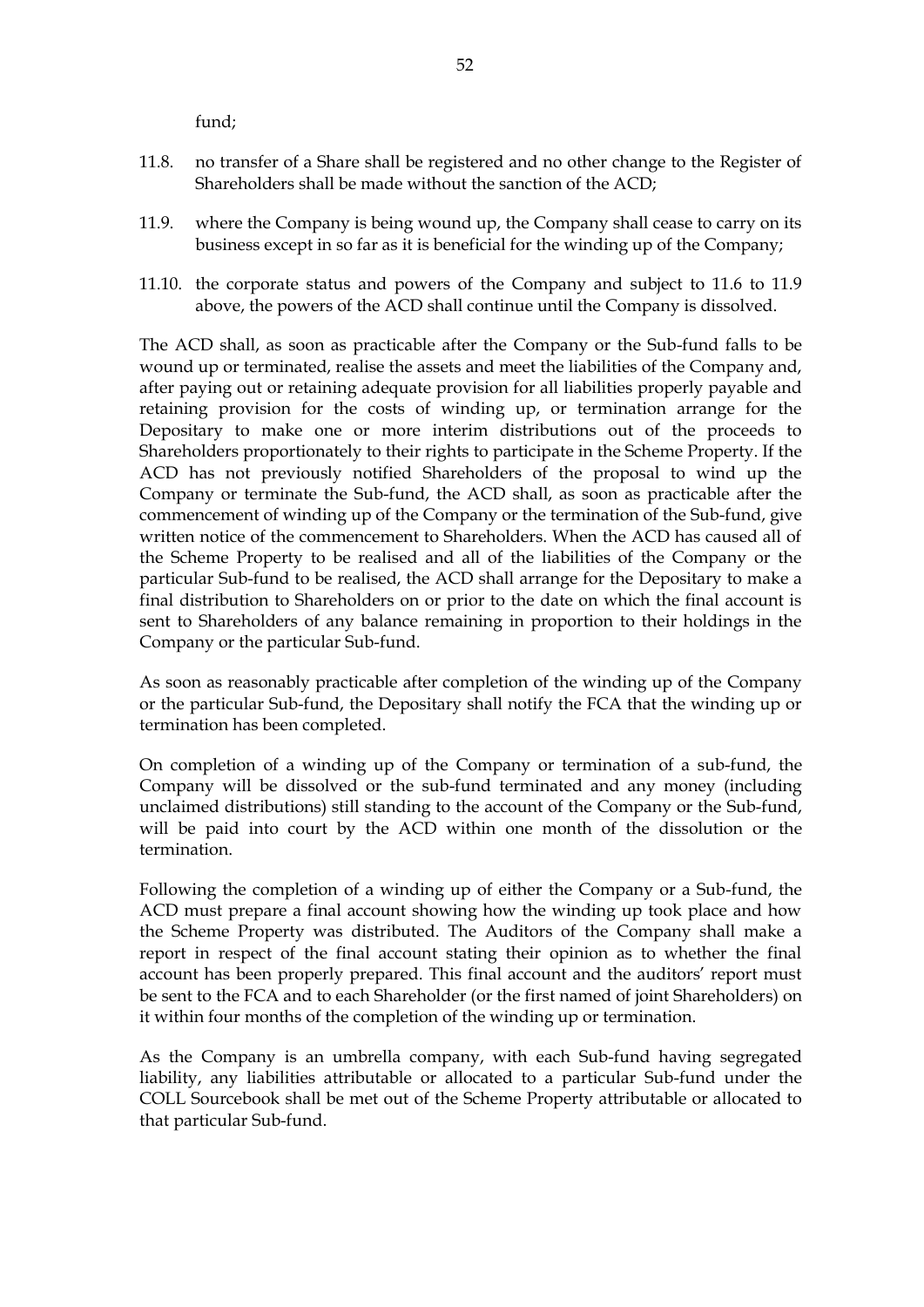#### **12. GENERAL INFORMATION**

#### 12.1. **Accounting periods**

The annual accounting period of the Company ends each year on 31 December (the accounting reference date) with an interim accounting period ending on 30 June.

The ACD may even out the payments of income within an accounting period by carrying forward income otherwise distributable with a view to augmenting amounts to be paid out at a later date. Details of the Sub-funds for which this policy is currently considered are set out in Appendix I.

#### 12.2. **Notice to Shareholders**

All notices or other documents sent by the ACD to a Shareholder will be sent by normal post (or by email if the Shareholder agrees) to the last address (or email address as appropriate) notified in writing to the Company by the Shareholder.

#### 12.3. **Income allocations**

Some Sub-funds may have interim and final income allocations. For each of the Sub-funds income is allocated in respect of the income available at each accounting date set out in Appendix I.

In relation to income Shares, distributions of income for each Sub-fund in which income Shares are issued are paid by bank transfer directly into a Shareholder's bank account on or before the relevant income allocation date in each year as set out in Appendix I.

For Sub-funds in which accumulation Shares are issued, income will become part of the capital property of the Sub-fund and will be reflected in the price of each such accumulation Share as at the end of the relevant accounting period.

If a distribution made in relation to any income Shares remains unclaimed for a period of six years after it has become due, it will be forfeited and will revert to the relevant Sub-fund (or, if that no longer exists, to the Company).

The amount available for distribution in any accounting period is calculated by taking the aggregate of the income received or receivable for the account of the relevant Sub-fund in respect of that period, and deducting the charges and expenses of the relevant Sub-fund paid or payable out of income in respect of that accounting period. The ACD then makes such other adjustments as it considers appropriate (and after consulting the Company's Auditors as appropriate) in relation to taxation, income equalisation, income unlikely to be received within 12 months following the relevant income allocation date, income which should not be accounted for on an accrual basis because of lack of information as to how it accrues, transfers between the income and capital account and other matters.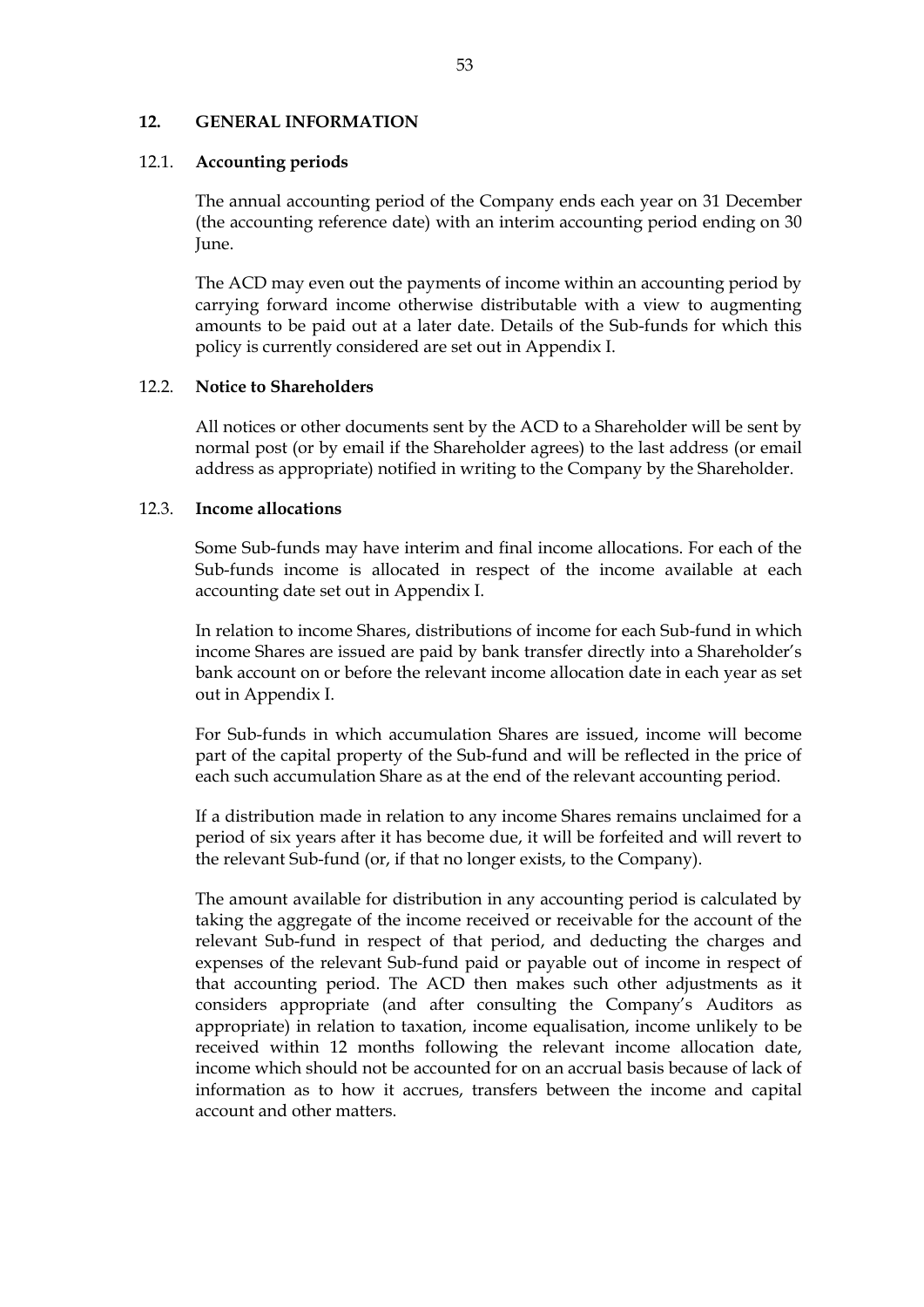## 12.4. **Annual reports**

Annual reports of the Company will be published within four months of each annual accounting period and half yearly reports will be published within two months of each interim accounting period. These reports will be available upon request free of charge.

## 12.5. **Documents of the Company**

The following documents may be inspected free of charge during normal business hours on any Business Day at the offices of the ACD at Orton, Moray, IV32 7QE.

12.5.1. the Prospectus;

12.5.2. the most recent annual and half yearly reports of the Company;

12.5.3. the Instrument of Incorporation (and any amending documents); and

12.5.4. the material contracts referred to below.

Shareholders may obtain copies of the above documents from the ACD. The ACD may make a charge at its discretion for copies of documents (apart from the most recent versions of the Instrument of Incorporation, Prospectus and annual and half yearly reports of the Company which are available free of charge to anyone who requests).

#### 12.6. **Material contracts**

The following contracts, not being contracts entered into in the ordinary course of business, have been entered into by the Company and are, or may be, material:

- 12.6.1. the ACD Agreement between the Company, and the ACD;
- 12.6.2. the Investment Management Agreement between the Company, the ACD and the Investment Manager; and
- 12.6.3. the Depositary Agreement between the Company, the Depositary and the ACD.

Details of the above contracts are given under section 6 "Management and Administration".

# 12.7. **Provision of investment advice**

All information concerning the Company and about investing in Shares of the Company is available from the ACD at Orton, Moray, IV32 7QE. Neither the ACD nor any of its officers, representatives or advisers shall be regarded as giving investment advice and persons requiring such advice should consult a professional financial adviser. All applications for Shares are made solely on the basis of the current prospectus of the Company, and investors should ensure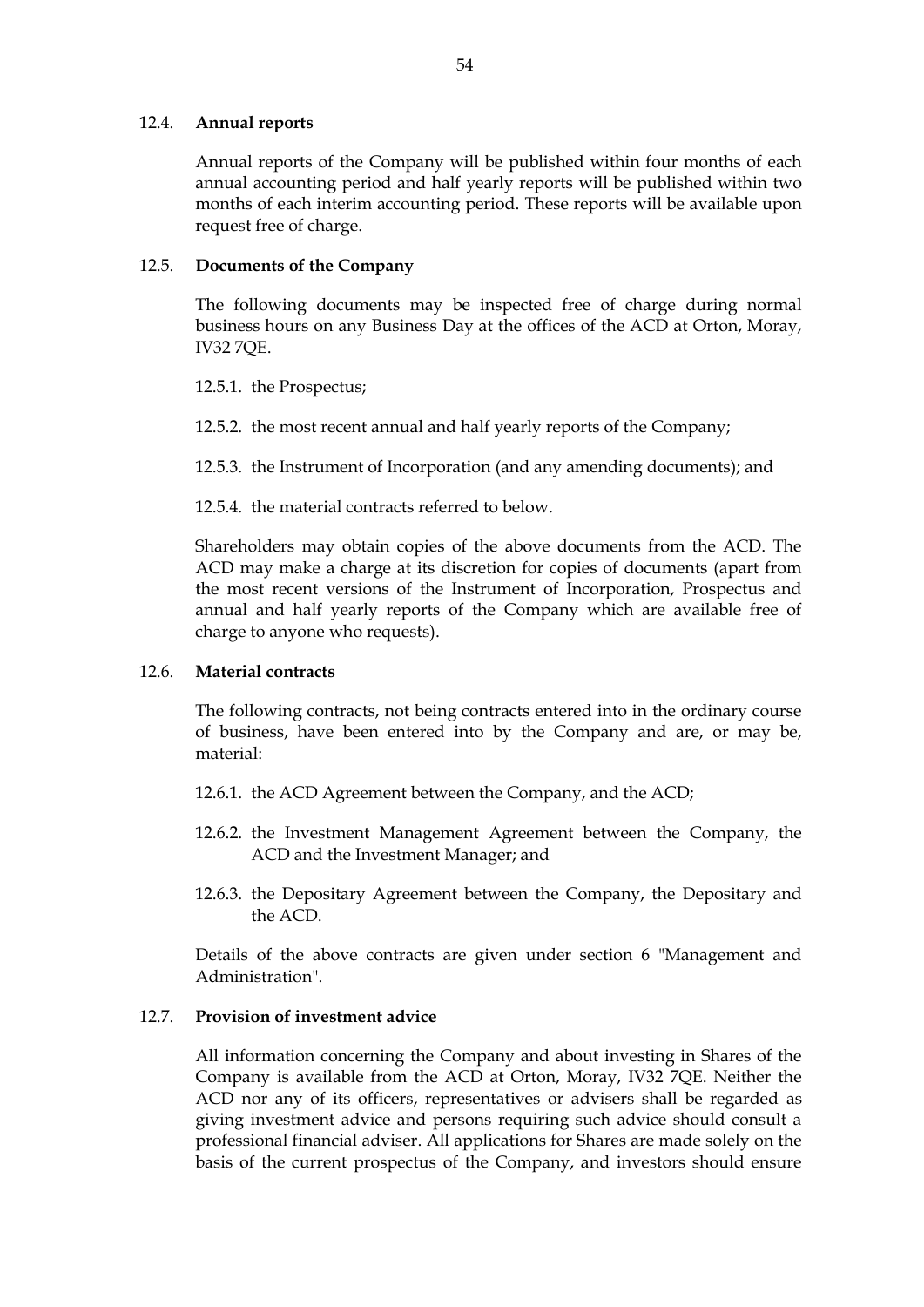that they have the most up to date version.

## 12.8. **Telephone recordings**

Please note that the ACD may record telephone calls for training and monitoring purposes and to confirm investors' instructions.

# 12.9. **Complaints**

Complaints may be brought in writing to Valu-Trac Investment Management Limited, Orton, Moray, IV32 7QE or by telephone to 01343 880 344.

In the event that an unsatisfactory response is provided, you can refer your complaint to the Financial Ombudsman Service at:

The Financial Ombudsman Service Exchange Tower London E14 9SR

Please note that a copy of the ACD's guide to making a complaint is available upon request.

## 12.10. **Risk management**

The ACD will provide upon the request of a Shareholder further information relating to:

- 12.10.1.the quantitative limits applying in the risk management of any Subfund;
- 12.10.2.the methods used in relation to 12.10.1; and
- 12.10.3.any recent development of the risk and yields of the main categories of investment.

# 12.11. **Financial Services Compensation Scheme**

The ACD is covered by the Financial Services Compensation Scheme. Shareholders may be entitled to compensation from the scheme if the ACD cannot meet its obligations. This depends on the type of business and the circumstances of the claim. Most types of investment businesses are covered for 100% of investments up to £50,000. Further information is available from:

The Financial Services Compensation Scheme 10th Floor Beaufort House 15 St Boltoph Street London EC3A 7QU

Tel: 0800 678 1100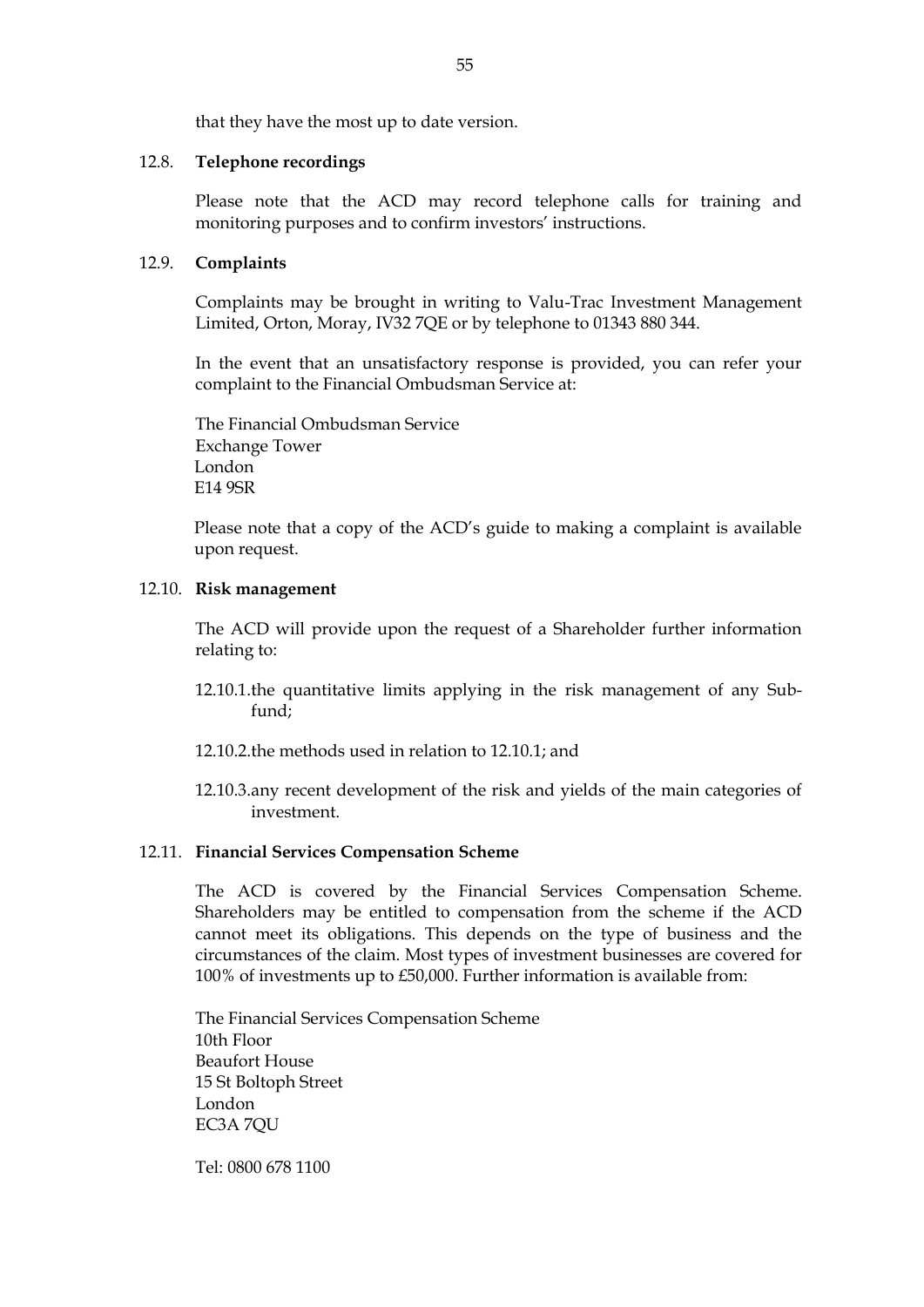#### Website: [www.fscs.org.uk](http://www.fscs.org.uk/)

#### 12.12. **Indemnity**

The Instrument of Incorporation contains provisions indemnifying the Directors, other officers and the Company's Auditors or the Depositary against liability in certain circumstances otherwise than in respect of their negligence, default, breach of duty or breach of trust, and indemnifying the Depositary against liability in certain circumstances otherwise than in respect of its failure to exercise due care and diligence in the discharge of its functions in respect of the Company.

#### 12.13. **Strategy for the exercise of voting rights**

The ACD has a strategy for determining when and how voting rights attached to ownership of the Scheme Property are to be exercised for the benefit of each Sub-fund. A summary of this strategy is available from the ACD on request or on the ACD's website at [www.valu-](http://www.valu/)trac.com. Voting records and further details of the actions taken on the basis of this strategy in relation to each Sub-fund are available free of charge from the ACD on request.

#### 12.14. **Best execution**

The ACD's order execution policy sets out the factors which the ACD expects the Investment Manager to consider when effecting transactions and placing orders in relation to the Company. This policy has been developed in accordance with the ACD's obligations under the Regulations to obtain the best possible result for the Company.

Details of the order execution policy are available on the ACD's website at [www.valu-](http://www.valu/)trac.com.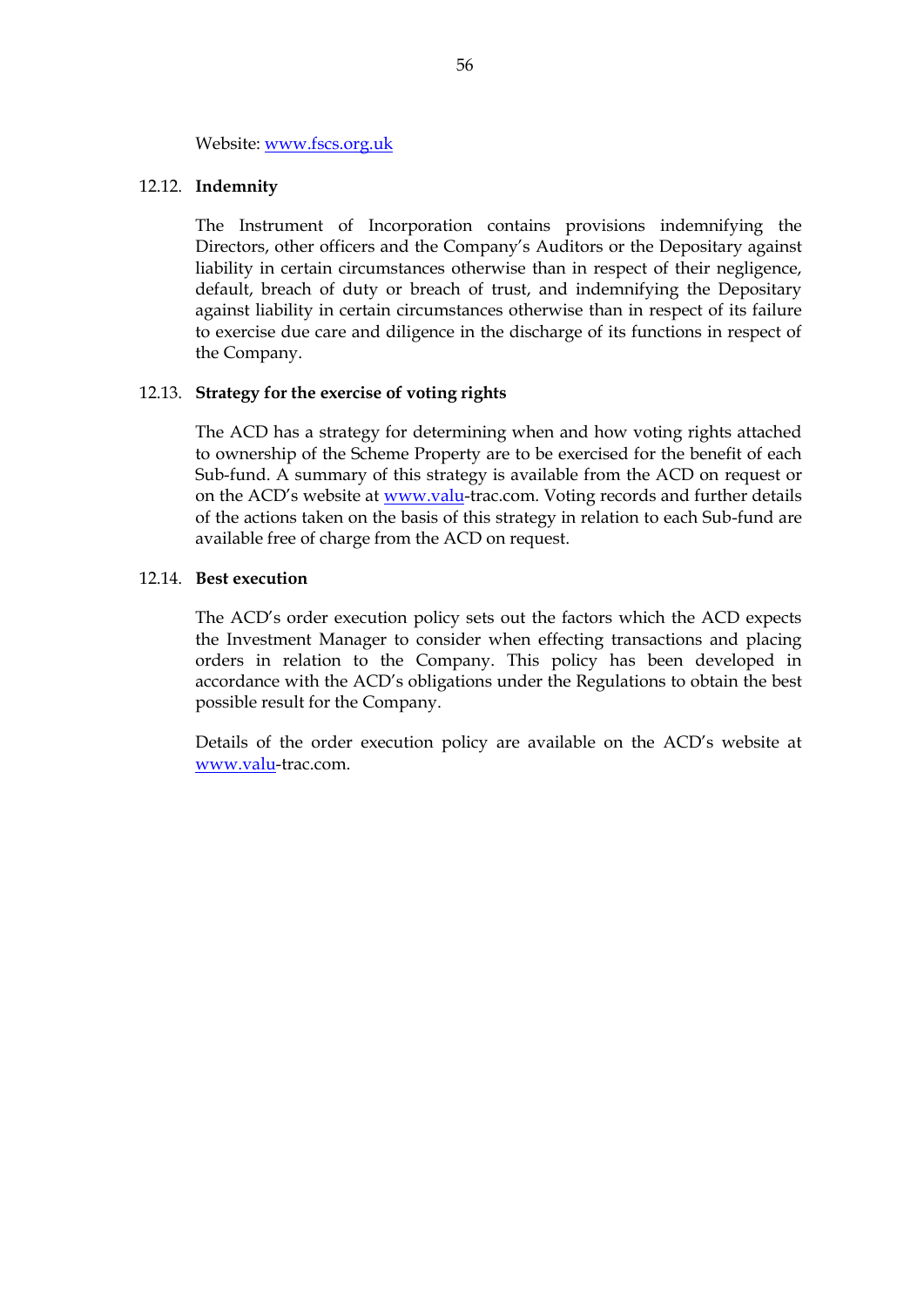# **APPENDIX I**

# **SUB-FUND DETAILS**

| VT TEVIOT UK SMALLER COMPANIES FUND |  |                                                                                                                                                                                                                                                                                                                                                                                                               |  |  |
|-------------------------------------|--|---------------------------------------------------------------------------------------------------------------------------------------------------------------------------------------------------------------------------------------------------------------------------------------------------------------------------------------------------------------------------------------------------------------|--|--|
| <b>Type</b><br>of<br>fund:          |  | <b>Sub-</b> UCITS scheme                                                                                                                                                                                                                                                                                                                                                                                      |  |  |
| Product<br>Reference<br>Number:     |  | 785520                                                                                                                                                                                                                                                                                                                                                                                                        |  |  |
| Investment<br>Objective<br>Policy:  |  | The investment objective of the VT Teviot UK Smaller Companies<br>$\&$ Fund is to achieve a total return (of growth and income, after fees)<br>greater than the Benchmark Index over the long term.<br>The<br>Benchmark Index is the Numis Smaller Companies Index<br>(including AIM but excluding investment Companies).                                                                                     |  |  |
|                                     |  | The Fund will seek to achieve its investment objective by investing<br>in a diversified portfolio of companies which shall primarily<br>consist of small UK quoted companies. Small companies are those<br>having a market capitalisation, at the time of purchase, equal to or<br>lower than the largest company in the Numis Smaller Companies<br>Index (including AIM but excluding investment companies). |  |  |
|                                     |  | The investments held by the Fund will be primarily in companies<br>domiciled, incorporated or having a significant part of their<br>business in the UK.                                                                                                                                                                                                                                                       |  |  |
|                                     |  | The Manager actively manages the portfolio in order to achieve the<br>objective and will not be restricted in respect of investments by<br>industrial sectors.                                                                                                                                                                                                                                                |  |  |
|                                     |  | In seeking investments the approach will be fundamental in<br>nature: rigorous financial analysis of prospective and existing<br>investments and regular contact with the management of these<br>companies. The emphasis within the portfolio will reflect the<br>desire to invest in companies whose shares represent relatively<br>attractive value within the given stockmarket context.                   |  |  |
|                                     |  | The Fund's eligible markets, as defined in COLL, include the<br>Official List of the London Stock Exchange plc ("LSE") and the<br>Alternative Investment Market ("AIM") of the LSE. The Fund's<br>base currency is Pounds Sterling.                                                                                                                                                                           |  |  |
|                                     |  | The Fund will not invest in any immovable property or tangible<br>movable property.                                                                                                                                                                                                                                                                                                                           |  |  |
|                                     |  | In addition to equities, the asset classes in which the Fund may<br>transferable<br>invest includes<br>securities, units in<br>collective<br>investment schemes, money-market instruments, cash and near                                                                                                                                                                                                      |  |  |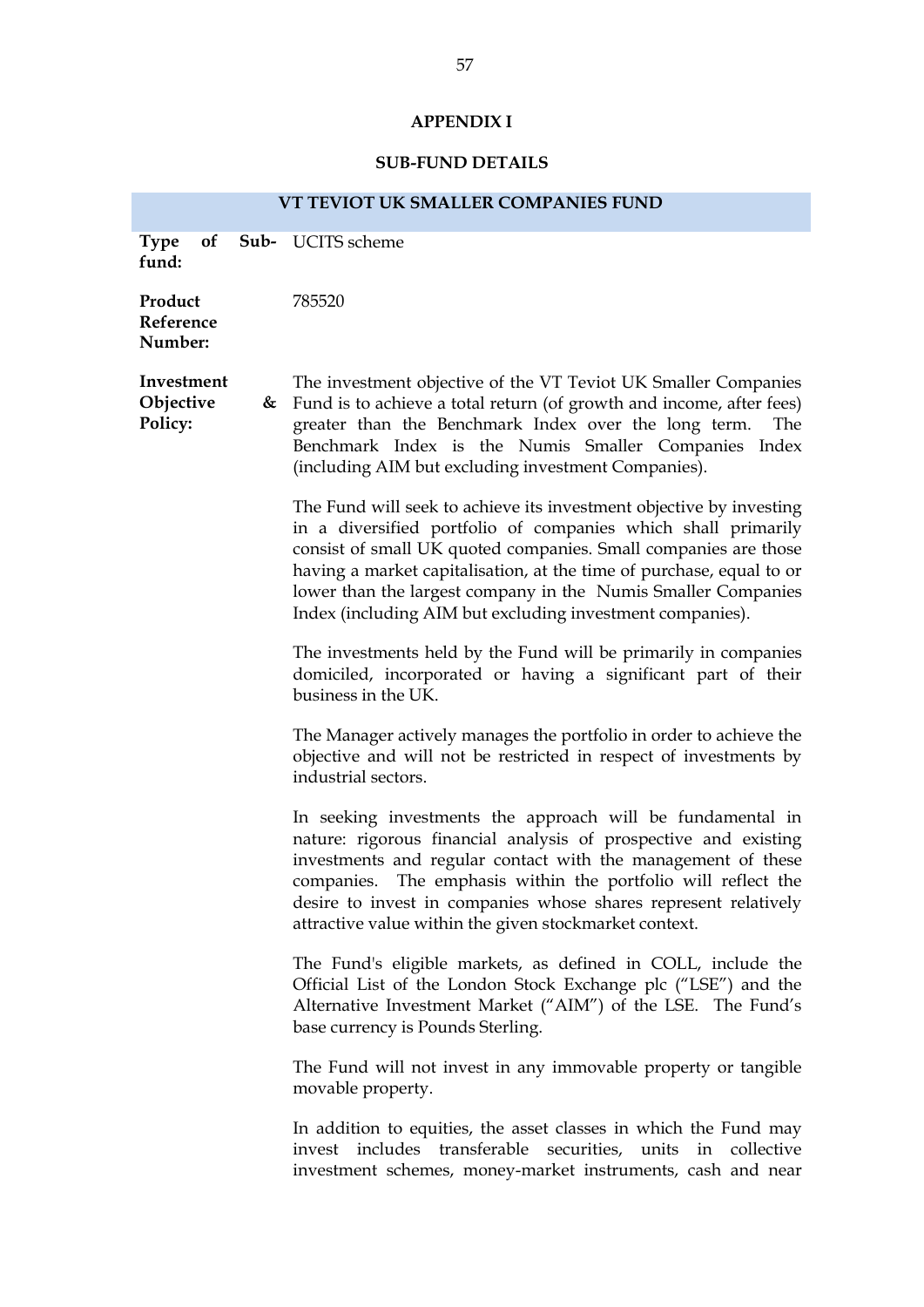cash and deposits to the extent permitted for UCITS schemes pursuant to the rules in COLL and in accordance with the Fund's investment powers as set out in this Prospectus.

As indicated above, the Fund aims to achieve a total return over the longer term. Nevertheless capital is in fact at risk and there is no guarantee that a total return will be achieved over that specific, or any, time period.

- **Benchmark:** The performance benchmark is the Numis Smaller Companies Index (including AIM but excluding investment companies). The performance of the Fund can be compared against that of the benchmark. This benchmark has been selected as it is considered that this index most closely reflects the investments which the Fund will make (and its risk/return objectives). For the avoidance of doubt, the Investment Manager is not bound or influenced by the index when making its decisions and can make investments that are not included in the index.
- **Derivatives:** The Sub-Fund may hold derivatives for efficient portfolio management purposes. It is not intended that the use of derivatives for efficient portfolio management purposes will increase the risk profile of the Sub-Fund.

**Final accounting**  31 December **date:**

**Interim accounting dates:** 30 June

**Income distribution dates:** 28 Feb (final); 31 Aug (interim)

| <b>Shares Classes:</b>  | NET Accumulation                                                                                                                                                 |
|-------------------------|------------------------------------------------------------------------------------------------------------------------------------------------------------------|
|                         | NET Income                                                                                                                                                       |
|                         | <b>Gross Accumulation</b>                                                                                                                                        |
|                         | Gross Income                                                                                                                                                     |
| <b>Types of Shares:</b> | NET Accumulation and NET Income shares will be available at the<br>launch date. No distinction is being drawn between institutional<br>and retail share classes. |
|                         |                                                                                                                                                                  |

**Initial charge:** Nil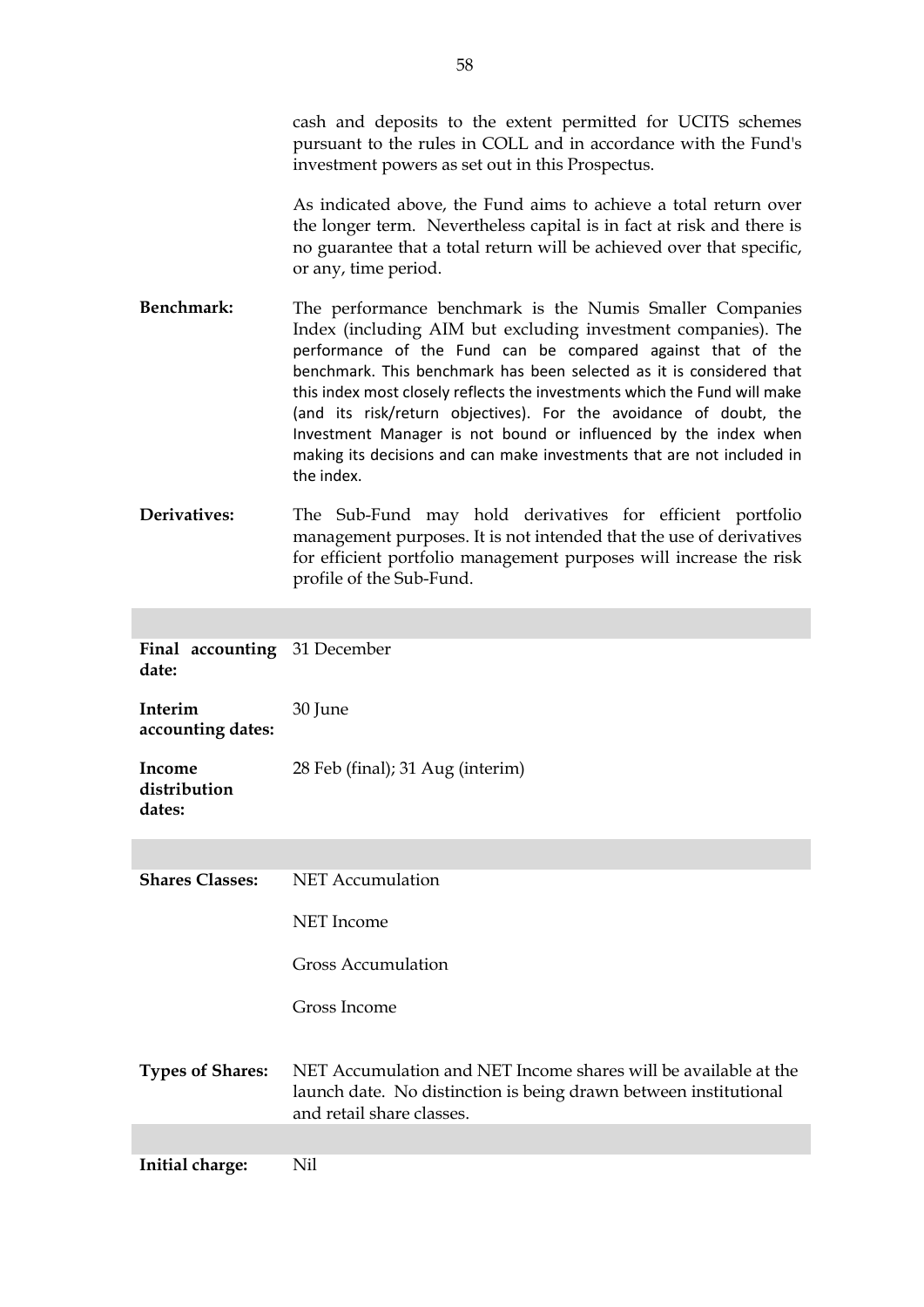| Redemption<br>Charge:            | Nil                                                                                                                                                                                                                                                                                    |                      |  |
|----------------------------------|----------------------------------------------------------------------------------------------------------------------------------------------------------------------------------------------------------------------------------------------------------------------------------------|----------------------|--|
| Switching<br>Charge:             | Nil                                                                                                                                                                                                                                                                                    |                      |  |
| Annual                           | $£30,000$ per annum plus                                                                                                                                                                                                                                                               |                      |  |
| Management<br>Charge:            | <b>NET</b> Accumulation                                                                                                                                                                                                                                                                | $0.75\%$ (per annum) |  |
|                                  | <b>NET</b> Income                                                                                                                                                                                                                                                                      | $0.75\%$ (per annum) |  |
|                                  | <b>Gross Accumulation</b>                                                                                                                                                                                                                                                              | $0.75\%$ (per annum) |  |
|                                  | Gross Income                                                                                                                                                                                                                                                                           | $0.75\%$ (per annum) |  |
|                                  |                                                                                                                                                                                                                                                                                        |                      |  |
|                                  | the above percentages being percentages of the Net Asset Value of<br>the Sub-fund attributable to the relevant Class (plus VAT if<br>applicable).                                                                                                                                      |                      |  |
|                                  | The fixed element of the fee shall rise annually in line with the rate<br>of inflation (calculated in accordance with the Consumer Price<br>Index) on 1 July each year from 1 July 2018. In the event of<br>negative inflation the fixed element of the fee shall remain<br>unchanged. |                      |  |
| <b>Depositary Fee:</b>           | See section 7.3 of the Prospectus                                                                                                                                                                                                                                                      |                      |  |
| <b>Charges</b><br>taken<br>from: | 25% from capital and 75% from income.                                                                                                                                                                                                                                                  |                      |  |

# **Investment minima: \***

| Lump         | sum | NET Accumulation - $£1,000$ |
|--------------|-----|-----------------------------|
| subscription |     | NET Income $-£1,000$        |
|              |     | Gross Accumulation - £1,000 |
|              |     | Gross Income - £1,000       |
| Top-up       |     | NET Accumulation - £500     |
|              |     | NET Income $-$ £500         |
|              |     | Gross Accumulation - £500   |
|              |     | Gross Income - £500         |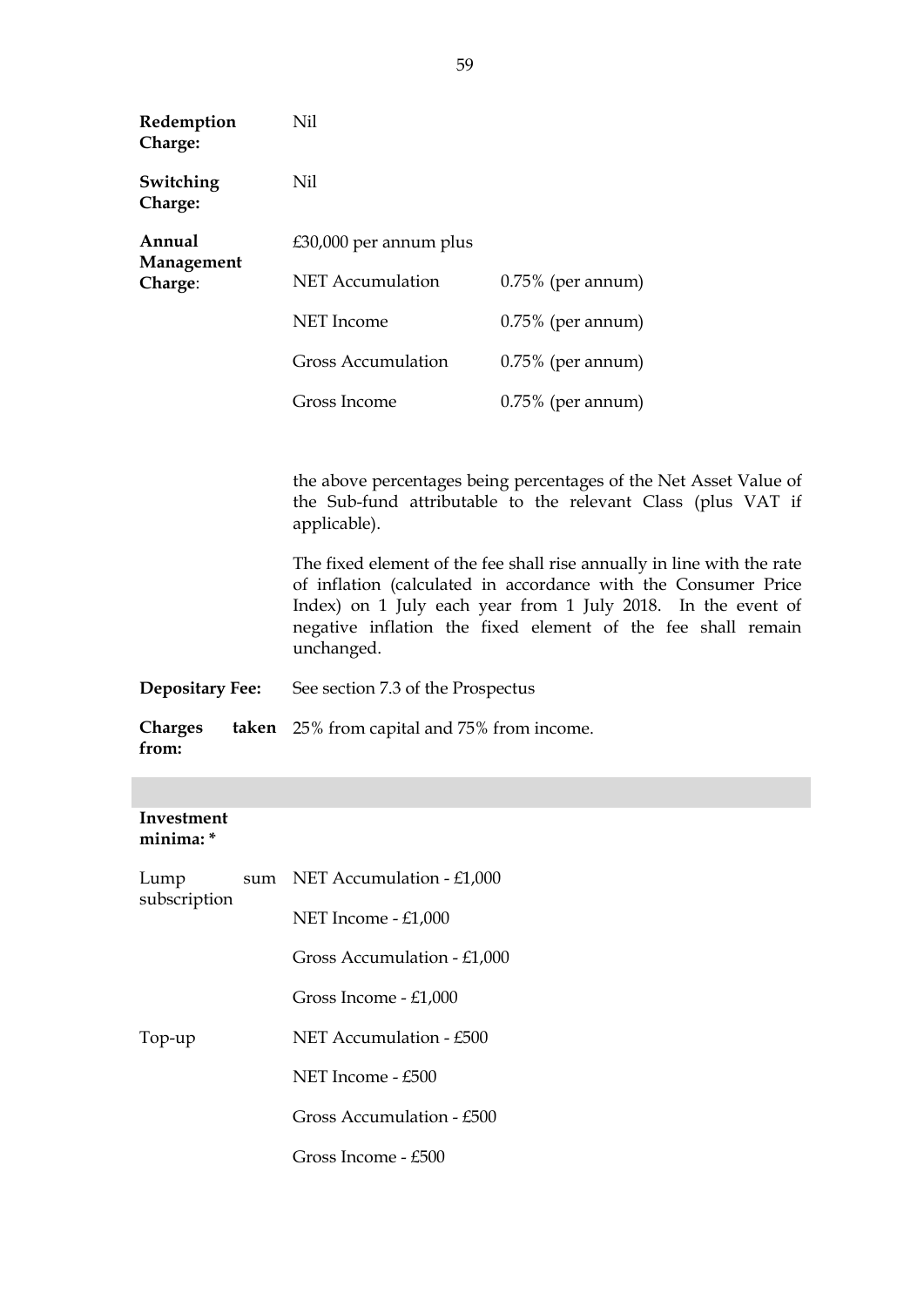| Holding                                  | NET Accumulation - £500                                                                                                                                    |  |
|------------------------------------------|------------------------------------------------------------------------------------------------------------------------------------------------------------|--|
|                                          | NET Income - £500                                                                                                                                          |  |
|                                          | Gross Accumulation - £500                                                                                                                                  |  |
|                                          | Gross Income - £500                                                                                                                                        |  |
| Redemption                               | £500 (provided minimum holding is maintained)                                                                                                              |  |
| Switching                                | £500 (provided minimum holding is maintained)                                                                                                              |  |
|                                          |                                                                                                                                                            |  |
| Initial price of £1.00<br><b>Shares:</b> |                                                                                                                                                            |  |
|                                          |                                                                                                                                                            |  |
| Past<br>Performance:                     | Performance data is shown in Appendix V                                                                                                                    |  |
| Performance Fee: None                    |                                                                                                                                                            |  |
|                                          |                                                                                                                                                            |  |
| Investment<br><b>Restrictions</b>        | The Sub-fund may not invest more than 10% of its value in other<br>collective investment schemes and may not invest in other Sub-<br>funds of the Company. |  |

**\* The ACD may waive these minima at its discretion.**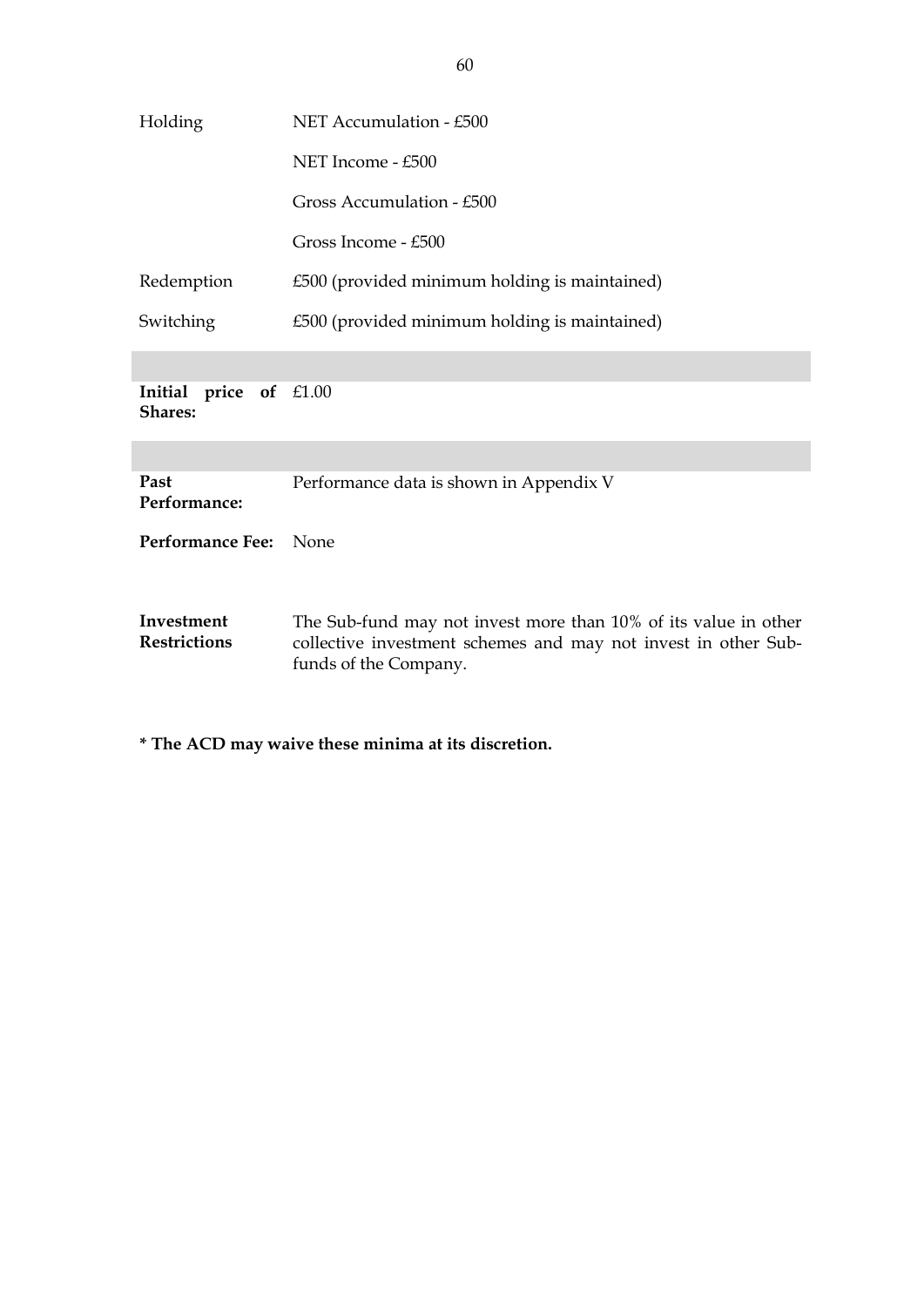# **APPENDIX II PART I ELIGIBLE SECURITIES MARKETS AND ELIGIBLE DERIVATIVES MARKETS**

All the Sub-funds may deal through securities and derivatives markets which are regulated markets (as defined in the glossary to the FCA Handbook) or markets established in an EEA State which are regulated, operate regularly and are open to the public (excluding Cyprus and Slovenia) including, for the avoidance of doubt, the London Stock Exchange main market and/or the AIM market operated by the London Stock Exchange.

Each Sub-fund may also deal through the securities and derivatives markets and derivatives markets indicated below:

## **Eligible Securities Markets**:

| United States of America | <b>NYSE Euronext New York</b><br>The NASDAQ Stock Market (NASDAQ)<br><b>NYSE Amex Equities</b><br>The market in transferable securities issued by or on<br>behalf of the United States of America conducted<br>through those persons for the time being recognised<br>and supervised by the Federal Reserve Bank of New<br>York and known as primary dealers |
|--------------------------|--------------------------------------------------------------------------------------------------------------------------------------------------------------------------------------------------------------------------------------------------------------------------------------------------------------------------------------------------------------|
| Australia                | Australian Securities Exchange (ASX)                                                                                                                                                                                                                                                                                                                         |
| Canada                   | Toronto Stock Exchange (TSX)<br><b>TSX Venture Exchange</b>                                                                                                                                                                                                                                                                                                  |
| Hong Kong                | Hong Kong Stock Exchange                                                                                                                                                                                                                                                                                                                                     |
| Japan                    | Tokyo Stock Exchange                                                                                                                                                                                                                                                                                                                                         |
|                          | Nagoya Stock Exchange                                                                                                                                                                                                                                                                                                                                        |
| Korea                    | Korea Exchange (KRX)                                                                                                                                                                                                                                                                                                                                         |
| Mexico                   | Bolsa Mexicana de Valores (BMV)                                                                                                                                                                                                                                                                                                                              |
| New Zealand              | New Zealand Stock Exchange (NZX)                                                                                                                                                                                                                                                                                                                             |
| Singapore                | Singapore Exchange (SGX)                                                                                                                                                                                                                                                                                                                                     |
| South Africa             | JSE Limited                                                                                                                                                                                                                                                                                                                                                  |
| Switzerland              | SIX Swiss Exchange (SWX)                                                                                                                                                                                                                                                                                                                                     |
| Thailand                 | The Stock Exchange of Thailand (SET)                                                                                                                                                                                                                                                                                                                         |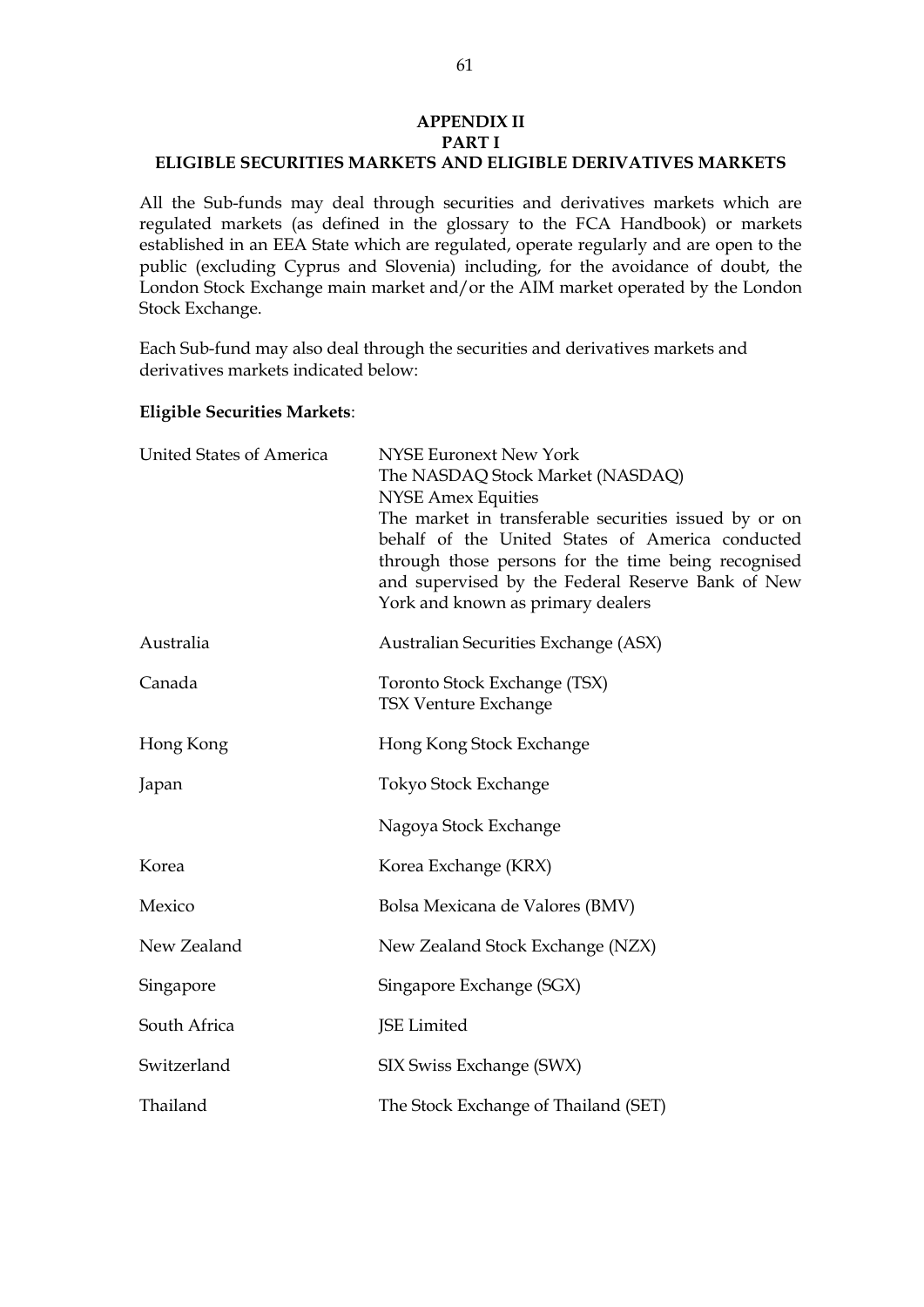| <b>MARKET</b>             | <b>SUBCUSTODIAN</b>                         |
|---------------------------|---------------------------------------------|
| Argentina                 | Citibank N.A.                               |
| Australia                 | HSBC Bank Australia Limited                 |
| Austria                   | UniCredit Bank Austria AG                   |
| Bahrain                   | HSBC Bank Middle East Limited               |
| Bangladesh                | <b>Standard Chartered Bank</b>              |
| Belgium                   | <b>BNPParibas Belgium</b>                   |
| Bermuda                   | <b>HSBC Securities Services</b>             |
| Bosnia & Herzegovina      | Hub through UniCredit Bank Austria          |
| <b>Botswana</b>           | Standard Chartered Bank Botswana Ltd        |
| Brazil                    | <b>BNP Paribas Securities Services</b>      |
| Bulgaria                  | UniCredit Bulbank AD                        |
| Canada                    | Royal Bank of Canada                        |
| Chile                     | Banco de Chile (Citibank N.A.)              |
| China B Shares (Shanghai) | HSBC Bank (China) Company Limited           |
| China B Shares (Shenzhen) | HSBC Bank (China) Company Limited           |
| China A Shares            | HSBC Bank (China) Company Limited           |
| Colombia                  | Cititrust Colombia S.A.                     |
| Croatia                   | UniCredit Bank Austria AG                   |
| Cyprus                    | HSBC Bank plc                               |
| Czech Republic            | UniCredit Bank Czech Republic and Slovakia, |
|                           | a.s                                         |
| Denmark                   | Danske Bank A/S                             |
| Egypt                     | Citibank N.A. Egypt                         |
| Estonia                   | Swedbank                                    |
| Finland                   | Nordea Bank AB (publ)                       |
| France                    | Deutsche Bank A.G.                          |
| Germany                   | Deutsche Bank A.G.                          |
| Ghana                     | Standard Chartered Bank Ghana Ltd.          |
| Greece                    | <b>HSBC Bank Plc Greece</b>                 |
| Hong Kong                 | Standard Chartered Bank (Hong<br>Kong)      |
|                           | Limited                                     |
|                           | Hong Kong Connect: Citibank, N.A., Hong     |
|                           | Kong Branch                                 |
| Hungary                   | UniCredit Bank Hungary Zrt.                 |
| Iceland(suspended market) | Islandsbanki hf                             |
| <b>ICSD</b>               | Euroclear                                   |
| India                     | and Shanghai<br>The<br>Hongkong<br>Banking  |
|                           | Corporation Limited                         |
| Indonesia                 | <b>Standard Chartered Bank</b>              |
| Ireland                   | <b>RBC Investor Services Trust</b>          |
| <b>Israel</b>             | Citibank N.A. Tel Aviv Branch               |
| Italy                     | <b>BNP Paribas Securities Services</b>      |
| Japan                     | Citibank N.A., Tokyo Branch                 |
| Jordan                    | Standard Chartered Bank, Jordan Branch      |
|                           |                                             |

Kazakhstan **JSC Citibank Kazakhstan** 

Latvia Swedbank AS

Kenya Standard Chartered Bank Kenya Kuwait HSBC Bank Middle East Limited

# **Part II – List of Sub-Custodians (as at the date of this Prospectus)**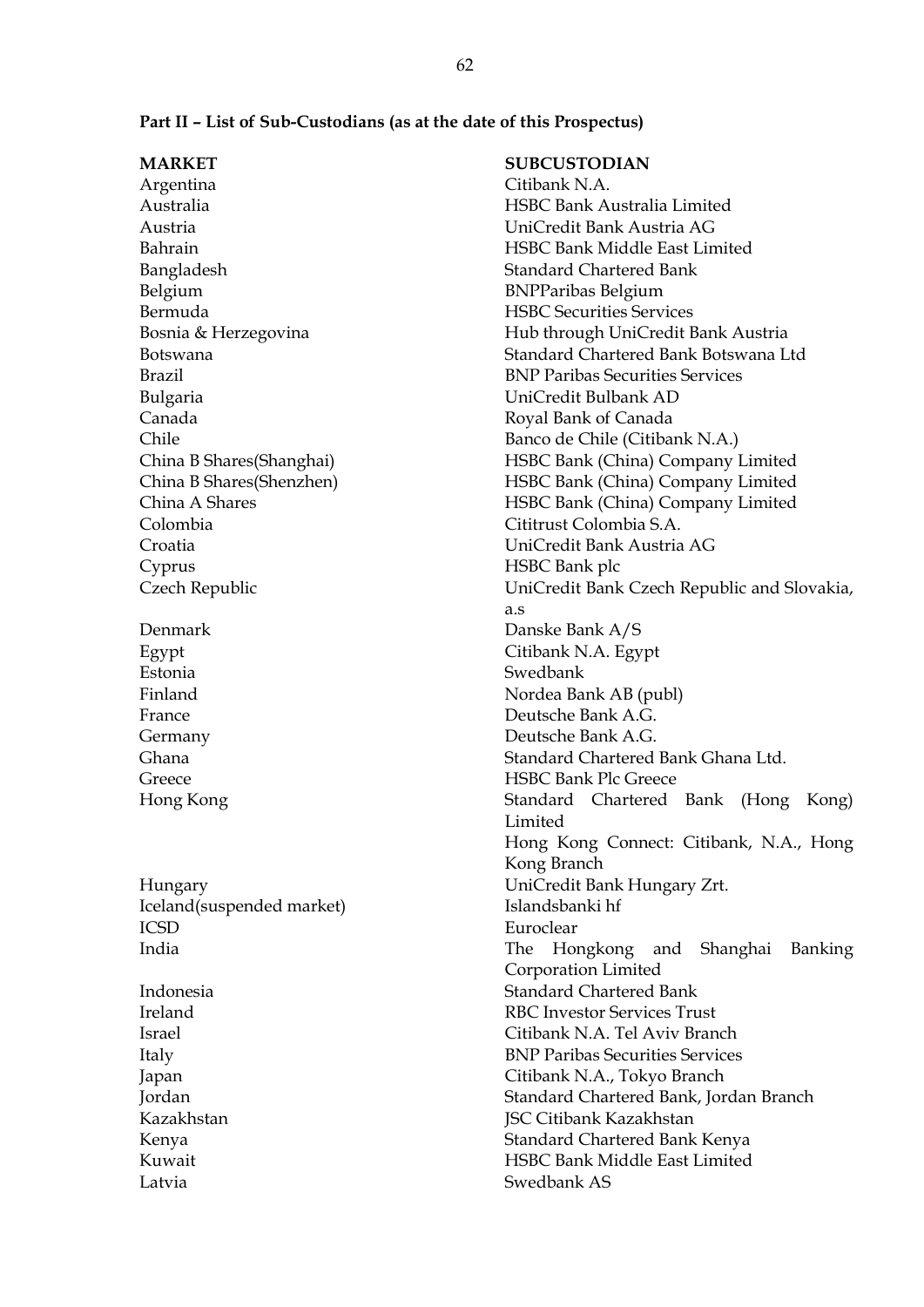Lithuania Swedbank AS

Mexico Citibanamex

Singapore DBS Bank Ltd

Turkey Citibank A.S. Ukraine PJSC Citibank

Luxembourg Euroclear Bank Malaysia Standard Chartered Bank Malaysia Berhad Mauritius The Hongkong and Shanghai Banking Corporation Limited Morocco Société Générale Marocaine de Banques Namibia Standard Bank of South Africa Nasdaq Dubai Ltd HSBC Bank Middle East Limited Netherlands BNP Paribas Securities Services New Zealand The Hongkong and Shanghai Banking Corporation Limited Nigeria Citibank Nigeria Limited Norway DNB Bank ASA Oman HSBC Bank Oman S.A.O.G. Pakistan Deutsche Bank A.G. Peru Citibank del Perú S.A. Philippines Standard Chartered Bank Poland Bank Polska Kasa Opieki S.A. Portugal BNP Paribas Securities Services Qatar HSBC Bank Middle East Limited Romania BRD -Groupe Societe Generale Russia Societe Generale, Rosbank Saudi Arabia HSBC Saudi Arabia Serbia Hub through UniCredit Bank Austria AG Slovak Republic UniCredit Bank Czech Republic and Slovakia, a.s. Slovenia Hub through UniCredit Bank Austria AG South Africa **South Africa** Société Générale South Korea The Hong Kong and Shanghai Banking Corporation Limited Spain Banco Inversis S.A. Sri Lanka The Hongkong and Shanghai Banking Corporation Limited Sweden Skandinaviska Enskilda Banken AB (publ) Switzerland Credit Suisse AG Taiwan HSBC Bank (Taiwan) Limited Thailand Standard Chartered Bank (Thai) Pcl Tunisia Societe Generale Securities Service UIB Tunisia UAE -Abu Dhabi HSBC Bank Middle East Limited UAE -Dubai HSBC Bank Middle East Limited UK RBC Investor Services Trust Uruguay Banco Itaύ Uruguay S.A. USA The Bank of New York Mellon Vietnam HSBC Bank (Vietnam) Ltd Zambia Standard Chartered Bank Zambia PLC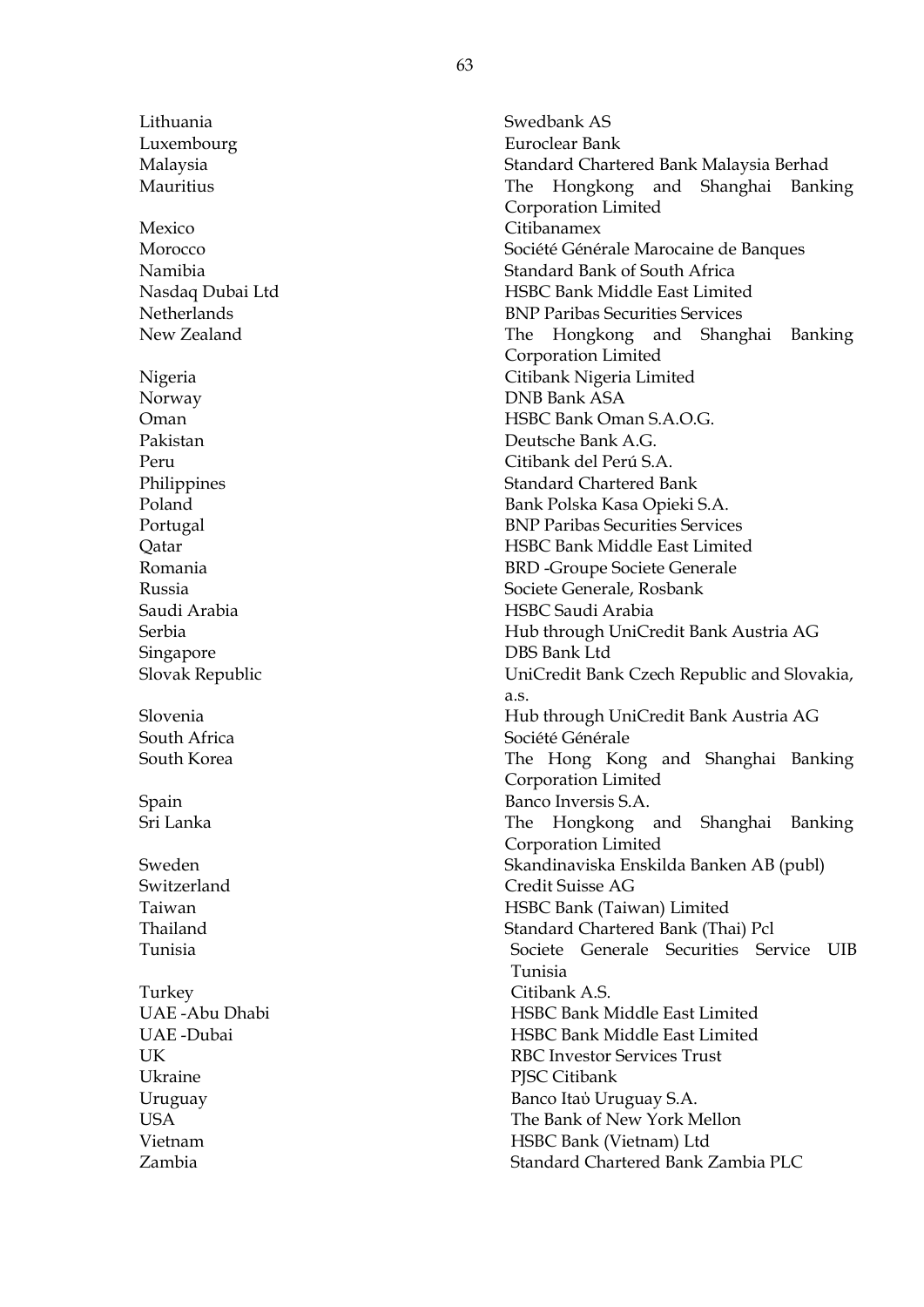## **APPENDIX III**

#### **INVESTMENT AND BORROWING POWERS OF THE COMPANY**

#### **1. General**

The Scheme Property of a Sub-fund will be invested with the aim of achieving the investment objective of that Sub-fund but subject to the limits set out in a Sub-fund's investment policy and the limits set out in Chapter 5 of the COLL Sourcebook ("COLL 5") and this Prospectus. These limits apply to each Subfund as summarised below.

Normally, the Sub-funds will be fully invested save for an amount to enable redemption of shares, efficient management of the Sub-funds in relation to their strategic objectives and other purposes which may be reasonably regarded as ancillary to the investment objectives of the Sub-funds.

This amount will vary depending upon prevailing circumstances and although it would normally not exceed 10% of the total value of each Sub-fund, there may be times when the Investment Manager considers stock markets to be overpriced or that a period of instability exists which presents unusual risks. In such cases or during such periods, a higher level of liquidity may be maintained and, if considered prudent, the amount of fixed interest, cash or near cash instruments held would be increased. Unless market conditions were deemed unusually risky, the increased amount and period would not be expected to exceed 30% and six months respectively.

# 1.1. **Prudent spread of risk**

The ACD must ensure that, taking account of the investment objectives and policy of each Sub-fund, the Scheme Property of each Sub-fund aims to provide a prudent spread of risk.

# **1.2. Cover**

- 1.2.1. Where the COLL Sourcebook allows a transaction to be entered into or an investment to be retained only (for example, investment in nil and partly paid securities and the general power to accept or underwrite) if possible obligations arising out of the investment transactions or out of the retention would not cause any breach of any limits in COLL 5, it must be assumed that the maximum possible liability of a Sub-fund under any other of those rules has also to be provided for.
- 1.2.2. Where the COLL Sourcebook permits an investment transaction to be entered into or an investment to be retained only if that investment transaction, or the retention, or other similar transactions, are covered:
	- (a) it must be assumed that in applying any of those rules, a Subfund must also simultaneously satisfy any other obligation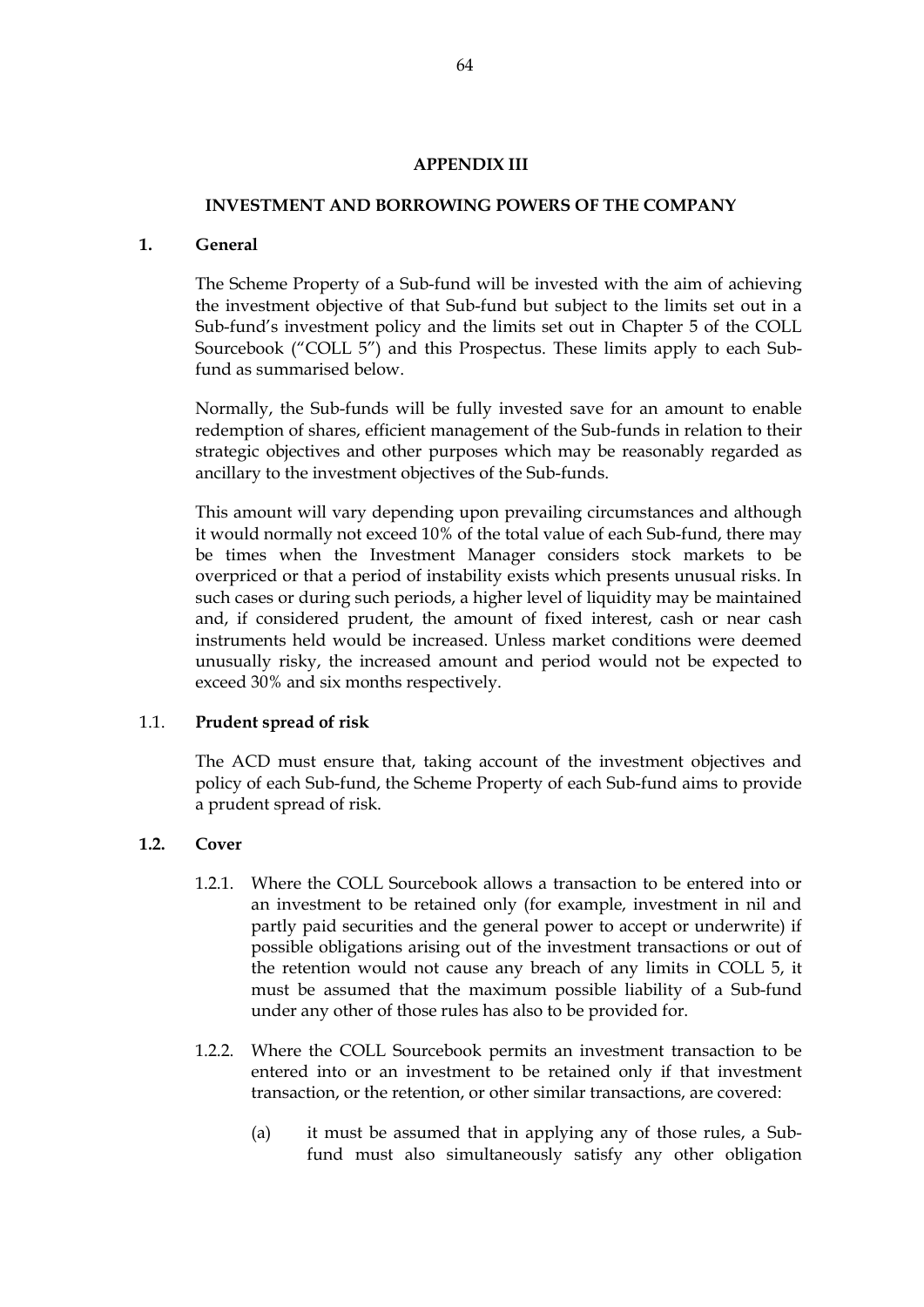relating to cover; and

(b) no element of cover must be used more than once.

# 2. **UCITS Schemes – general**

- 2.1. Subject to the investment objective and policy of a Sub-fund, the Scheme Property of a Sub-fund must, except where otherwise provided in COLL 5, only consist of any or all of:
	- 2.1.1. transferable securities;
	- 2.1.2. approved money-market instruments;
	- 2.1.3. permitted units in collective investments schemes;
	- 2.1.4. permitted deposits.
- 2.2. It is not intended that the Sub-funds will have an interest in any immovable property or tangible movable property.

# 3. **Transferable securities**

- 3.1. A transferable security is an investment which is any of the following; (a) a share; (b) a debenture; (c) an alternative debenture; (d) a government and public security; (e) a warrant; or (f) a certificate representing certain securities.
- <span id="page-64-0"></span>3.2. An investment is not a transferable security if the title to it cannot be transferred, or can be transferred only with the consent of a third party.
- 3.3. In applying paragraph [3.2](#page-64-0) of this Appendix to an investment which is issued by a body corporate, and which is a share or debenture, the need for any consent on the part of the body corporate or any members or debenture holders of it may be ignored.
- 3.4. An investment is not a transferable security unless the liability of the holder of it to contribute to the debts of the issuer is limited to any amount for the time being unpaid by the holder of it in respect of the investment.
- <span id="page-64-1"></span>3.5. A Sub-fund may invest in a transferable security only to the extent that the transferable security fulfils the following criteria:
	- 3.5.1. the potential loss which a Sub-fund may incur with respect to holding the transferable security is limited to the amount paid for it;
	- 3.5.2. its liquidity does not compromise the ability of the ACD to comply with its obligation to redeem Shares at the request of any qualifying Shareholder under the FCA Handbook;
	- 3.5.3. reliable valuation is available for it as follows:
		- (a) in the case of a transferable security admitted to or dealt in on an eligible market, where there are accurate, reliable and regular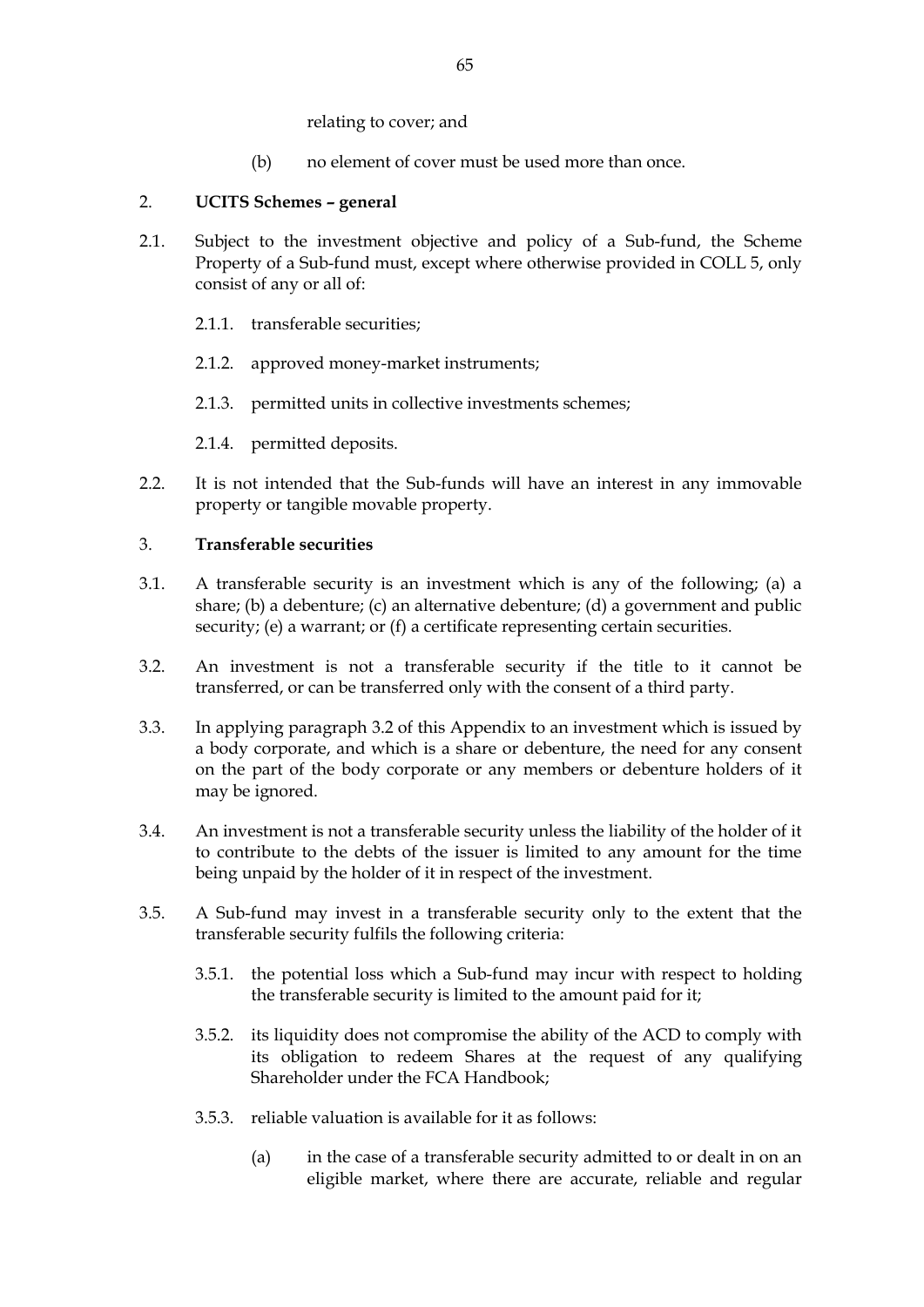prices which are either market prices or prices made available by valuation systems independent from issuers;

- (b) in the case of a transferable security not admitted to or dealt in on an eligible market, where there is a valuation on a periodic basis which is derived from information from the issuer of the transferable security or from competent investment research;
- 3.5.4. appropriate information is available for it as follows:
	- (a) in the case of a transferable security admitted to or dealt in on an eligible market, where there is regular, accurate and comprehensive information available to the market on the transferable security or, where relevant, on the portfolio of the transferable security;
	- (b) in the case of a transferable security not admitted to or dealt in on an eligible market, where there is regular and accurate information available to the ACD on the transferable security or, where relevant, on the portfolio of the transferable security;
- 3.5.5. it is negotiable; and
- 3.5.6. its risks are adequately captured by the risk management process of the ACD.
- 3.6. Unless there is information available to the ACD that would lead to a different determination, a transferable security which is admitted to or dealt in on an eligible market shall be presumed:
	- 3.6.1. not to compromise the ability of the ACD to comply with its obligation to redeem Shares at the request of any qualifying Shareholder; and
	- 3.6.2. to be negotiable.

# 4. **Closed end funds constituting transferable securities**

- 4.1. A unit or a share in a closed end fund shall be taken to be a transferable security for the purposes of investment by a Sub-fund, provided it fulfils the criteria for transferable securities set out in paragraph [3.5](#page-64-1) and either:
	- 4.1.1. where the closed end fund is constituted as an investment company or a unit trust:
		- (a) it is subject to corporate governance mechanisms applied to companies; and
		- (b) where another person carries out asset management activity on its behalf, that person is subject to national regulation for the purpose of investor protection; or
	- 4.1.2. Where the closed end fund is constituted under the law of contract: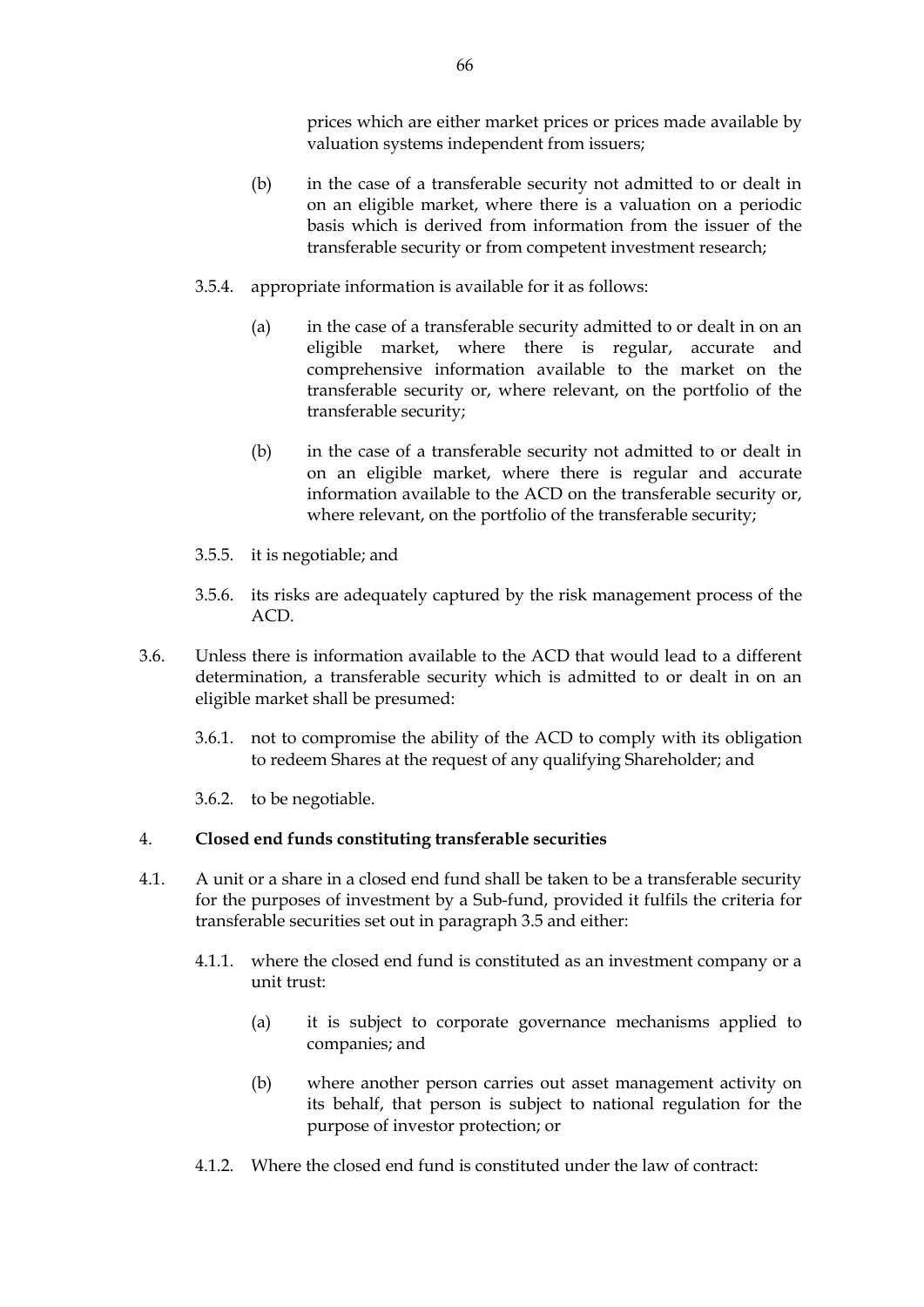- (a) it is subject to corporate governance mechanisms equivalent to those applied to companies; and
- (b) it is managed by a person who is subject to national regulation for the purpose of investor protection.

## 5. **Transferable securities linked to other assets**

- <span id="page-66-0"></span>5.1. A Sub-fund may invest in any other investment which shall be taken to be a transferable security for the purposes of investment by a Sub-fund provided the investment:
	- 5.1.1. fulfils the criteria for transferable securities set out in [3.5](#page-64-1) above; and
	- 5.1.2. is backed by or linked to the performance of other assets, which may differ from those in which a Sub-fund can invest.
- 5.2. Where an investment in [5.1](#page-66-0) contains an embedded derivative component, the requirements of this section with respect to derivatives and forwards will apply to that component.

#### **6. Approved money-market instruments**

- 6.1. An approved money-market instrument is a money-market instrument which is normally dealt in on the money-market, is liquid and has a value which can be accurately determined at any time.
- <span id="page-66-3"></span><span id="page-66-2"></span><span id="page-66-1"></span>6.2. A money-market instrument shall be regarded as normally dealt in on the money-market if it:
	- 6.2.1. has a maturity at issuance of up to and including 397 days;
	- 6.2.2. has a residual maturity of up to and including 397 days;
	- 6.2.3. undergoes regular yield adjustments in line with money-market conditions at least every 397 days; or
	- 6.2.4. has a risk profile, including credit and interest rate risks, corresponding to that of an instrument which has a maturity as set out in [6.2.1](#page-66-1) or [6.2.2](#page-66-2) or is subject to yield adjustments as set out in [6.2.3.](#page-66-3)
- 6.3. A money-market instrument shall be regarded as liquid if it can be sold at limited cost in an adequately short time frame, taking into account the obligation of the ACD to redeem Shares at the request of any qualifying Shareholder.
- 6.4. A money-market instrument shall be regarded as having a value which can be accurately determined at any time if accurate and reliable valuations systems, which fulfil the following criteria, are available:
	- 6.4.1. enabling the ACD to calculate a net asset value in accordance with the value at which the instrument held in the Scheme Property of a Subfund could be exchanged between knowledgeable willing parties in an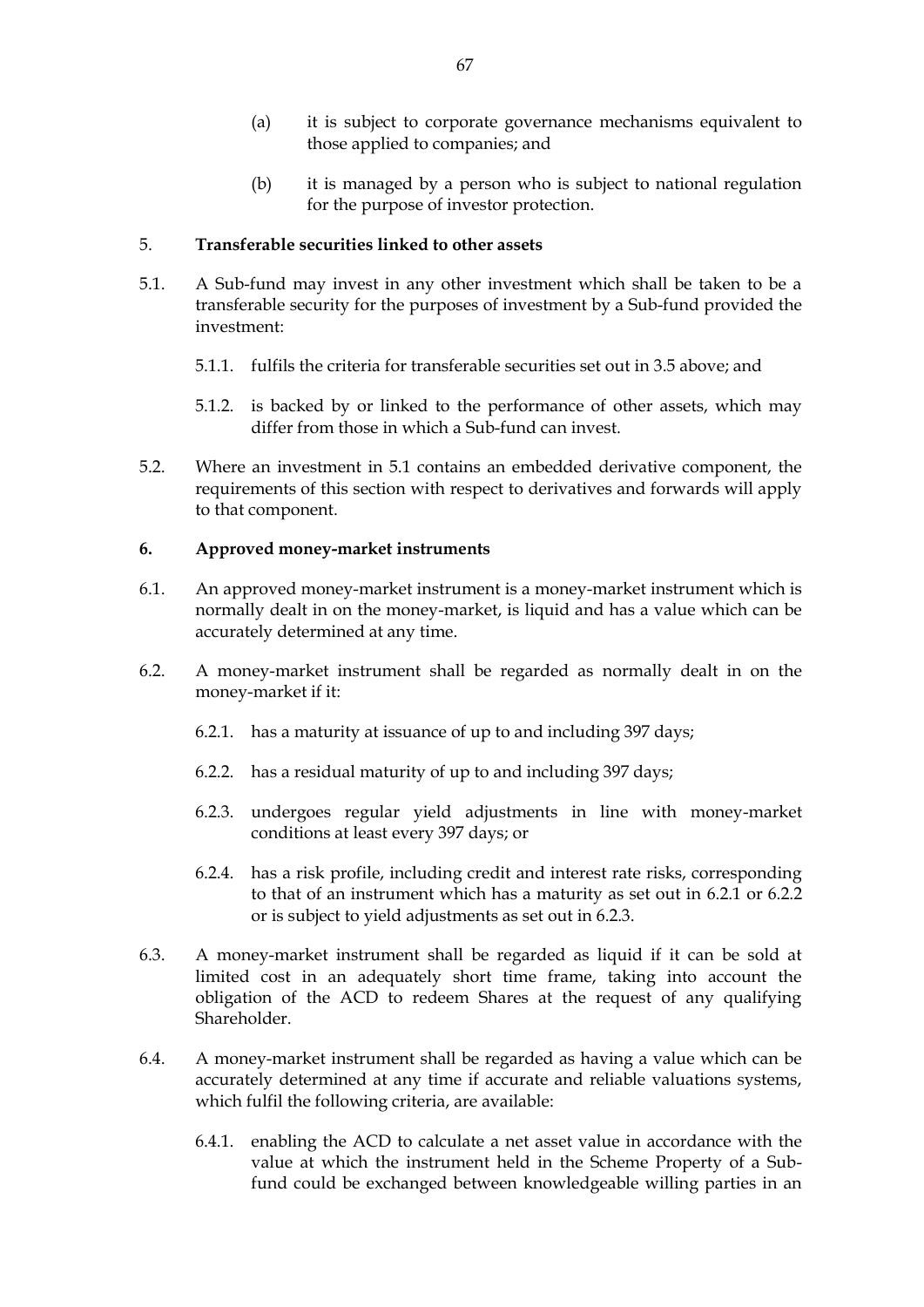arm's length transaction; and

- 6.4.2. based either on market data or on valuation models including systems based on amortised costs.
- 6.5. A money-market instrument that is normally dealt in on the money-market and is admitted to or dealt in on an eligible market shall be presumed to be liquid and have a value which can be accurately determined at any time unless there is information available to the ACD that would lead to a different determination.

## 7. **Transferable securities and money-market instruments generally to be admitted or dealt in on an Eligible Market**

- <span id="page-67-1"></span>7.1. Transferable securities and approved money-market instruments held within a Sub-fund must be:
	- 7.1.1. admitted to or dealt in on an eligible market as described in [8.3.1;](#page-67-0) or
	- 7.1.2. dealt in on an eligible market as described in 8.3.2; or
	- 7.1.3. admitted to or dealt in on an eligible market as described in [8.4;](#page-68-0) or
	- 7.1.4. for an approved money-market instrument not admitted to or dealt in on an eligible market, within [9.1;](#page-68-1) or
	- 7.1.5. recently issued transferable securities provided that:
		- (a) the terms of issue include an undertaking that application will be made to be admitted to an eligible market; and
		- (b) such admission is secured within a year of issue.
- <span id="page-67-2"></span>7.2. However, a Sub-fund may invest no more than 10% of its Scheme Property in transferable securities and approved money-market instruments other than those referred to in [7.1.](#page-67-1)

#### **8. Eligible markets regime: purpose and requirements**

- 8.1. To protect Shareholders the markets on which investments of the Sub-funds are dealt in or traded on should be of an adequate quality ("eligible") at the time of acquisition of the investment and until it is sold.
- 8.2. Where a market ceases to be eligible, investments on that market cease to be approved securities. The 10% restriction in [7.2](#page-67-2) above on investing in non approved securities applies and exceeding this limit because a market ceases to be eligible will generally be regarded as an inadvertent breach.
- <span id="page-67-0"></span>8.3. A market is eligible for the purposes of the rules if it is:
	- 8.3.1. a regulated market as defined in the FCA Handbook; or
	- 8.3.2. a market in an EEA State which is regulated, operates regularly and is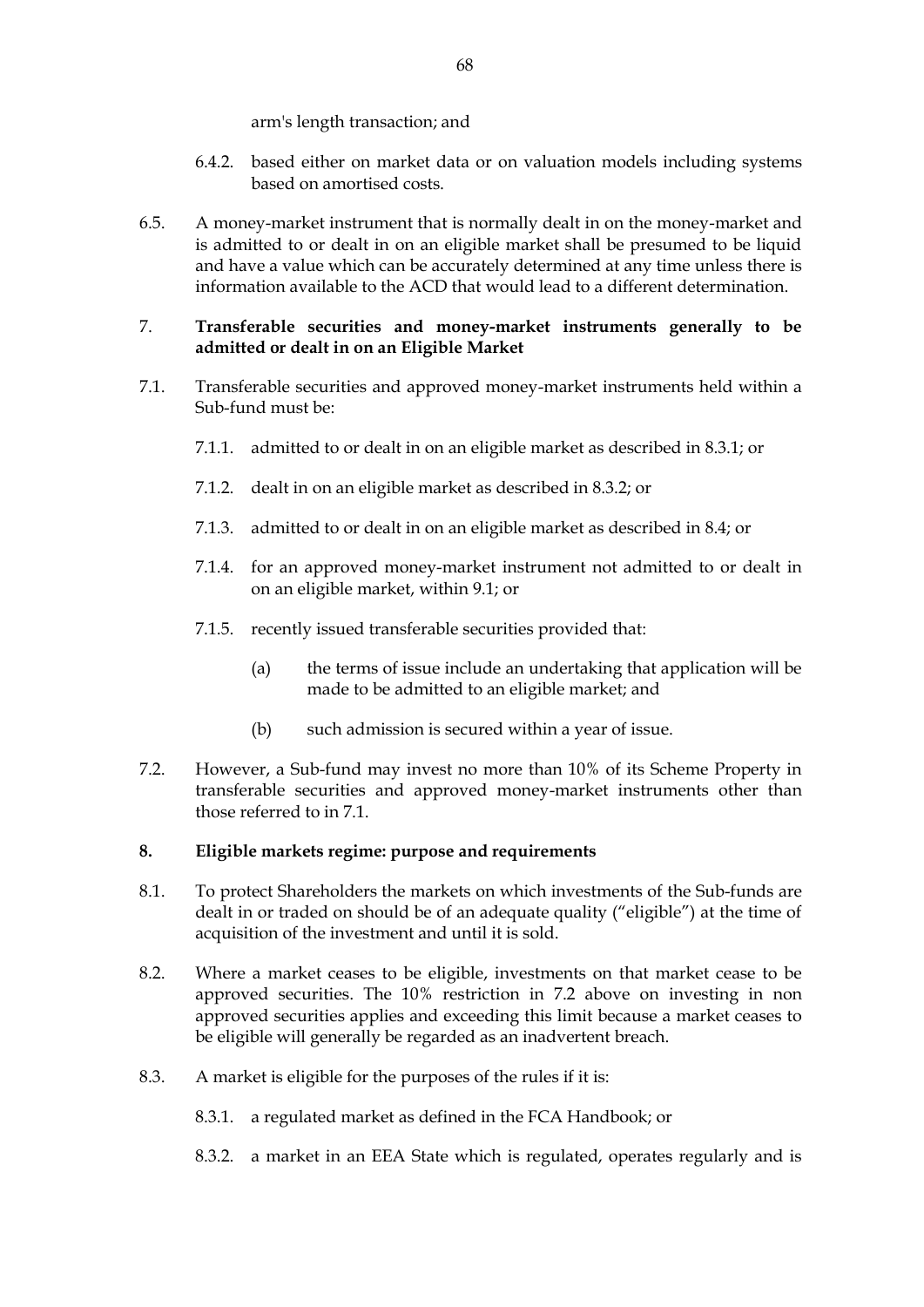open to the public; or

- 8.3.3. a market in paragraph 8.4 of this Appendix.
- <span id="page-68-2"></span><span id="page-68-0"></span>8.4. A market not falling within paragraph 8.3 of this Appendix is eligible for the purposes of COLL 5 if:
	- 8.4.1. the ACD, after consultation with and notification to the Depositary, decides that market is appropriate for investment of, or dealing in, the Scheme Property;
	- 8.4.2. the market is included in a list in the prospectus; and
	- 8.4.3. the Depositary has taken reasonable care to determine that:
		- (a) adequate custody arrangements can be provided for the investment dealt in on that market; and
		- (b) all reasonable steps have been taken by the ACD in deciding whether that market is eligible.
- 8.5. In paragraph [8.4.1,](#page-68-2) a market must not be considered appropriate unless it is regulated, operates regularly, is recognised by an overseas regulator, is open to the public, is adequately liquid and has adequate arrangements for unimpeded transmission of income and capital to or for the order of Shareholders.
- 8.6. The Eligible Markets for the Sub-funds are set out in Appendix II.

#### 9. **Money-market instruments with a regulated issuer**

- <span id="page-68-1"></span>9.1. In addition to instruments admitted to or dealt in on an eligible market, a Subfund may invest in an approved money-market instrument provided it fulfils the following requirements:
	- 9.1.1. the issue or the issuer is regulated for the purpose of protecting Shareholders and savings; and
	- 9.1.2. the instrument is issued or guaranteed in accordance with paragraph [10](#page-69-0) (Issuers and guarantors of money-market instruments) below.
- 9.2. The issue or the issuer of a money-market instrument, other than one dealt in on an eligible market, shall be regarded as regulated for the purpose of protecting Shareholders and savings if:
	- 9.2.1. the instrument is an approved money-market instrument;
	- 9.2.2. appropriate information is available for the instrument (including information which allows an appropriate assessment of the credit risks related to investment in it), in accordance with paragraph [11](#page-69-1) (Appropriate information for money-market instruments) below; and
	- 9.2.3. the instrument is freely transferable.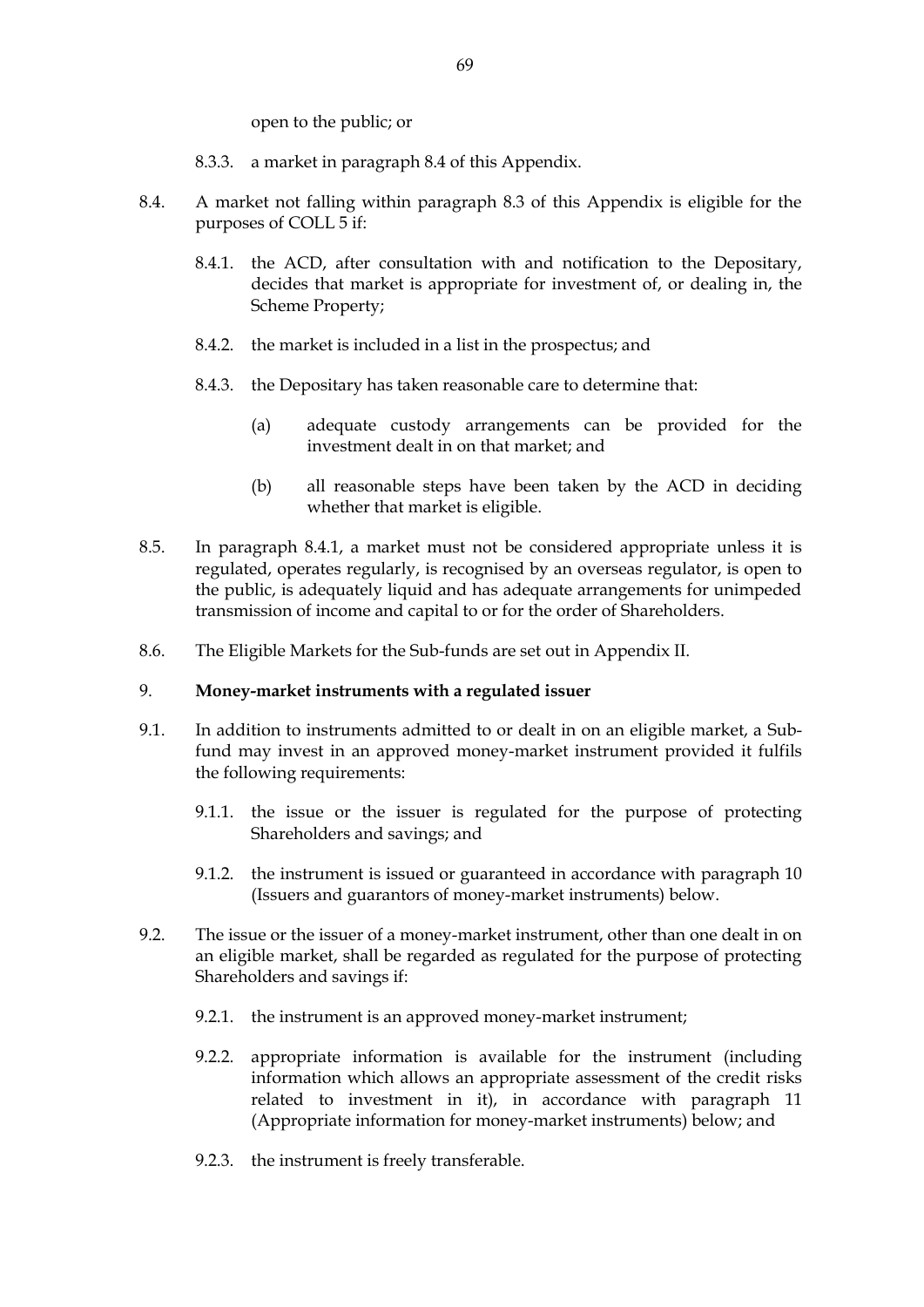#### <span id="page-69-0"></span>10. **Issuers and guarantors of money-market instruments**

10.1. A Sub-fund may invest in an approved money-market instrument if it is:

<span id="page-69-6"></span><span id="page-69-4"></span>10.1.1. issued or guaranteed by any one of the following:

- (a) a central authority of an EEA State or, if the EEA State is a federal state, one of the members making up the federation;
- (b) a regional or local authority of an EEA State;
- (c) the European Central Bank or a central bank of an EEA State;
- <span id="page-69-8"></span>(d) the European Union or the European Investment Bank;
- <span id="page-69-9"></span>(e) a non-EEA State or, in the case of a federal state, one of the members making up the federation;
- (f) a public international body to which one or more EEA States belong; or
- <span id="page-69-5"></span><span id="page-69-3"></span>10.1.2. issued by a body, any securities of which are dealt in on an eligible market; or
- <span id="page-69-7"></span>10.1.3. issued or guaranteed by an establishment which is:
	- (a) subject to prudential supervision in accordance with criteria defined by European Community law; or
	- (b) subject to and complies with prudential rules considered by the FCA to be at least as stringent as those laid down by European Community law.
- <span id="page-69-2"></span>10.2. An establishment shall be considered to satisfy the requirement in [10.1.3\(b\)](#page-69-2) if it is subject to and complies with prudential rules, and fulfils one or more of the following criteria:
	- 10.2.1. it is located in the European Economic Area;
	- 10.2.2. it is located in an OECD country belonging to the Group of Ten;
	- 10.2.3. it has at least investment grade rating;
	- 10.2.4. on the basis of an in-depth analysis of the issuer, it can be demonstrated that the prudential rules applicable to that issuer are at least as stringent as those laid down by European Community law.

# <span id="page-69-1"></span>11. **Appropriate information for money-market instruments**

11.1. In the case of an approved money-market instrument within [10.1.2](#page-69-3) or issued by a body of the type referred to in COLL 5.2.10E G, or which is issued by an authority within [10.1.1\(b\)](#page-69-4) or a public international body within [10.1.1\(f\)](#page-69-5) but is not guaranteed by a central authority within [10.1.1\(a\),](#page-69-6) the following information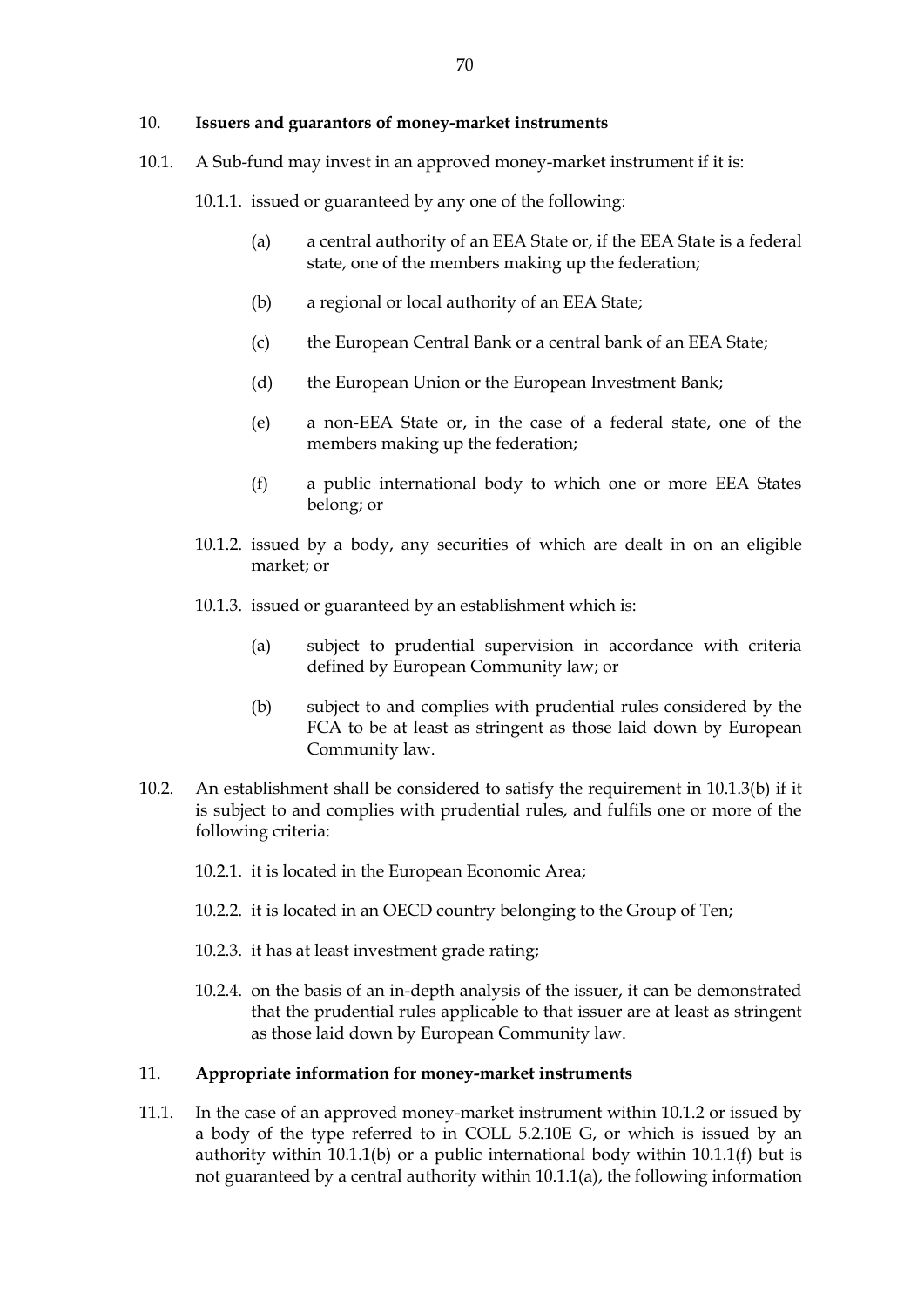must be available:

- 11.1.1. information on both the issue or the issuance programme, and the legal and financial situation of the issuer prior to the issue of the instrument, verified by appropriately qualified third parties not subject to instructions from the issuer;
- 11.1.2. updates of that information on a regular basis and whenever a significant event occurs; and
- 11.1.3. available and reliable statistics on the issue or the issuance programme.
- 11.2. In the case of an approved money-market instrument issued or guaranteed by an establishment within [10.1.3,](#page-69-7) the following information must be available:
	- 11.2.1. information on the issue or the issuance programme or on the legal and financial situation of the issuer prior to the issue of the instrument;
	- 11.2.2. updates of that information on a regular basis and whenever a significant event occurs; and
	- 11.2.3. available and reliable statistics on the issue or the issuance programme, or other data enabling an appropriate assessment of the credit risks related to investment in those instruments.
- 11.3. In the case of an approved money-market instrument:
	- 11.3.1. within [10.1.1\(a\),](#page-69-6) [10.1.1\(d\)](#page-69-8) or [10.1.1\(e\);](#page-69-9) or
	- 11.3.2. which is issued by an authority within [10.1.1\(b\)](#page-69-4) or a public international body within [10.1.1\(f\)](#page-69-5) and is guaranteed by a central authority within  $10.1.1(a);$

information must be available on the issue or the issuance programme, or on the legal and financial situation of the issuer prior to the issue of the instrument.

#### 12. **Spread: general**

- 12.1. This rule on spread does not apply to government and public securities.
- 12.2. For the purposes of this requirement companies included in the same group for the purposes of consolidated accounts as defined in accordance with Directive 83/349/EEC or in the same group in accordance with international accounting standards are regarded as a single body.
- <span id="page-70-0"></span>12.3. Not more than 20% in the value of the Scheme Property of a Sub-fund is to consist of deposits with a single body.
- <span id="page-70-1"></span>12.4. Not more than 5% in value of the Scheme Property of a Sub-fund is to consist of transferable securities or approved money-market instruments issued by any single body, except that the limit of 5% is raised to 10% in respect of up to 40% in value of the Scheme Property (covered bonds need not be taken into account for the purposes of applying the limit of 40%). For these purposes certificates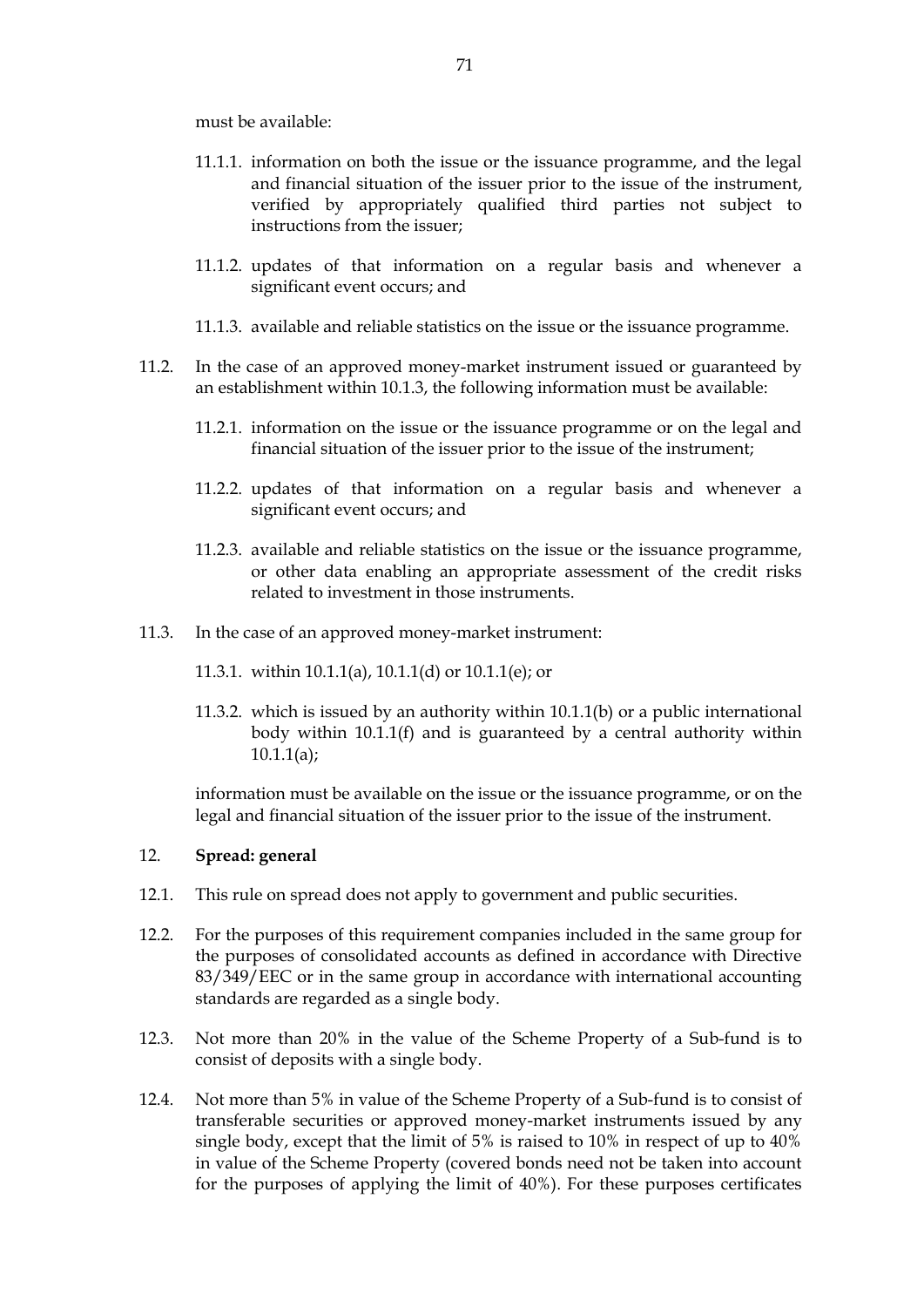representing certain securities are treated as equivalent to the underlying security.

- <span id="page-71-0"></span>12.5. Not more than 20% in value of the Scheme Property of a Sub-fund is to consist of transferable securities and approved money-market instruments issued by the same group.
- 12.6. The COLL Sourcebook provides that in applying the limits in [12.3](#page-70-0) and [12.4](#page-70-1) and subject to [12.5](#page-71-0) , not more than 20% in value of the Scheme Property of a Subfund is to consist of any combination of two or more of the following:
	- 12.6.1. transferable securities (including covered bonds) or approved moneymarket instruments issued by; or
	- 12.6.2. deposits made with a single body; or

#### 13. **Spread: government and public securities**

- 13.1. The following section applies in respect of a transferable security or an approved money-market instrument("such securities") that is issued by:
	- 13.1.1. an EEA state;
	- 13.1.2. a local authority of an EEA state;
	- 13.1.3. a non-EEA state; or
	- 13.1.4. a public international body to which or more EEA states belong.
- 13.2. Where no more than 35% in value of the Scheme Property of a Sub-fund is invested in such securities issued by any one body, there is no limit on the amount which may be invested in such securities or in any one issue.
- 13.3. The Company or a Sub-fund may invest more than 35% in value of the Scheme Property in such securities issued by any one body provided that:
	- 13.3.1. the ACD has before any such investment is made consulted with the Depositary and as a result considers that the issuer of such securities is one which is appropriate in accordance with the investment objectives of the relevant Sub-fund;
	- 13.3.2. no more than 30% in value of the Scheme Property consists of such securities of any one issue;
	- 13.3.3. the Scheme Property includes such securities issued by that or another issuer, of at least six different issues;
	- 13.3.4. the disclosures required by the FCA have been made.
- 13.4. In giving effect to the foregoing object more than 35% of the Scheme Property may be invested in Government and other public securities (being transferable securities or approved money market instruments) issued or guaranteed by the United Kingdom, the Governments of Austria, Belgium, Denmark, Finland,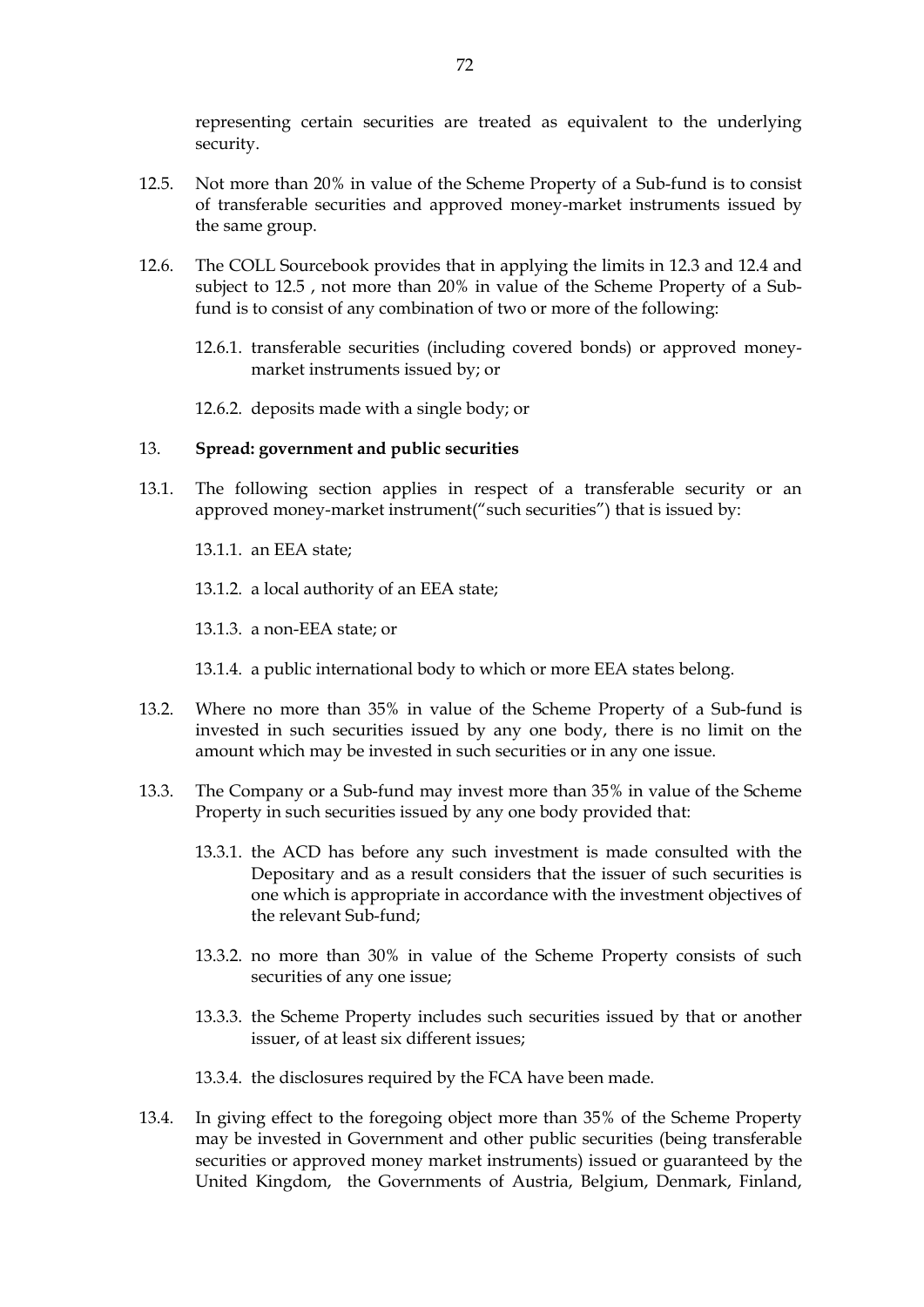France, Germany, Greece, Iceland, Ireland, Italy, Liechtenstein, Luxembourg, Netherlands, Norway, Portugal, Spain Sweden and Switzerland and the Governments of Australia, Canada, Japan, New Zealand or the United States of America and securities issued by the Asian Development Bank (ADB), Council of Europe Development Bank, Deutsche Ausgleichsbank (DTA), Eurofima, European Bank for Reconstruction and Development (EBRD), International Finance Corporation (IFC), Kreditanstalt für Wiederaufbau (KFW), the Nordic Investment Bank (NIB) and the European Investment Bank.

- 13.5. Notwithstanding [12.1](#page-70-0) and subject to 14.2 and 14.3 above, in applying the 20% limit in paragraph [12.6](#page-71-0) with respect to a single body, government and public securities issued by that body shall be taken into account.
- 13.6. Paragraph 13.4 only applies where such investment would be consistent with a Sub-Fund's investment objective. It will not apply to VT Teviot UK Smaller Companies Fund.

### 14. **Investment in collective investment schemes**

It is not the company's intention to invest in collective investment schemes. Under exceptional circumstances a holding in a collective investment scheme could arise as a function of an investee company being acquired. This investment would immediately become a candidate for sale and would be unlikely to be held other than short term and until a suitable opportunity arises for sale. In any event, VT Teviot UK Smaller Companies Fund may not invest more than 10% of its value in other collective investment schemes.

### 15. **Investment in nil and partly paid securities**

A transferable security or an approved money-market instrument on which any sum is unpaid falls within a power of investment only if it is reasonably foreseeable that the amount of any existing and potential call for any sum unpaid could be paid by a Sub-fund, at the time when payment is required, without contravening the rules in COLL 5.

### 16. **Risk management**

- 16.1. The ACD uses a risk management process (including a risk management policy) in accordance with COLL 6.12, as reviewed by the Depositary and filed with the FCA, enabling it to monitor and measure any time the risk of a Sub-fund's positions and their contribution to the overall risk profile of the Sub-fund.
- 16.2. The ACD must notify the FCA in advance of any material alteration to the details above.

# 17. **Investment in deposits**

17.1. A Sub-fund may invest in deposits only with an Approved Bank and which are repayable on demand or have the right to be withdrawn, and maturing in no more than 12 months.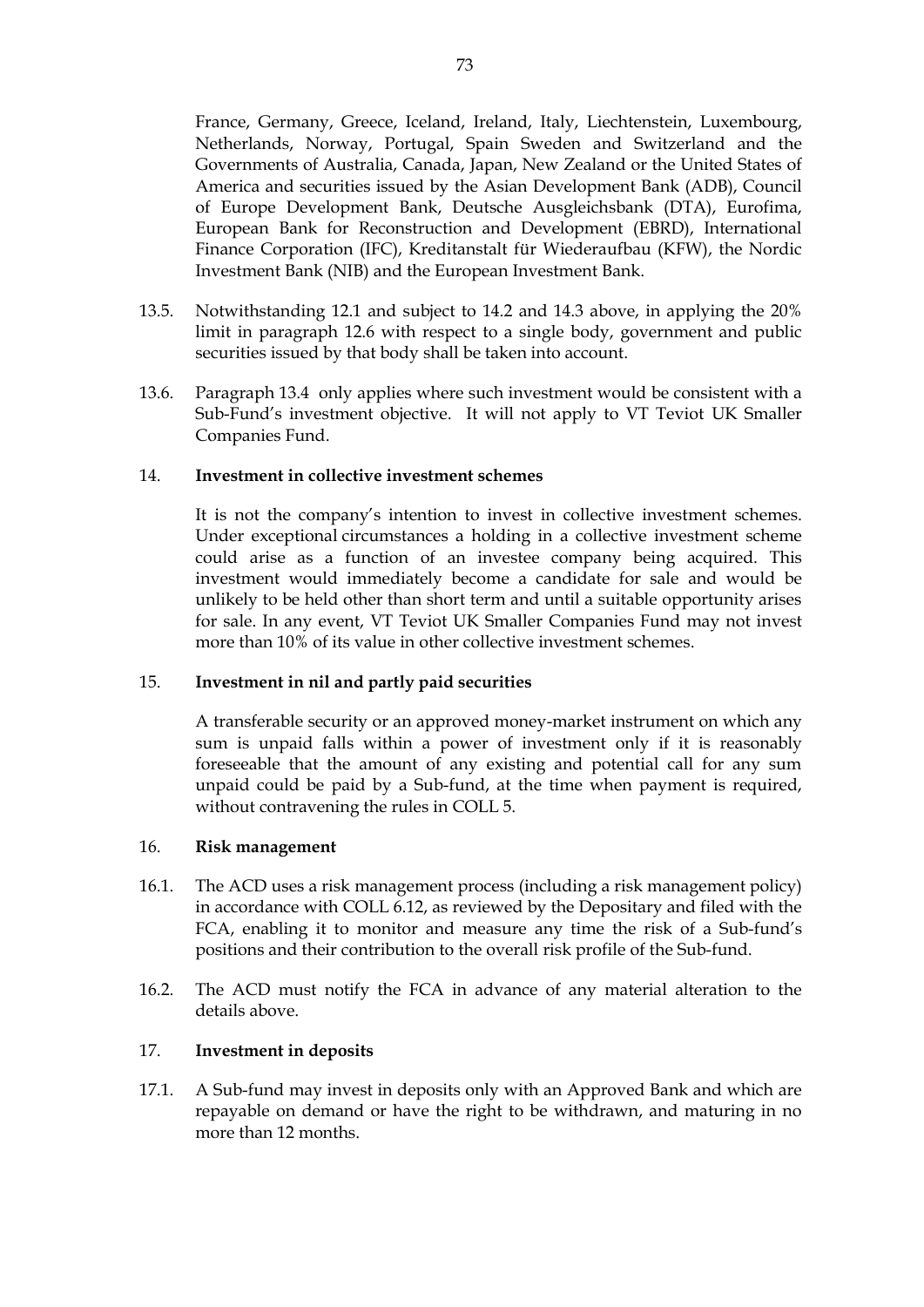# 18. **Significant influence**

- 18.1. The Company must not acquire transferable securities issued by a body corporate and carrying rights to vote (whether or not on substantially all matters) at a general meeting of that body corporate if:
	- 18.1.1. immediately before the acquisition, the aggregate of any such securities held by the Company gives the Company power significantly to influence the conduct of business of that body corporate; or
	- 18.1.2. the acquisition gives the Company that power.
- 18.2. For the purposes of paragraph 27.1, the Company is to be taken to have power significantly to influence the conduct of business of a body corporate if it can, because of the transferable securities held by it, exercise or control the exercise of 20% or more of the voting rights in that body corporate (disregarding for this purpose any temporary suspension of voting rights in respect of the transferable securities of that body corporate).

# 19. **Concentration**

The Company:

- 19.1. must not acquire transferable securities other than debt securities which:
	- 19.1.1. do not carry a right to vote on any matter at a general meeting of the body corporate that issued them; and
	- 19.1.2. represent more than 10% of these securities issued by that body corporate;

19.2 must not acquire more than 10% of the debt securities issued by any single issuing body;

19.3 must not acquire more than 25% of the units in a collective investment scheme;

19.4 must not acquire more than 10% of the approved money-market instruments issued by any single body; and

19.5 need not comply with the limits in paragraphs 28.2, 28.3 and 28.4 of this Appendix if, at the time of the acquisition, the net amount in issue of the relevant investment cannot be calculated.

# 20. **Cash and near cash**

20.1. Cash and near cash must not be retained in the Scheme Property of the Subfunds except to the extent that, where this may reasonably be regarded as necessary in order to enable:

20.1.1. the pursuit of a Sub-fund's investment objectives; or

20.1.2. redemption of Shares; or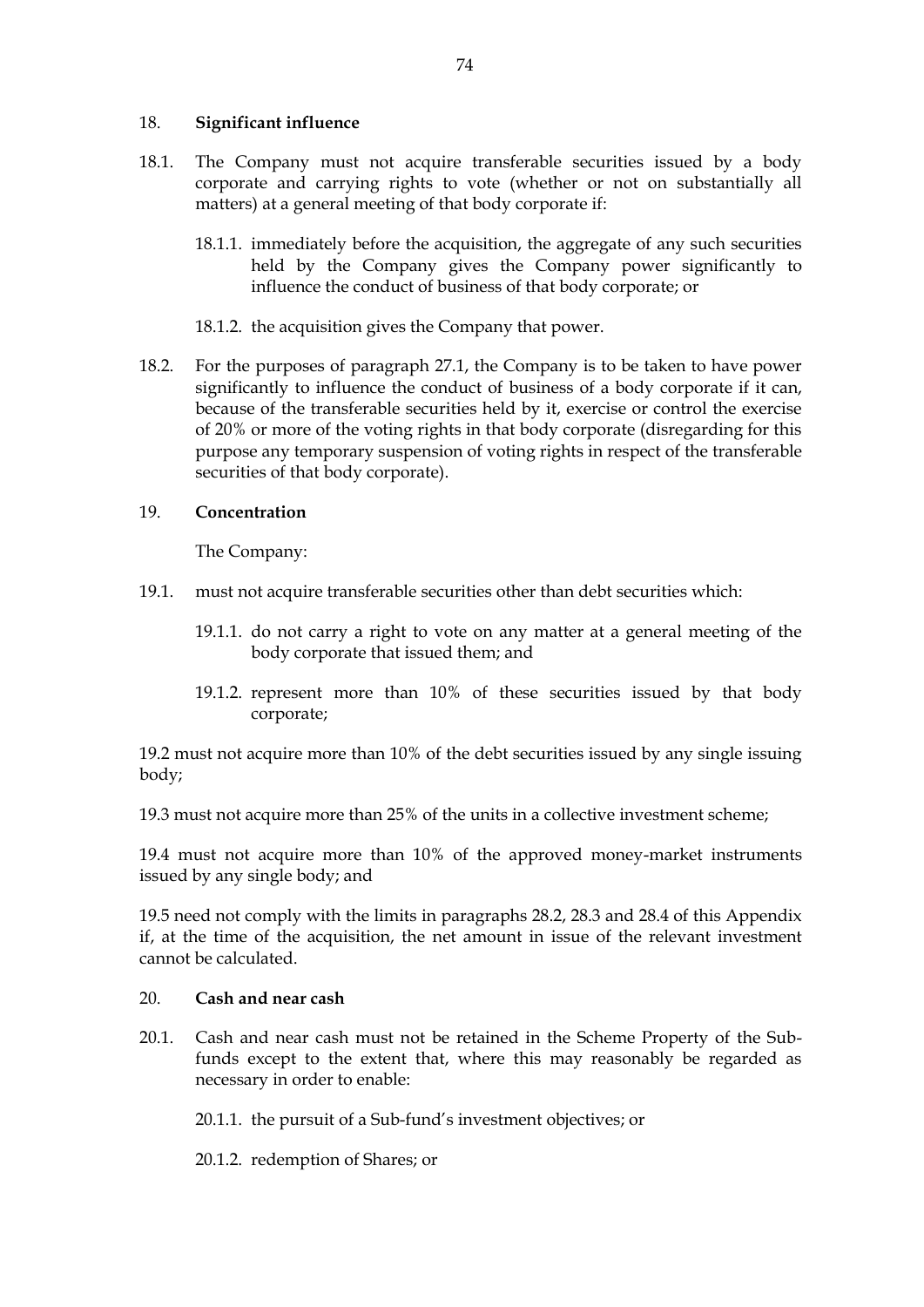- 20.1.3. efficient management of a Sub-fund in accordance with its investment objectives; or
- 20.1.4. other purposes which may reasonably be regarded as ancillary to the investment objectives of a Sub-fund.
- 20.2. During the period of the initial offer the Scheme Property of the Sub-funds may consist of cash and near cash without limitation.

# 21. **General**

- 21.1. It is envisaged that a Sub-fund will normally be fully invested but there may be times that it is appropriate not to be fully invested when the ACD reasonably regards this as necessary in pursuit of the investment objective and policy, redemption of Shares, efficient management of a Sub-fund or any one purpose which may reasonably be regarded as ancillary to the investment objectives of a Sub-fund.
- 21.2. A potential breach of any of these limits does not prevent the exercise of rights conferred by investments held by a Sub-fund but, in the event of a consequent breach, the ACD must then take such steps as are necessary to restore compliance with the investment limits as soon as practicable having regard to the interests of Shareholders.
- 21.3. No Sub-fund may invest in Shares of another Sub-fund within the Company.

### 22. **Underwriting**

22.1. Underwriting and sub underwriting contracts and placings may also, subject to certain conditions set out in the COLL Sourcebook, be entered into for the account of a Sub-fund.

### 23. **General power to borrow**

- 23.1. The Company or the ACD may, on the instructions of the Company and subject to the COLL Sourcebook, borrow money from an Eligible Institution or an Approved Bank for the use of a Sub-fund on terms that the borrowing is to be repayable out of the Scheme Property.
- 23.2. Borrowing must be on a temporary basis, must not be persistent, and in any event must not exceed three months without the prior consent of the Depositary, which may be given only on such conditions as appear appropriate to the Depositary to ensure that the borrowing does not cease to be on a temporary basis.
- 23.3. The ACD must ensure that borrowing does not, on any Business Day, exceed 10% of the value of a Sub-fund.
- 23.4. These borrowing restrictions do not apply to "back to back" borrowing for currency hedging purposes (i.e. borrowing permitted in order to reduce or eliminate risk arising by reason of fluctuations in exchange rates).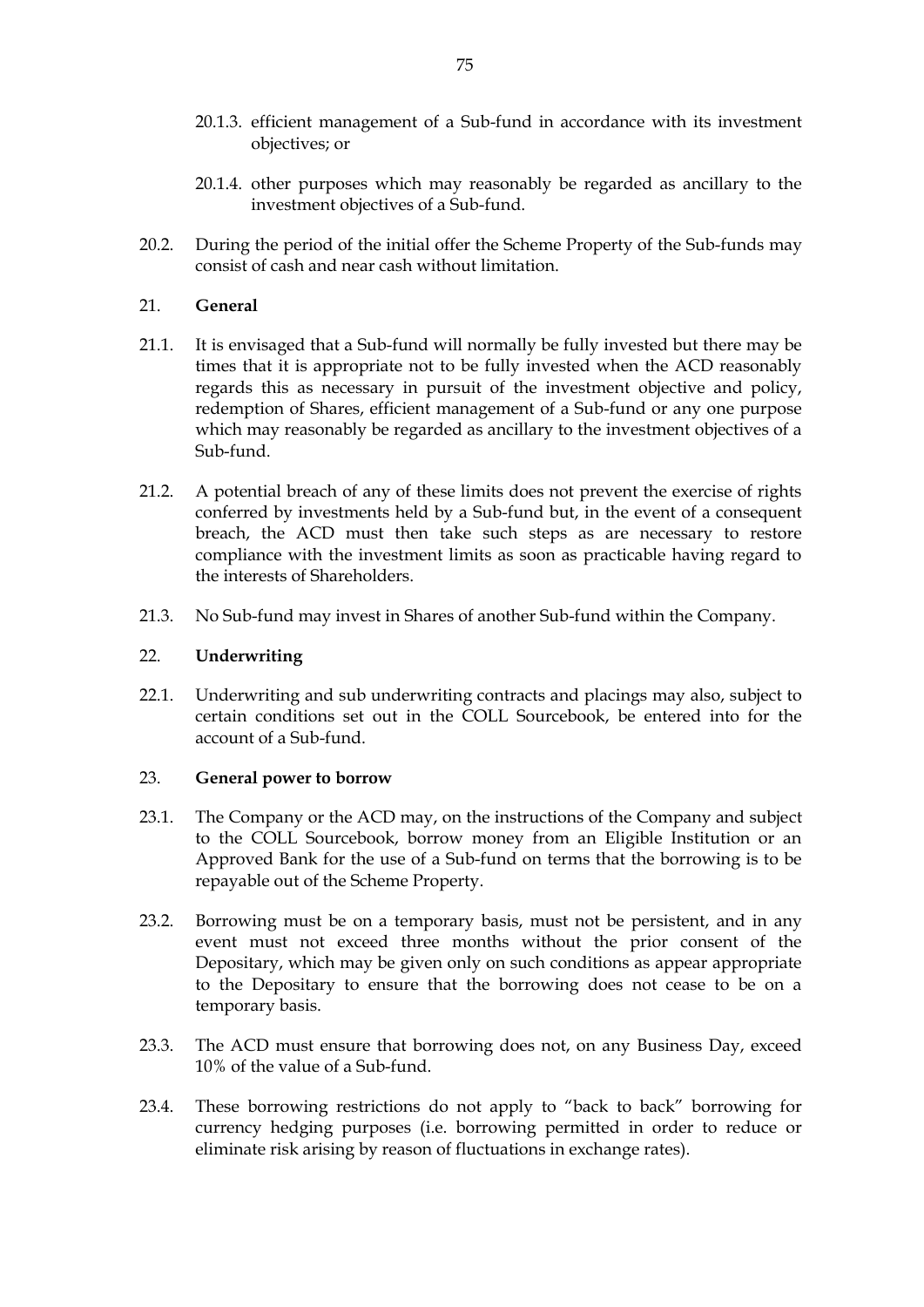# 24. **Restrictions on lending of money**

- 24.1. None of the money in the Scheme Property of a Sub-fund may be lent and, for the purposes of this paragraph, money is lent by a Sub-fund if it is paid to a person ("the payee") on the basis that it should be repaid, whether or not by the payee.
- 24.2. Acquiring a debenture is not lending for the purposes of paragraph 38.1, nor is the placing of money on deposit or in a current account.
- 24.3. Nothing in paragraph 38.1 prevents the Company from providing an officer of the Company with funds to meet expenditure to be incurred by him for the purposes of the Company (or for the purposes of enabling him properly to perform his duties as an officer of the Company) or from doing anything to enable an officer to avoid incurring such expenditure.

# 25. **Restrictions on lending of property other than money**

- 25.1. Scheme Property of the Sub-funds other than money must not be lent by way of deposit or otherwise.
- 25.2. The Scheme Property of the Sub-funds must not be mortgaged.

# 26. **General power to accept or underwrite placings**

- 26.1. Any power in COLL 5 to invest in transferable securities may be used for the purpose of entering into transactions to which this section applies, subject to compliance with any restriction in the Instrument of Incorporation. This section applies, to any agreement or understanding: which is an underwriting or subunderwriting agreement, or which contemplates that securities will or may be issued or subscribed for or acquired for the account of a Sub-fund.
- 26.2. This ability does not apply to an option, or a purchase of a transferable security which confers a right to subscribe for or acquire a transferable security, or to convert one transferable security into another.
- 26.3. The exposure of a Sub-fund to agreements and understandings as set out above, on any Business Day be covered and be such that, if all possible obligations arising under them had immediately to be met in full, there would be no breach of any limit in the COLL Sourcebook.

# 27. **Guarantees and indemnities**

- 27.1. The Company or the Depositary for the account of the Company must not provide any guarantee or indemnity in respect of the obligation of any person.
- 27.2. None of the Scheme Property may be used to discharge any obligation arising under a guarantee or indemnity with respect to the obligation of any person.
- 27.3. Paragraphs 41.1 and 41.2 do not apply to in respect of the Company:

27.3.1. an indemnity falling within the provisions of regulation 62(3)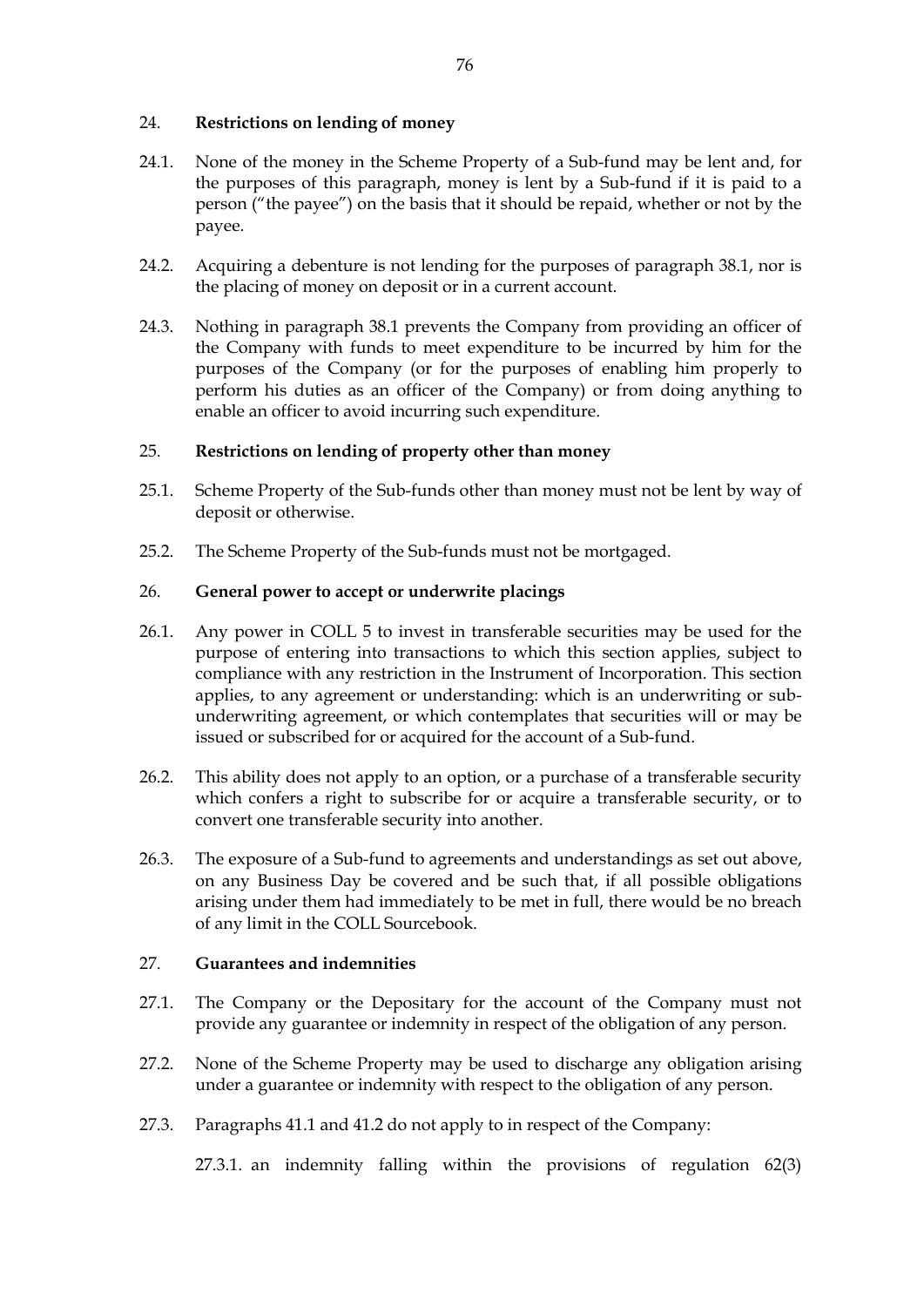(Exemptions from liability to be void) of the OEIC Regulations;

- 27.3.2. an indemnity (other than any provision in it which is void under regulation 62 of the OEIC Regulations) given to the Depositary against any liability incurred by it as a consequence of the safekeeping of any of the Scheme Property by it or by anyone retained by it to assist it to perform its function of the safekeeping of the Scheme Property; and
- 27.3.3. an indemnity given to a person winding up a scheme if the indemnity is given for the purposes of arrangements by which the whole or part of the property of that scheme becomes the first property of the Company and the holders of units in that scheme become the first Shareholders in the Company.

# 28. **Stock lending**

The Company does not intend to participate in stock lending.

# 29. **Derivatives: general**

**Unless otherwise stated in the Prospectus, the Investment Manager may employ derivatives for the purposes of Efficient Portfolio Management ("EPM"), further information on EPM is provided in paragraph 30. To the extent that derivative instruments are utilised for hedging purposes, the risk of loss to the Sub-funds may be increased where the value of the derivative instrument and the value of the security or position which it is hedging prove to be insufficiently correlated.**

- **29.1.** A transaction in derivatives or a forward transaction must not be effected for the Company unless the transaction is of a kind specified in paragraph 31 (Permitted transactions (derivatives and forwards)) below.
- 29.2. Where the Company invests in derivatives, the exposure to the underlying assets must not exceed the limits set out in the COLL Sourcebook.
- 29.3. Where a transferable security or approved money-market instrument embeds a derivative, this must be taken into account for the purposes of complying with this section.
- 29.4. A transferable security or an approved money-market instrument will embed a derivative if it contains a component which fulfils the following criteria:
	- 29.4.1. by virtue of that component some or all of the cash flows that otherwise would be required by the transferable security or approved moneymarket instrument which functions as host contract can be modified according to a specified interest rate, financial instrument price, foreign exchange rate, index of prices or rates, credit rating or credit index or other variable, and therefore vary in a way similar to a stand-alone derivative;
	- 29.4.2. its economic characteristics and risks are not closely related to the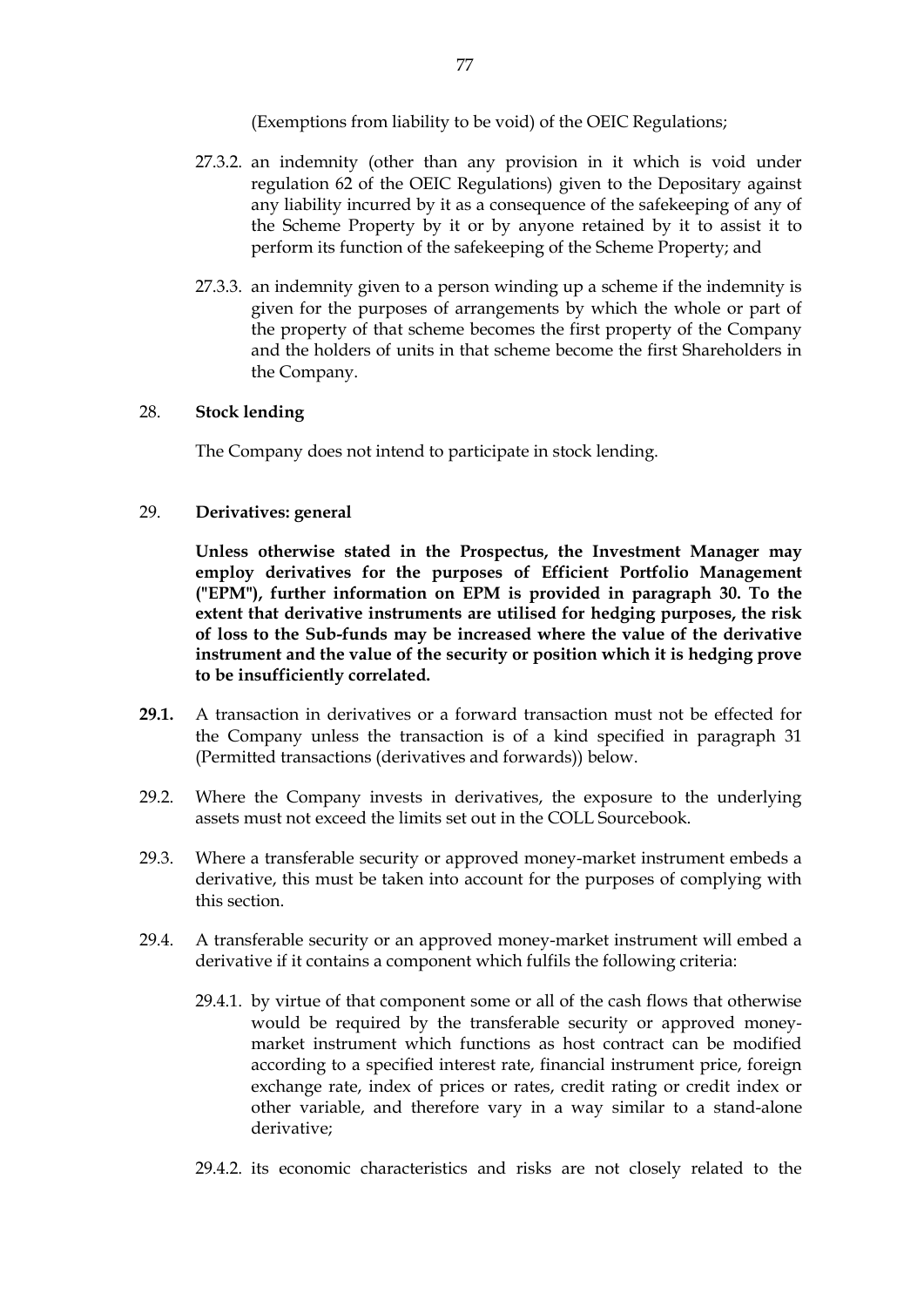# economic characteristics and risks of the host contract; and

- 29.4.3. it has a significant impact on the risk profile and pricing of the transferable security or approved money-market instrument.
- 29.5. A transferable security or an approved money-market instrument does not embed a derivative where it contains a component which is contractually transferable independently of the transferable security or the approved moneymarket instrument. That component shall be deemed to be a separate instrument.
- 29.6. Where the Company invests in an eligible index based derivative, the underlying constituents of the index do not have to be taken into account for the purposes of the COLL requirements regarding spread and counterparty risk.

# 30. **Efficient Portfolio Management**

- 30.1. The Company may enter into derivative and forward transactions for the purposes of EPM. EPM permits techniques and instruments which relate to transferable securities and approved money-market instruments and satisfy the following criteria:
	- 30.1.1. the transaction must be economically appropriate;
	- 30.1.2. the exposure on the transaction must be fully covered; and
	- 30.1.3. the transaction must be entered into for one of the following specific aims:
		- (a) the reduction of risk;
		- (b) the reduction of costs; or
		- (c) the generation of additional capital or income for the Fund with a risk level which is consistent with the risk profile of the Fund and the risk diversification rules laid down in COLL.
- 30.2. A transaction which is regarded as speculative will not be permitted. A list of the current eligible derivatives markets is set out in Appendix 2. Further derivatives markets may be added following consultation with the Depositary in accordance with COLL.
- 30.3. A derivatives or forward transaction which would or could lead to delivery of property to the Depositary may be entered into only if such property can be held by the Company and the ACD has taken reasonable care to determine that delivery of the property pursuant to the transaction will not lead to a breach of the relevant provisions in COLL.
- 30.4. Where a transaction is entered into for hedging purposes and relates to the actual or potential acquisition of transferable securities, the ACD must intend that the Company should invest in such transferable securities within a reasonable time and the ACD must ensure that, unless the position has itself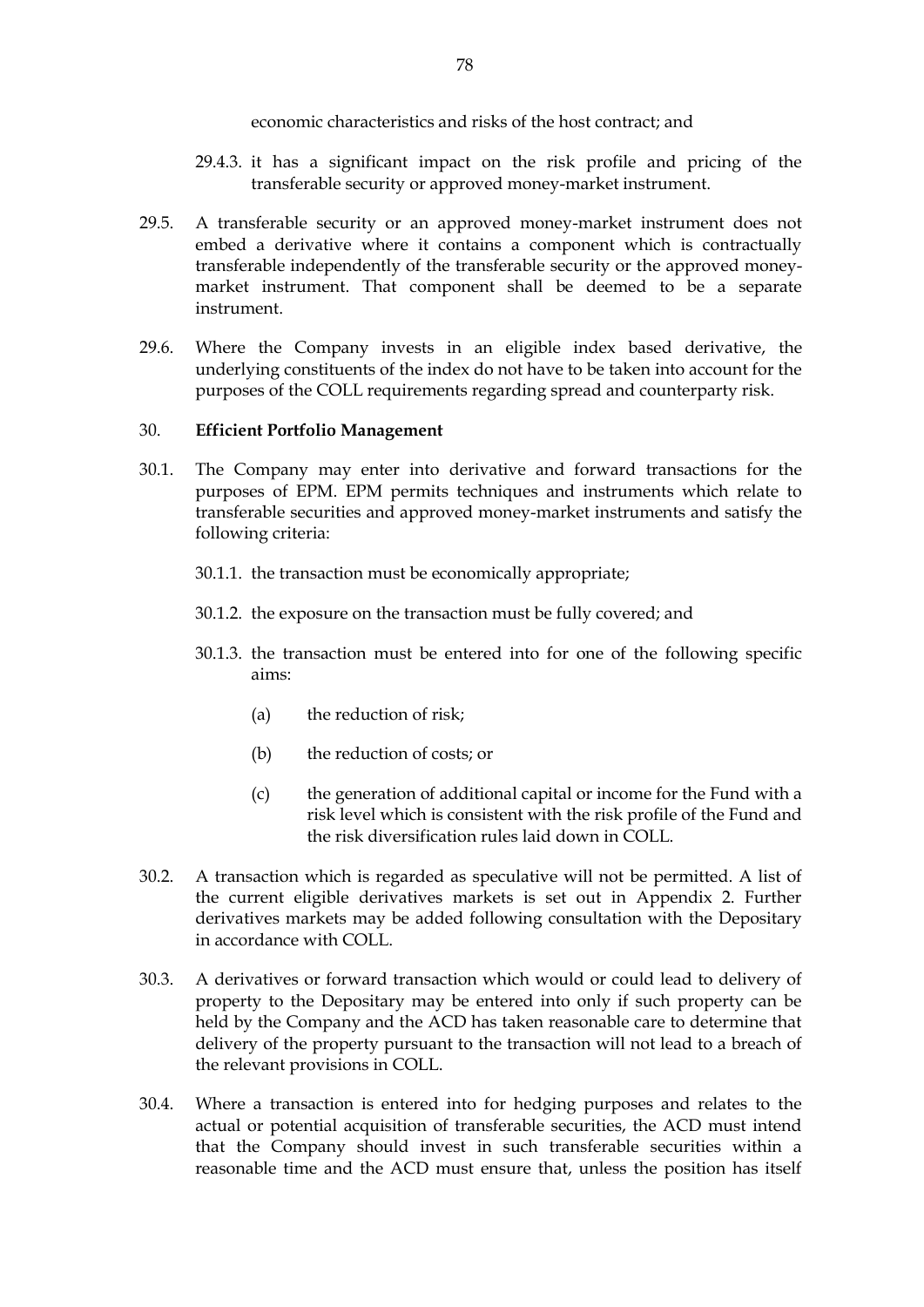been closed out, that intention is realised within such time.

#### 31. **Permitted transactions (derivatives and forwards)**

- 31.1. A transaction in a derivative must be in an approved derivative; or be one which complies with the COLL requirements for Over The Counter transactions in derivatives.
- 31.2. A transaction in a derivative must have the underlying consisting of any one or more of the following to which a Sub-fund is dedicated:
	- 31.2.1. transferable securities;
	- 31.2.2. approved money-market instruments permitted under COLL;
	- 31.2.3. deposits permitted under COLL; permitted derivatives under this paragraph;
	- 31.2.4. permitted derivatives under this paragraph;
	- 31.2.5. collective investment scheme units permitted under COLL;
	- 31.2.6. financial indices which satisfy the criteria set out in COLL;
	- 31.2.7. interest rates;
	- 31.2.8. foreign exchange rates; and
	- 31.2.9. currencies.
- 31.3. A transaction in an approved derivative must be effected on or under the rules of an eligible derivatives market.
- 31.4. A transaction in a derivative must not cause a Sub-fund to diverge from its investment objectives as stated in the Instrument constituting a Sub-fund and the most recently published version of this Prospectus.
- 31.5. A transaction in a derivative must not be entered into if the intended effect is to create the potential for an uncovered sale of one or more, transferable securities, approved money-market instruments, units in collective investment schemes, or derivatives.
- 31.6. Any forward transaction must be with an Eligible Institution or an Approved Bank.
- 31.7. A derivative includes an investment which fulfils the following criteria:
	- 31.7.1. it allows transfer of the credit risk of the underlying independently from the other risks associated with that underlying;
	- 31.7.2. it does not result in the delivery or the transfer of assets other than those which the Company is entitled to hold, including cash;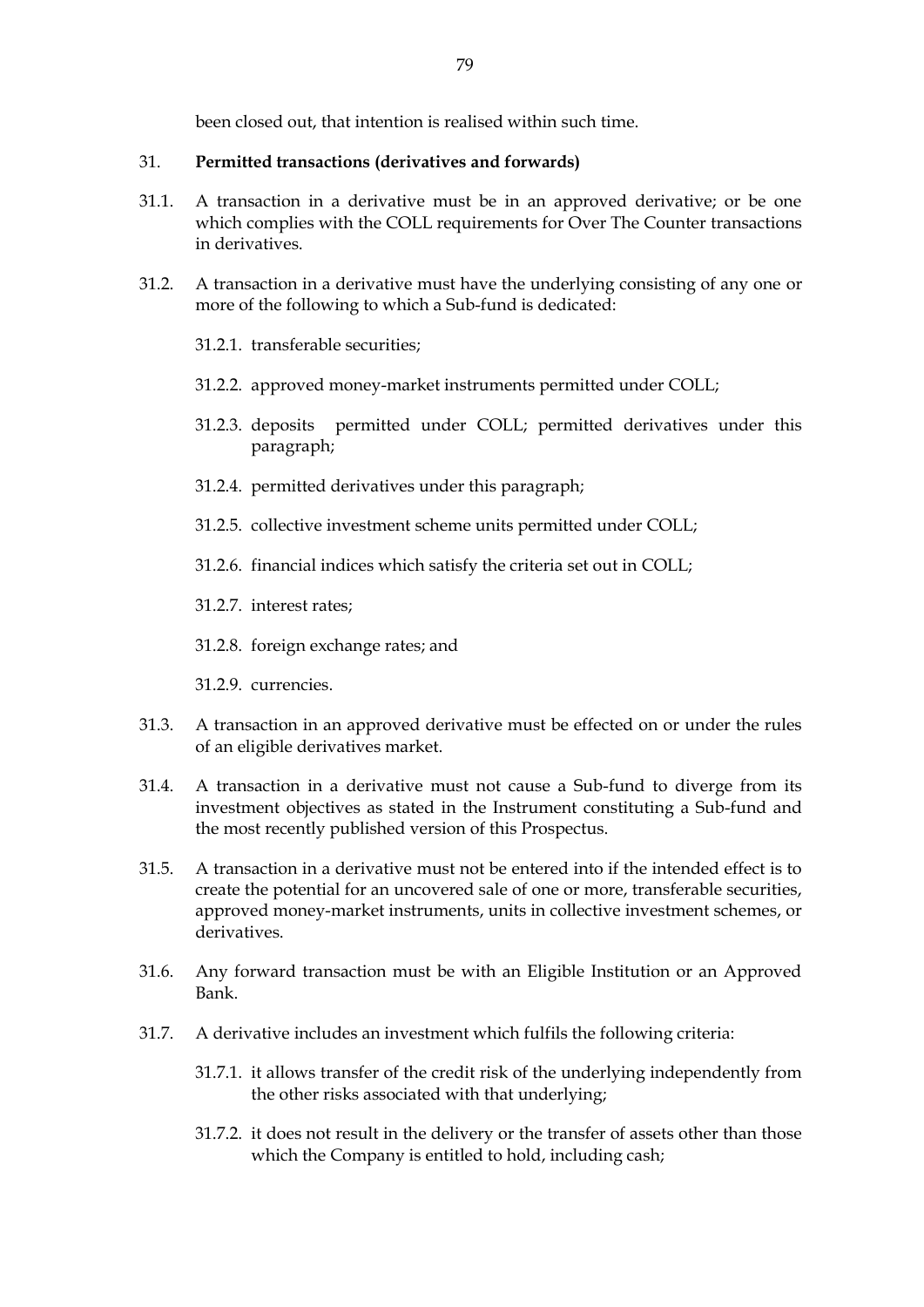- 31.7.3. in the case of an OTC derivative, it complies with the relevant requirements in COLL; and
- 31.7.4. its risks are adequately captured by the risk management process of the ACD and by its internal control mechanisms in the case of risk asymmetry of information between the ACD and the counterparty to the derivative resulting from the potential access of the counterparty to nonpublic information on persons whose assets are used as the underlying by that derivative.
- 31.8. A Sub-fund may not undertake transactions in derivatives on commodities.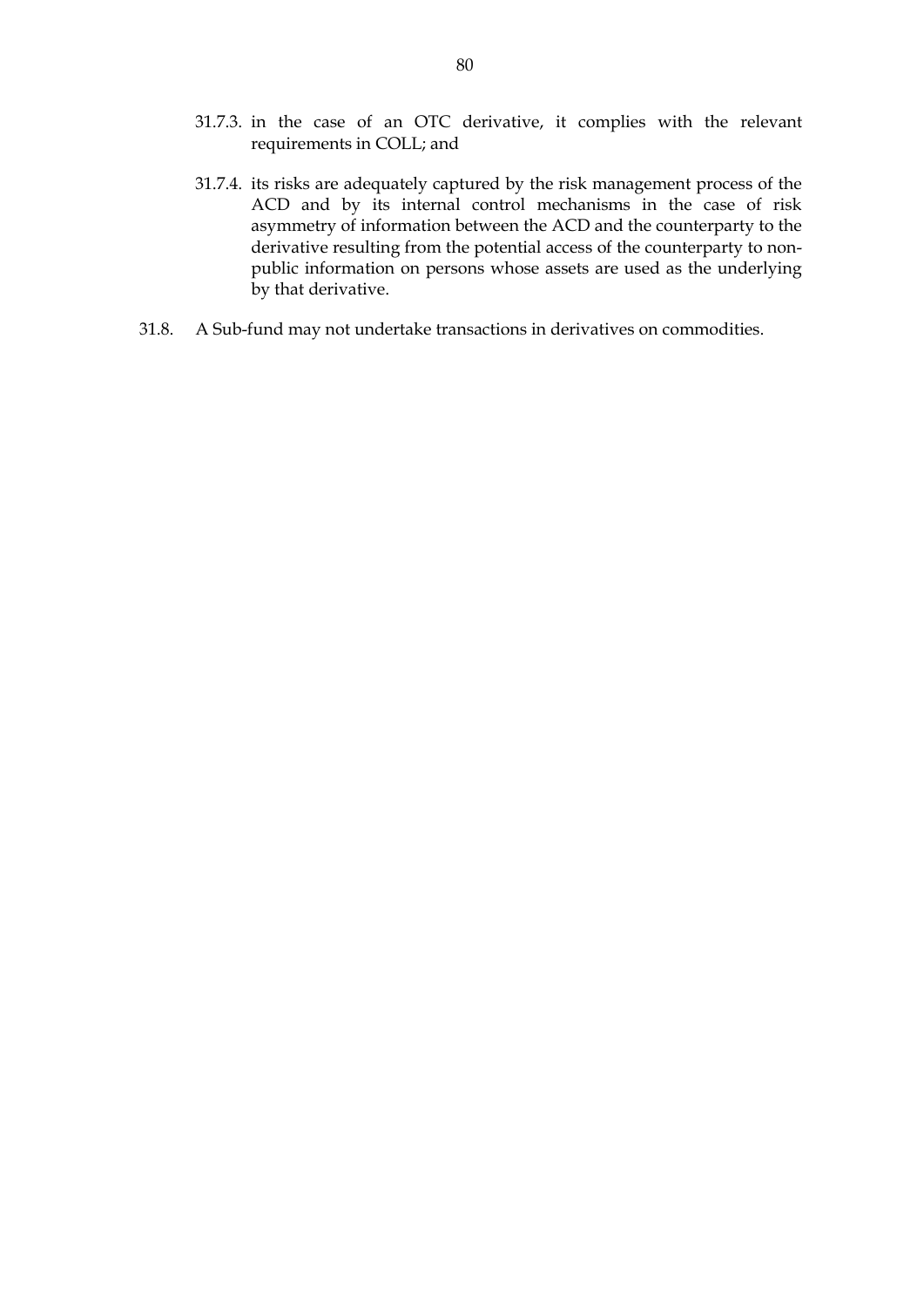# **APPENDIX IV**

# **LIST OF OTHER INTERESTS OF DIRECTORS AND OTHER AUTHORISED COLLECTIVE INVESTMENT SCHEMES OPERATED BY THE ACD**

**Directors of the ACD and their significant business activities not connected with the business of the Company**

| R Peter W Millar | Sole proprietor of Valu-Trac Research; sole<br>proprietor of Orton Estate and Orton Farms; and<br>Director of Spey Fishing Trust Ltd. |
|------------------|---------------------------------------------------------------------------------------------------------------------------------------|
| Anne Laing       | None                                                                                                                                  |
| Martin Henderson | None                                                                                                                                  |
| Douglas Halley   | None                                                                                                                                  |
| Michael Barron   | None                                                                                                                                  |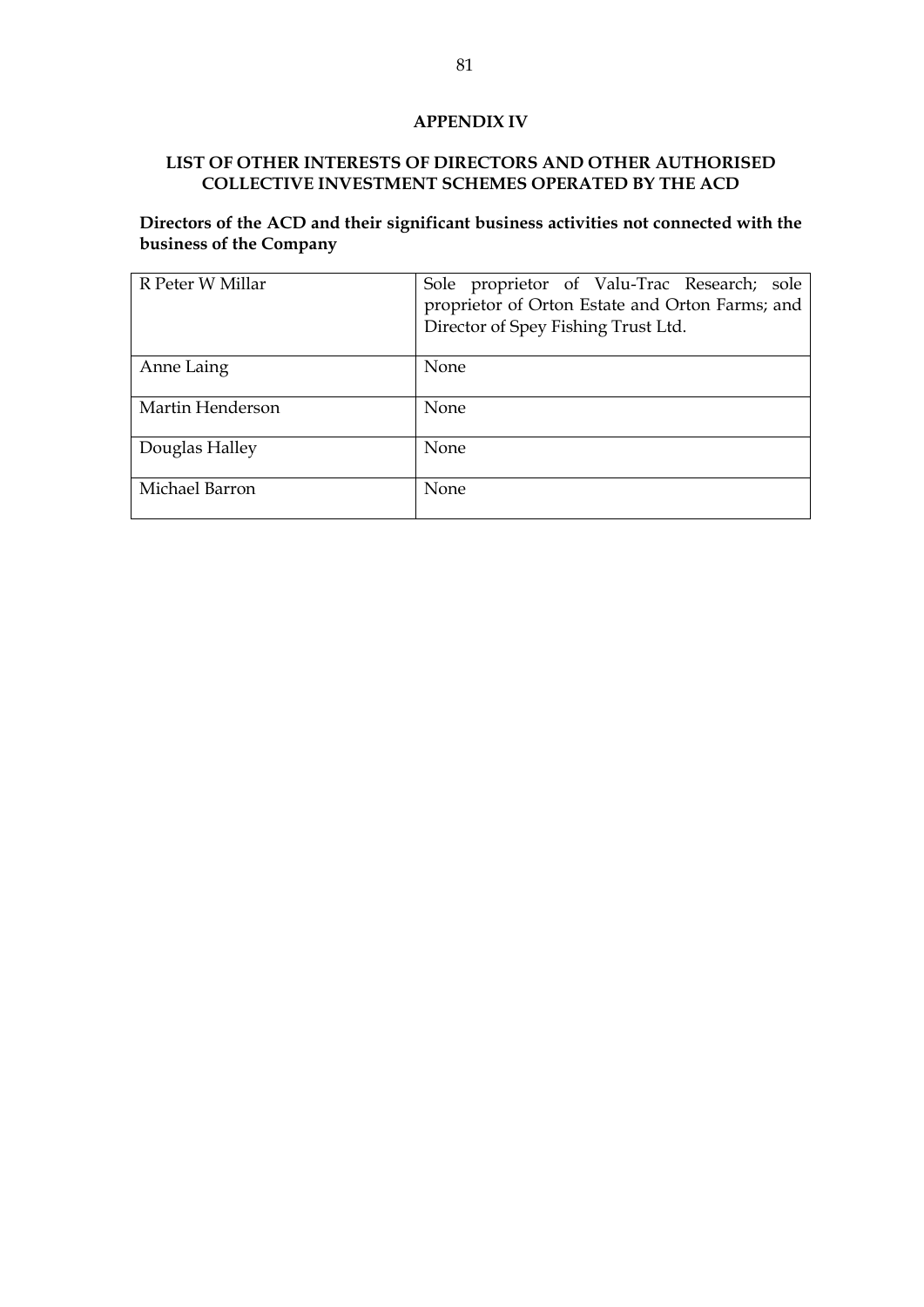| Authorised collective investment schemes of which the ACD is the authorised corporate | director                    |                     |                |
|---------------------------------------------------------------------------------------|-----------------------------|---------------------|----------------|
| <b>Name</b>                                                                           | <b>Place of</b>             | <b>Registration</b> | <b>Product</b> |
|                                                                                       | registration                | number              | Reference      |
| Alligator Fund ICVC                                                                   | England and<br><b>Wales</b> | IC000203            | 407790         |
| Moray Place Investment<br>Company*                                                    | Scotland                    | IC000934            | 573760         |
| The Beagle Fund*                                                                      | England and<br>Wales        | IC000789            | 505177         |
| The Discovery Fund                                                                    | England and<br>Wales        | IC000365            | 413970         |
| The Mulben Investment Funds                                                           | England and<br>Wales        | IC000816            | 516628         |
| The Prestney Fund                                                                     | England and<br>Wales        | IC000175            | 407766         |
| The Teal Fund                                                                         | England and<br>Wales        | IC000257            | 227831         |
| The VT Cindabbella Fund                                                               | England and<br>Wales        | IC001049            | 714901         |
| The VT Oxeye Funds**                                                                  | England and<br>Wales        | IC001063            | 743815         |
| Valu-Trac Investment Funds<br><b>ICVC</b>                                             | Scotland                    | IC000953            | 581955         |
| Valu-Trac Proprietary Funds<br>ICVC*                                                  | Scotland                    | IC000986            | 605631         |
| <b>VT AJ Bell ICVC</b>                                                                | England and<br>Wales        | IC001082            | 769363         |
| VT Cantab Funds ICVC                                                                  | England and<br>Wales        | IC001114            | 808050         |
| VT Cape Wrath Focus Fund*                                                             | England and<br>Wales        | IC001061            | 741524         |
| VT Chelsea Managed ICVC                                                               | England and<br>Wales        | IC001085            | 773989         |
| VT Clear Peak Capital ICVC                                                            | England and<br>Wales        | IC011866            | 841768         |
| VT Dominium Holdings ICVC*                                                            | England and<br>Wales        | IC001093            | 778841         |
| VT Esprit FS ICVC                                                                     | England and<br>Wales        | IC001105            | 794635         |
| VT Garraway Investment Funds<br><b>ICVC</b>                                           | England and<br>Wales        | IC000935            | 573884         |
| VT Garraway Investment Fund<br>Series II                                              | England and<br>Wales        | IC000025            | 188718         |
| VT Garraway Investment Fund<br>Series III                                             | England and<br>Wales        | IC000584            | 472521         |
| VT Garraway Investment Fund<br>Series IV                                              | England and<br>Wales        | IC000534            | 465988         |
| VT Gravis Funds ICVC                                                                  | England and<br>Wales        | IC001055            | 724240         |
| VT Greystone ICVC                                                                     | England and<br>Wales        | IC000403            | 434235         |
| VT Greystone Cautious Managed                                                         | England and                 | IC000407            | 435265         |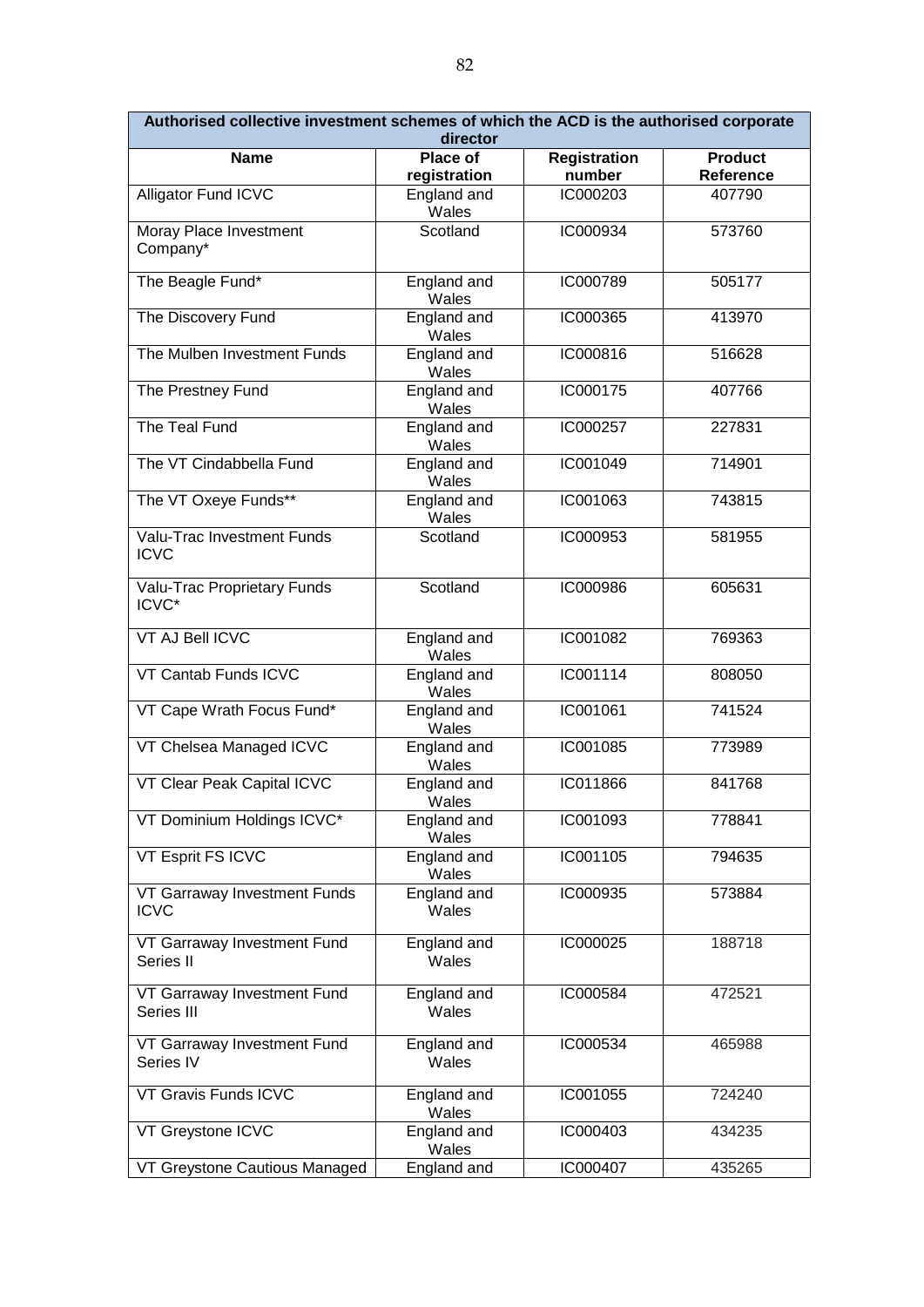| <b>ICVC*</b>                                         | Wales                |          |        |
|------------------------------------------------------|----------------------|----------|--------|
| VT Greystone Conservative<br>Managed ICVC*           | England and<br>Wales | IC000533 | 465365 |
| VT Grosvenor Funds ICVC                              | England and<br>Wales | IC001077 | 762880 |
| VT Halo Funds ICVC                                   | England and<br>Wales | IC001018 | 629070 |
| VT iFunds OEIC                                       | England and<br>Wales | IC000868 | 536578 |
| VT Morningstar Informed<br>Smartfund ICVC            | England and<br>Wales | IC001012 | 621247 |
| VT Munro Smart-Beta Fund                             | England and<br>Wales | IC000551 | 467964 |
| VT Plain English Finance Funds<br><b>ICVC</b>        | England and<br>Wales | IC001096 | 782737 |
| VT Price Value Partners Funds<br><b>ICVC</b>         | England and<br>Wales | IC001033 | 671132 |
| <b>VT Redlands Fund</b>                              | England and<br>Wales | IC001043 | 694999 |
| VT Redlands NURS ICVC*                               | England and<br>Wales | IC001089 | 776548 |
| VT Reyker Funds ICVC                                 | England and<br>Wales | IC001121 | 812559 |
| VT RM Funds ICVC                                     | England and<br>Wales | IC001108 | 800855 |
| VT Rossie House Investment<br>Management Funds ICVC* | England and<br>Wales | IC000991 | 607962 |
| VT Seneca Investment Funds                           | England and<br>Wales | IC000342 | 407990 |
| VT SG Defined Return Assets<br><b>ICVC</b>           | England and<br>Wales | IC001097 | 784172 |
| VT Sorbus Vector Funds ICVC                          | England and<br>Wales | IC001059 | 731963 |
| VT Tatton Oak ICVC                                   | England and<br>Wales | IC000737 | 494501 |
| <b>VT Teviot Funds ICVC</b>                          | England and<br>Wales | IC001094 | 780433 |
| VT Thistledown ICVC                                  | England and<br>Wales | IC001011 | 621244 |
| VT Tyndall Funds ICVC                                | England and<br>Wales | IC001050 | 715282 |
| VT Ursus Arctos Funds ICVC                           | Scotland             | IC001004 | 613236 |
| <b>VT Vanneck Equity Fund</b>                        | England and<br>Wales | IC001003 | 613235 |
| VT Vanneck Funds ICVC                                | England and<br>Wales | IC001112 | 806954 |
| VT Woodhill Investment Funds<br><b>ICVC</b>          | England and<br>Wales | IC001009 | 618204 |

*\* denotes a Non-UCITS Retail Scheme*

*\*\* denotes a Qualified Investor Scheme*

**Funds of which the ACD is investment manager**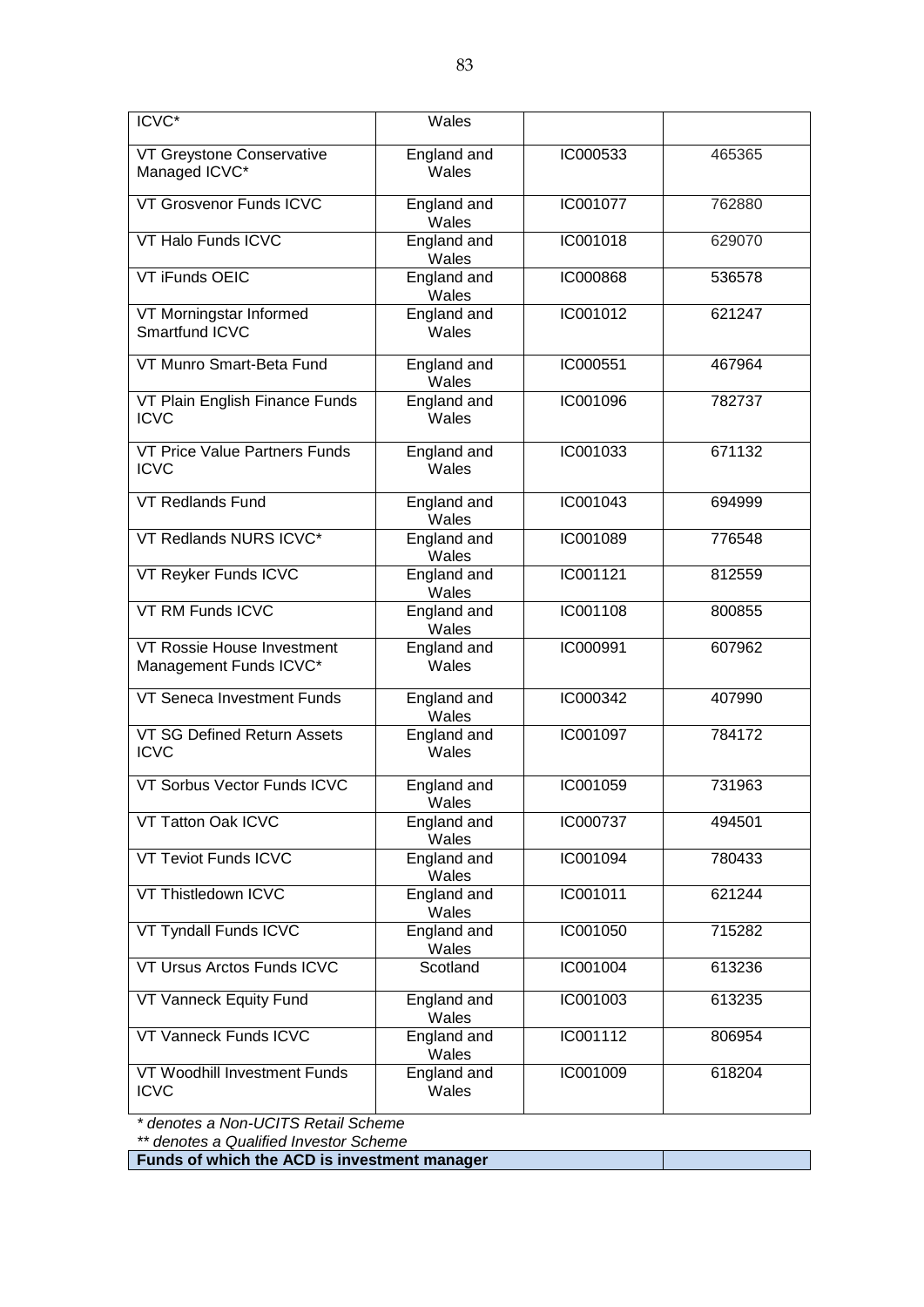| The Newmarket Africa Master Fund Limited (a fund registered in the | OG-290374 |
|--------------------------------------------------------------------|-----------|
| Cayman Islands)                                                    |           |
| The Newmarket Africa Fund Limited (a fund registered in the Cayman | OG-290372 |
| Islands)                                                           |           |

# **APPENDIX V**

### **PAST PERFORMANCE AND INVESTOR PROFILE**

### **VT TEVIOT UK SMALLER COMPANIES FUND**

This performance information is for the Sterling Class Net Accumulation shares and is calculated net of tax and charges (subscription and redemption fees) but does not include the effect of any preliminary charge that may be paid on the purchase of an investment. For more up-to-date performance information, please contact the ACD.

| 2018     |
|----------|
| $-3.6\%$ |

**NOTE: PAST PERFORMANCE SHOULD NOT BE TAKEN AS A GUIDE TO THE FUTURE. THE VALUE OF INVESTMENTS AND INCOME FROM THEM CAN GO DOWN AS WELL AS UP AND INVESTORS MAY NOT GET BACK THE AMOUNT ORIGINALLY INVESTED.**

### **Profile of a typical investor**

Each Sub-fund is available to a wide range of investors seeking to invest for the medium to long term who wish to gain access to a portfolio managed in accordance with a specific investment objective and policy. Investors must be prepared to accept fluctuations in the value of capital including capital loss and accept the risks of investing in equity markets. Different Classes of Share may be issued in respect of each Sub-fund. The Classes currently available in each Sub-fund are set out in Appendix I. Each Sub-fund can be marketed to all types of eligible investor subject to the applicable legal and regulatory requirements in the relevant jurisdiction(s). Investors should read the risk warnings set out in this Prospectus before investing.

#### **Target Market for MiFID II:**

**Type of clients:** retail, professional clients and eligible counterparties (subject to the applicable legal and regulatory requirements in the relevant jurisdiction).

**Clients' knowledge and experience:** investors with at least basic knowledge and experience of funds which are to be managed in accordance with a specific investment objective and policy.

**Clients' financial situation with a focus on ability to bear losses:** Investors must be prepared to accept fluctuations in the value of capital including capital loss and accept the risks of investing in equity markets, including having the ability to bear 100% capital loss.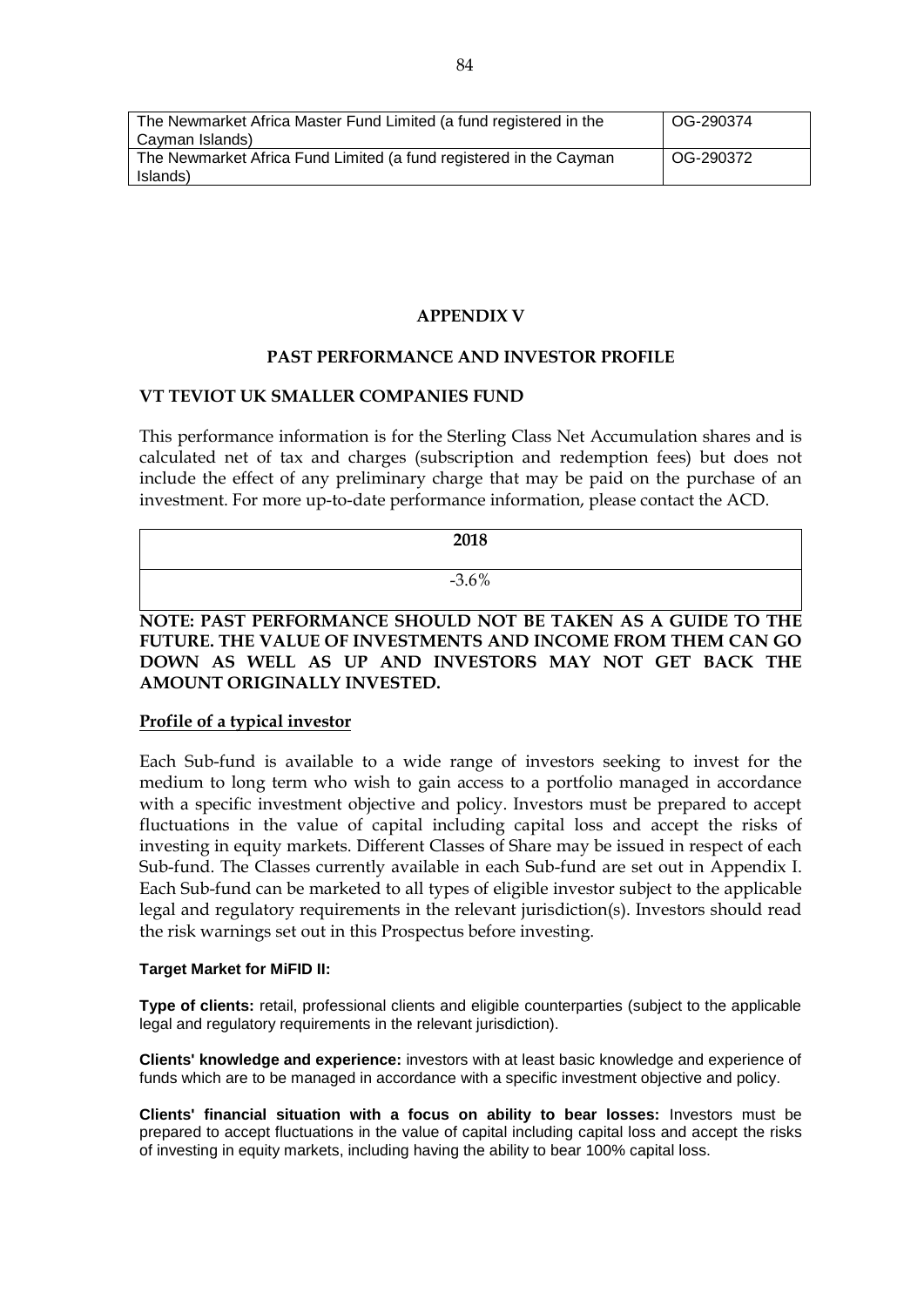**Clients' risk tolerance and compatibility of risk/reward profile of the product with the target market:** due to the volatility of markets and specific risks of investing in shares in a fund (including those set out in the risk warnings in this Prospectus), investors should have a moderate risk tolerance. They should be willing to accept price fluctuations in exchange for the opportunity of higher returns.

**Clients' objectives and needs:** investors should be seeking to invest for the medium to long term who wish to gain access to a portfolio managed in accordance with the specific investment objective and policy of the Sub-fund.

**Clients' who should not invest:** shares in the Company is deemed incompatible for investors which:

- are looking for full capital protection or full repayment of the amount invested and clients who want a guaranteed return (whether income or capital)
- **are fully risk averse/have no risk tolerance**
- need a fully guaranteed income of fully predictable return profile

**Distribution channel:** This product is eligible for all distribution channels (e.g. investment advice, portfolio management, non-advised sales and pure execution services)